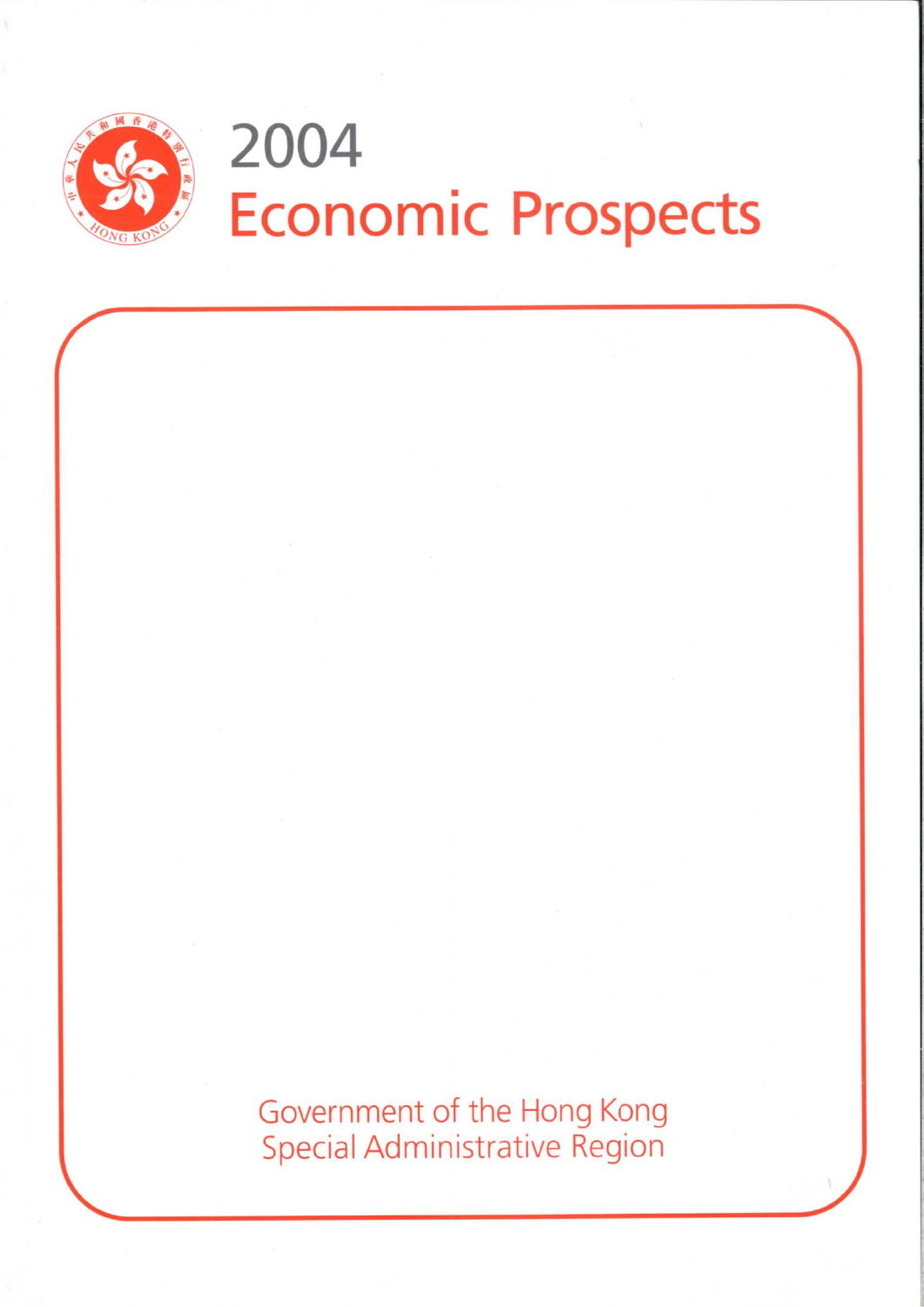# *2004 ECONOMIC PROSPECTS*

ECONOMIC ANALYSIS DIVISION FINANCIAL SERVICES AND THE TREASURY BUREAU GOVERNMENT OF THE HONG KONG SPECIAL ADMINISTRATIVE REGION

*March 2004*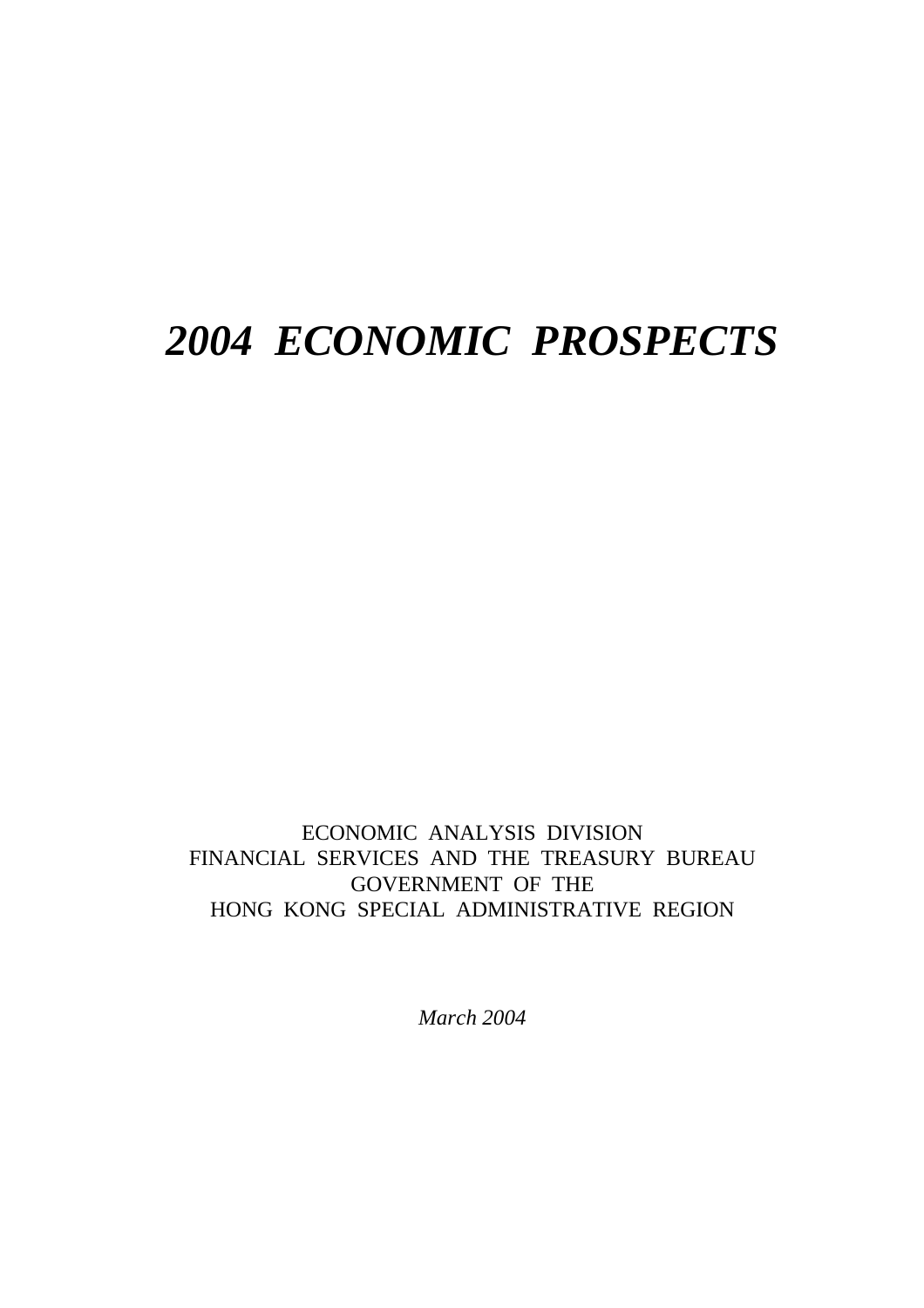# **CONTENTS**

| Paragraphs |
|------------|
|------------|

| <b>CHAPTER 1:</b>    | <b>OVERVIEW OF THE 2004 ECONOMIC</b><br><b>FORECAST</b>                                                                                                                                       | 1.1                         | $\blacksquare$                                                                | 1.18                                                                            |
|----------------------|-----------------------------------------------------------------------------------------------------------------------------------------------------------------------------------------------|-----------------------------|-------------------------------------------------------------------------------|---------------------------------------------------------------------------------|
|                      | Background<br>Economic forecast for 2004                                                                                                                                                      | 1.1<br>1.7                  |                                                                               | 1.6<br>1.18                                                                     |
| <b>CHAPTER 2:</b>    | <b>ECONOMIC DEVELOPMENTS IN 2003</b>                                                                                                                                                          | 2.1                         | $\sim 100$                                                                    | 2.45                                                                            |
|                      | Overall situation<br><b>External</b> trade<br>Domestic demand<br>Property market<br>Labour market<br>Prices<br>Financial sector                                                               | 2.1<br>2.11<br>2.21<br>2.34 | $\omega_{\rm{max}}$<br>$\equiv$<br>$\omega_{\rm{max}}$<br>$\omega_{\rm{max}}$ | 2.10<br>2.20<br>2.27<br>$2.28 - 2.33$<br>2.37<br>$2.38 - 2.40$<br>$2.41 - 2.45$ |
| <b>CHAPTER 3:</b>    | FORECAST OF ECONOMIC PERFORMANCE<br><b>IN 2004</b>                                                                                                                                            | 3.1                         | $\blacksquare$                                                                | 3.44                                                                            |
|                      | Major external influences<br>Global economic environment<br>Exchange rates and price competitiveness<br>Interest rate movements<br>Economic integration between Hong Kong and the<br>Mainland | 3.1<br>3.4<br>3.7           | $\sim 10$<br>3.6<br>$\blacksquare$                                            | 3.3<br>3.5<br>3.10                                                              |
|                      | Economic outlook for Hong Kong's major trading<br>partners in 2004<br><b>United States</b><br>East Asia<br>European Union<br>Outlook for the Hong Kong economy in 2004                        | 3.11                        | $\omega_{\rm{max}}$                                                           | 3.13<br>$3.14 - 3.19$<br>$3.20 - 3.21$                                          |
|                      | <b>External</b> sector<br>Domestic sector<br>GDP at constant prices<br>Prices<br>GDP at current market prices<br>Summary of forecast                                                          |                             | 3.37<br>3.43<br>3.44                                                          | $3.22 - 3.28$<br>$3.29 - 3.36$<br>$3.38 - 3.42$                                 |
|                      | CHAPTER 4: IMPLICATIONS OF THE FORECAST FOR<br>THE ECONOMY                                                                                                                                    | 4.1                         |                                                                               | 4.7                                                                             |
| STATISTICAL APPENDIX |                                                                                                                                                                                               | yellow pages                |                                                                               |                                                                                 |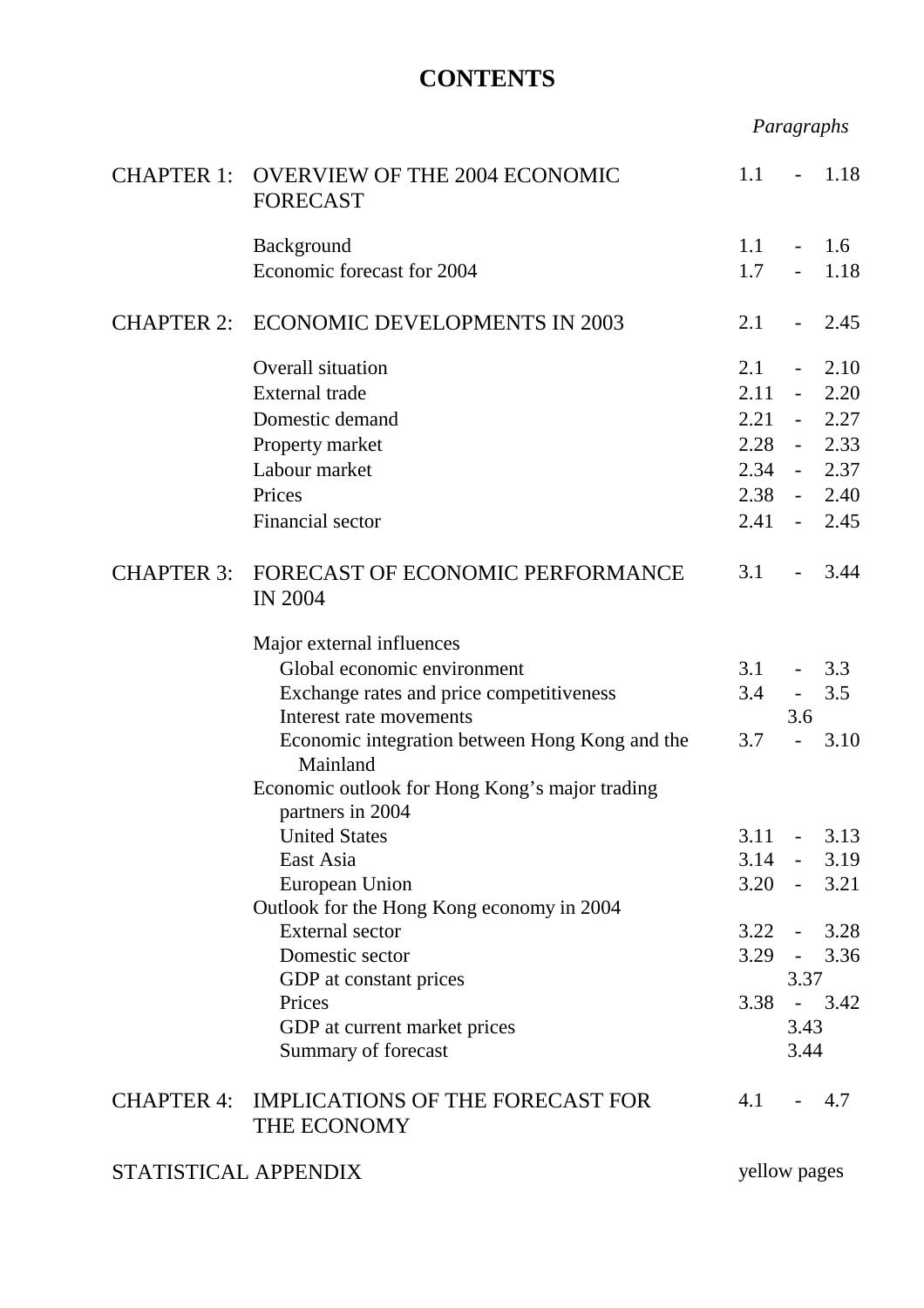# **CHAPTER 1 : OVERVIEW OF THE 2004 ECONOMIC FORECAST**

# **Background**

1.1 Continuing the improvement in late 2002, the Hong Kong economy displayed solid growth at the beginning of 2003. There was then an abrupt setback in the second quarter, upon the spread of Severe Acute Respiratory Syndrome  $(SARS)^{(1)}$  in the local community since around mid-March. Yet as the SARS impact waned, a speedy recovery ensued in the second half of the year. The pick-up was aided by a more sanguine global and regional economic environment, as well as by improved asset market conditions locally. Notwithstanding the intervening SARS impact, the Gross Domestic Product  $(GDP)^{(2)}$  still expanded by 3.3% in real terms<sup>(3)</sup> for 2003 as a whole, even faster than that of 2.3% in 2002.

1.2 Exports of goods sustained strong growth throughout 2003. Apart from stronger global and regional demand, better price competitiveness of Hong Kong's exports, consequential to the down-drift in domestic costs and along with a weaker US dollar, was another supportive factor. Exports of services, having undergone a sharp plunge owing to SARS in the second quarter, bounced back to double-digit growth by the fourth quarter, and still managed to attain an appreciable growth for 2003 as a whole. There was a swift and strong revival in inbound tourism in the latter part of the year, which was bolstered further by launch of the Individual Visit Scheme for Mainland visitors<sup> $(4)$ </sup> coming to Hong Kong since late July. Also, offshore trade was robust all through.

1.3 The domestic sector, though also severely held back under the shock of SARS, likewise picked up visibly as the epidemic was brought under control. Consumer spending exhibited a broad-based rebound in the third quarter of 2003 and went up further in the fourth quarter, amidst improving labour market conditions and better sentiment in the local asset markets. Similarly, overall investment spending bottomed out in the third quarter of 2003 and resumed growth in the fourth quarter, as machinery and equipment intake rebounded along with a more positive business outlook. However, building and construction activity remained slack in overall terms.

 $/1.4$  …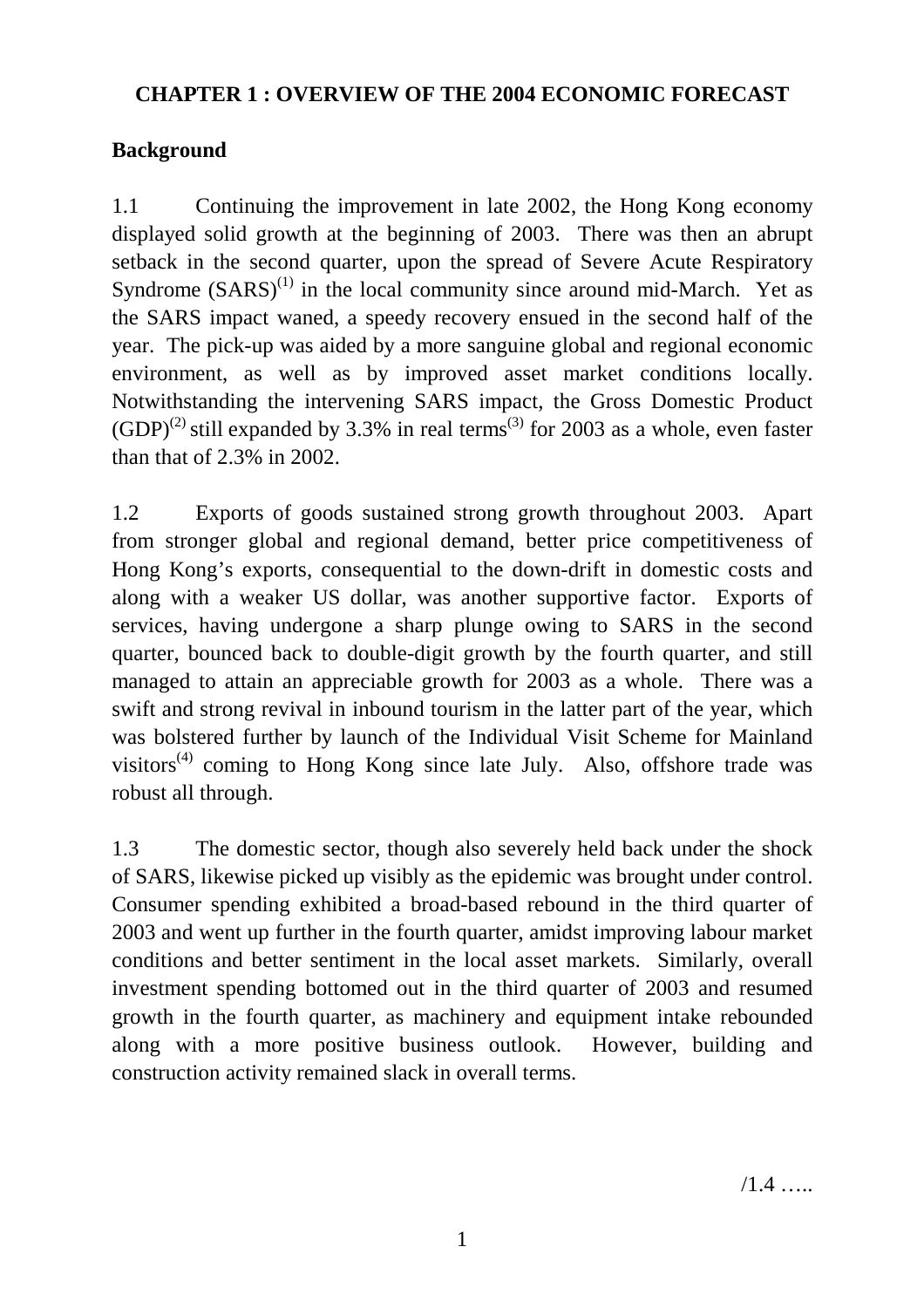1.4 The labour market slackened distinctly further in the early part of 2003, yet improved visibly in the latter part of the year along with progressive upturn in the economy. The seasonally adjusted unemployment rate, having risen to a record high of 8.7% in the three months ending July 2003, came down successively thereafter, to 7.3% in the three months ending January 2004. The underemployment rate likewise declined appreciably, from 4.2% to 3.3% between these two periods.

1.5 Also along with progressive upturn in the economy, the year-on-year rate of decline in the Composite Consumer Price Index narrowed considerably after July 2003, reversing the earlier widening due to the SARS impact. For 2003 as a whole, the Composite CPI fell by an average of 2.6%, lesser than the 3.0% decline in 2002.

1.6 All in all, the rebound in activity from the setback caused by SARS has been quicker and stronger than could have been envisaged earlier. Concurrently, liquidity in the local banking sector has accentuated further, upon sustained inflow of funds. The stock market has more than recouped the earlier fall-off owing to SARS, surging to a 28-month high towards the year-end. The property market has turned around by the fourth quarter, with flat prices having rebounded distinctly by on average around 10% between July and December 2003. Thus, 2004 has started in a generally upbeat mood.

# **Economic forecast for 2004**

1.7 On current indications, the revival in the Hong Kong economy is well on track, and should become more entrenched in the coming months. Growth in 2004 looks likely to be the fastest after the particularly strong surge in 2000.

1.8 Externally, following the distinct improvement in the latter part of last year, the global economy is expected to continue on an upturn this year. The US economy should maintain a strong growth momentum in 2004, supported by continued strength in consumer spending, better corporate profitability, and further tax reliefs in the pipeline. The EU economy is also envisaged to improve in 2004, aided by a more sanguine global economic environment.

 $/1.9$  …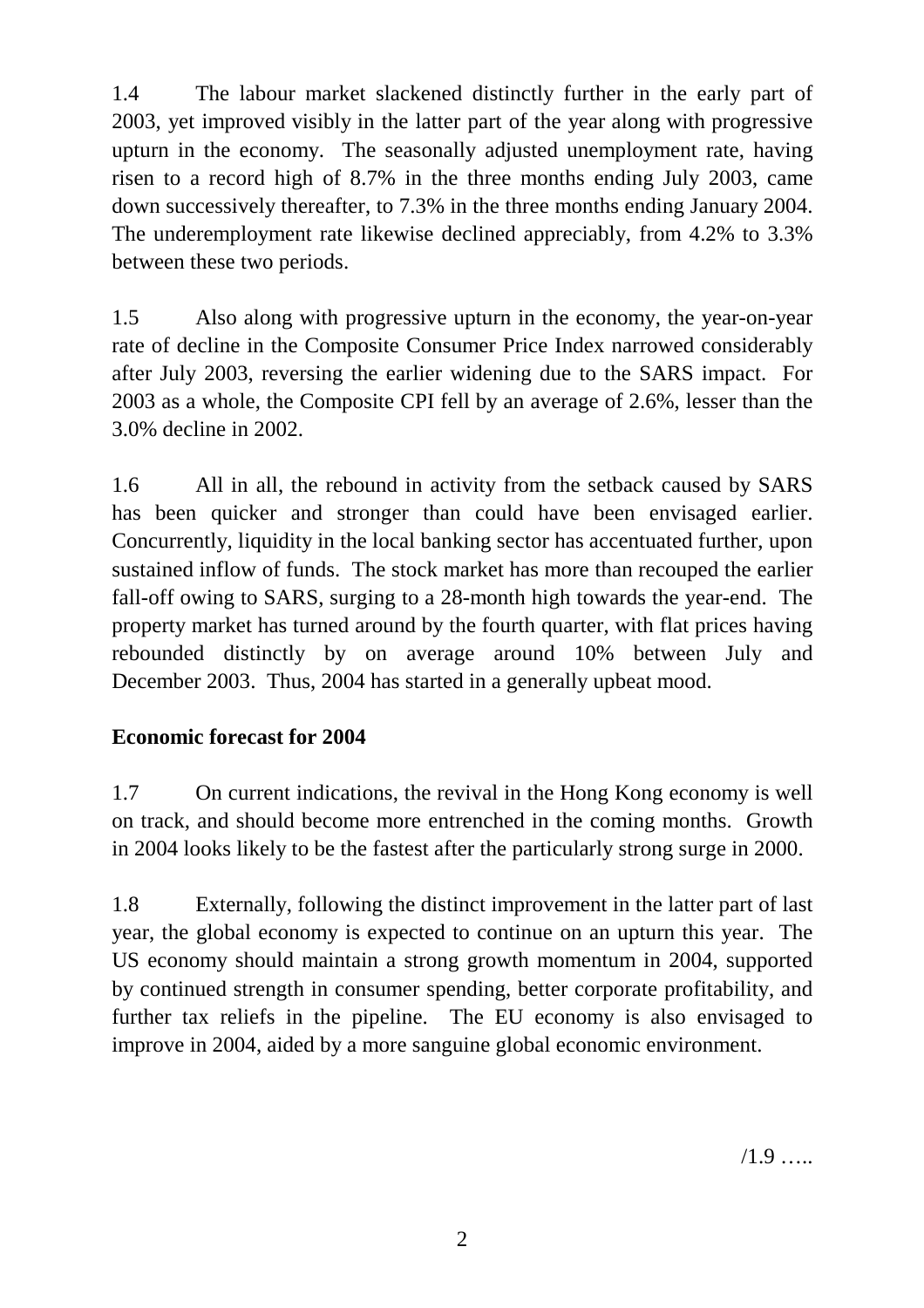1.9 In East Asia, the economy of the mainland of China (the Mainland) is poised for further robust growth in 2004, amidst vibrant domestic demand and rising competitive edge in its exports. As to the Japanese economy, the recovery process seems likely to continue in 2004, amidst a more upbeat business sentiment and a more sanguine global economy. The other export-dependent East Asian economies should likewise benefit from the global economic upturn, and assuming that the economic impact of avian  $flu<sup>(5)</sup>$  is only limited and confined, should be able to attain a faster and more broad-based growth in 2004.

1.10 On Hong Kong's external price competitiveness, the weakness of the US dollar, coupled with the down-drift in local costs and prices in the earlier period, will bode well for Hong Kong's exports in the near term. Implementation of the Closer Economic Partnership Arrangement  $(CEPA)^{(6)}$ between Hong Kong and the Mainland as from the beginning of this year will accord Hong Kong products with an added competitive edge in the Mainland market. Together with the favourable global demand conditions, Hong Kong's exports of goods are set for a further distinct growth in 2004.

1.11 Hong Kong's exports of services also look good in 2004. In particular, inbound tourism is expected to continue to surge. Visitor arrivals from the Mainland should remain as the key source of growth this year, more so with further extension of the Individual Visit Scheme. Visitor arrivals from other major sources may also recover further from the earlier decline due to SARS, though perhaps with a brief drag owing to the spread of avian flu across the region. Offshore trade should stay robust, on the back of the Mainland's vibrant trade flows and further structural shift from re-exports towards offshore trade.

1.12 Locally, with the unemployment rate coming down visibly in tandem with the economic upturn, and with recent positive developments in the asset markets also lifting consumers' inclination to spend, private consumption expenditure looks set for a stronger rebound in 2004. As to government consumption expenditure, growth is expected to remain modest in 2004, in face of tight fiscal restraint.

 $/1.13$  …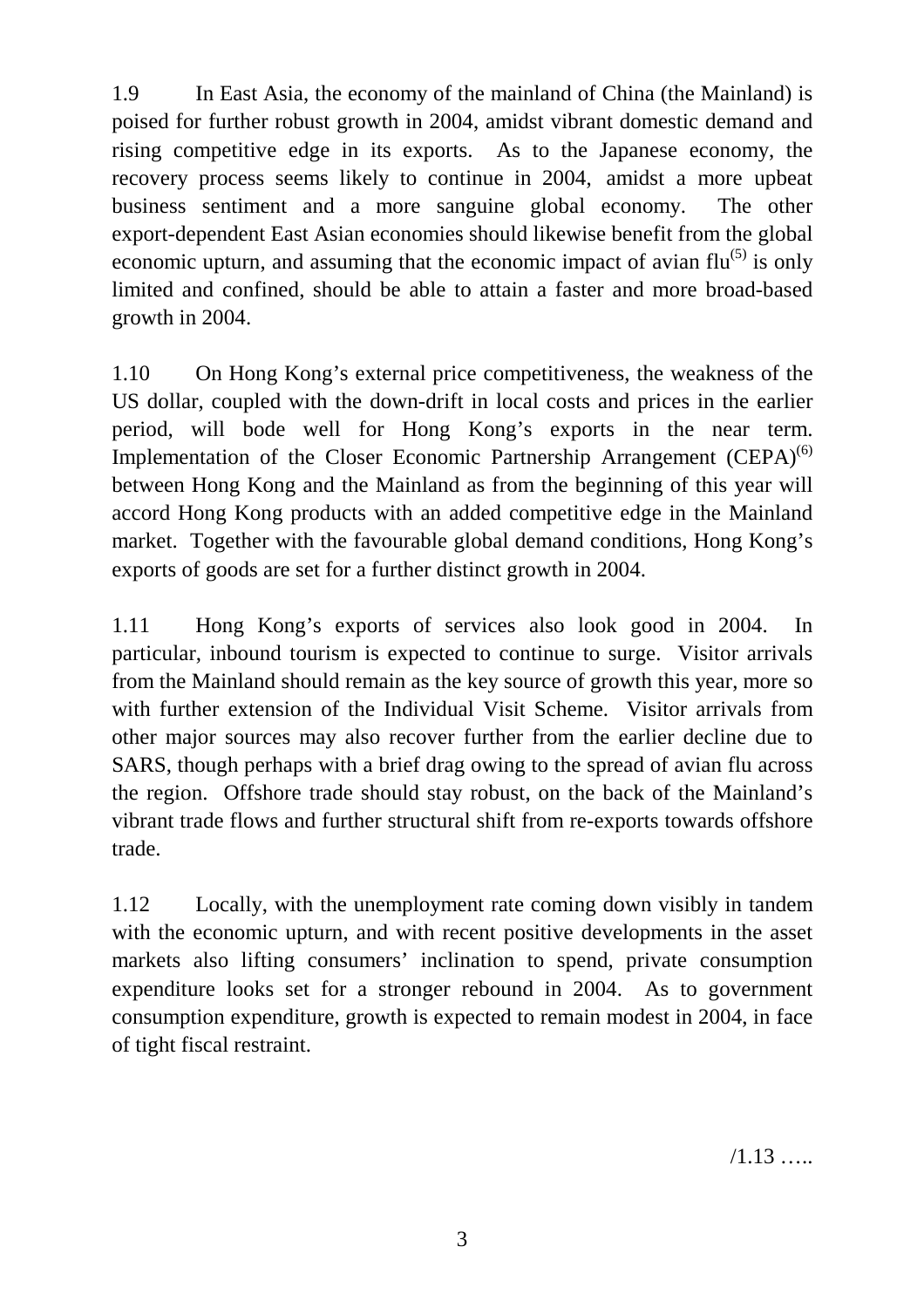1.13 Overall investment spending, after two years of setback, is also poised for a pick-up in 2004. Within this total, acquisition of machinery, equipment and computer software should go for a faster increase this year, as brighter business outlook and improved corporate profitability should re-activate the need for capacity expansion. On building and construction activity, the distinct rebound in building consents last year can be expected to translate into greater building output in the private sector in due course. But construction work in the public sector is likely to remain subdued, on account of lesser workload from infrastructural projects in the near term.

1.14 With the external and local economic environment both generally upbeat, Hong Kong's GDP is forecast to pick up notably further, to a 6% growth in 2004, from a 3.3% growth in 2003.

1.15 There are however certain caution factors to watch over. The spread of avian flu in the region, if to worsen significantly, may begin to induce threat on broader economic activity. Also, unease about geo-political volatility and terrorist activities continues to cast a shadow on the global climate. Moreover, there continues to be attention on China-US trade relations, as well as on the tracks in US dollar exchange rate and interest rates influencing the global financial and economic scene.



 $/1.16$  …

4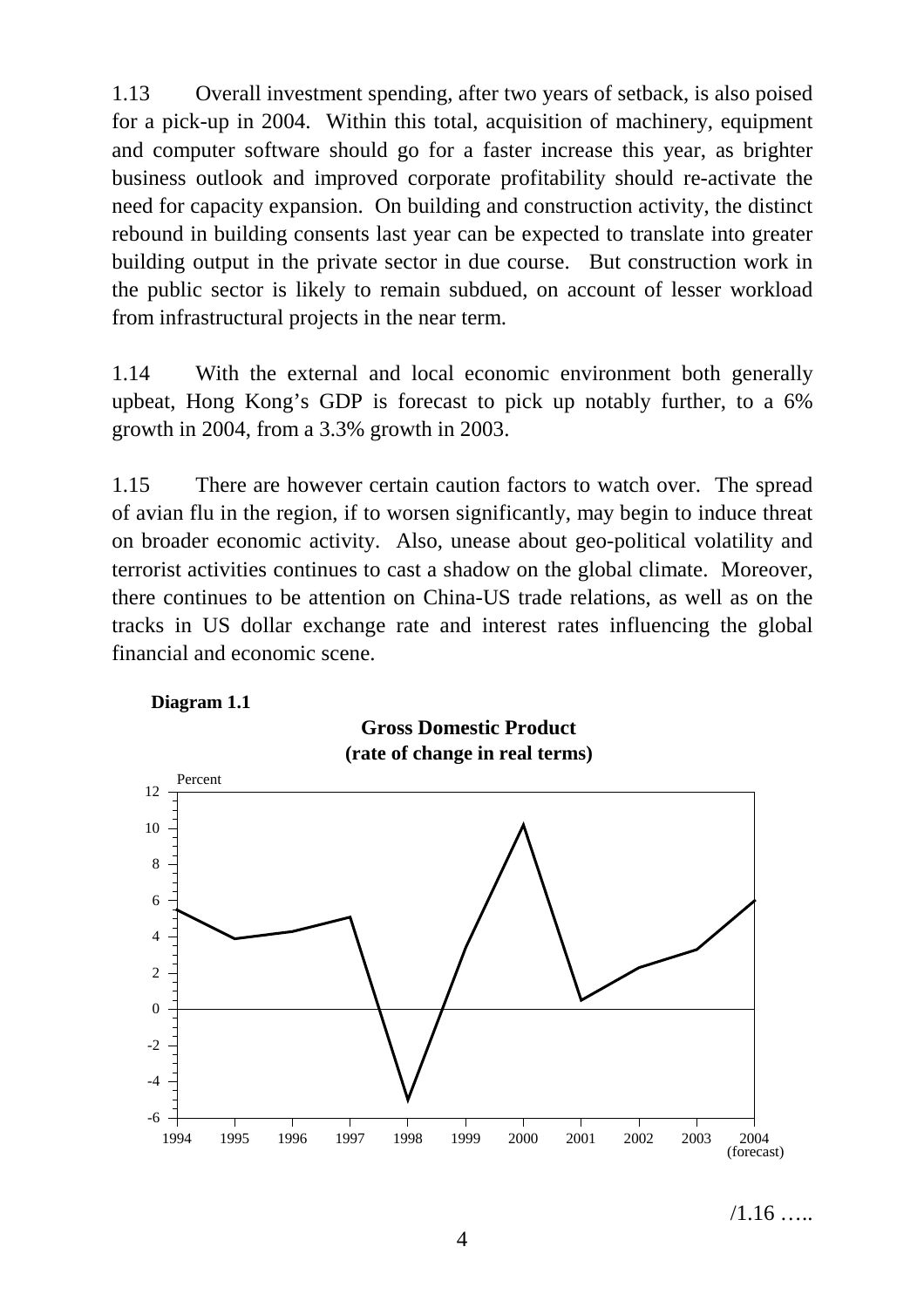1.16 The Consumer Price Index may still be on a decline in the near term. This is chiefly because the lagged effect from the marked fall-off in private housing rentals earlier on continues to feed through into the housing cost component of the CPI. Yet the decline in housing rentals in the market has by and large been arrested towards the end of last year. Also, the downward pressure on labour wages may recede sooner, as the employment conditions improve further. Amidst strengthening demand, local retailers and service providers are likely to continue to reduce the price discounts and other concessions on their goods and services, and some of them may proceed to make modest upward adjustment to the prices. Moreover, there is going to be greater price pressure from the external front, stemming from the weaker US dollar and firmer world commodity prices, and this is likely to gradually feed through to the local economy in the coming months.

1.17 Taking these factors together, the year-on-year rate of decline in the Composite CPI seems likely to taper quite distinctly further over the course of this year. For 2004 as a whole, the Composite CPI is forecast to decline by an average of 1%, much narrowed from the 2.6% fall in 2003.



/1.18 …..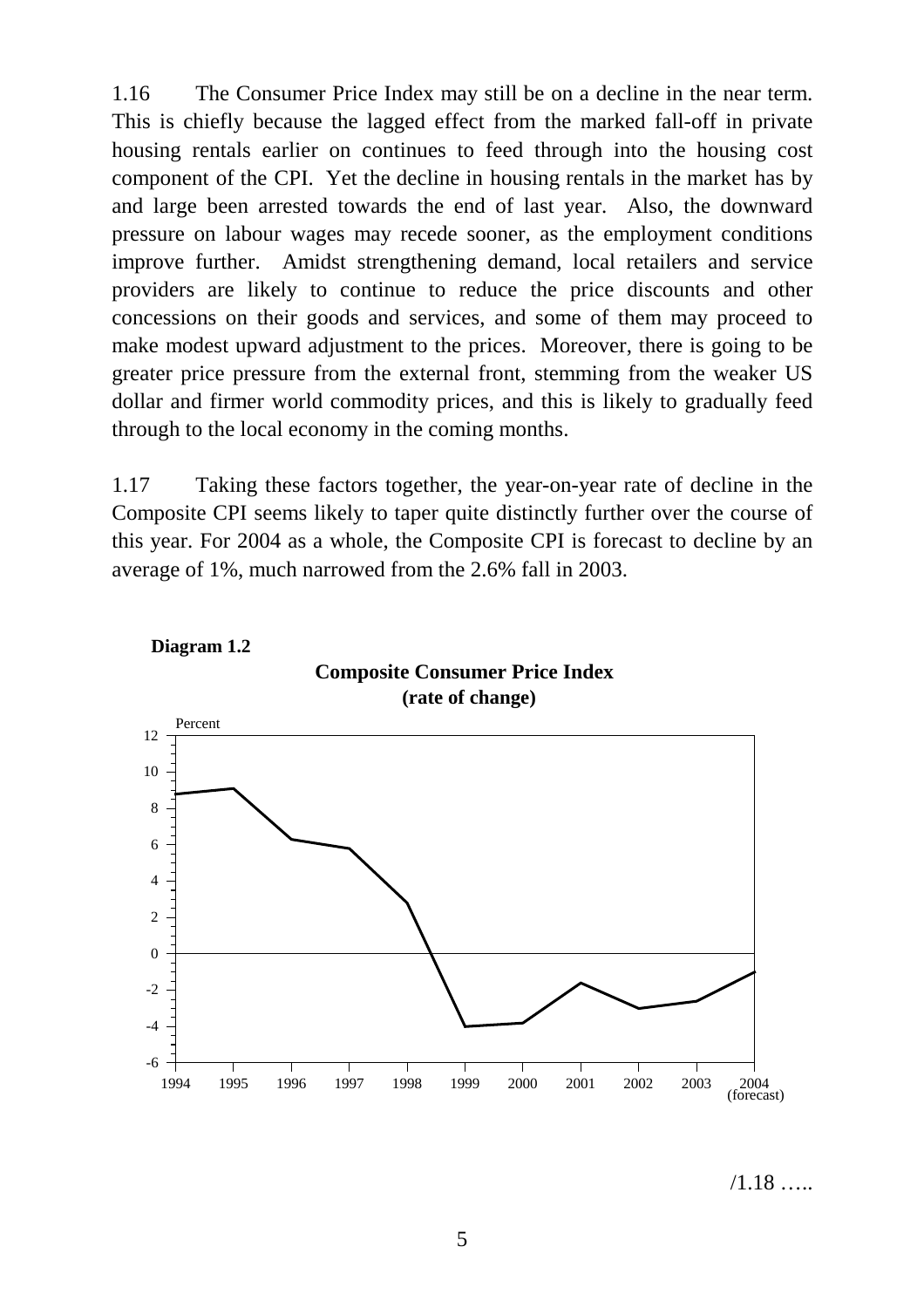1.18 A summary of the performance of the economy in 2003 is given in Chapter 2. A more detailed analysis of the performance is provided in the **2003 Economic Background**. This is combined, through a process of appraisal and judgement, with the results of an econometric model application<sup> $(7)$ </sup> and with the findings of two business outlook enquiries<sup> $(8)$ </sup>, to produce a forecast of economic performance in 2004. The forecast itself is discussed in Chapter 3, and its implications for the economy are set out in Chapter 4. The *Statistical Appendix* to this report contains details of the forecast, along with a variety of economic indicators over the past ten years. Statistics on the GDP and its components are published in the **2003 Gross Domestic Product**, which includes a description of the sources and methods for the compilation.

# **Notes:**

(1) SARS broke out in Hong Kong in around the second week of March 2003. On 2 April 2003, the World Health Organisation (WHO) issued a travel advisory against non-essential travel to Hong Kong. On 23 May, with SARS brought under control in Hong Kong, WHO lifted the travel advisory against Hong Kong. Then on 23 June, WHO removed Hong Kong from the list of SARS-affected areas, confirming that Hong Kong had been free from the SARS threat.

On 23 April 2003, in a move to help the community tide over the difficulties brought about by the outbreak of SARS and to revive the economy after SARS, the Government announced a package of relief measures amounting to \$11.8 billion. The measures included rates concession, waiver of water and sewage charges, waiver of licence fees, salaries tax rebate, rent reduction at public sector commercial premises, job creation schemes, a bank loan guarantee plan for the hard-hit industries, etc.

On 15 June 2003, in a move to alleviate further the impact of SARS on the labour market, the Government announced an enhanced package of employment and training initiatives. This involved a total cost of \$715 million, to create over 32 000 additional short-term jobs and training places.

- (2) The Gross Domestic Product (GDP) is an overall measure of the value of net output produced within the economy in a specified period, such as a calendar year or a quarter, before deducting the consumption of fixed capital. In accordance with the expenditure approach to its estimation, GDP is the sum of private consumption expenditure, government consumption expenditure, gross domestic fixed capital formation, changes in inventories, and exports less imports of goods and services.
- (3) All percentage changes quoted in this report are in real terms unless indicated otherwise or unless they relate to changes in prices. They are all on a year-on-year comparison unless indicated otherwise.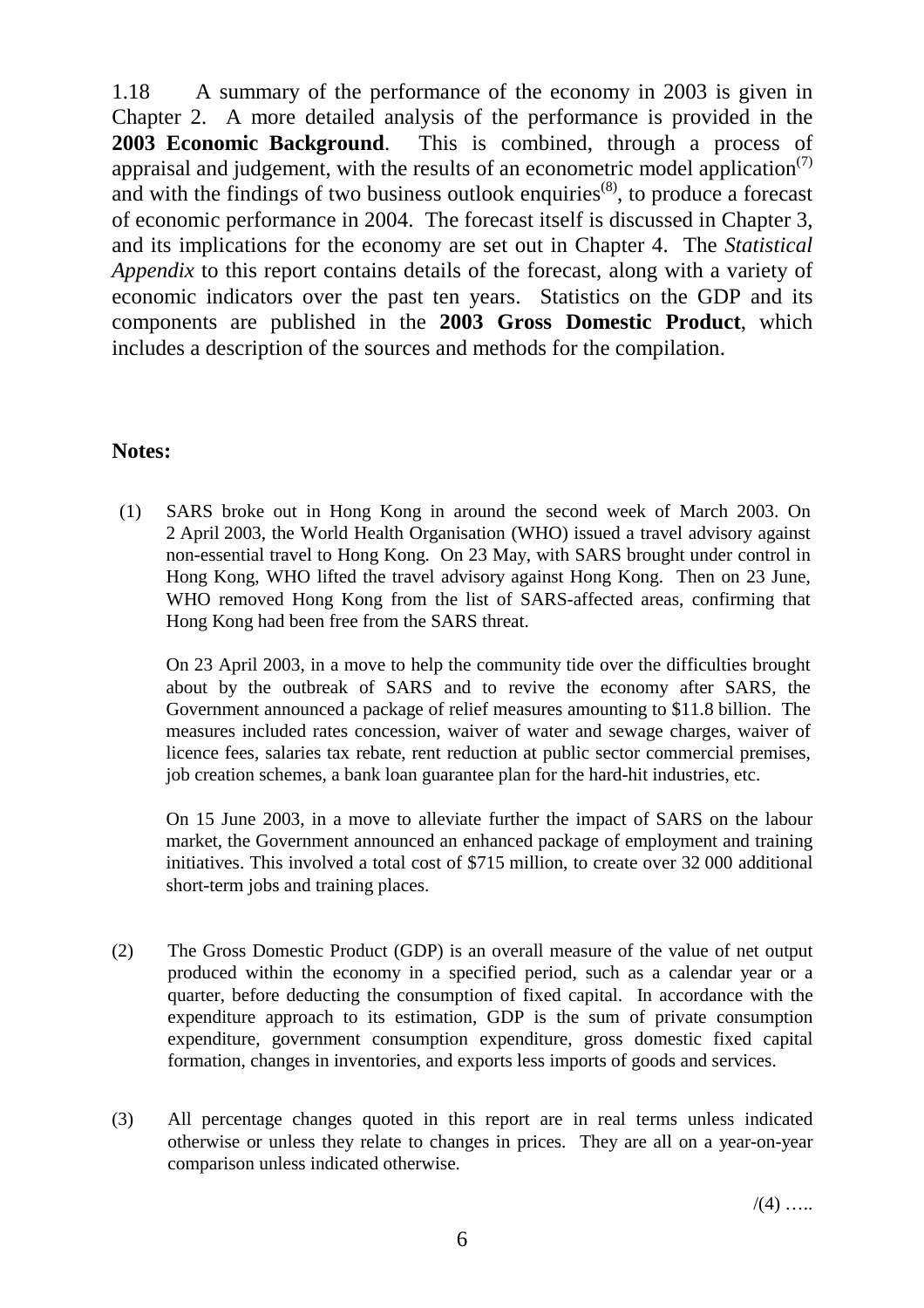(4) The Individual Visit Scheme was first launched to residents of four cities in Guangdong, including Dongguan, Zhongshan, Jiangmen and Foshan, on 28 July 2003. The scheme was then extended to residents of Guangzhou, Shenzhen, Zhuhai and Huizhou on 20 August 2003, and further to residents of Beijing and Shanghai on 1 September 2003. The scheme was extended still further to residents of six more cities in Guangdong, including Shantou, Chaozhou, Meizhou, Zhaoqing, Qingyuan and Yunfu, on 1 January 2004, and will cover the entire Guangdong Province by May 2004.

Under this scheme, Mainland residents in these cities can apply for travel documents which allow them to make up to two visits to Hong Kong within a period of three months, and to stay in Hong Kong each time for up to seven days. There is no restriction on the number of times that the residents may apply for renewal of the travel documents.

(5) Avian influenza caused by H5N1 first broke out in the Republic of Korea in mid-December 2003, and soon spread to many other Asian countries, including Japan, Vietnam, Thailand, Indonesia, mainland of China, Laos and Cambodia by early 2004. The spread of avian flu in the region, which is not yet fully contained and is still evolving, remains a potential threat to certain segments of the regional economy, conceivably tourism and restaurants as the more relevant, apart from the already heavy hit poultry sector. Nevertheless, the World Health Organisation up to end-February 2004 has not issued travel advisory against any of the infected places.

As Hong Kong has basically remained an H5N1-free place up to end-February 2004, the impact on the local economy is mainly limited to the poultry trade and the restaurants, following suspension of importation of live poultry and poultry meat from the Mainland and other infected places.

- (6) The main parts of CEPA were signed on 29 June 2003, and the six Annexes setting out the implementation details were signed on 29 September 2003. CEPA has three main parts, namely (1) zero-tariff treatment for exports from Hong Kong meeting the rules of origin requirement, with the first batch covering 374 Mainland product codes taking effect as from 1 January 2004; (2) liberalisation of market access in 18 services sectors; and (3) promotion of co-operation in seven areas of trade and investment facilitation, such as customs clearance, small and medium-sized enterprises, Chinese medicine and medical products, and e-commerce.
- (7) An integrated econometric model is used to forecast the GDP and its major expenditure components, including the trade aggregates, as well as the main price indicators. The model consists of 51 structural equations and 15 identities.

 $/(8)$  …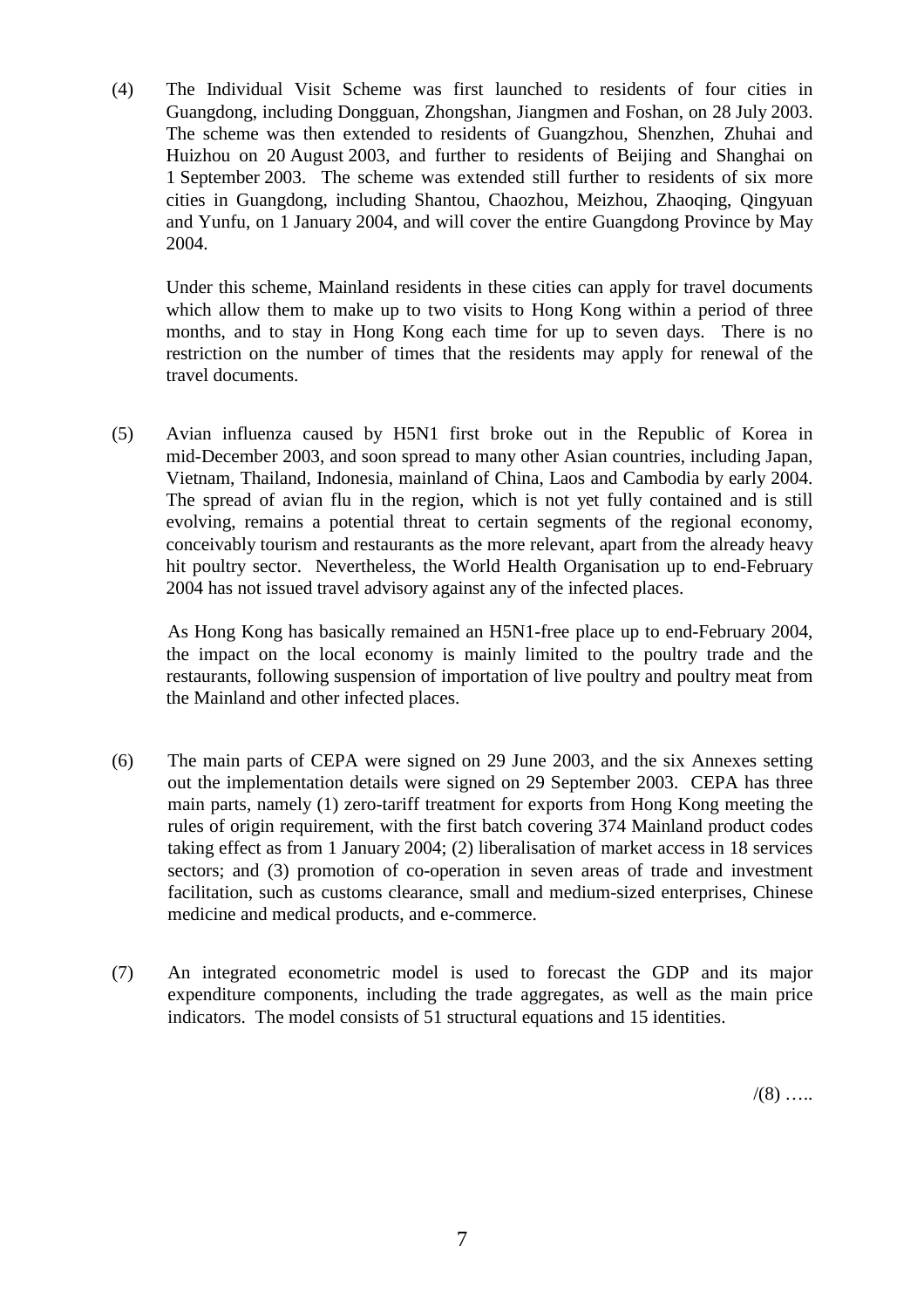(8) Two business outlook enquiries were conducted in December 2003 and January 2004. First, there was a business tendency survey to gather views regarding short-term business outlook from about 500 firms in the major economic sectors, including manufacturing; construction; the wholesale, retail and import/export trades; restaurants and hotels; and banks, financing and insurance. Also, there was a consultation exercise with prominent firms and organisations knowledgeable in Hong Kong-Mainland trade to solicit views on the outlook for Hong Kong's exports to the Mainland in 2004.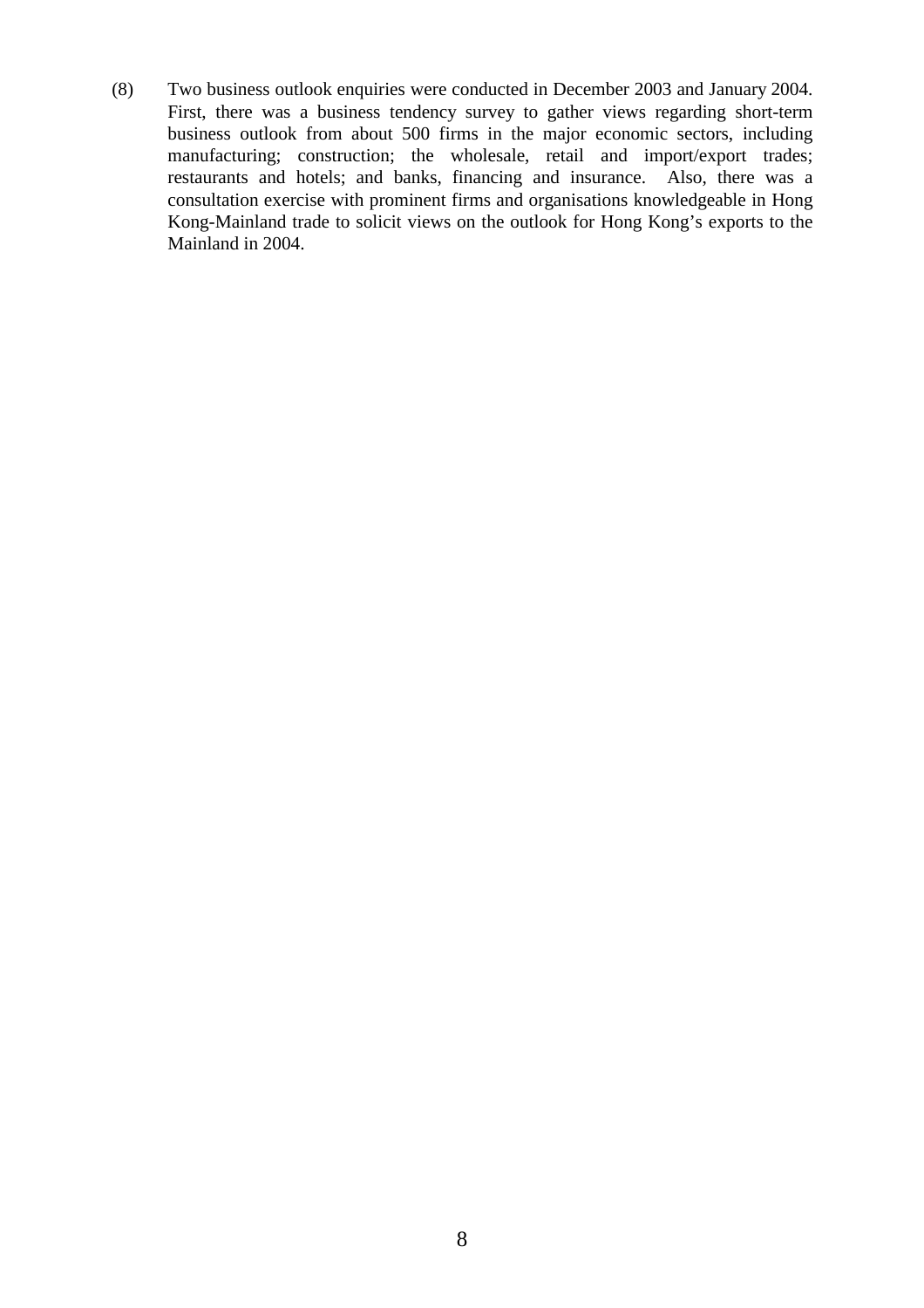# **CHAPTER 2 : ECONOMIC DEVELOPMENTS IN 2003**

# **Overall situation**

2.1 The Hong Kong economy went through a sharp gyration during the course of 2003. Continuing the revival impetus in late 2002, the economy grew quite strongly at the beginning of 2003. The growth was abruptly derailed by the spread of SARS in the second quarter. Yet overall economic activity staged a speedy and broad-based recovery in the third quarter after the waning of SARS, and the upswing spilled well into the fourth quarter upon a further lift in local sentiment. Thus, even with the profound setback caused by SARS during the year, the Hong Kong economy still attained an appreciable growth for 2003 as a whole, which was better than that in 2002.

2.2 In the external sector, inbound tourism and the travel-related sectors were badly shattered by the spread of SARS in the second quarter of 2003, yet bounced back swiftly in the third quarter and distinctly more in the fourth quarter. The remarkable turnaround was driven by a strong pick-up in visitor arrivals from the Mainland, especially after the launch of the Individual Visit Scheme in late July. As to merchandise exports and offshore trade, they both displayed highly robust growth throughout 2003, bolstered by continued hectic growth in the Mainland economy, a visible pick-up in the global economy following the end of the war on Iraq, as well as a surge in intra-regional trade. Enhanced competitiveness of Hong Kong's exports, underpinned by distinct weakening in the US dollar and further domestic cost adjustments, as well as deriving from increasing competitiveness of Mainland products in the world market, rendered an additional boost to the export performance.

2.3 In the domestic sector, consumer spending was likewise severely hit by SARS in the second quarter of 2003, but was progressively resurrected in the third and fourth quarters. Consumer sentiment appeared especially upbeat towards the end of the year, boosted by the rally in the local stock market, a more active property market, and steady improvement in the overall employment situation. Investment spending on machinery and equipment bounced back to a notable growth in the latter part of 2003, on the back of improved economic conditions and brighter business outlook especially after the signing of CEPA between Hong Kong and the Mainland. Building and construction output however was weak all through.

 $/2.4$  ……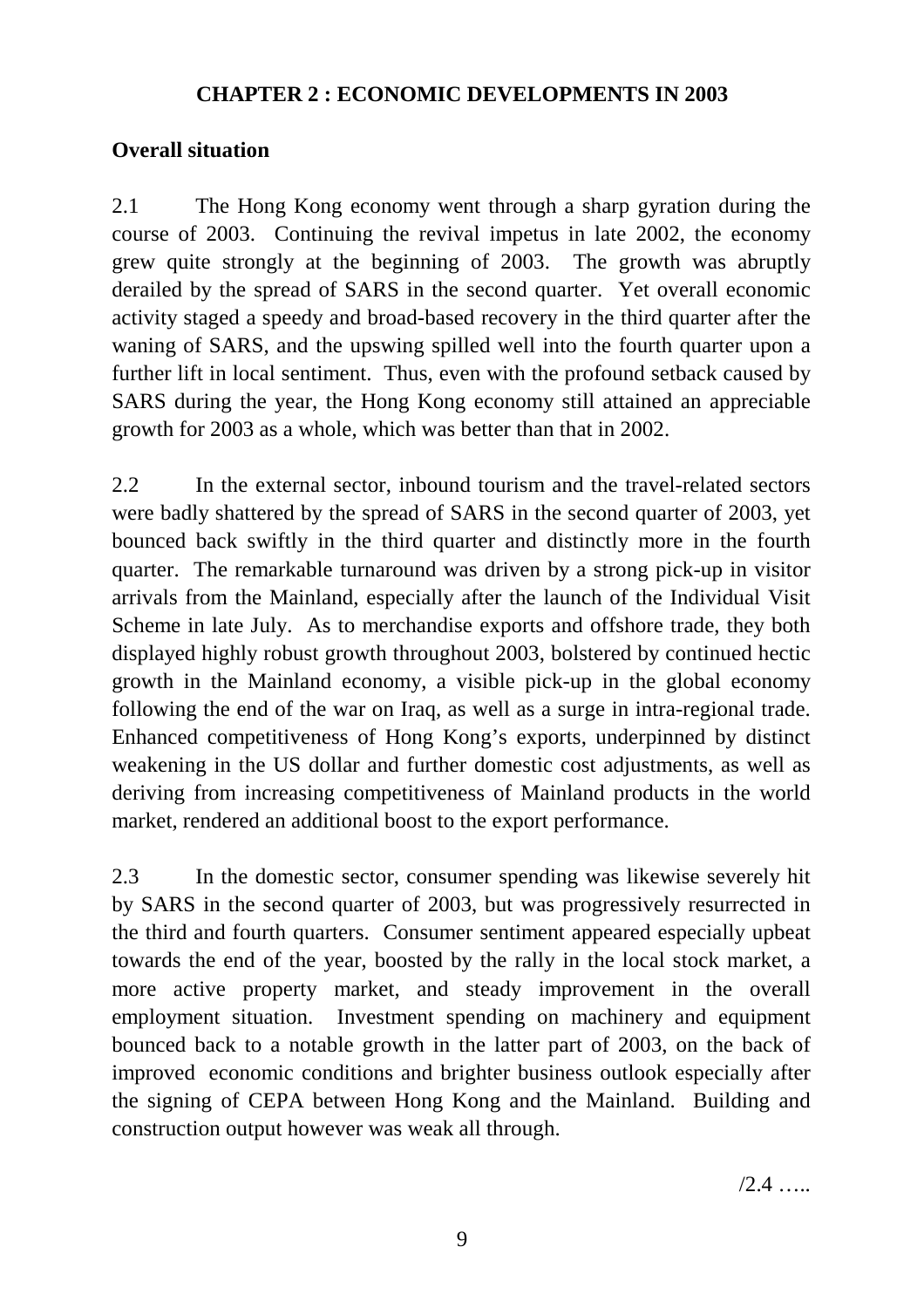2.4 For 2003 as a whole, the *Gross Domestic Product (GDP)* grew by 3.3%, up from the 2.3% growth in 2002. On a year-on-year comparison, GDP leaped by 4.5% in the first quarter of 2003, before relapsing to a 0.5% decline in the second quarter upon the spread of SARS. Yet GDP bounced up strongly to a 4.0% growth in the third quarter, and further to a 5.0% growth in the fourth quarter. On a seasonally adjusted quarter-to-quarter comparison, GDP fell by 0.5% and 2.6% respectively in the first and second quarters of 2003, yet rebounded sharply to increases by 6.6% in the third quarter and 1.5% in the fourth quarter.

#### **Table 2.1**

# **Gross Domestic Product (year-on-year rate of change (%))**

| 2002 | Annual <sup>#</sup>                        | 2.3                         |                                                       |
|------|--------------------------------------------|-----------------------------|-------------------------------------------------------|
|      | #<br>$\sum_{\substack{2 \ 1 \ 2 \ 3}}^{1}$ | $-0.6$<br>0.8<br>3.4<br>5.1 | (0.1)<br>$\left(1.9\right)$<br>(2.1)<br>(0.9)         |
| 2003 | Annual <sup>+</sup>                        | 3.3                         |                                                       |
|      | #<br>$\tilde{\gamma}$ <sup>#</sup>         | 4.5<br>$-0.5$<br>4.0<br>5.0 | $(-0.5)$<br>$(-2.6)$<br>$(6.6)$<br>$\left(1.5\right)$ |

Notes : (#) Revised figures.

(+) Preliminary figures.

( ) Figures in brackets are the seasonally adjusted quarter-to-quarter rates of change in GDP.

/**Diagram 2.1** …..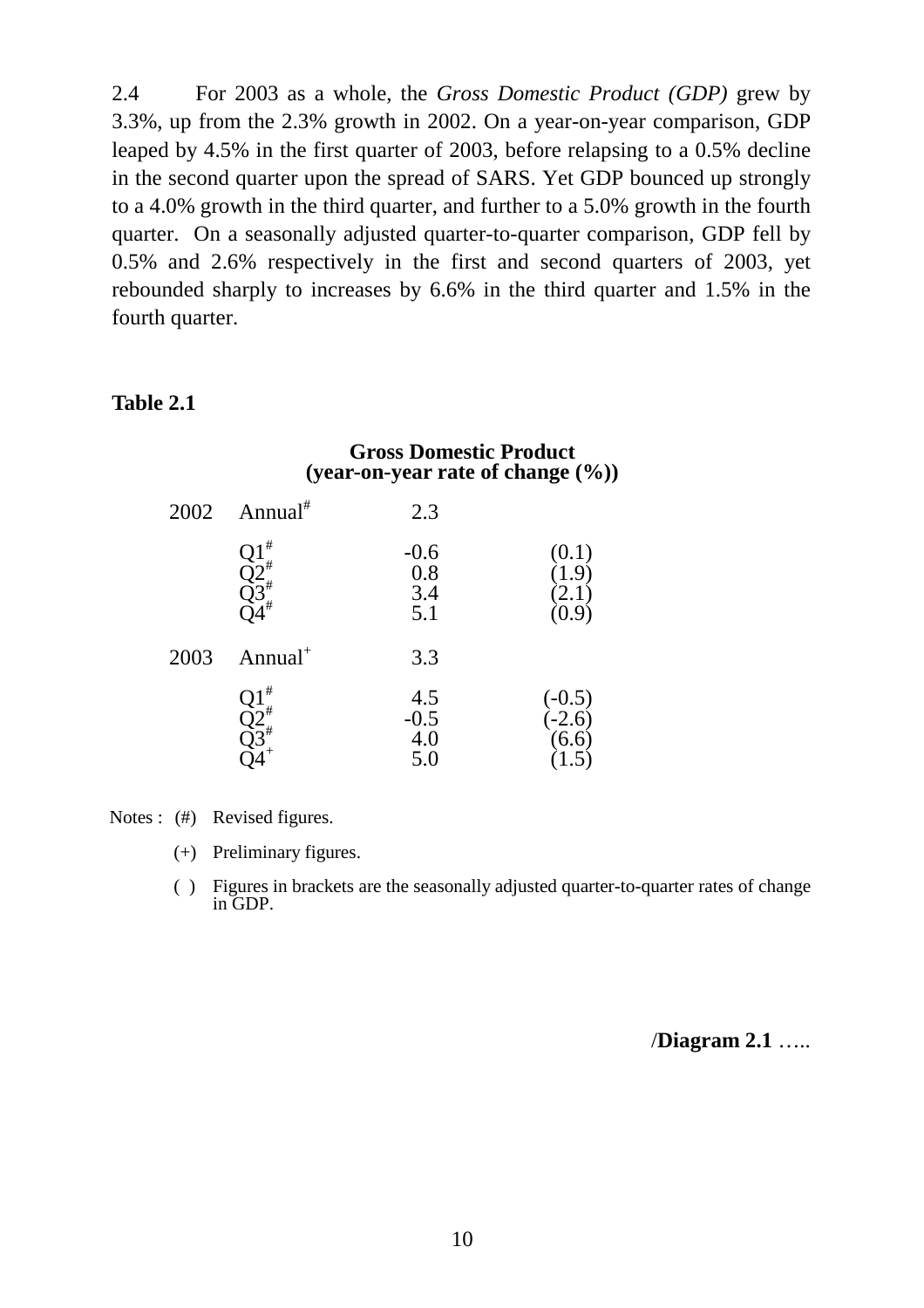#### **Gross Domestic Product**



2.5 The *labour market* slackened distinctly along with the abrupt fall-off in economic activity caused by SARS during the first half of 2003, with deterioration in the employment situation being most distinct in the consumption and tourism-related sectors. Then, as the economy turned up again, employment and vacancies also revived steadily in the second half of the year. The seasonally adjusted unemployment rate, having leaped from 7.2% in the fourth quarter of 2002 to a high of 8.7% in May-July 2003, fell back visibly to 7.3% in the fourth quarter. The underemployment rate surged from 3.1% in the fourth quarter of 2002 to a high of 4.3% in the second quarter of 2003, as many employees in the SARS-affected sectors were temporarily suspended from work at that time. Yet it also fell back visibly, to 3.3% in the fourth quarter, as these employees generally resumed work and as the work intensity rose along with economic upturn. Labour earnings remained soft, falling by 1.8% in money terms in the third quarter of 2003.

 $/2.6$  …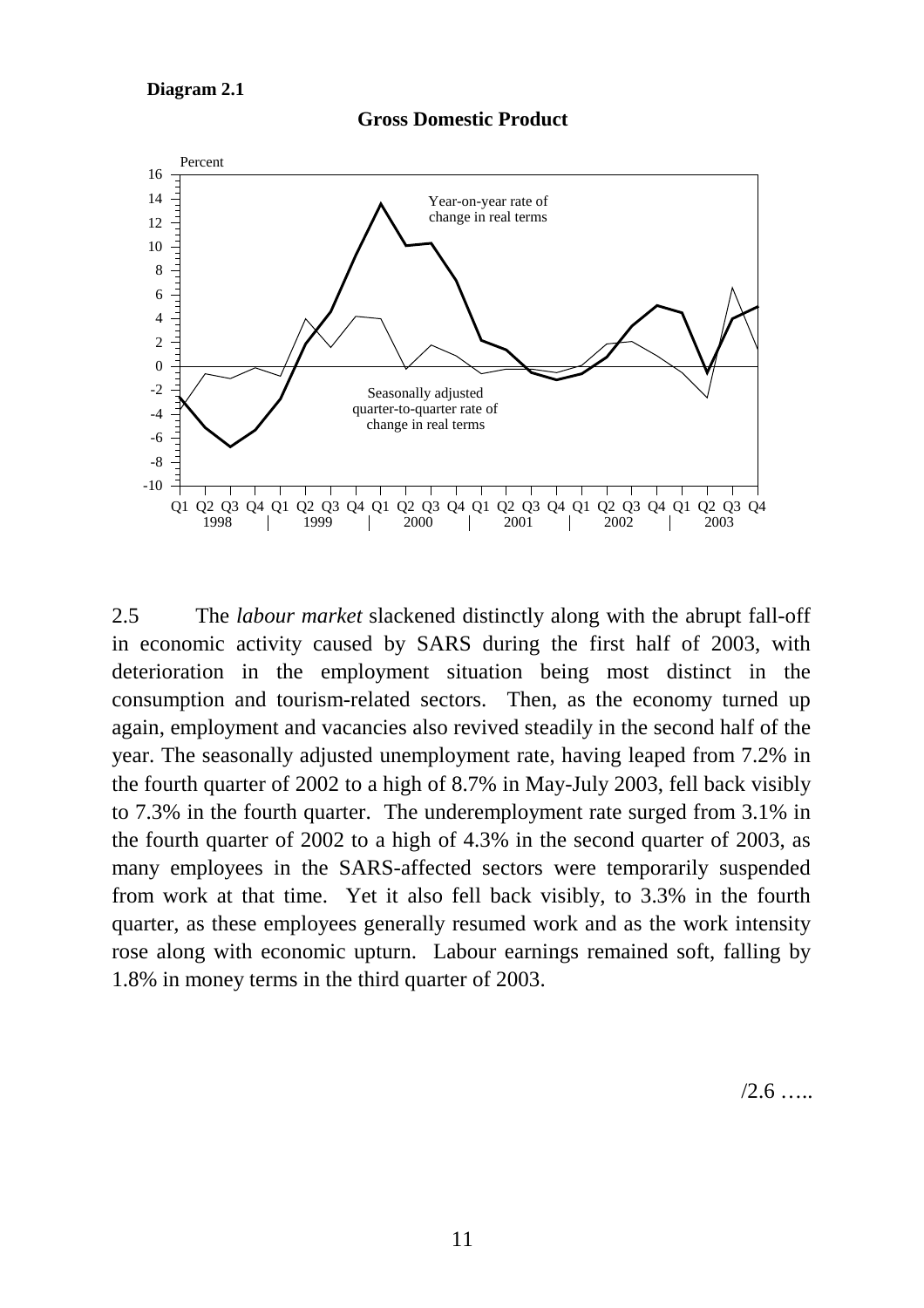2.6 The *property market* had manifestly turned around in late 2003, after the languish performance earlier in the year. On residential property, trading activity plunged in the second quarter, but rebounded visibly in the latter part of the year amidst growing optimism for the economy. Flat prices showed a distinct upturn in the fourth quarter, while flat rentals seemed to have ceased to decline towards the end of the year. On commercial property, leasing of office space likewise rose back towards the year-end, along with a distinct pick-up in the prices for office space and a lesser decline in office rentals. As to the market for shopping space, amidst the bounce in both inbound tourism and local consumer spending, the pick-up later in the year was even more distinct, with prices lifted visibly and rentals bottoming out. On industrial property, demand remained generally weak, yet with keener interest in converting some of the existing industrial sites into hotel use.

2.7 In the *financial market*, the spot exchange rate of the Hong Kong dollar against the US dollar persistently stayed on the strong side of the linked rate after September 2003, amidst strong fund inflow and keener demand for Hong Kong dollar. The spread of the twelve-month Hong Kong dollar forward rate against the spot rate also switched from premium to discount towards end-September 2003, and the discount widened in the fourth quarter. With ample liquidity in the local banking sector, the spread of the three-month HIBOR against the corresponding Euro-dollar deposit rate reversed from premium in the early part of 2003 to discount in the latter part of the year. As Hong Kong dollar loans fell while Hong Kong dollar deposits went up, there was a further marked decline in the loan-to-deposit ratio during the year.

2.8 The local *stock market* went through sharp swings during 2003. The Hang Seng Index, amidst the profound shock of SARS, plunged severely to a 4½-year low at 8 409 on 25 April. It bounced back visibly after mid-May, as the epidemic was progressively brought under control. Then it surged further to successive two-year highs towards the year-end. The upbeat market sentiment was boosted by the signing of CEPA, launch of the Individual Visit Scheme for Mainland visitors coming to Hong Kong, and rally in the US and regional stock markets. The Hang Seng Index reached a 28-month peak at 12 594 on 12 December, before closing 2003 at 12 576, up by 34.9% over end-2002. The average daily turnover in the local stock market also went markedly higher, from \$6.7 billion in 2002 to \$10.4 billion in 2003.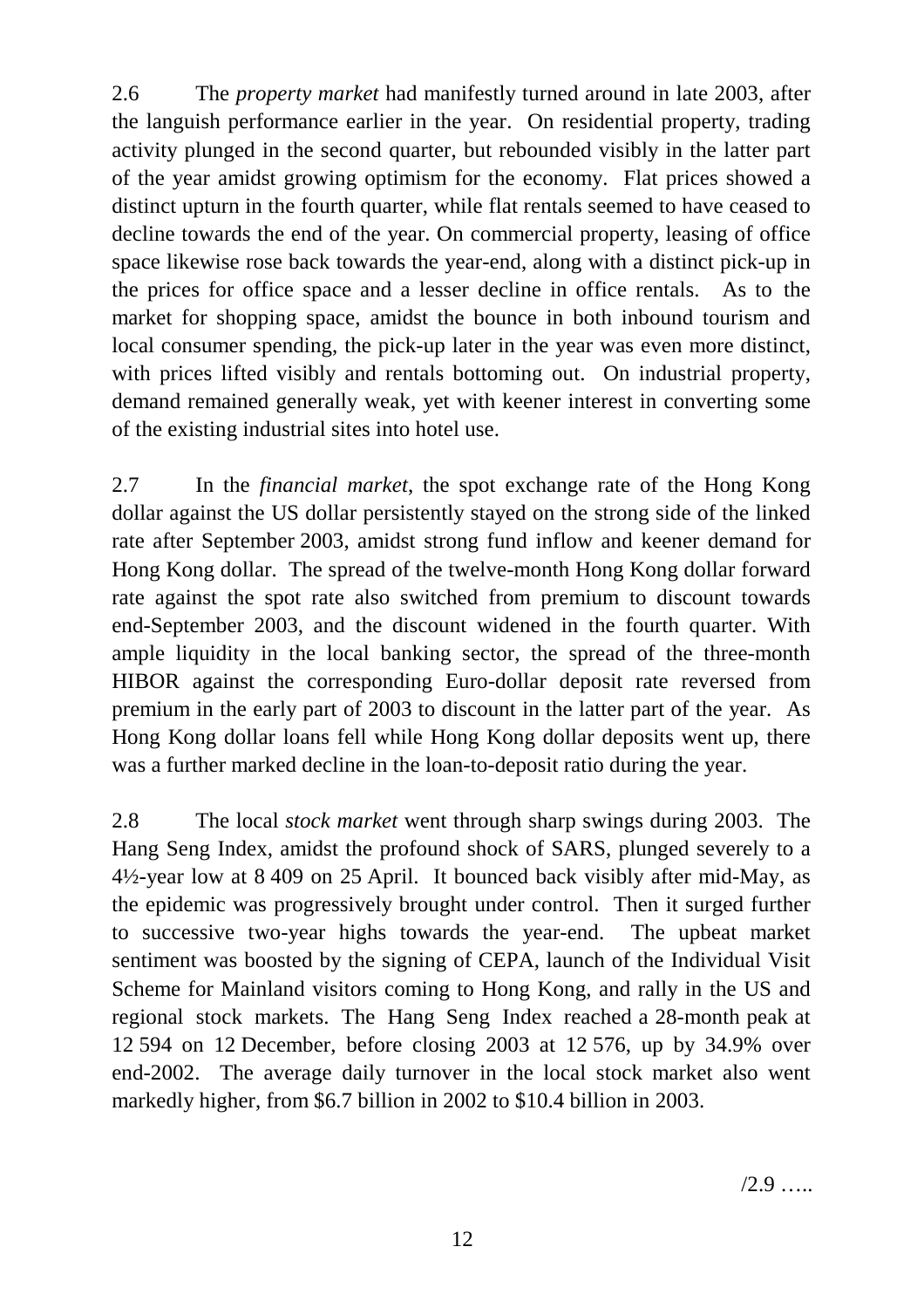2.9 On *consumer prices*, the decline in the Composite Consumer Price Index continued in 2003, as local prices were kept down by the slack demand and profit margin squeeze especially during the course of the SARS threat, as well as by lower wages and rentals. The rates concession and waiver of water and sewage charges as the Government's relief measures also dragged down the CPI in the latter period. Yet as the downward effect from the relief measures was lessened, and as price discounts and other concessions on many of the consumer items were reduced along with steadily improving demand, the year-on-year decline in the Composite CPI narrowed appreciably to 2.3% in the fourth quarter of 2003, having widened from 2.0% in the first quarter to 2.5% and 3.6% respectively in the second and third quarters. Also relevant to the narrowed decline was firmer prices of retained imports amidst a weaker US dollar and uptrend in world commodity prices. For 2003 as a whole, the Composite CPI fell by 2.6%, modestly smaller than the 3.0% decline in 2002.

2.10 Yet the *GDP deflator*, as a broad measure of overall price change in the economy, had a more pronounced decline, by 5.1% in 2003, as against a 3.0% decrease in 2002. This was due in large part to a continued drag from deterioration in the terms of trade upon further weakening in the US dollar, aside from downward price pressure in the domestic sector especially amidst the SARS impact. The respective year-on-year declines in the four quarters of 2003 were 4.6%, 5.4%, 5.7% and 4.8%. Taking the GDP growth in real terms and the decline in the GDP deflator together, *nominal GDP* still had a 2.0% decline for 2003 as a whole, after a 0.8% slip in 2002.

# **External trade**<sup>(1)</sup>

2.11 According to the merchandise trade statistics, *total exports of goods* (comprising re-exports and domestic exports) picked up distinctly further to a 14.0% surge in 2003, further up from the already notable growth of 8.6% in 2002. Total exports of goods were buoyant all through the year, with year-on-year increases by 19.1%, 14.3%, 9.8% and 14.2% respectively in the four quarters. The strong export performance had benefited much from the generally improved global economic environment during the year, enhanced price attractiveness of Hong Kong's exports stemming from the exchange rate movements and the domestic cost adjustments, as well as ascending competitiveness of Mainland products as the main source of Hong Kong's re-exports to the overseas markets. The war on Iraq and the outbreak of SARS

/had …..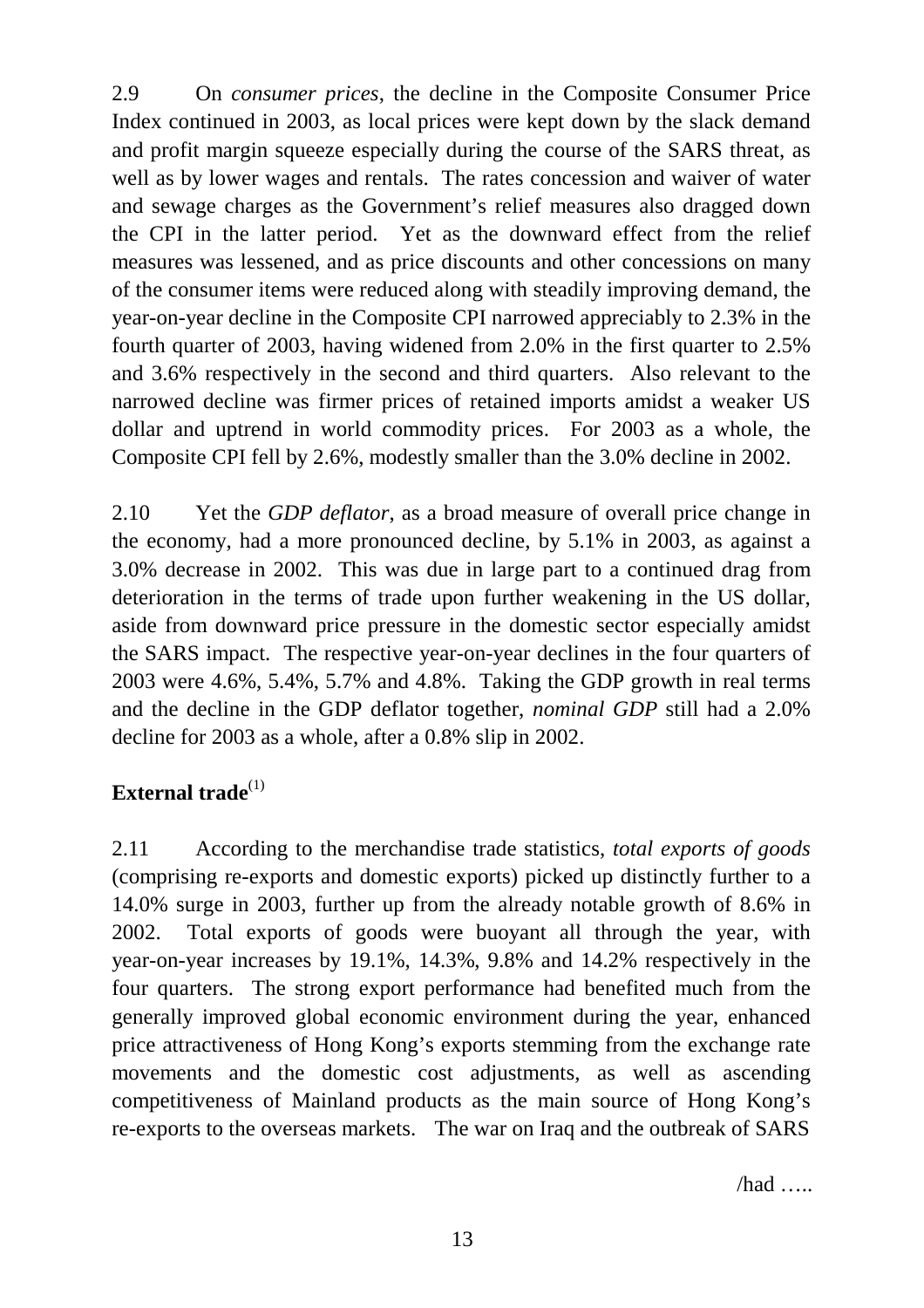had inflicted only brief and limited impact on Hong Kong's exports. The growth in exports in the third and fourth quarters remained distinct even upon a higher base of comparison in the same period a year earlier. On a seasonally adjusted quarter-to-quarter comparison, total exports of goods rose further by 3.4%, 1.9% and 1.5% respectively in the first three quarters of 2003, and then picked up more sharply to a 6.2% increase in the fourth quarter.

2.12 *Re-exports* remained the key driver of growth, surging by 16.1% in 2003, considerably up from the already distinct growth at 10.9% in 2002. There was double-digit growth in all four quarters of 2003, with increases by 22.3%, 17.0%, 11.3% and 15.4% respectively. On a seasonally adjusted quarter-to-quarter comparison, re-exports likewise rose further, by 4.0%, 2.3% and 1.2% respectively in the first three quarters of 2003, and then likewise picked up more sharply, to a 6.7% increase in the fourth quarter.

2.13 On the other hand, the on-going structural shift towards re-exports and offshore trade continued to hold down *domestic exports*, which plunged further by 7.4% in 2003, though narrowed from the 11.3% shrinkage in 2002. The year-on-year declines were particularly marked in the first and second quarters of 2003, by 12.0% and 12.6% respectively, then narrowed to 5.4% and 0.4% in the third and fourth quarters. On a seasonally adjusted quarter-to-quarter comparison, domestic exports fell further by 3.0% and 2.5% respectively in the first and second quarters of 2003, before turning up to increase by 5.6% in the third quarter, and then falling back slightly by 0.2% in the fourth quarter.

/**Diagram 2.2** …..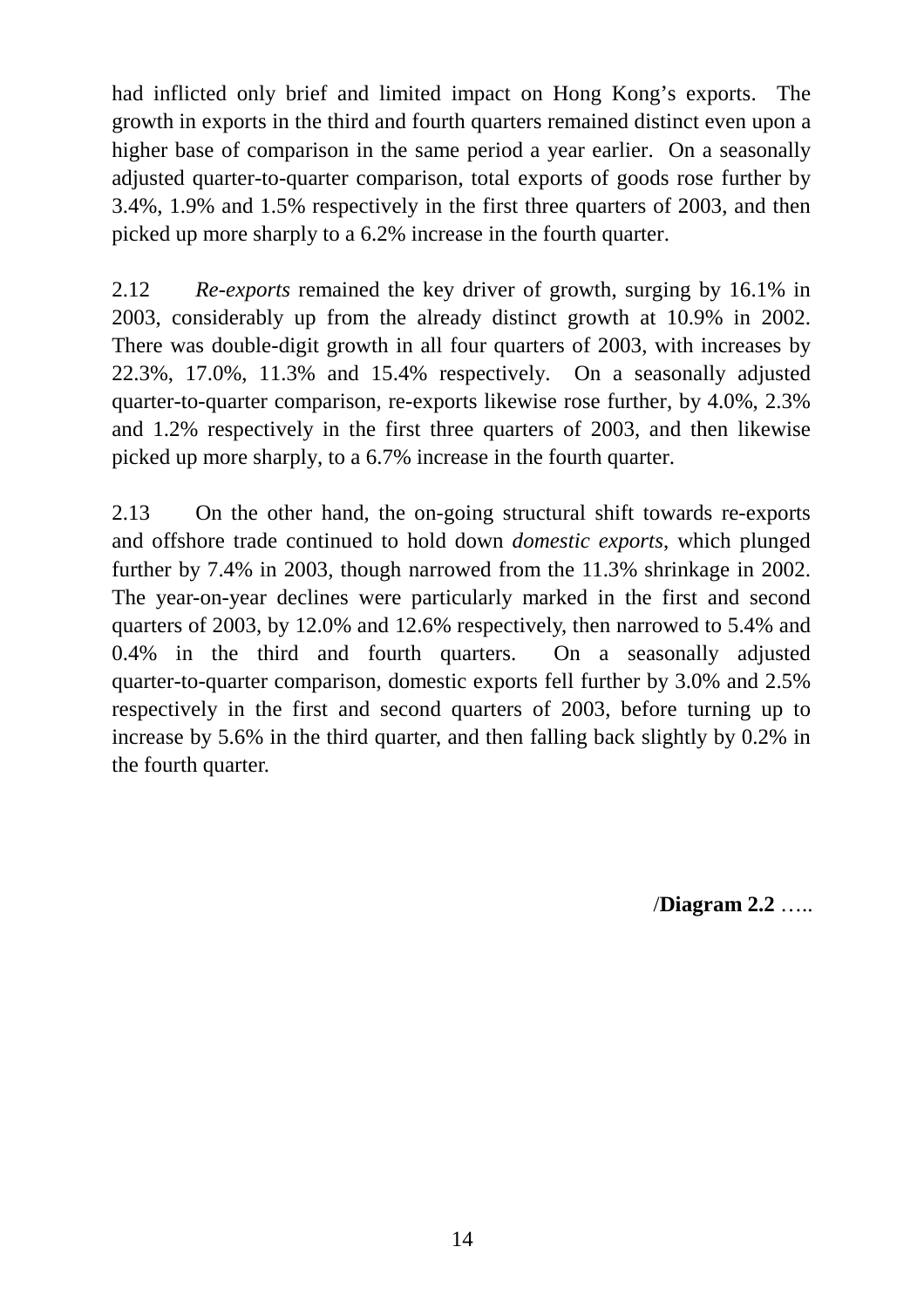**Diagram 2.2**



#### **Total exports of goods, re-exports and domestic exports (year-on-year rate of change)**

# **Table 2.2**

#### **Total exports of goods, re-exports and domestic exports (year-on-year rate of change (%))**

|      |                      | Total exports<br>of goods     | <u>Re-exports</u>             | Domestic exports                        |
|------|----------------------|-------------------------------|-------------------------------|-----------------------------------------|
| 2002 | Annual               | 8.6                           | 10.9                          | $-11.3$                                 |
|      | H1<br>H2             | 1.8<br>14.7                   | 3.5<br>17.7                   | $-12.5$<br>$-10.2$                      |
|      | Q1<br>Q2<br>Q3<br>Q4 | $-2.5$<br>5.9<br>11.4<br>18.3 | $-1.5$<br>8.3<br>13.6<br>22.1 | $-11.2$<br>$-13.7$<br>$-7.6$<br>$-12.9$ |
| 2003 | Annual               | 14.0                          | 16.1                          | $-7.4$                                  |
|      | H1<br>H <sub>2</sub> | 16.5<br>12.0                  | 19.4<br>13.3                  | $-12.3$<br>$-3.1$                       |
|      | Q1<br>Q2<br>Q3<br>Q4 | 19.1<br>14.3<br>9.8<br>14.2   | 22.3<br>17.0<br>11.3<br>15.4  | $-12.0$<br>$-12.6$<br>$-5.4$<br>$-0.4$  |

/**Table 2.3** …..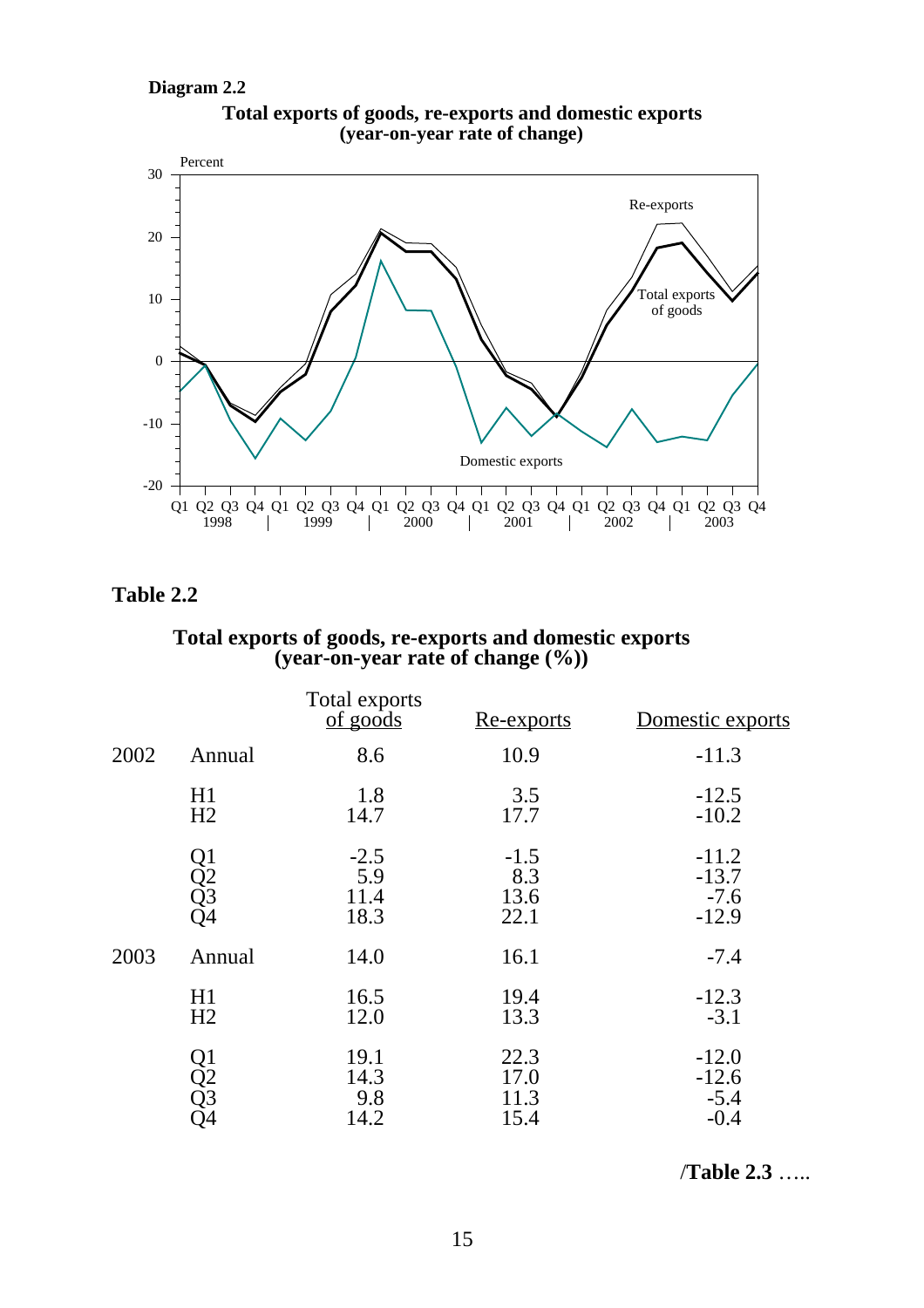# **Table 2.3**

#### **Total exports of goods, re-exports and domestic exports (seasonally adjusted quarter-to-quarter rate of change (%))**

|      | Total exports<br>of goods | <u>Re-exports</u>        | Domestic exports                     |
|------|---------------------------|--------------------------|--------------------------------------|
| 2002 | 4.7<br>5.2<br>5.2<br>3.2  | 5.7<br>6.0<br>6.0<br>3.9 | $-3.3$<br>$-2.7$<br>$-2.5$<br>$-4.5$ |
| 2003 | 3.4<br>1.9<br>1.5<br>6.2  | 4.0<br>2.3<br>1.2        | $-3.0$<br>$-2.5$<br>5.6              |

#### **Diagram 2.3**

#### **Domestic exports and re-exports (share in the value of total exports of goods)**



2.14 Total exports of goods to *East Asia* as a whole were buoyant throughout the year, picking up further to pronounced growth at 20.9% in 2003, from a 13.4% growth in 2002. The strong growth impetus was again led by vibrant exports to the Mainland, which maintained highly robust growth all through the year. Exports to Japan, the Republic of Korea, Singapore, Taiwan and Indonesia registered double-digit growth of various magnitudes. On the other hand, exports to Malaysia and Thailand eased back in growth, after the

/sharp …..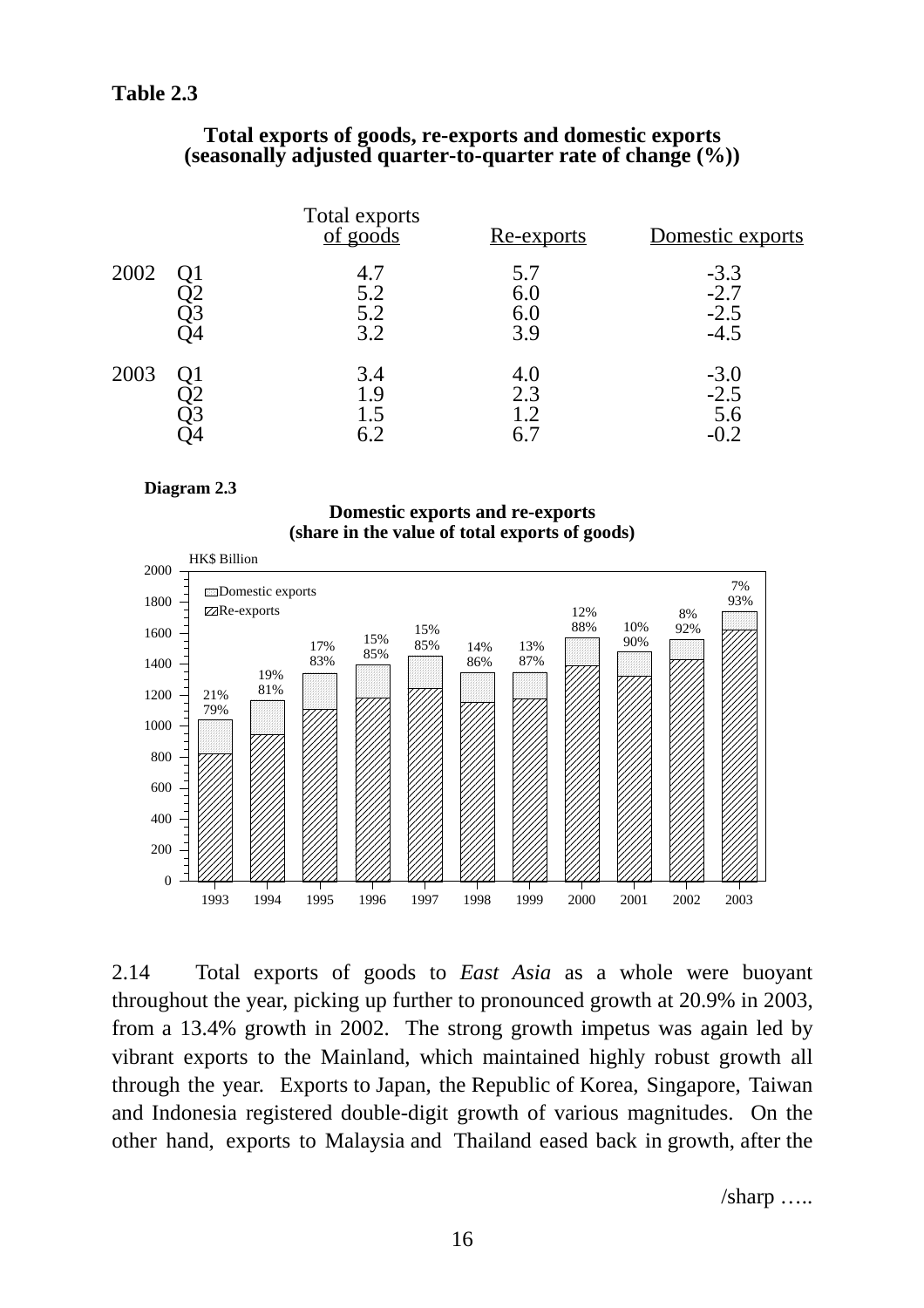sharp increases in the preceding year. Total exports of goods to *North America* fell by 1.4% in 2003, having risen moderately by 3.9% in 2002. Exports to North America were also robust early in the year, but the growth momentum ran out of steam after the first quarter, along with a distinct deceleration in US import intake in around the middle of the year. Conceivably, there was some cut-back in orders at a time when the war tension in Iraq loomed high. In addition, the increasing tendency for finished products to be shipped out directly from the Shenzhen ports after outward processing in South China also weighed down Hong Kong's exports to this region. Total exports of goods to the *European Union* surged by 14.1% in 2003, in contrast to the 0.4% decline in 2002. Enhanced price attractiveness of Hong Kong's exports brought about by the strength of the euro seemed to have outweighed the sluggishness in domestic demand in this region.

#### **Table 2.4**

# **Total exports of goods by major region (year-on-year rate of change (%))**

|      |                          | East Asia $^{(a)(d)}$        | North<br>America <sup>(b)</sup>   | European<br>Union <sup>(c)</sup> |
|------|--------------------------|------------------------------|-----------------------------------|----------------------------------|
| 2002 | Annual                   | 13.4                         | 3.9                               | $-0.4$                           |
|      | H1<br>H2                 | 7.1<br>19.2                  | $-4.1$<br>10.8                    | $-8.1$<br>6.6                    |
|      | ) 1<br>) 2<br>) 3<br>) 4 | 4.8<br>9.3<br>14.7<br>23.9   | $-12.4$<br>3.5<br>9.5<br>12.3     | $-12.1$<br>$-3.9$<br>3.6<br>9.7  |
| 2003 | Annual                   | 20.9                         | $-1.4$                            | 14.1                             |
|      | H1<br>H2                 | 22.2<br>19.8                 | 2.2<br>$-4.0$                     | 18.6<br>10.6                     |
|      | )2<br>)3<br>)4           | 23.6<br>20.9<br>17.9<br>21.7 | 9.1<br>$-3.3$<br>$-6.3$<br>$-1.6$ | 17.8<br>19.4<br>10.6<br>10.6     |

#### Notes : (a) For the coverage of East Asia, see Note (2).

- (b) For the coverage of North America, see Note (3).
- (c) For the coverage of the European Union, see Note (4).
- (d) For those constituent markets where separate quantum indices are not compiled, their levels of total exports of goods in real terms are estimated from an aggregate implicit price deflator covering all those export markets in the Asia-Pacific region for which separate unit value indices are not available.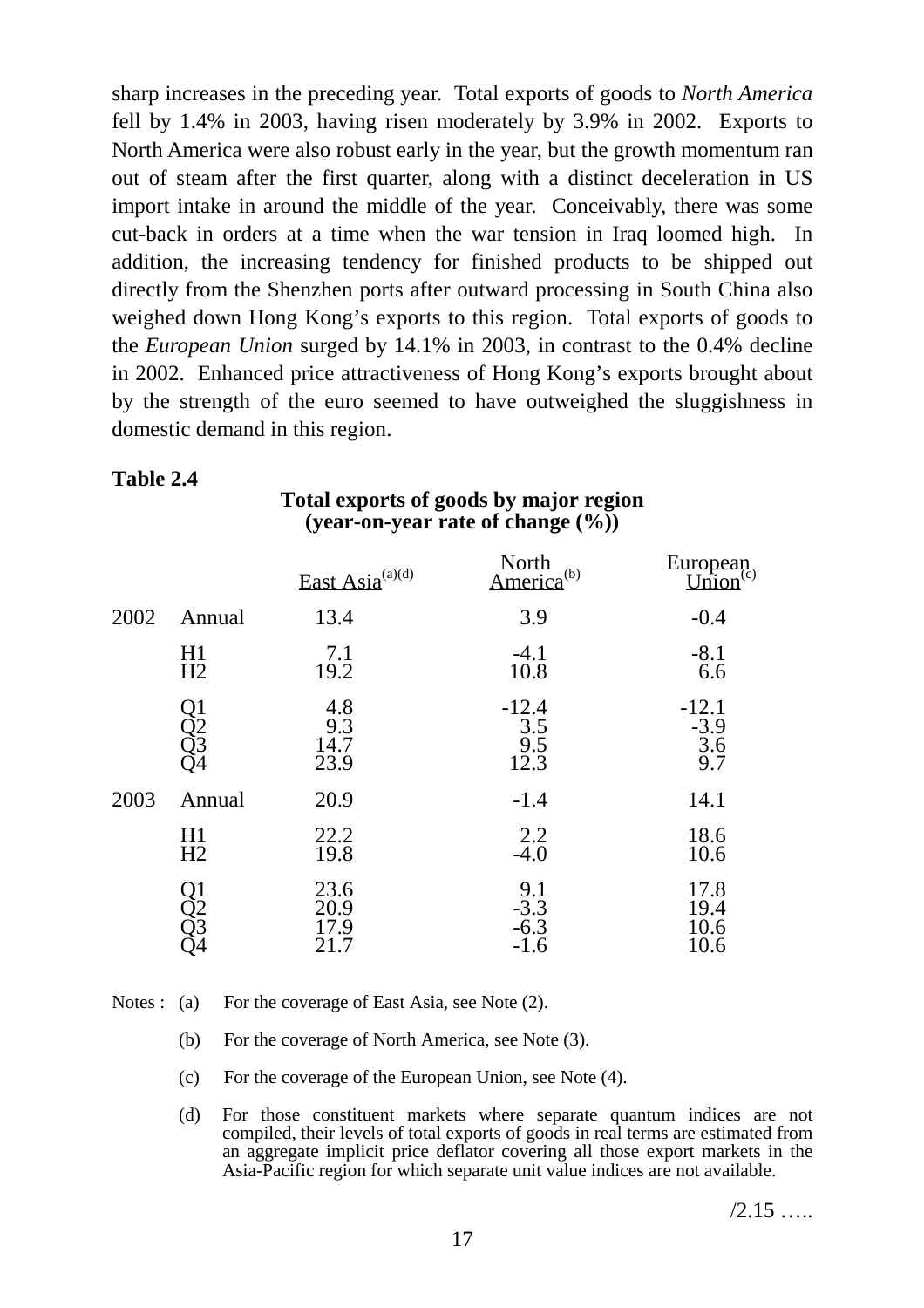2.15 *Imports of goods* were likewise robust, leaping by 12.8% in 2003, also distinctly up from the 7.8% increase in 2002. Imports of goods had the most distinct growth in the first quarter of 2003, at 18.7%. Growth was still robust in the second quarter, at 10.6%, upon the continued strength in re-export trade and even with the spread of SARS severely dampening import intake for local use. With the moderation in re-export growth in the third quarter partly offset by a revival in import intake for local use, imports of goods grew by 7.9% in the third quarter. This was followed by a much faster growth at 15.0% in the fourth quarter, as re-exports re-accelerated while import intake for local use picked up sharply. As to the growth profile in imports for local use, *retained imports* surged by 11.5% in the first quarter of 2003, but tumbled to a 1.9% decline in the second quarter upon the profound impact of SARS. Then, along with the progressive recovery in domestic demand, retained imports turned up mildly to a 0.6% increase in the third quarter and surged further by 14.1% in the fourth quarter. For 2003 as a whole, retained imports attained a 5.8% growth, up from the 1.8% increase in 2002. On a seasonally adjusted quarter-to-quarter comparison, imports of goods rose by 2.9% in the first quarter of 2003, yet moderating to a 0.9% increase in the second quarter, before picking up again to increases by 2.6% and 7.0% respectively in the third and fourth quarters. Retained imports had a broadly parallel profile during the year, initially rising by 0.4% in the first quarter of 2003, then falling back by 2.1% in the second quarter, before surging by 6.0% and 7.9% respectively in the third and fourth quarters.

2.16 Analysed by *end-use category*, retained imports of consumer goods had modest growth at 1.5% in 2003, having increased by 5.7% in 2002. Such retained imports grew visibly in the first quarter of 2003, underpinned by the upsurge in incoming visitors and generally improved local consumer spending in most of the quarter. There was a temporary yet profound setback in the second quarter upon the spread of SARS. Yet a prompt pick-up ensued, upon a steady recovery in local demand and more notably a strong influx in incoming visitors. Retained imports of foodstuffs had <sup>a</sup> distinct setback in the earlier months of 2003, conceivably also affected much by the outbreak of SARS. Yet with a strong rebound towards the year-end more than offsetting the earlier setback, such retained imports rose by 1.7% for 2003 as a whole, albeit slower than the 5.3% increase in 2002. Retained imports of capital goods reversed from a 13.6% plunge in 2002 to an appreciable growth at 6.0% in 2003. Such retained imports had a strong start in the first quarter of 2003, helped in part by a low base of comparison a year earlier. There was then a dip in the second

/quarter …..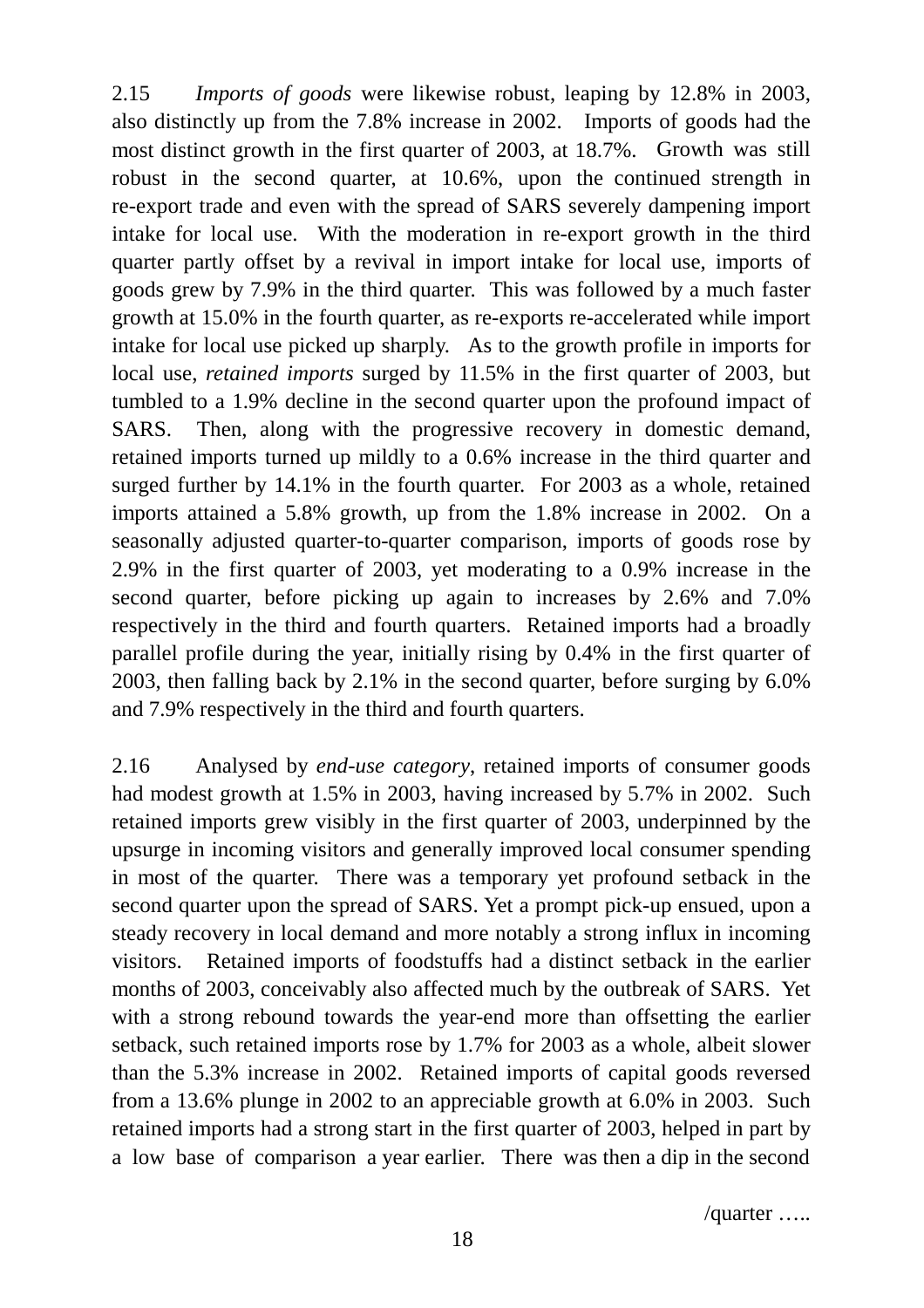quarter upon the impact of SARS. A turnaround occurred in the third quarter, albeit aided in part by the intake of aircraft ordered earlier. Growth accentuated distinctly further in the fourth quarter, upon improved business outlook and also with the delivery of several more aircraft. Analysed by broad type, intake of capital goods in the "others" category had the most distinct rebound in 2003, due to the intake of some aircraft in the latter part of the year. Intake of telecommunications equipment and of office equipment also reverted to increase. On the other hand, intake of construction machinery had a heavy slump, while intake of industrial machinery fell further. Retained imports of raw materials and semi-manufactures rose visibly further, by 8.5% in 2003, following a 9.8% leap in 2002. Retained imports of fuels however fell back by 1.4% in 2003, after a 4.8% rise in 2002.

#### **Table 2.5**

|      |                      |                               | Imports of goods Retained imports <sup>(a)</sup> |
|------|----------------------|-------------------------------|--------------------------------------------------|
| 2002 | Annual               | 7.8                           | 1.8                                              |
|      | H1<br>H2             | 0.9<br>14.3                   | $-3.9$<br>7.5                                    |
|      | Q1<br>Q2<br>Q3<br>Q4 | $-4.1$<br>5.7<br>10.8<br>18.1 | $-8.9$<br>$0.8\,$<br>5.2<br>10.0                 |
| 2003 | Annual               | 12.8                          | 5.8                                              |
|      | H1<br>H <sub>2</sub> | 14.3<br>11.4                  | 4.3<br>7.2                                       |
|      | )<br>Q2<br>Q3<br>Q4  | 18.7<br>10.6<br>7.9<br>15.0   | 11.5<br>$-1.9$<br>0.6<br>14.1                    |

#### **Imports of goods and retained imports (year-on-year rate of change (%))**

Note : (a) Based on the results of the Annual Survey of Re-export Trade conducted by the Census and Statistics Department, re-export margins by individual end-use category are estimated and adopted for deriving the value of imports retained for use in Hong Kong.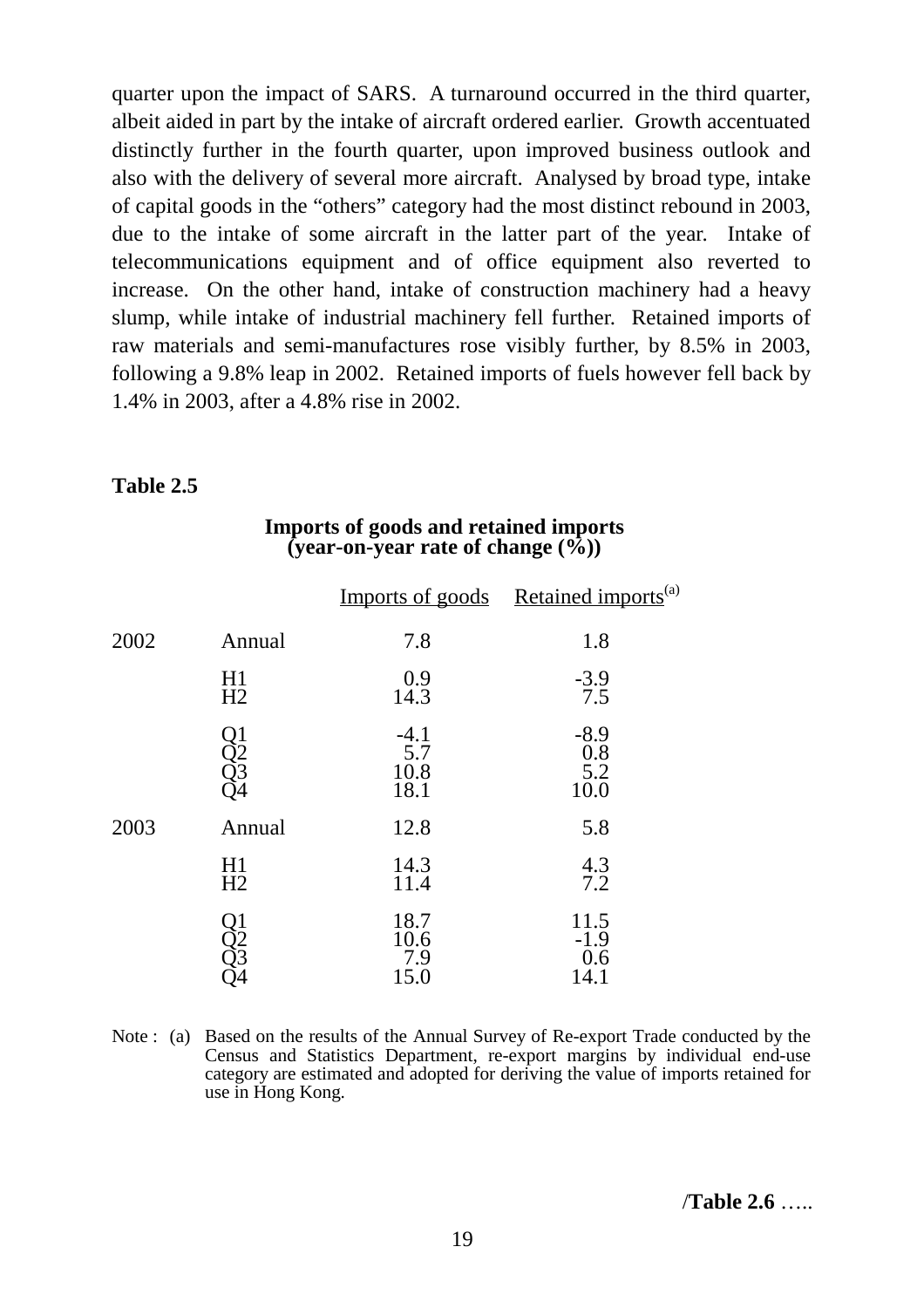# **Table 2.6**

#### **Imports of goods and retained imports (seasonally adjusted quarter-to-quarter rate of change (%))**

|      | Imports of goods         | Retained imports <sup>(a)</sup> |
|------|--------------------------|---------------------------------|
| 2002 | 3.8<br>7.6<br>5.1<br>1.7 | ∗<br>11.0<br>3.2<br>$-2.9$      |
| 2003 | 2.9<br>0.9<br>2.6<br>7.0 | 0.4<br>$-2.1$<br>6.0            |

| Notes : (a) See Note (a) to Table 2.5. |
|----------------------------------------|
|                                        |

(\*) Change of less than 0.05%.

# **Table 2.7**

# **Retained imports by end-use category (year-on-year rate of change (%))**

|      |                                                                                 | Consumer<br>goods            | <b>Foodstuffs</b>               | Capital<br>goods                        | Raw<br>materials and<br>semi-manufactures | <b>Fuels</b>                    |
|------|---------------------------------------------------------------------------------|------------------------------|---------------------------------|-----------------------------------------|-------------------------------------------|---------------------------------|
|      | 2002 Annual                                                                     | 5.7                          | 5.3                             | $-13.6$                                 | 9.8                                       | 4.8                             |
|      | H1<br>H2                                                                        | 0.7<br>10.7                  | 9.7<br>1.2                      | $-16.6$<br>$-10.9$                      | $-2.1$<br>23.1                            | 0.7<br>8.8                      |
|      | $\frac{Q1}{Q2}$<br>Q4                                                           | $-2.3$<br>3.3<br>11.9<br>9.3 | 14.2<br>5.0<br>$-8.9$<br>12.7   | $-23.0$<br>$-10.1$<br>$-18.0$<br>$-2.3$ | $-9.2$<br>4.4<br>27.1<br>19.1             | $-3.3$<br>4.4<br>7.8<br>9.7     |
| 2003 | Annual                                                                          | 1.5                          | 1.7                             | 6.0                                     | 8.5                                       | $-1.4$                          |
|      | H1<br>H2                                                                        | $-2.2$<br>4.9                | $-5.4$<br>8.7                   | 3.5<br>8.1                              | 11.2<br>6.0                               | $-2.7$<br>$-0.3$                |
|      | Q <sub>1</sub><br>$\begin{array}{c} \bar{Q}2 \ \bar{Q}3 \ \bar{Q}4 \end{array}$ | 7.7<br>$-10.3$<br>3.2<br>6.7 | $-4.6$<br>$-6.2$<br>1.5<br>15.4 | 10.6<br>$-2.8$<br>5.1<br>11.1           | 18.0<br>5.9<br>$-6.7$<br>19.6             | 9.1<br>$-12.8$<br>0.6<br>$-1.2$ |

Note : See Note (a) to Table 2.5.

 $/2.17$  …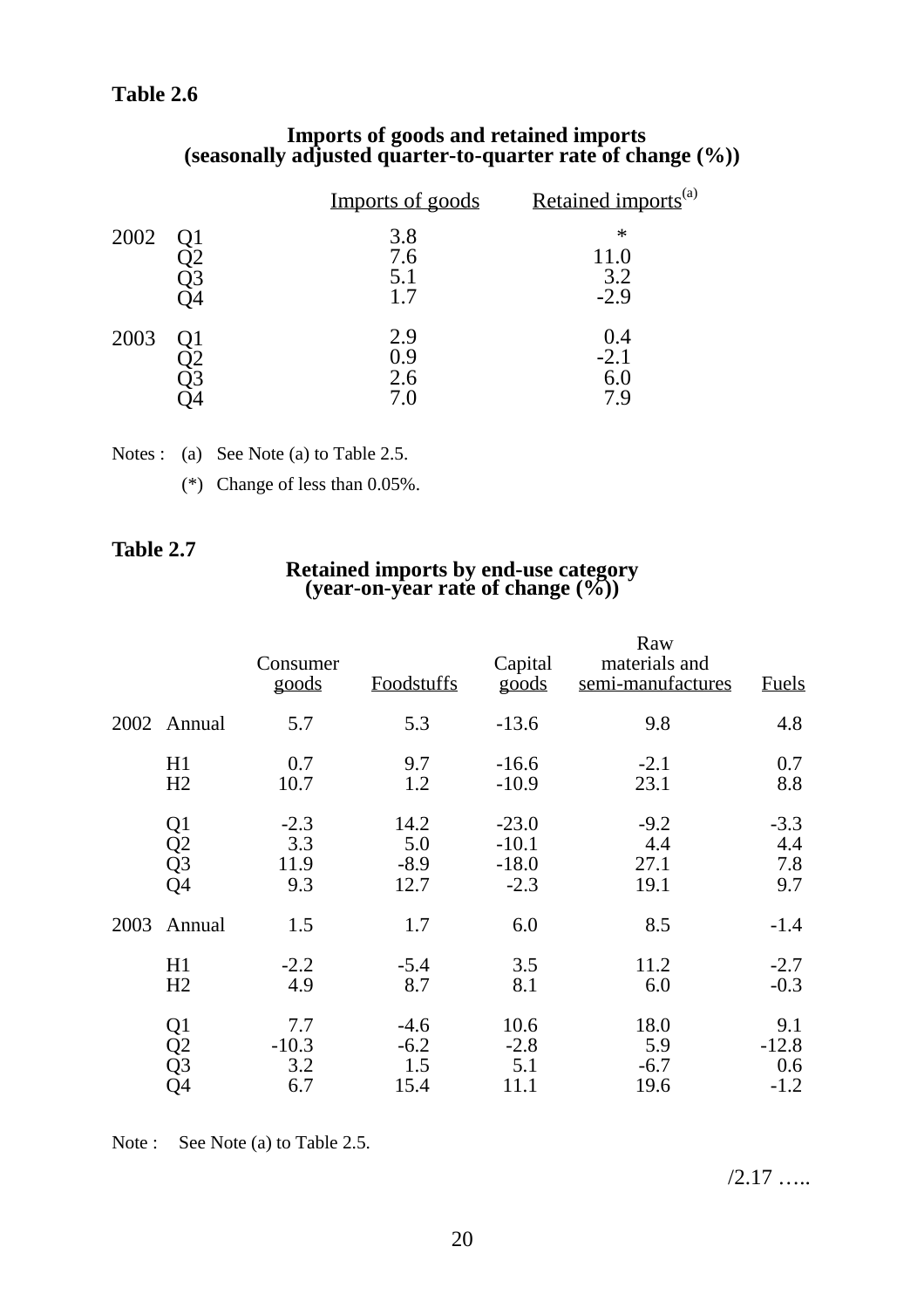2.17 With the increase in value of imports of goods exceeding that of total exports of goods, the *visible trade deficit* reckoned on a GDP basis widened in absolute terms, to \$45.0 billion or 2.5% of the value of imports of goods in 2003, from \$39.4 billion or 2.5% in 2002.

2.18 On invisible trade, the strong growth momentum in *exports of services* in the first quarter of 2003 was dented severely by the spread of SARS in Hong Kong in the second quarter. Yet with a swift rebound in the third quarter and a further pick-up in the fourth quarter, exports of services still attained appreciable growth at 5.5% in 2003, albeit milder than the 12.2% surge in 2002. On a year-on-year comparison, exports of services soared by 12.7% in the first quarter of 2003, before falling abruptly by 12.0% in the second quarter as inbound tourism and related business plummeted upon the SARS impact. As such business rebounded strongly thereafter, exports of services resumed growth, rising by 7.8% in the third quarter, and then distinctly more by 11.8% in the fourth quarter. On a seasonally adjusted quarter-to-quarter comparison, exports of services still rose by 0.9% in the first quarter of 2003, before plummeting by 19.7% in the second quarter. A sharp turnaround ensued, with a 33.5% surge in the third quarter and a further 2.2% increase in the fourth quarter.

2.19 *Imports of services* were likewise severely affected by SARS in the second quarter. Even with the subsequent rebound, imports of services still fell by 4.4% in 2003, following a meagre 0.2% rise in 2002. On a year-on-year comparison, imports of services shrank by 3.9% and 19.6% respectively in the first and second quarters of 2003, before turning up to increase by 0.5% and 4.2% respectively in the third and fourth quarters. On a seasonally adjusted quarter-to-quarter comparison, imports of services slipped by 3.8% in the first quarter of 2003 and then slumped by 17.8% in the second quarter, before rebounding strongly by 27.8% in the third quarter and rising further by 2.9% in the fourth quarter.

/**Table 2.8** …..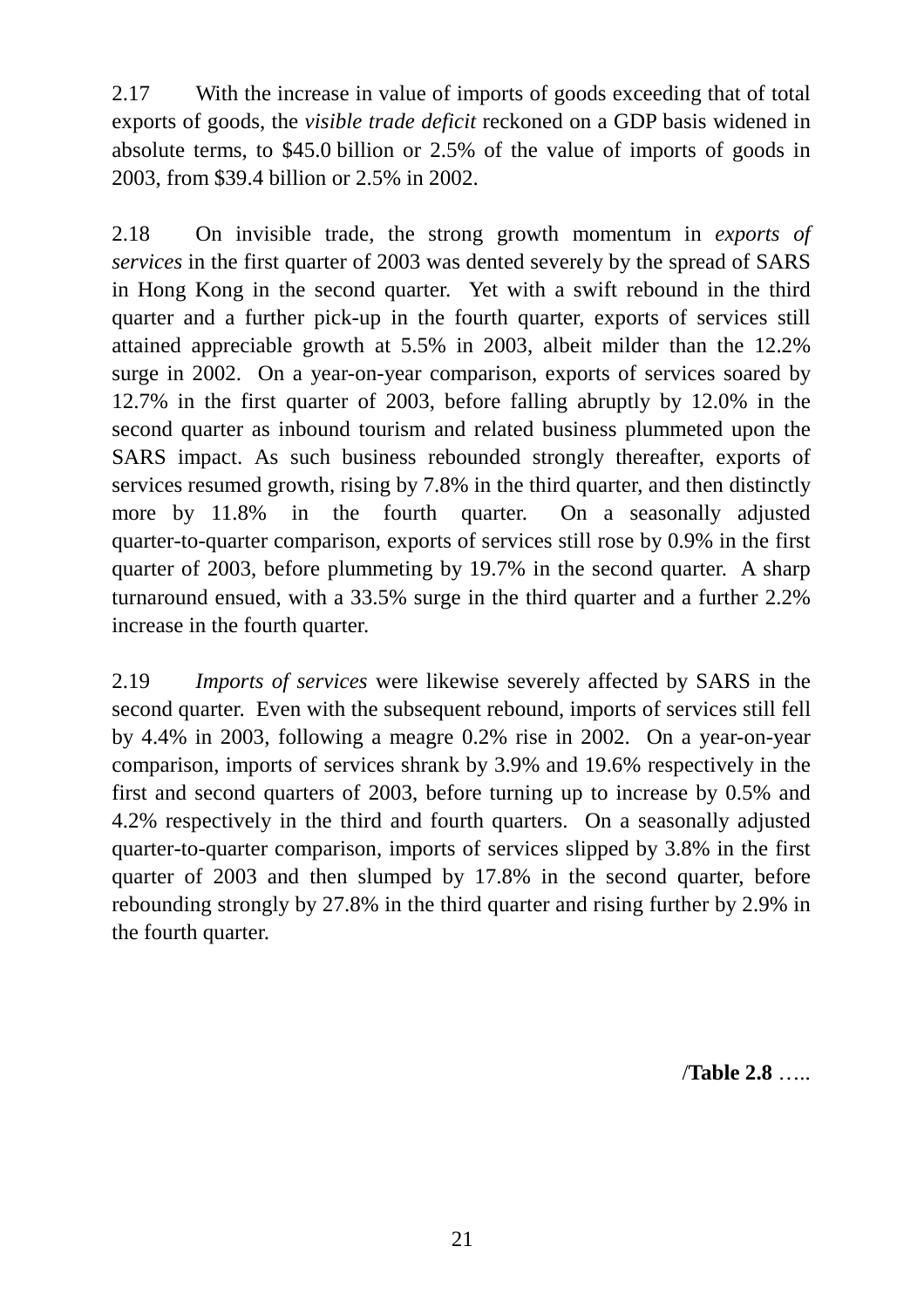# **Exports and imports of services (year-on-year rate of change (%))**

|      |                      | Exports of services <sup>^</sup> Imports of services |                                 |
|------|----------------------|------------------------------------------------------|---------------------------------|
| 2002 | Annual               | 12.2                                                 | 0.2                             |
|      | H1<br>H2             | 7.7<br>16.1                                          | $-2.2$<br>2.7                   |
|      | Q1<br>Q2<br>Q3<br>Q4 | 6.3<br>9.1<br>14.0<br>18.1                           | $-0.7$<br>$-3.8$<br>2.0<br>3.4  |
| 2003 | Annual               | 5.5                                                  | $-4.4$                          |
|      | H1<br>H2             | 0.1<br>9.9                                           | $-11.5$<br>2.3                  |
|      | Q1<br>Q2<br>Q3<br>Q4 | 12.7<br>$-12.0$<br>7.8<br>11.8                       | $-3.9$<br>$-19.6$<br>0.5<br>4.2 |

Note : (^) Revised series after incorporating a new set of visitor expenditure figures as released by the Hong Kong Tourism Board on 28 November 2003.

## **Table 2.9**

#### **Exports and imports of services (seasonally adjusted quarter-to-quarter rate of change (%))**

|      | Exports of services <sup>^</sup> | Imports of services              |
|------|----------------------------------|----------------------------------|
| 2002 | 4.1<br>3.8<br>7.0<br>1.3         | 2.8<br>$-1.8$<br>2.6<br>$-0.4$   |
| 2003 | 0.9<br>$-19.7$<br>33.5<br>2.2    | $-3.8$<br>$-17.8$<br>27.8<br>2.9 |

Note : (^) See the footnote to Table 2.8.

/**Table 2.10** …..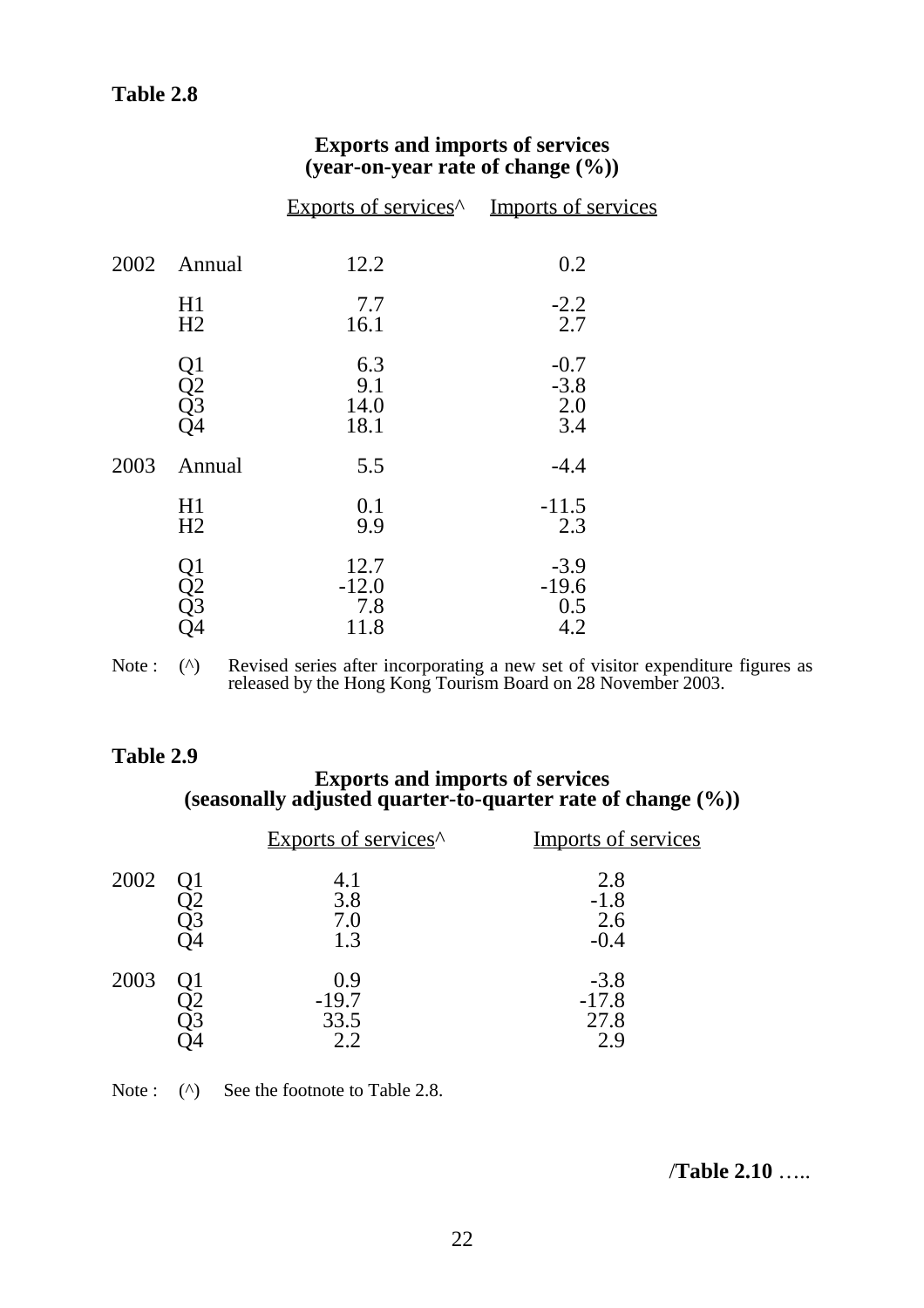|      |                      | <u>Total exports</u> |                       | <b>Imports</b> |                 | Trade balance |                       |          |
|------|----------------------|----------------------|-----------------------|----------------|-----------------|---------------|-----------------------|----------|
|      |                      | <b>Goods</b>         | Services <sup>^</sup> | Goods          | <b>Services</b> | Goods         | Services <sup>^</sup> | Combined |
| 2002 | Annual               | 1,562.1              | 337.9                 | 1,601.5        | 193.4           | $-39.4$       | 144.5                 | 105.1    |
|      | H1                   | 699.8                | 152.4                 | 728.6          | 92.6            | $-28.8$       | 59.8                  | 30.9     |
|      | H2                   | 862.3                | 185.6                 | 872.9          | 100.8           | $-10.6$       | 84.8                  | 74.2     |
|      | Q <sub>1</sub>       | 326.1                | 73.9                  | 338.5          | 47.1            | $-12.4$       | 26.9                  | 14.4     |
|      | Q <sub>2</sub>       | 373.7                | 78.4                  | 390.1          | 45.5            | $-16.4$       | 32.9                  | 16.5     |
|      | Q <sub>3</sub>       | 435.5                | 90.5                  | 440.5          | 52.1            | $-5.0$        | 38.4                  | 33.4     |
|      | Q <sub>4</sub>       | 426.8                | 95.1                  | 432.4          | 48.7            | $-5.6$        | 46.4                  | 40.8     |
| 2003 | Annual               | 1,749.1              | 350.3                 | 1,794.1        | 189.2           | $-45.0$       | 161.1                 | 116.1    |
|      | H1                   | 802.8                | 149.5                 | 828.6          | 84.0            | $-25.8$       | 65.6                  | 39.8     |
|      | H2                   | 946.3                | 200.8                 | 965.5          | 105.2           | $-19.2$       | 95.5                  | 76.4     |
|      |                      | 383.4                | 82.6                  | 399.4          | 46.8            | $-16.0$       | 35.8                  | 19.8     |
|      |                      | 419.3                | 67.0                  | 429.1          | 37.2            | $-9.8$        | 29.8                  | 20.0     |
|      | Q1<br>Q2<br>Q3<br>Q4 | 467.5                | 95.4                  | 468.9          | 53.0            | $-1.4$        | 42.4                  | 41.0     |
|      |                      | 478.8                | 105.3                 | 496.6          | 52.2            | $-17.8$       | 53.1                  | 35.3     |

# **Visible and invisible trade balance (in \$ billion at current market prices)**

Notes : Figures in this table are reckoned on a GDP basis. Specifically, imports of goods are valued on f.o.b. basis, instead of on c.i.f. basis as is the on-going practice for the merchandise trade statistics.

Figures may not add up exactly to the total due to rounding.

(^) See the footnote to Table 2.8.

2.20 As exports of services rose while imports of services declined, the *invisible trade surplus* reckoned on a GDP basis rose further to \$161.1 billion or 85.1% of the value of imports of services in 2003, from \$144.5 billion or 74.7% in 2002. This more than offset the enlarged visible trade deficit to yield a combined surplus of \$116.1 billion in 2003, equivalent to 5.9% of the total value of imports of goods and services in that year, as compared to \$105.1 billion or 5.9% in 2002.

**/Domestic** …..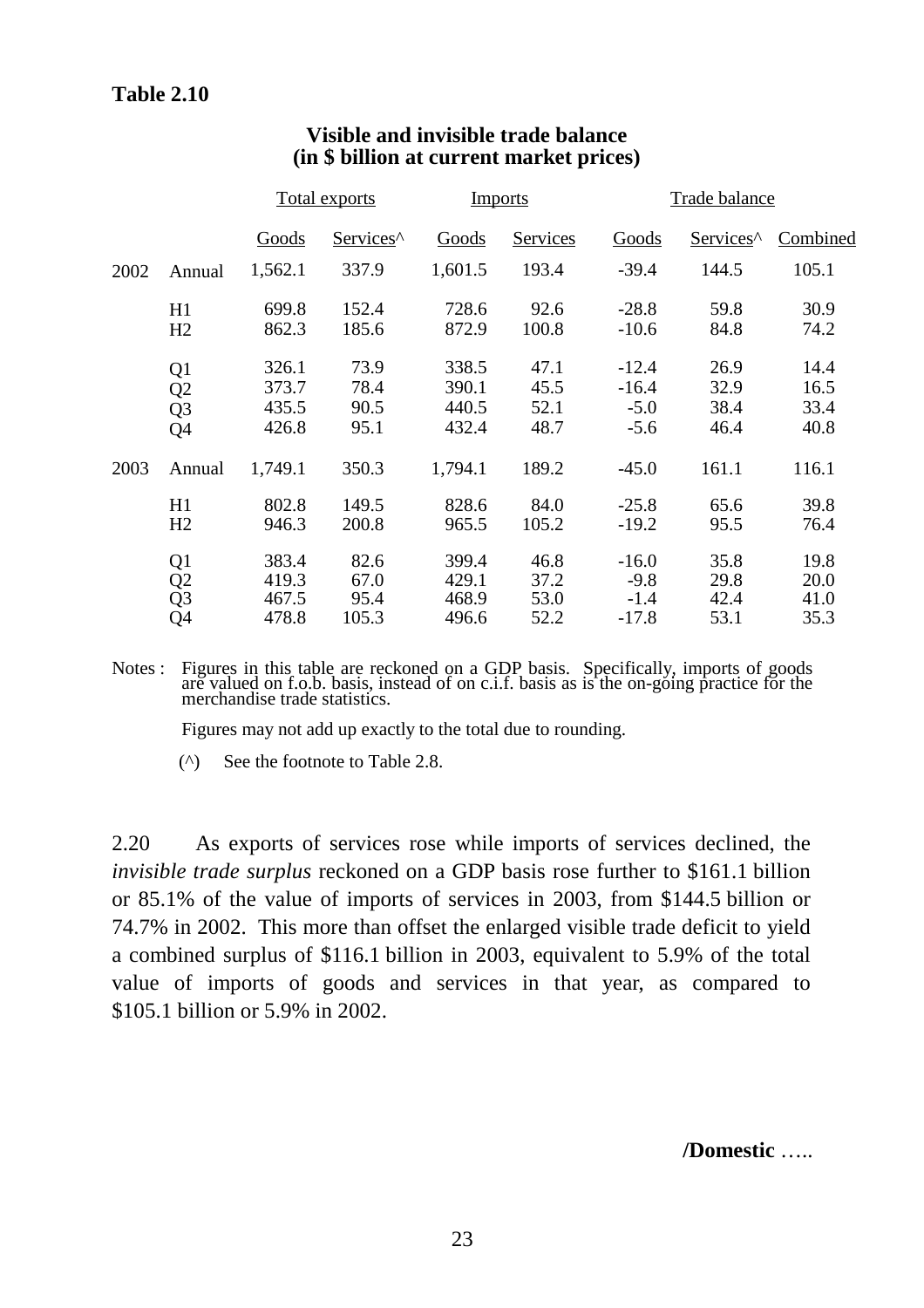# **Domestic demand**

2.21 Local consumer spending suffered a severe blow in the second quarter of 2003 upon the spread of SARS, as many people avoided going to the busy shopping areas for fear of being contracted. Then, with the epidemic brought under control, local consumer spending revived progressively in the third quarter, followed by an even more visible pick-up in the fourth quarter. Coupling this revival with the strong resurgence in inbound tourism, the volume of *retail sales* turned up to increase by 1.2% in the third quarter of 2003, and rose more distinctly by 5.2% in the fourth quarter, in contrast to the decreases by 0.8% and 7.7% in the first and second quarters. For 2003 as a whole, the volume of retail sales still went down marginally by 0.6%, yet this already represented a noticeable improvement from the 2.6% decrease in 2002. The rebound in retail sales towards the year-end was rather broad-based, with significant double-digit increases in sales of high-value items such as electrical goods and photographic equipment, and furniture. This apart, sales of the more regular items such as food, alcoholic drinks and tobacco, and clothing and footwear also turned up. On a seasonally adjusted quarter-to-quarter comparison, the volume of retail sales increased by 1.0% in the first quarter of 2003, slipped to a 7.5% plunge in the second quarter, and then bounced back to notable increases by 8.4% and 3.9% respectively in the third and fourth quarters.

2.22 *Private consumption expenditure (PCE)* likewise exhibited a distinct turnaround after the waning of SARS. On a year-on-year comparison, PCE fell by 1.8% and 3.5% respectively in the first two quarters of 2003, but rebounded to growth at 1.6% in the third quarter, the first increase since the fourth quarter of 2001. As consumer sentiment improved further in tandem with the upturn in the economy, rally in the local stock market and turnaround in the property market, growth in PCE accentuated to 3.6% in the fourth quarter. For 2003 as a whole, PCE showed virtually no change, having declined by 1.2% in 2002. The pick-up in consumer spending in late last year was manifested in all major consumer goods and services. On a seasonally adjusted quarter-to-quarter comparison, PCE fell by 0.1% and 1.4% respectively in the first two quarters of 2003, and then turned up to increases by 3.9% and 1.2% respectively in the third and fourth quarters.

/**Table 2.11** …..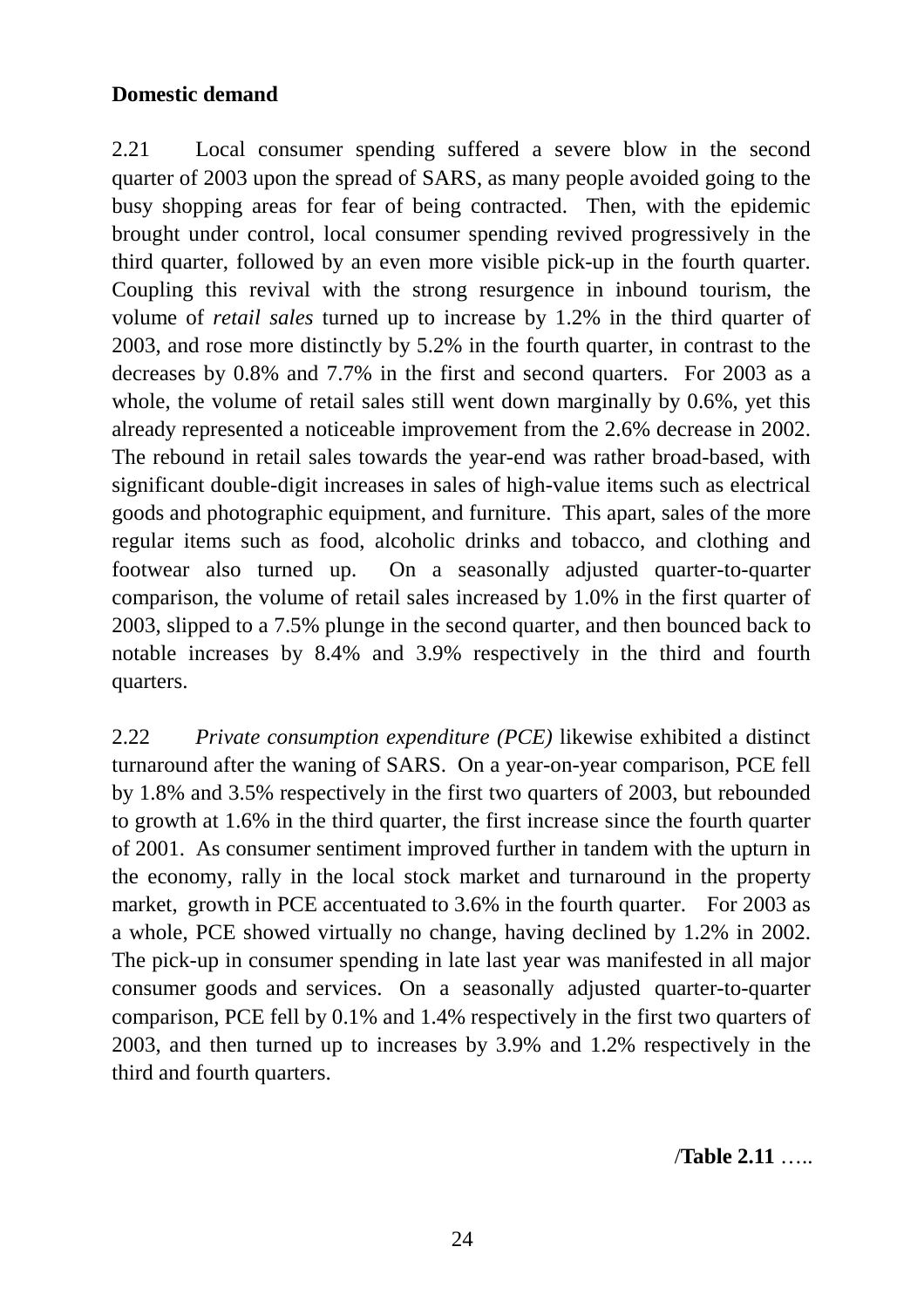|      |                                                                                    | Retail sales <sup>(a)</sup>                                                    |                                         | Consumer spending by major component <sup>(a)</sup> |                              |                                               |                                            |                                | Visitor<br>spending $^{(b)}$ |
|------|------------------------------------------------------------------------------------|--------------------------------------------------------------------------------|-----------------------------------------|-----------------------------------------------------|------------------------------|-----------------------------------------------|--------------------------------------------|--------------------------------|------------------------------|
|      |                                                                                    |                                                                                | Food                                    | Durables                                            | Non-<br>durables             | Services                                      | Residents'<br>expenditure<br><u>abroad</u> | <b>Total</b>                   |                              |
| 2002 | Annual                                                                             | $-2.6$                                                                         | $\ast$                                  | $\ast$                                              | $-5$                         | 3                                             | $-2$                                       | $\ast$                         | 27                           |
|      | H1<br>H2                                                                           | $-3.1$<br>$-2.0$                                                               | $\mathbf{1}$<br>$\ast$                  | $\frac{-2}{2}$                                      | $-5$<br>$-5$                 | $\mathfrak{Z}$<br>$\overline{4}$              | $-4$<br>$\ast$                             | ∗<br>1                         | 18<br>35                     |
|      | Q1<br>$\overline{Q}$ <sub>2</sub><br>$\overline{Q}$ <sub>3</sub><br>Q <sub>4</sub> | $-1.8$<br>(2.1)<br>$-4.5$<br>$(-1.5)$<br>$-3.0$<br>$(-1.4)$<br>$-1.1$<br>(0.1) | $\ast$<br>$-1$<br>$\ast$                | $\ast$<br>$-4$<br>$\ast$<br>5                       | $-2$<br>$-8$<br>$-7$<br>$-4$ | $\frac{2}{3}$<br>$rac{4}{3}$                  | $-3$<br>$-5$<br>$*$<br>$-1$                | $\mathbf{1}$<br>$-1$<br>1<br>1 | 10<br>26<br>28<br>41         |
| 2003 | Annual                                                                             | $-0.6$                                                                         | $\mathbf{1}$                            | 6                                                   | $-4$                         | $\mathbf{1}$                                  | $-9$                                       | $\ast$                         | $-5$                         |
|      | H1<br>H2                                                                           | $-4.2$<br>3.2                                                                  | $\mathbf{1}$<br>$\mathbf{1}$            | $\overline{2}$<br>10                                | $-11$<br>$\overline{3}$      | $-2$<br>$\overline{3}$                        | $-18$<br>$\ast$                            | $-4$<br>$\overline{3}$         | $-25$<br>12                  |
|      | Q <sub>1</sub><br>$\overline{Q}$ <sub>2</sub><br>$\overline{Q}$ 3<br>$\tilde{Q}4$  | $-0.8$<br>(1.0)<br>$-7.7$<br>$(-7.5)$<br>1.2<br>(8.4)<br>5.2<br>(3.9)          | 1<br>$\ast$<br>$\ast$<br>$\overline{2}$ | 5<br>$-1$<br>6<br>13                                | $-5$<br>$-17$<br>4           | 1<br>$-4$<br>$\mathfrak{Z}$<br>$\overline{4}$ | $-8$<br>$-29$<br>$-1$<br>$\ast$            | ∗<br>$-8$<br>$\frac{2}{4}$     | 20<br>$-60$<br>10<br>13      |

# **Local consumer and visitor spending in the domestic market (year-on-year rate of change (%))**

Notes : (a) Retail sales and consumer spending by major component include both local consumer and visitor spending, which are not separable from the survey data.

(b) This is a broad estimate of spending by non-residents in the domestic market, as a deduction item within private consumption expenditure amongst the expenditure components of GDP. The series has been revised, incorporating a new set of visitor expenditure figures as released by the Hong Kong Tourism Board on 28 November 2003.

( ) Figures in brackets represent the seasonally adjusted quarter-to-quarter % change.

(\*) Change of less than 0.5%.

2.23 Amidst the fiscal restraint, *government consumption expenditure (GCE)* reckoned on a national accounts basis registered only modest growth in the first three quarters of 2003, by 1.3%, 0.4% and 0.5% respectively. The growth then picked up to 5.6% in the fourth quarter. Yet this was partly due to lower base of comparison a year earlier. Also contributed were the one-off compensatory payments made to those Civil Servants retiring under the Second Voluntary Retirement Scheme. For 2003 as a whole, GCE grew by 1.9%, still slower than the 2.4% growth in 2002. On a seasonally adjusted quarter-to-quarter comparison, GCE rose throughout the four quarters of 2003, by 1.0%, 0.1%, 1.3% and 3.0% respectively.

 $/2.24$  ……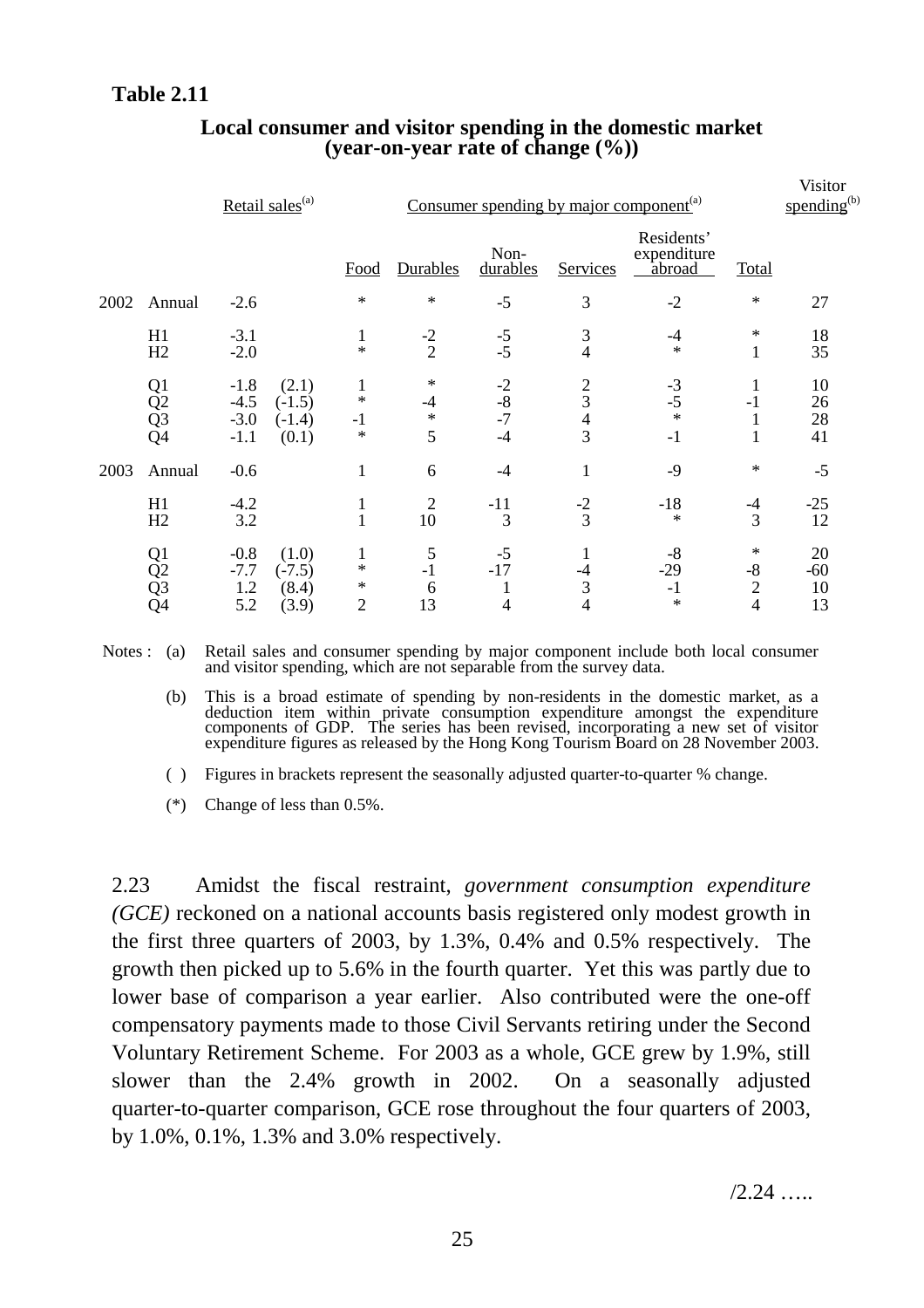2.24 Overall investment spending, as represented by *gross domestic fixed capital formation (GDFCF)*, regained some strength in the latter part of last year, after the setback amidst the SARS impact in the earlier months. GDFCF still grew by 3.5% in the first quarter of 2003, but relapsed to a sharp decline by 5.7% in the second quarter as business conditions faltered upon the spread of SARS. Then, with the ensuing pick-up in economic activity, GDFCF had only a 0.6% fall in the third quarter, and rebounded to a 2.5% rise in the fourth quarter. For 2003 as a whole, GDFCF declined only marginally by 0.1%, visibly improved from the 4.3% dip in 2002.

2.25 There was renewed interest in acquisition of machinery and equipment during the year, except for a temporary relapse in the second quarter. On a year-on-year comparison, *expenditure on machinery, equipment and computer software* surged by 11.9% in the first quarter of 2003, fell by 2.0% in the second quarter, and then bounced back to distinct growth at 4.9% in the third quarter and 10.2% in the fourth quarter as business outlook brightened. Intake of several aircraft in the second half of the year had also helped. For 2003 as a whole, expenditure on machinery, equipment and computer software had an increase of 6.1%, in stark contrast to the 9.1% decrease in 2002.

2.26 On the other hand, building and construction output in overall terms remained subdued throughout the year. *Expenditure on building and construction* fell back by 6.9% in 2003, after a small increase by 1.2% in 2002. On a year-on-year comparison, the decreases were 3.5%, 8.4%, 6.7% and 9.3% respectively in the four quarters of 2003. The slump was mostly due to a distinct fall-off in private sector building work, despite a rise in consents for new building projects during the year. The increase in private sector civil engineering work during the year rendered only a marginal offset. Public sector expenditure on building and construction was also slack in the first half of the year, upon the winding down of work on the KCR West Rail and Ma On Shan Extension. Nevertheless, it regained some momentum in the second half of the year, upon commencement of several new infrastructural projects including the Hong Kong Section of Hong Kong-Shenzhen Western Corridor and Deep Bay Link.

2.27 *Inventories* went up further in the first and second quarters of 2003. Yet this was manifestly involuntary particularly for the second quarter, in face of an abrupt fall-off in demand upon the SARS impact. Following a moderate depletion in the third quarter, inventories were replenished distinctly in the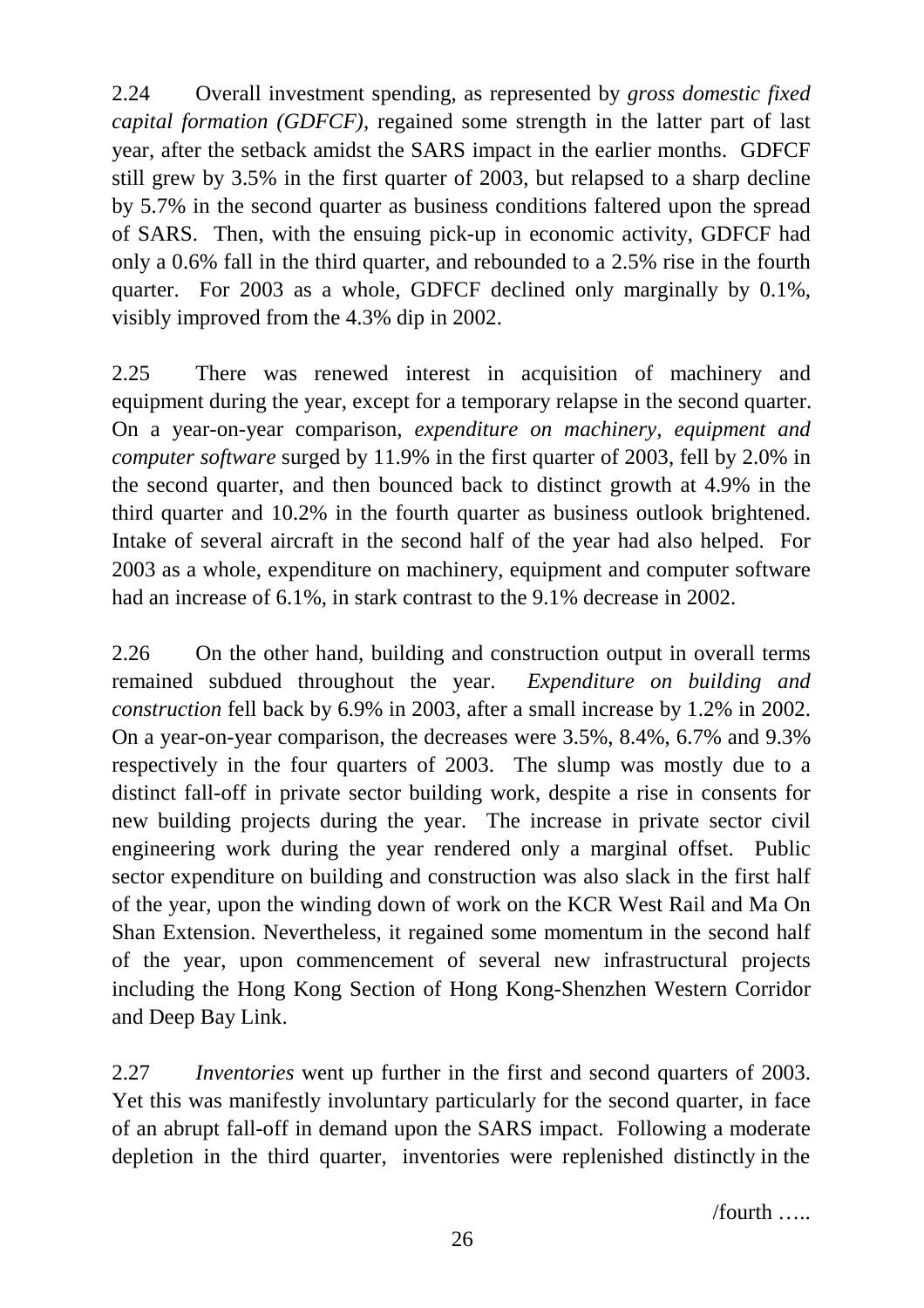fourth quarter, concurrent with a surge in import intake to meet the reviving demand. For 2003 as a whole, there was a net accumulation of inventories equivalent to 0.6% of GDP, up from that of 0.2% in 2002.



# **Property market**<sup>(5)</sup>

2.28 The property market as a whole showed a significant turnaround in the later months of 2003. The markets for residential property and shopping space improved distinctly in the second half of the year. This occurred in tandem with better performance of the overall economy and rally in the stock market. The signing of CEPA in June and implementation of the Individual Visit Scheme for Mainland visitors to Hong Kong in July provided further support. The market for office space also showed some improvement towards the end of the year.

2.29 The sales market for *residential property* picked up in the second half of 2003, having remained sluggish in the first half of the year. This was supported by a distinct improvement in the outlook for the economy, following the signing of CEPA and implementation of the Individual Visit Scheme, and

 $/$ amidst  $\ldots$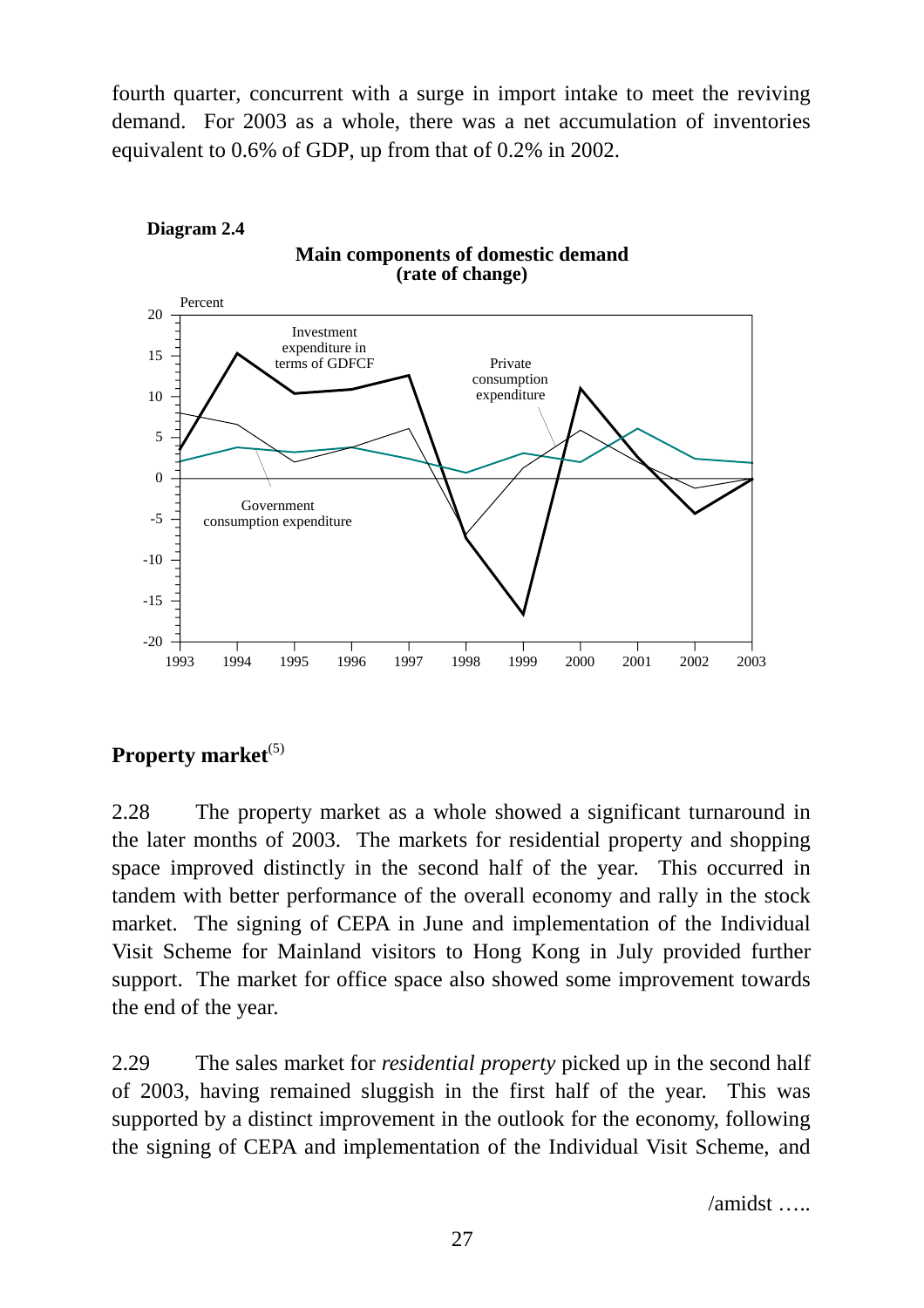amidst a more sanguine global economic environment. Developers actively resumed sales in the primary market as the SARS impact waned, and the sales were generally met with a good response. Hence many developers had proceeded to reduce or withdraw the price discounts and other concessions offered earlier. Moreover, there was a notable revival in activity in the secondary market. Flat prices bottomed out in the third quarter, and rebounded visibly in the fourth quarter. In the luxury end of the market, strong buying interest emerged in the latter part of the year, leading to a more pronounced rebound. Purportedly, the Government's new policy measure to attract investment immigrants to Hong Kong rendered some lift to this segment.

2.30 On a quarter-to-quarter comparison, flat prices on average decreased by 4%, 5% and 1% respectively in the first three quarters of 2003, before increasing distinctly by 8% in the fourth quarter. For 2003 as a whole, flat prices on average fell by 2%, much narrowed from the 12% fall in 2002. Compared with the peak level in the third quarter of 1997, flat prices in the fourth quarter of 2003 remained substantially lower, by an average of 62%. In the first half of 2003, with flat prices still falling and with the mortgage rate staying at a low level, and notwithstanding reduced household income, home purchase affordability improved further, after the substantial improvement over the past several years. Yet in the second half of the year, the distinct rebound in flat prices led to some reduction in home purchase affordability.

2.31 As to the rental market for residential property, leasing activity likewise turned more active in the second half of 2003, after remaining quiet in the first half of the year. Flat rentals had tended to stabilise in the fourth quarter. On a quarter-to-quarter comparison, private housing rentals on average declined by 3%, 4% and 2% respectively in the first three quarters of 2003, yet showed little change in the fourth quarter. For the year as a whole, there was on average a fall of 9%, also narrowed from the 14% fall in 2002. Against the peak level in the third quarter of 1997, private housing rentals were significantly down in the fourth quarter of 2003, by an average of 48%. Mainly as a result of the marked decline in flat rentals, lease affordability likewise improved over the past few years.

/**Diagram 2.5** …..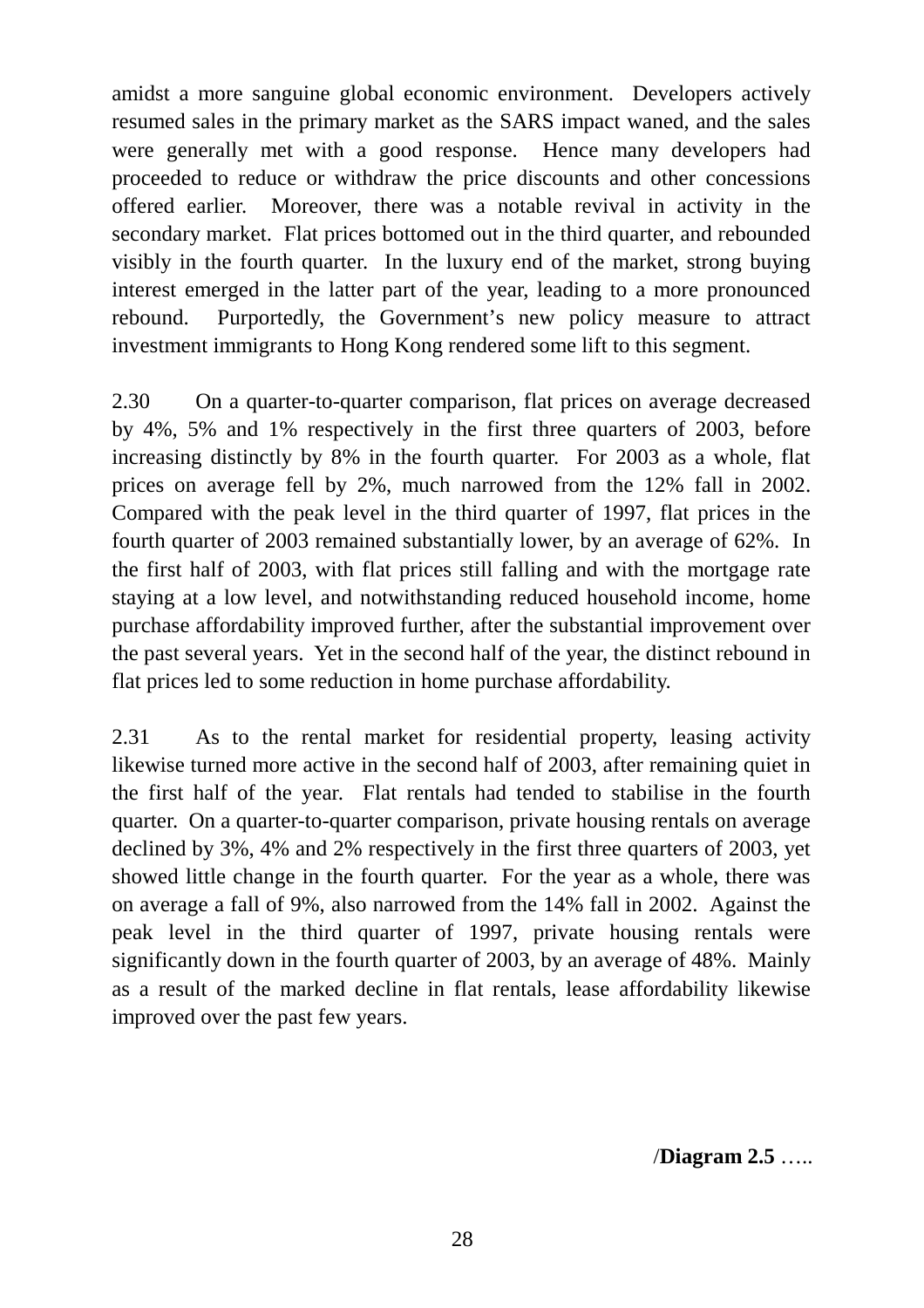#### **Diagram 2.5**



**Residential flat prices and rentals**

2.32 On *commercial property*, the rental market for *office space* weakened further during most of 2003, yet turned more active in the rest of the year. The abundant supply of new and existing office space, coupled with the SARS impact, exerted much downward pressure on rentals in the first half of the year. Yet after the waning of SARS, such downward pressure on rentals tended to lessen in the second half. With rentals for Grade A office space having fallen to a more attractive level and with an upturn in business sentiment, leasing demand for office space strengthened somewhat more recently. As to the sales market, investor interest was rekindled markedly in the second half of the year, stimulated in part by the signing of CEPA in June and perhaps more so by the better economic outlook. The rental market for *shopping space*, having been hard hit by the spread of SARS in the second quarter of 2003, generally revived in the second half of the year. This was supported by the pick-up in local consumer demand, as well as in inbound tourism following initiation of the Individual Visit Scheme in July. The sales market showed a more distinct improvement, as investor interest became much keener in the second half of the year. There were reportedly a number of transactions involving short-term re-sale with profits. On *industrial property*, the rental market remained generally weak in 2003. Demand for conventional factory space continued to be undermined by the further contraction in local manufacturing activity.

/Modern …..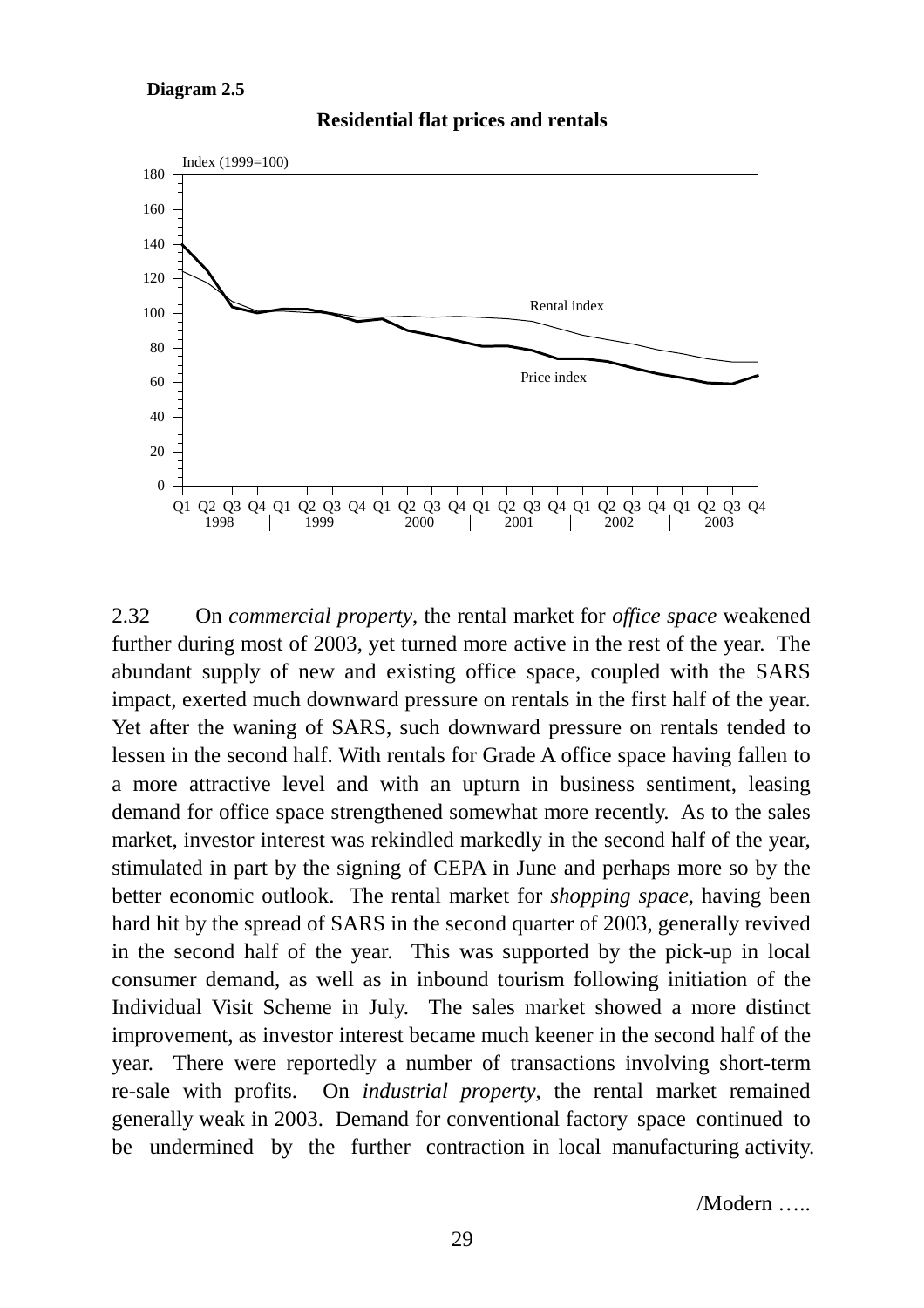Modern industrial premises that could be used as back-up service centres also faced competition from office space in the fringe areas, as rentals for such office space fell to an even lower level. As to the sales market, support came mainly from projects involving the conversion of industrial sites to hotel use, amidst the rebound in inbound tourism.

2.33 *Planned developments* of all types of property in the private sector, as indicated by the total usable floor area on building plans with consent to commence work, went up by 23% in 2003, after a marginal decrease by 1% in 2002. Analysed by main type of property, planned developments of private residential property surged by 69% in terms of units or by 31% in terms of total usable floor area in 2003, reversing the corresponding decreases of 35% and 21% in 2002. On the other hand, planned developments of commercial property plummeted by 45% in 2003, after a 38% increase in 2002. Planned developments of industrial property plunged by 99% in 2003, having risen by 134% in 2002 over a low base. Planned developments of property in the "others" category soared by 306% in 2003, following a 46% increase in 2002, mainly due to a surge in hotel projects.

# Labour market<sup>(6)</sup>

2.34 Though still slack in overall terms towards the year-end, the labour market showed a progressive turnaround in the second half of 2003, from the distinct setback in the first half of the year, mostly in the second quarter. Indicating this, the *seasonally adjusted unemployment rate* rose from 7.2% in the fourth quarter of 2002 to 7.5% in the first quarter of 2003, and sharply further to 8.6% in the second quarter and then to a peak of 8.7% in May - July, consequential to an abrupt downturn in the economy under the impact of SARS. Nevertheless, as overall economic activity and in particular inbound tourism and local consumer spending bounced up after SARS waned, the seasonally adjusted unemployment rate fell back to 8.3% in the third quarter and markedly further to 7.3% in the fourth quarter. For 2003 as a whole, the unemployment rate averaged at 7.9%, which however was still appreciably above that in 2002, at 7.3%. Furthermore, there was a clear lengthening in the median duration of unemployment, from 90 days in the fourth quarter of 2002 to 109 days in the fourth quarter of 2003, as well as a surge in the proportion of persons unemployed for six months or more, from 30% to 36%.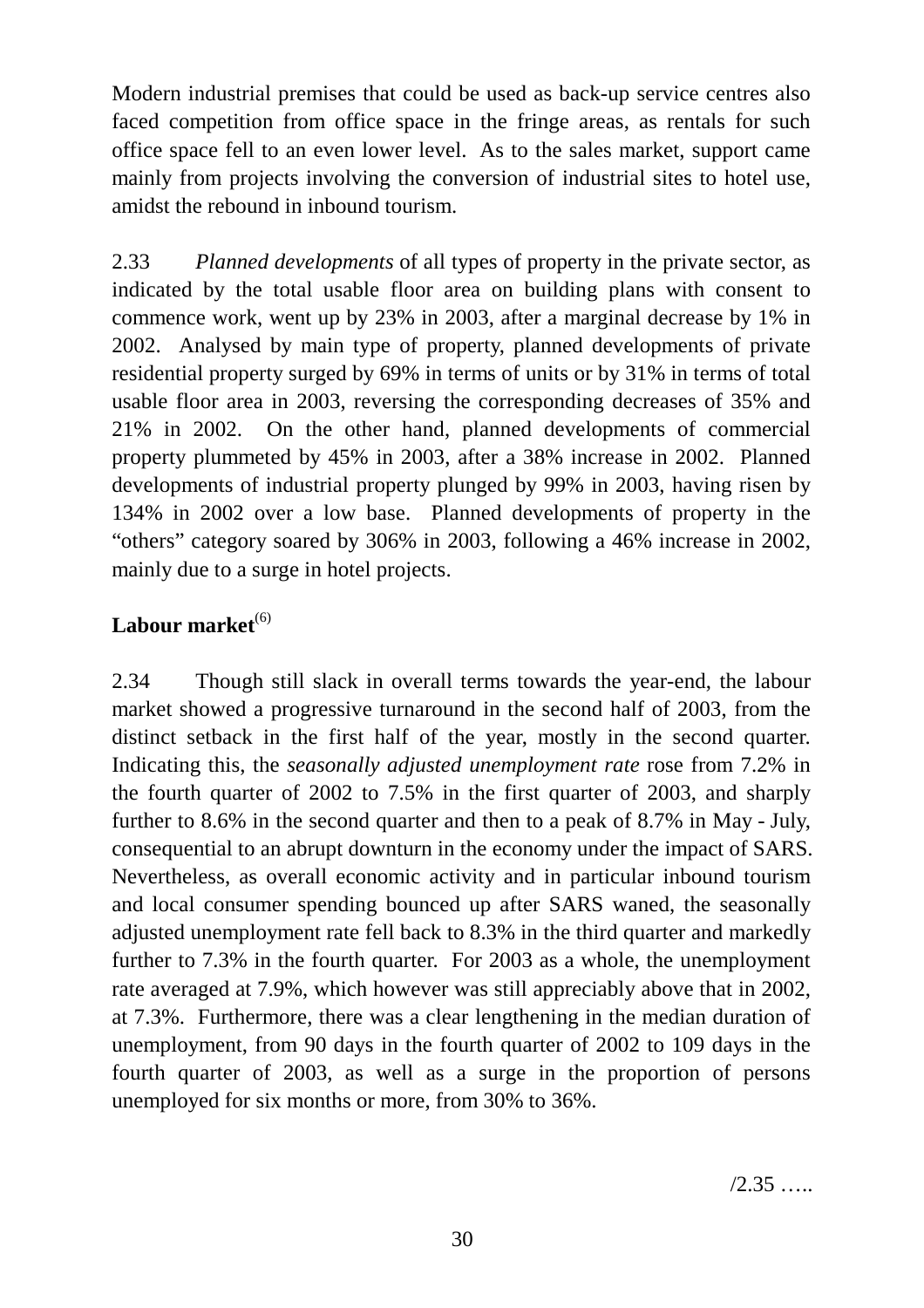2.35 The *underemployment rate* exhibited a broadly parallel profile. It soared to a peak of 4.3% in the second quarter of 2003, after a modest decline from 3.1% in the fourth quarter of 2002 to 2.9% in the first quarter of 2003. Conceivably, this was due to a considerable proportion of employees having been temporarily suspended from work or asked to take no-pay leave during the SARS period. Yet as SARS waned and the affected employees gradually returned to their jobs, the underemployment rate came down again, to 3.6% in the third quarter and further to 3.3% in the fourth quarter. For 2003 as a whole, the underemployment rate averaged at 3.5%, which however was also appreciably higher than that in 2002, at 3.0%.

#### **Table 2.12**

#### **Unemployment and underemployment rates**

|      |                      | Seasonally adjusted<br>unemployment rate<br>(% ) | Underemployment rate<br>(%) |
|------|----------------------|--------------------------------------------------|-----------------------------|
|      | 2002 Annual          | 7.3                                              | 3.0                         |
|      | Q1<br>Q2<br>Q3<br>Q4 | 7.0<br>7.7<br>7.4<br>7.2                         | 3.2<br>2.9<br>2.9<br>3.1    |
| 2003 | Annual               | 7.9                                              | 3.5                         |
|      | Q1<br>Q2<br>Q3<br>O4 | 7.5<br>8.6<br>8.3<br>7.3                         | 2.9<br>4.3<br>3.6<br>3.3    |

Note : Labour force statistics for 2002 have been slightly revised, upon finalisation of the end-2002 population estimates in August 2003. The revised statistics have been incorporated into Table 2.12 and Diagram 2.6.

Source : General Household Survey, Census and Statistics Department.

/**Diagram 2.6** …..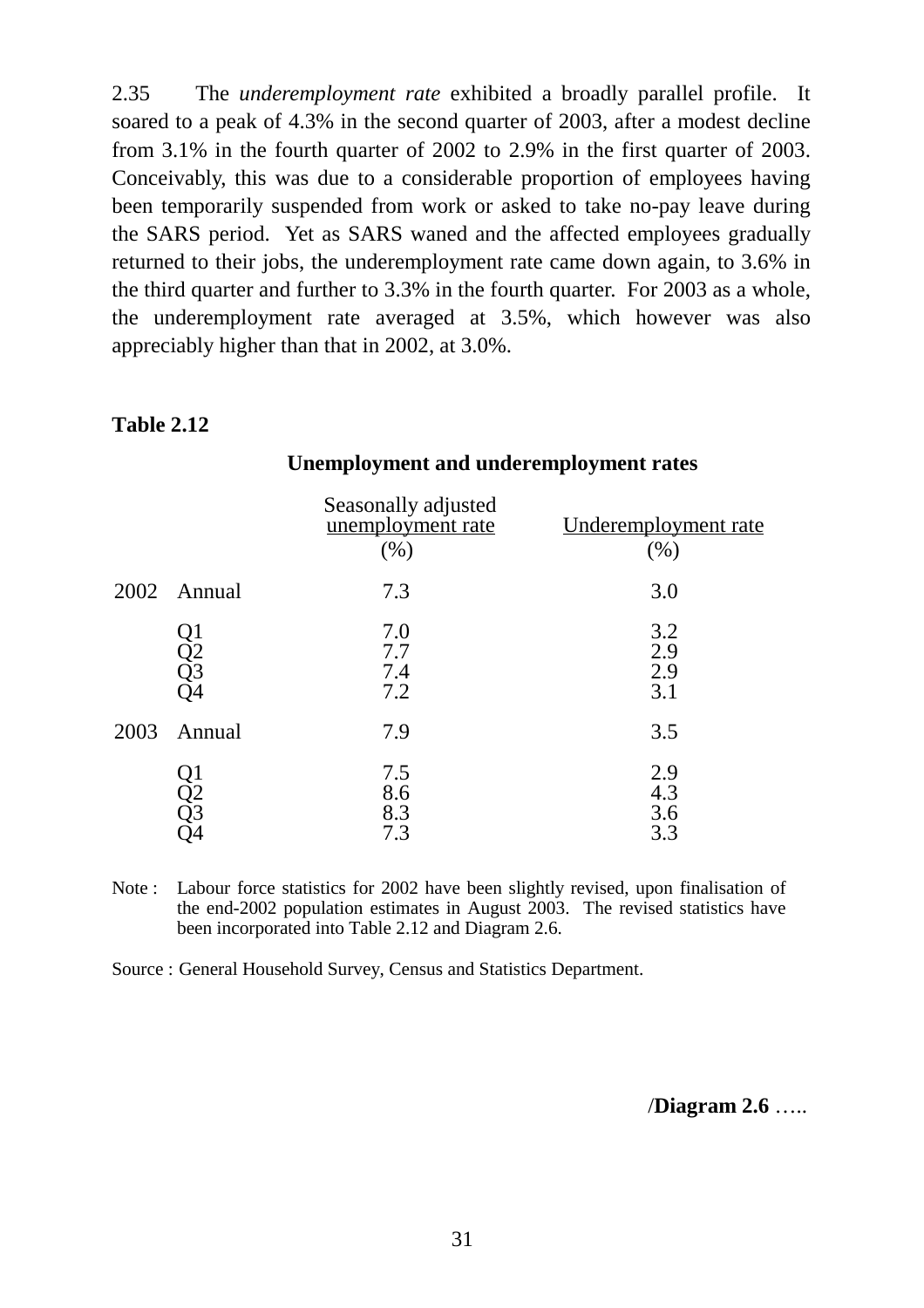

Unemployment and underemployment rate

2.36 On a quarter-to-quarter comparison, *total employment* as enumerated from households went up by 1.3% in the fourth quarter of 2003, reversing the downtrend seen earlier in the year. Employment gain was most appreciable in the import/export trade, backed by the robust performance of external trade. More appreciable increases in employment were also observed in the retail trade, restaurants, hotels, transport, and amusement and recreational services, along with the surge in inbound tourism and revival in local consumer spending, as well as in real estate and in decoration and maintenance, in line with a more active property market. On the other hand, *total labour force* shrank for most of the year. On a quarter-to-quarter comparison, there was a slight decrease by 0.1% in the fourth quarter of 2003. This was attributable entirely to a fall in the labour force participation rate, especially that for younger persons aged 15-29 and middle-aged males at 40-49. As the gain in total employment went together with a contraction in total labour force, this led to an improvement in the overall manpower resource balance and hence a drop in unemployment rate towards the end of the year. On a year-on-year comparison, total employment and total labour force had broadly similar decreases, by 0.6% and 0.5% respectively in the fourth quarter of 2003. This contrasted with the situation in the preceding three quarters, when total employment either rose more slowly than or fell by more than total labour force, by 0.8%, 0.5% and -1.7% as against 1.3%, 1.5% and -0.7%.

/2.37 …..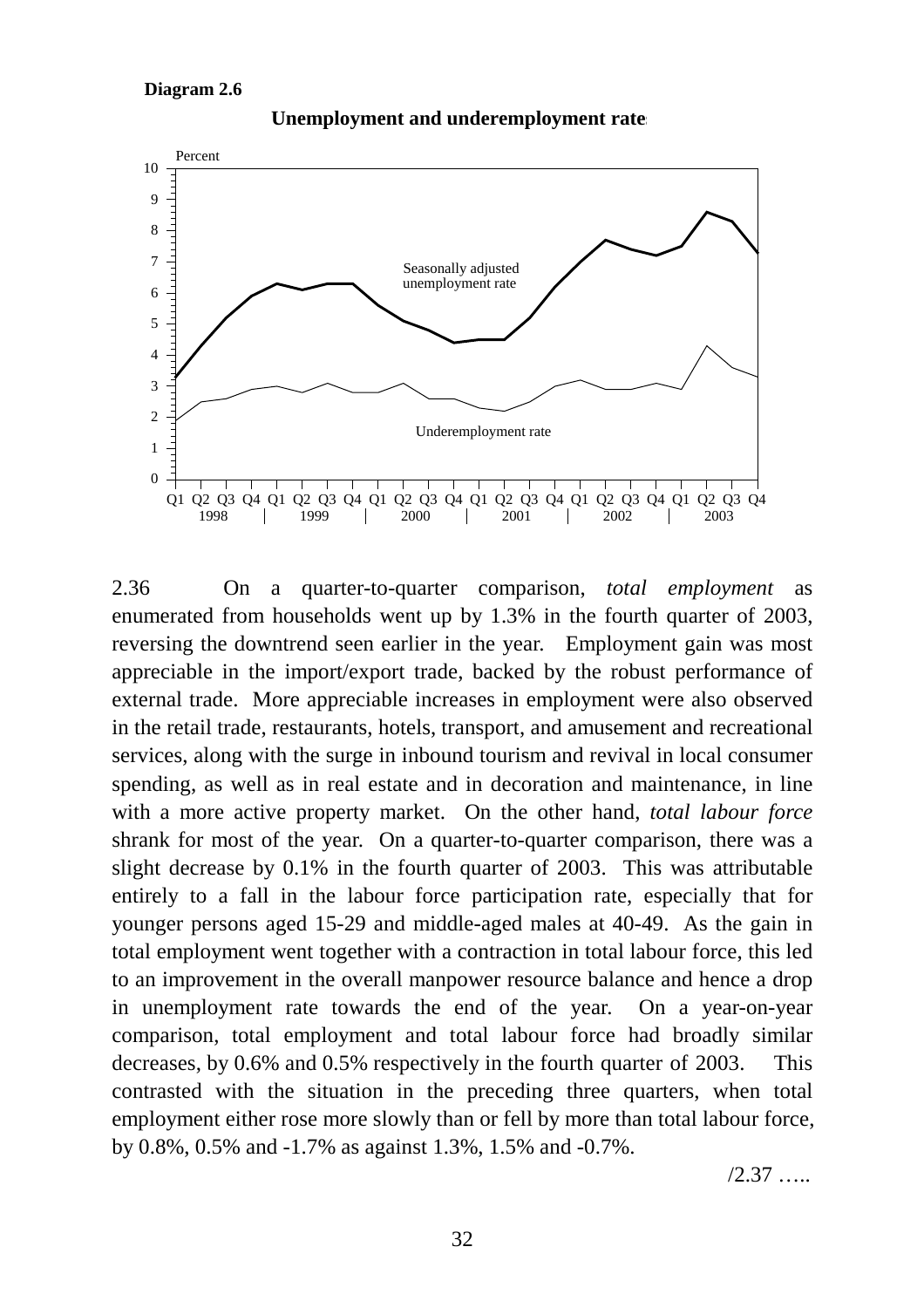2.37 Labour income in money terms continued to ease. On a year-on-year comparison, *labour earnings* fell by an average of 2.1% in money terms in the first three quarters of 2003, with a more distinct fall in the second quarter under the SARS impact. This came after the 1.1% decline in 2002. Yet netting out the decrease in consumer prices as measured by the Composite CPI, labour earnings still registered a modest gain by an average of 0.6% in real terms in the first three quarters of 2003. This however was less than the 2.0% gain in 2002. On a year-on-year comparison, *labour wages* were also reduced by an average of 2.1% in money terms in the first nine months of 2003, with a more distinct fall towards mid-year under the SARS impact. This followed a 1.0% decline in 2002. Netting out the fall in consumer prices as measured by the CPI(A), labour wages likewise edged up, by an average of 0.3% in real terms in the first nine months of 2003. Yet this was likewise less than the 1.3% increase in 2002.

# **Prices**(7)

2.38 Overall consumer prices, whilst kept coming down for the fifth consecutive year since late 1998, had a smaller decrease in 2003 than in 2002. The moderation in price decline took place in the first and fourth quarters of 2003, outweighing the accentuated falls in the second and third quarters, which were mainly brought about by first, the severe blow of SARS on consumer demand, and then, by the special relief measures granted by the Government to alleviate the SARS impact. The moderation was more appreciable towards the year-end, when both property rentals and labour wages tended to stabilise amidst the generally improved economic conditions. Also, in face of the surge in inbound tourism and revival in local consumer spending, some of the local retailers and service providers reduced the price discounts and other concessions on their goods and services, and some others even raised the prices modestly. A rebound in the prices of retained imports over the past year, amidst a weaker US dollar and uptrend in world commodity prices, should have contributed as well.

2.39 For 2003 as a whole, the *Composite Consumer Price Index* went down by 2.6%, smaller than the 3.0% decline in 2002. The year-on-year decrease actually narrowed to 2.0% in the first quarter of 2003, from 2.9% in the fourth quarter of 2002, although this was largely attributable to a low base of comparison owing to the rates concession by the Government in 2002. The decrease then widened to 2.5% in the second quarter under the impact of SARS,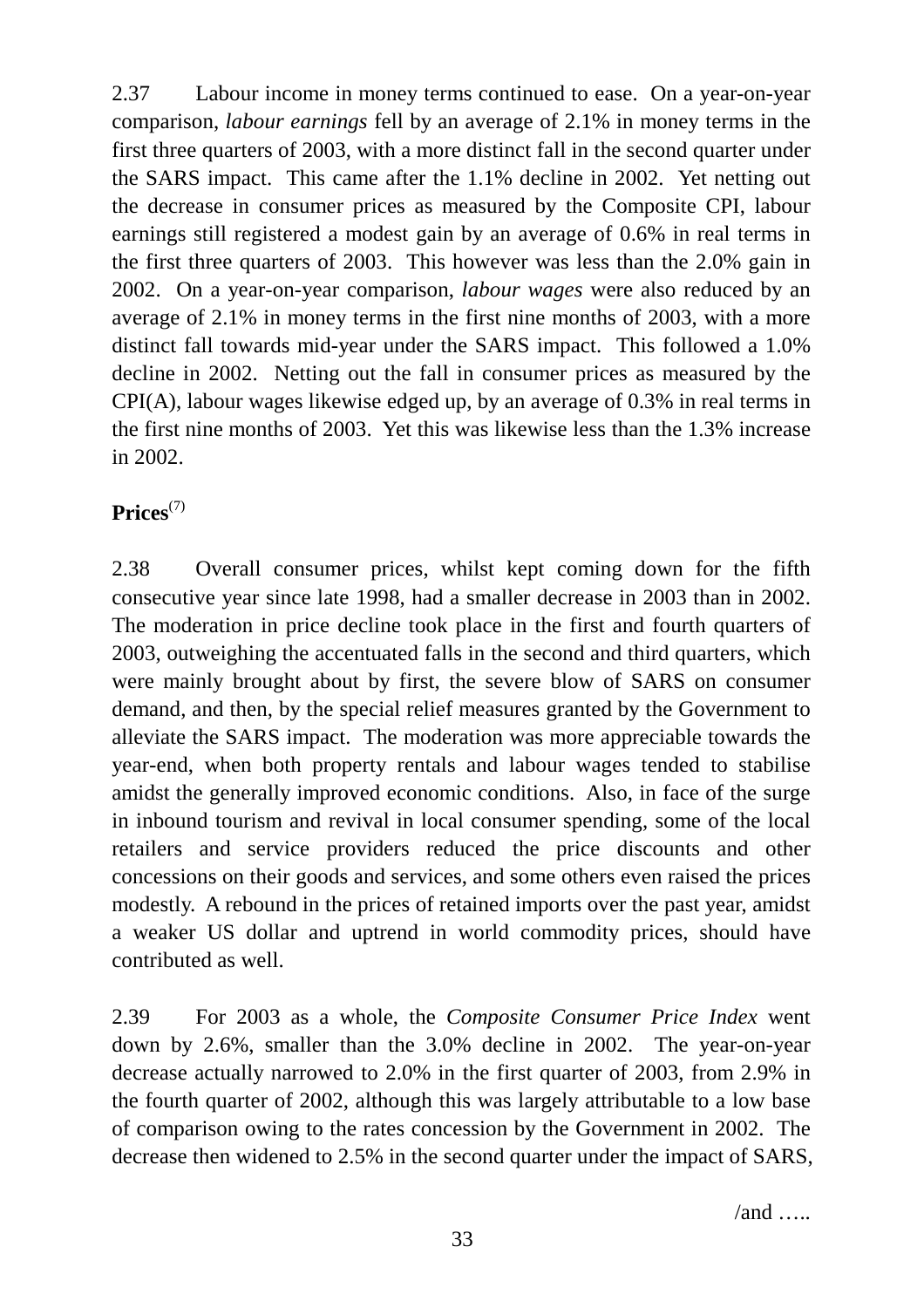and further to 3.6% in the third quarter on account of the new rates concession as well as the waiver of water and sewage charges granted as relief measures by the Government. The decrease narrowed again, to 2.3% in the fourth quarter, upon firming up in retail prices of some of the goods and services, and lapse of the special relief measures.

### **Table 2.13**

|      |                                                                         | <b>Composite CPI</b>                 | CPI(A)                               | P I(B)                               |                                      |
|------|-------------------------------------------------------------------------|--------------------------------------|--------------------------------------|--------------------------------------|--------------------------------------|
| 2002 | Annual                                                                  | $-3.0$                               | $-3.2$                               | $-3.1$                               | $-2.8$                               |
|      | H1<br>H2                                                                | $-2.9$<br>$-3.2$                     | $-3.2$<br>$-3.3$                     | $-2.9$<br>$-3.3$                     | $-2.7$<br>$-2.9$                     |
|      | $Q1^{(a)}$<br>$\frac{\tilde{Q}2}{Q_3^{3}}$ <sub>Q4</sub> <sup>(b)</sup> | $-2.6$<br>$-3.2$<br>$-3.5$<br>$-2.9$ | $-2.8$<br>$-3.6$<br>$-4.1$<br>$-2.4$ | $-2.7$<br>$-3.1$<br>$-3.4$<br>$-3.2$ | $-2.5$<br>$-2.9$<br>$-2.8$<br>$-3.0$ |
| 2003 | Annual                                                                  | $-2.6$                               | $-2.1$                               | $-2.7$                               | $-2.9$                               |
|      | H1<br>H <sub>2</sub>                                                    | $-2.2$<br>$-3.0$                     | $-1.8$<br>$-2.5$                     | $-2.3$<br>$-3.1$                     | $-2.3$<br>$-3.5$                     |
|      | $Q_1^{(c)}$<br>$Q_2^{(c)}$<br>$Q_3^{(3)}$                               | $-2.0$<br>$-2.5$<br>$-3.6$<br>$-2.3$ | $-1.8$<br>$-1.8$<br>$-3.3$<br>$-1.7$ | $-2.1$<br>$-2.6$<br>$-3.7$<br>$-2.4$ | $-1.7$<br>$-2.9$<br>$-4.1$<br>$-2.9$ |

### **Consumer Price Indices (year-on-year rate of change (%))**

- Notes: (a) The widening in year-on-year decline in the CPIs in the second quarter of 2002 from the first quarter was related in part to the waiver of water and sewage charges as well as the additional rates concession granted by the Government as from April 2002.
	- (b) The narrowing in year-on-year decline in the Composite CPI, CPI(A) and CPI(B) in the fourth quarter of 2002 from the third quarter was mostly attributable to a lower base of comparison a year earlier, caused by the waiver of public housing rentals by the Housing Authority and Housing Society in December 2001. This was irrelevant to the CPI(C).
	- (c) The further narrowing in year-on-year decline in the CPIs in the first quarter of 2003 from the fourth quarter of 2002 was mainly attributable to a lower base of comparison brought about by the rates concession by the Government in 2002.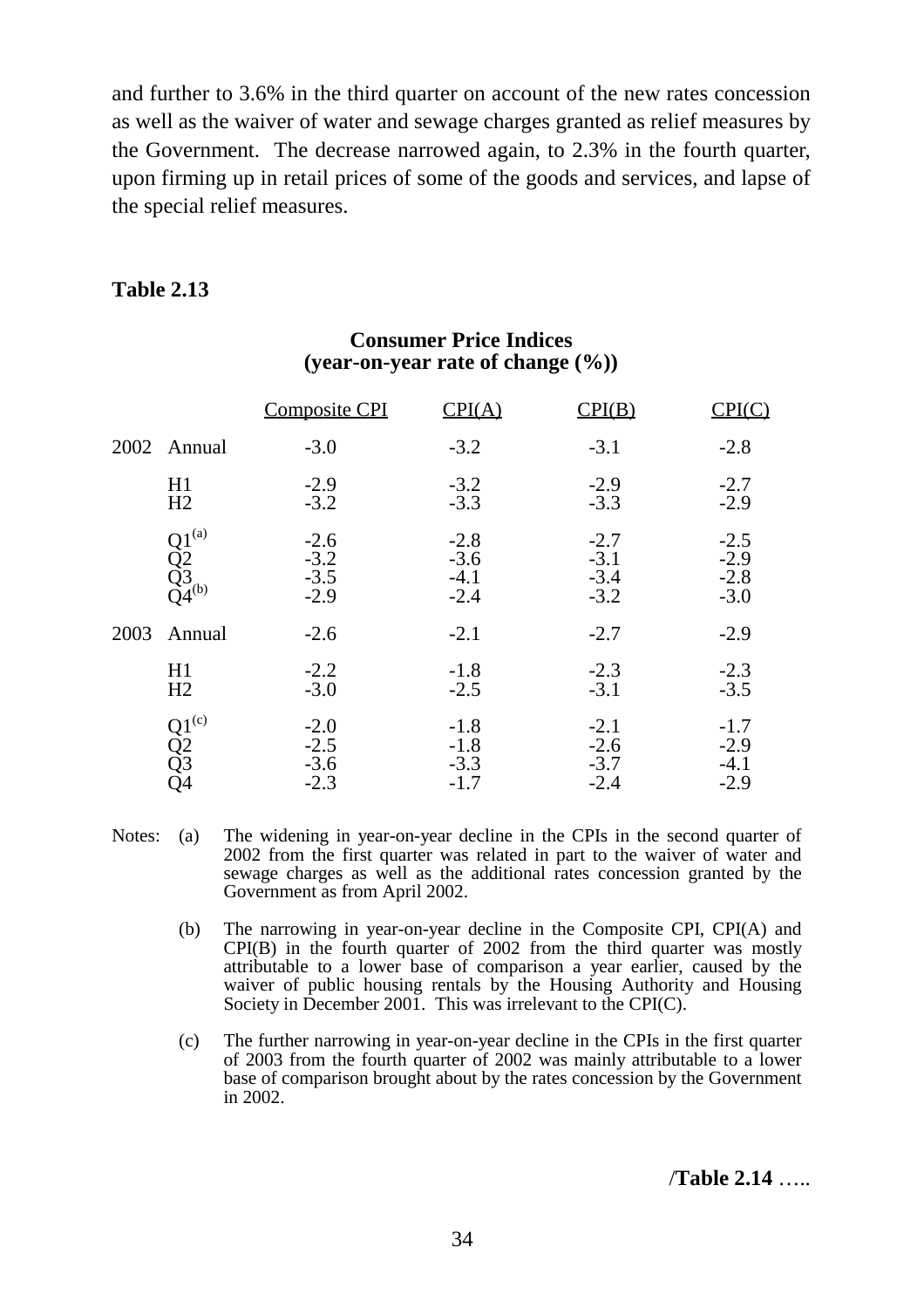|      |                                                                                     | <b>Composite CPI</b>                 |                                      | $\mathrm{CPI}(\mathrm{B})$           |                                      |
|------|-------------------------------------------------------------------------------------|--------------------------------------|--------------------------------------|--------------------------------------|--------------------------------------|
| 2002 | Q <sub>1</sub><br>$\tilde{Q}2^{(a)}$<br>Q3<br>Q4                                    | $-1.1$<br>$-0.6$<br>$-0.7$<br>$-0.6$ | $-0.6$<br>$-0.6$<br>$-0.7$<br>$-0.6$ | $-1.4$<br>$-0.6$<br>$-0.7$<br>$-0.6$ | $-1.3$<br>$-0.7$<br>$-0.5$<br>$-0.6$ |
| 2003 | $01^{(b)}$<br>$\widetilde{\rm Q}^{\rm 2^{(c)}}_{\rm Q3^{(d)}} \over {\rm Q4^{(e)}}$ | $-0.1$<br>$-1.1$<br>$-1.9$<br>0.8    | ∗<br>$-0.5$<br>$-2.3$<br>1.1         | $-0.2$<br>$-1.1$<br>$-1.8$<br>0.7    | ∗<br>$-1.8$<br>$-1.6$<br>0.6         |

### **Seasonally adjusted Consumer Price Indices (quarter-to-quarter rate of change (%))**

- Notes: (a) The quarter-to-quarter decline in the seasonally adjusted CPIs mostly narrowed in the second quarter of 2002 from the first quarter. There was little additional dampening effect from the rates concession by the Government in the second quarter, given that the base of comparison in the first quarter was already lowered by that measure. Also, the effect of the special one-off rebate of electricity charges by a power company in the first two months of 2002 had dissipated. These outweighed the new dampening effect from the waiver of water and sewage charges granted by the Government for one year from April 2002 to March 2003.
	- (b) The quarter-to-quarter decline in the seasonally adjusted CPIs narrowed distinctly further in the first quarter of 2003 from the fourth quarter of 2002. This was mainly attributable to a low base of comparison brought about by the rates concession by the Government in 2002, which outweighed the downward effect of the special one-off rebate of electricity charges granted by a power company in January and February 2003.
	- (c) The quarter-to-quarter decline in the seasonally adjusted CPIs widened considerably in the second quarter of 2003 from the first quarter, mainly reflecting the impact of SARS on consumer demand and hence on consumer prices.
	- (d) The quarter-to-quarter decline in the seasonally adjusted CPIs mostly enlarged further in the third quarter of 2003 from the second quarter, mainly reflecting the dampening effects from the rates concession and the waiver of water and sewage charges granted by the Government for the periods July - September and August - November respectively.
	- (e) The seasonally adjusted CPIs turned up to increase in the fourth quarter of 2003 from the third quarter, mainly due to dissipation of the dampening effect from the rates concession and levelling of that from the waiver of water and sewage charges, but also due to firming in some of the consumer prices.
	- (\*) Change of less than 0.05%.

/**Diagram 2.7** …..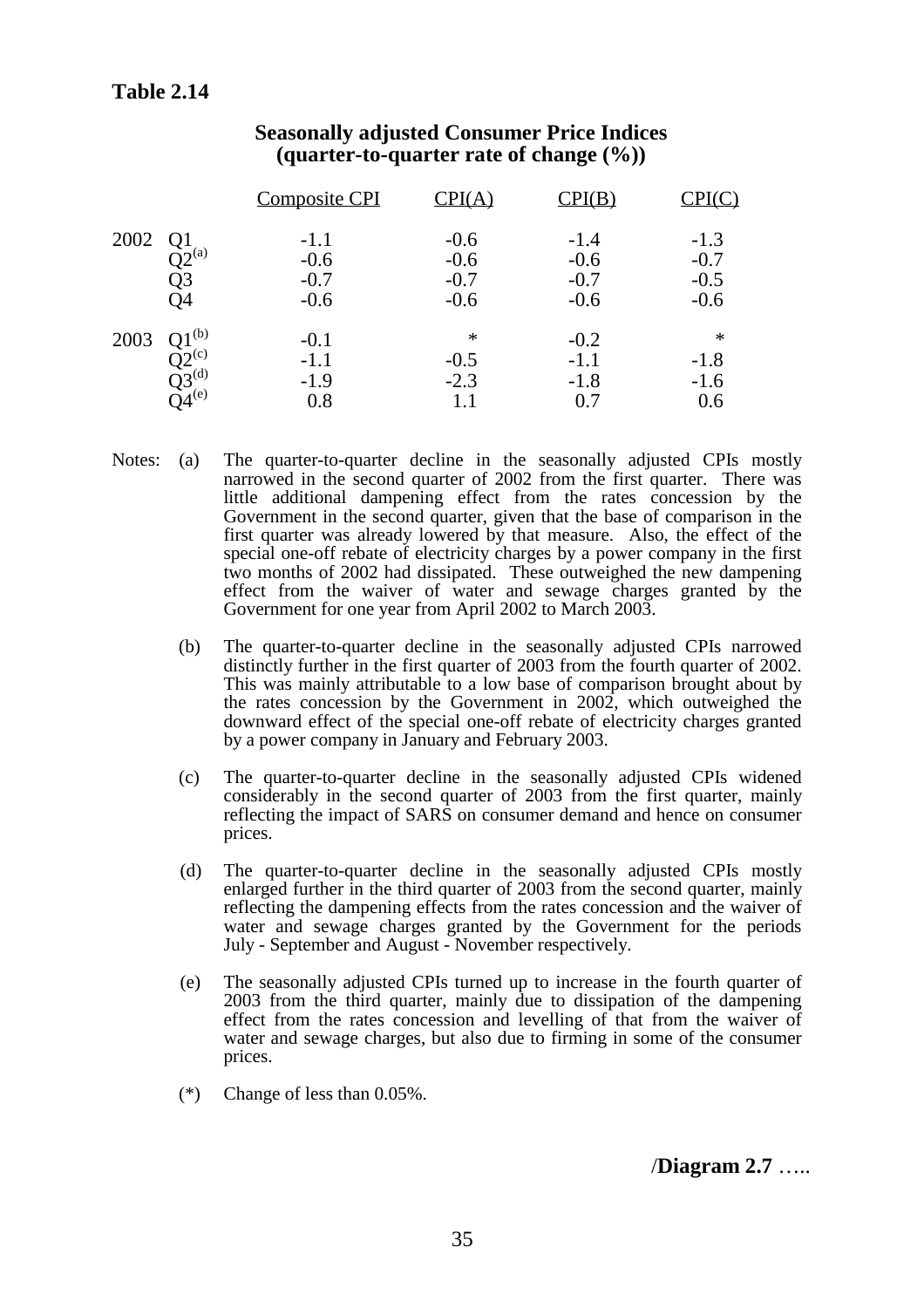

#### **Composite Consumer Price Index**

- Notes : (\*) From the fourth quarter of 2000 onwards, the year-on-year changes in the Composite CPI are computed from the new 1999/2000-based series. Before then, the year-on-year changes are computed from the old 1994/95-based series. Splicing has been applied to the indices to maintain continuity.
	- (#) From the first quarter of 2000 onwards, the quarter-to-quarter changes in the seasonally adjusted Composite CPI are computed from the new 1999/2000-based series. Before then, the quarter-to-quarter changes are computed from the old 1994/95-based series. Splicing has been applied to the indices to maintain continuity.

2.40 The *GDP deflator*, as a broad measure of overall price change in the economy, dipped by 5.1% in 2003, larger than the 3.0% decrease in 2002. Yet the year-on-year decline in the fourth quarter of 2003, by 4.8%, was narrowed from the widening declines in the second and third quarters, by 5.4% and 5.7% respectively. The larger fall in the GDP deflator in 2003 than in 2002 was mainly attributable to a worsening in the terms of trade in goods and services as well as accentuated decline in the price deflator for government consumption expenditure, which more than offset moderated decline in the price deflators for gross domestic fixed capital formation and private consumption expenditure. Within the GDP deflator, the *domestic demand deflator* and the *total final demand deflator* nevertheless had lesser decreases in 2003 than in 2002, by 3.8% and 2.4% respectively as against 4.5% and 3.5%. On a seasonally adjusted quarter-to-quarter comparison, the decline in the GDP deflator moderated in the latter part of the year, to 1.3% in the third quarter of 2003 and further to 0.8% in the fourth quarter, having accentuated from 1.3% in the first quarter to 1.5% in the second quarter.

/**Table 2.15** …..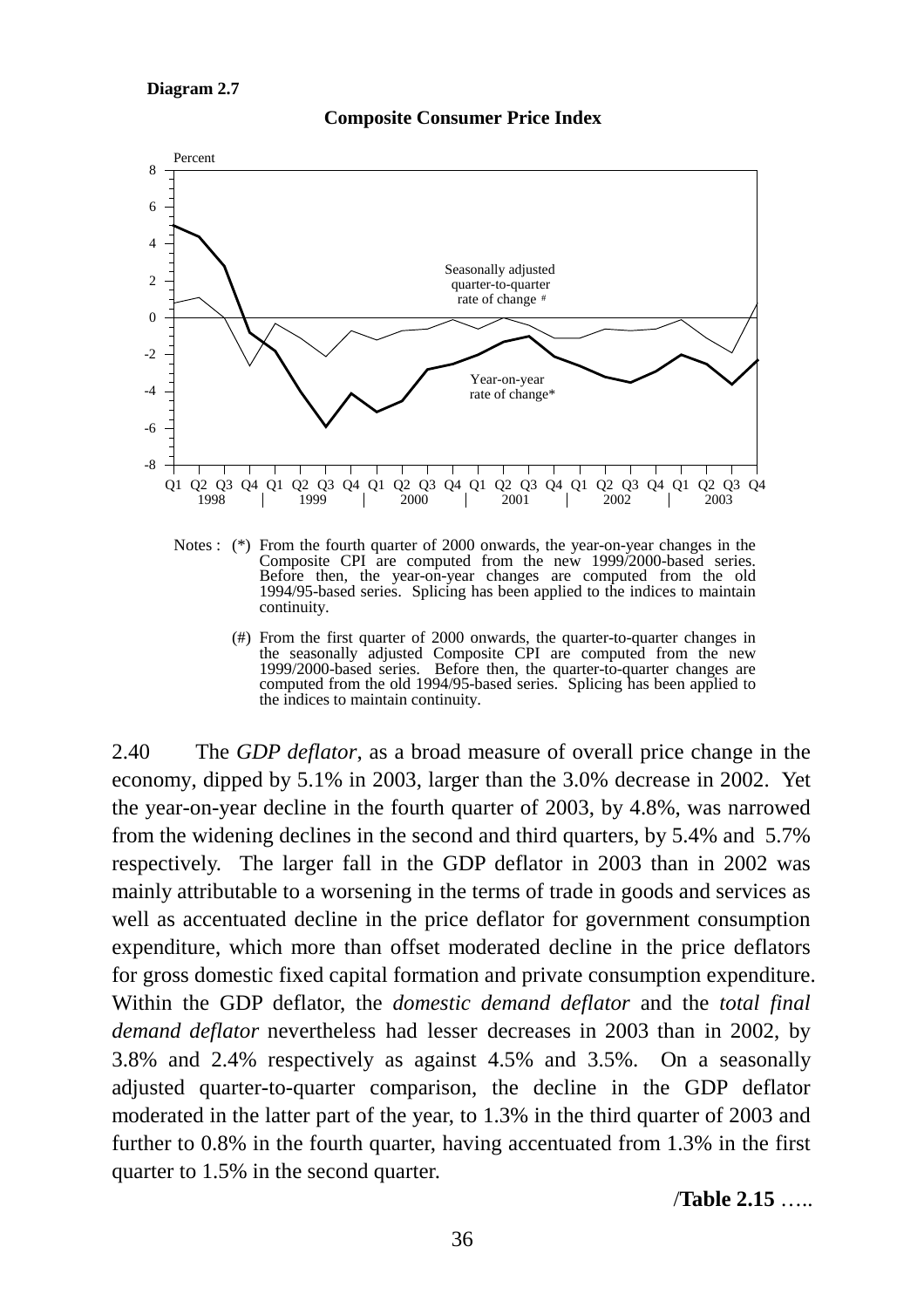### **Table 2.15**

|      | UDI uthawi<br>(year-on-year rate of change $(\%)$ )          |                                      |                                              |
|------|--------------------------------------------------------------|--------------------------------------|----------------------------------------------|
| 2002 | Annual <sup>#</sup>                                          | $-3.0$                               |                                              |
|      | $Q1^{\circ}$<br>$Q2^{\circ}$<br>$Q3^{\circ}$<br>$Q4^{\circ}$ | $-2.3$<br>$-2.2$<br>$-3.1$<br>$-4.1$ | $(-0.6)$<br>$(-0.8)$<br>$(-1.1)$<br>$(-1.6)$ |
| 2003 | Annual <sup>+</sup>                                          | $-5.1$                               |                                              |
|      | $Q_1^+$<br>$Q_2^+$<br>$Q_3^+$                                | $-4.6$<br>$-5.4$<br>$-5.7$<br>$-4.8$ | $(-1.3)$<br>$(-1.5)$<br>$(-1.3)$<br>$(-0.8)$ |

# **GDP deflator**

Notes : (#) Revised figures.

- (+) Preliminary figures.
- ( ) Figures in brackets are the seasonally adjusted quarter-to-quarter rates of change in GDP deflator.

#### **Diagram 2.8**

#### **GDP deflator**



/**Financial** …..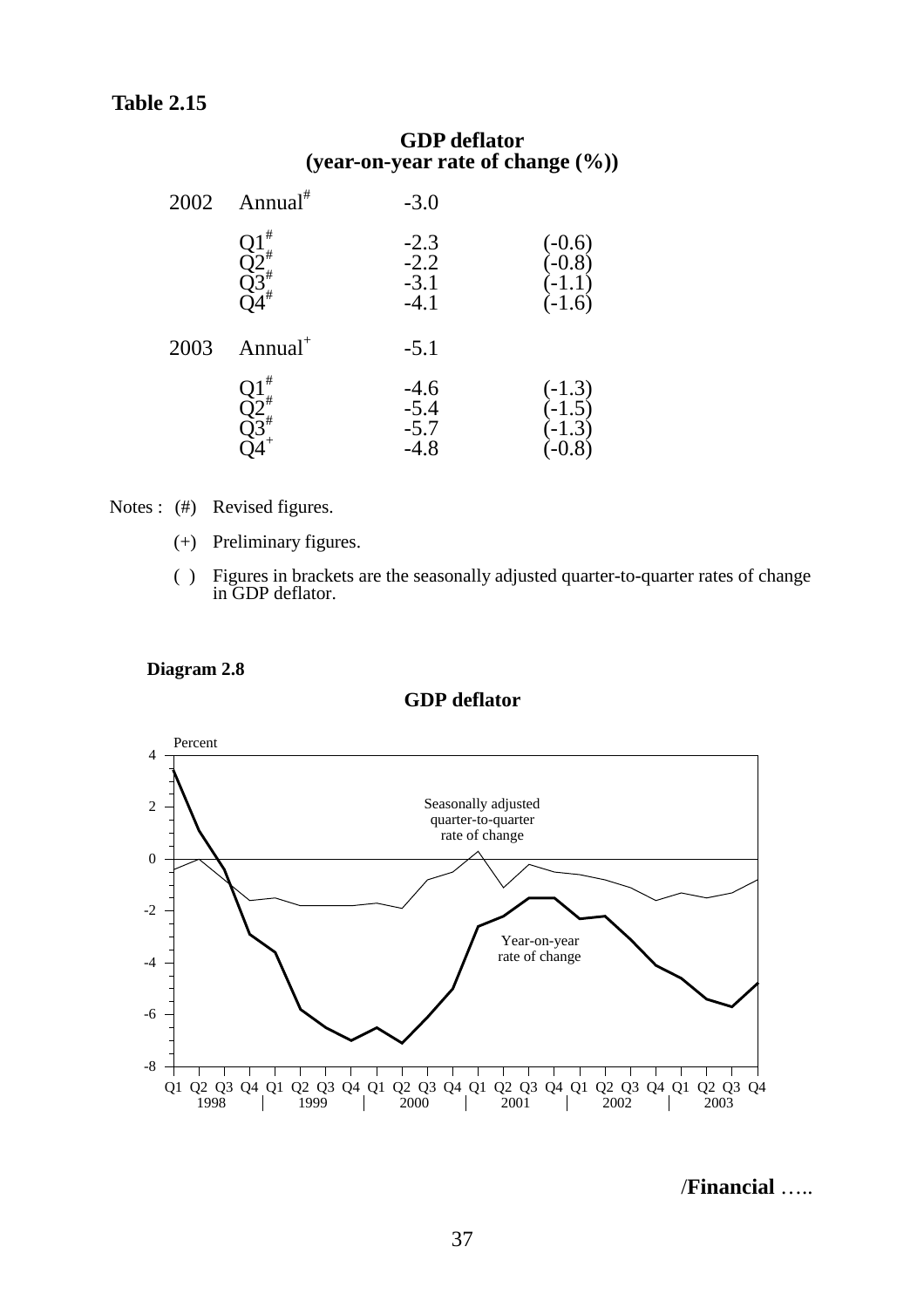# **Financial sector**(8)

2.41 The *spot exchange rate of the Hong Kong dollar* against the US dollar stayed close to the linked rate up to late September 2003, but strengthened visibly since then. It reached a high of 7.712 on 7 October, before easing back to 7.763 at the end of the year. The spread of the twelve-month Hong Kong dollar forward rate above the spot rate widened briefly to 355 pips (each pip equivalent to HK\$0.0001) in late April, amidst concern about the adverse impact of SARS on the economy, but soon narrowed back as SARS was brought under control. The premium switched into a discount as from late September, initially being influenced by increased speculation for revaluation of the renminbi and later under strong inflow of funds. The discount widened to 595 pips at end-2003, in contrast to a premium of 169 pips at end-2002.

2.42 Under the linked exchange rate system, movements in the exchange rates of the Hong Kong dollar against other major currencies follow closely those in the US dollar. During 2003, the US dollar weakened against most of the other major currencies. This was initially triggered by uncertainties surrounding the US-led war on Iraq and concern about the pace of US economic recovery, and subsequently aroused by increasing market attention on the much enlarged US current account and fiscal deficits despite the clearer US economic upturn. The burden of adjustment in the US dollar was largely borne by the euro, with the dollar-euro rate weakening by 16.5% to an average of 1.132 in 2003, from that of 0.946 in 2002 (the rate moved to 1.259 at end-2003, from 1.050 at end-2002). Other major currencies also appreciated against the US dollar, albeit to a lesser extent. The dollar-pound sterling rate, at an average of 1.635 in 2003, weakened by 8.1% from that of 1.503 in 2002 (the rate moved to 1.786 at end-2003, from 1.612 at end-2002). The yen-dollar rate, at an average of 115.9 in 2003, strengthened by 7.4% from that of 125.2 in 2002 (the rate moved to 107.4 at end-2003, from 118.8 at end-2002). Most of the major East Asian currencies, except the Hong Kong dollar and renminbi, likewise appreciated against the US dollar in 2003. Taking the various currency movements together, the trade-weighted *Nominal Effective Exchange Rate Index of the Hong Kong dollar* fell by 3.2% to an average of 100.7 in 2003, from that of 104.0 in 2002 (the Nominal Index moved to 98.8 at end-2003, from 102.0 at end-2002). After adjusting for changes in the respective consumer price indices, the trade-weighted *Real Effective Exchange Rate Index of the Hong Kong dollar* was down by 7.0% to an average of 89.4 in 2003, from that of 96.1 in 2002 (the Real Index moved to 86.4 in December 2003, from 93.2 in December 2002).

 $/2.43$  …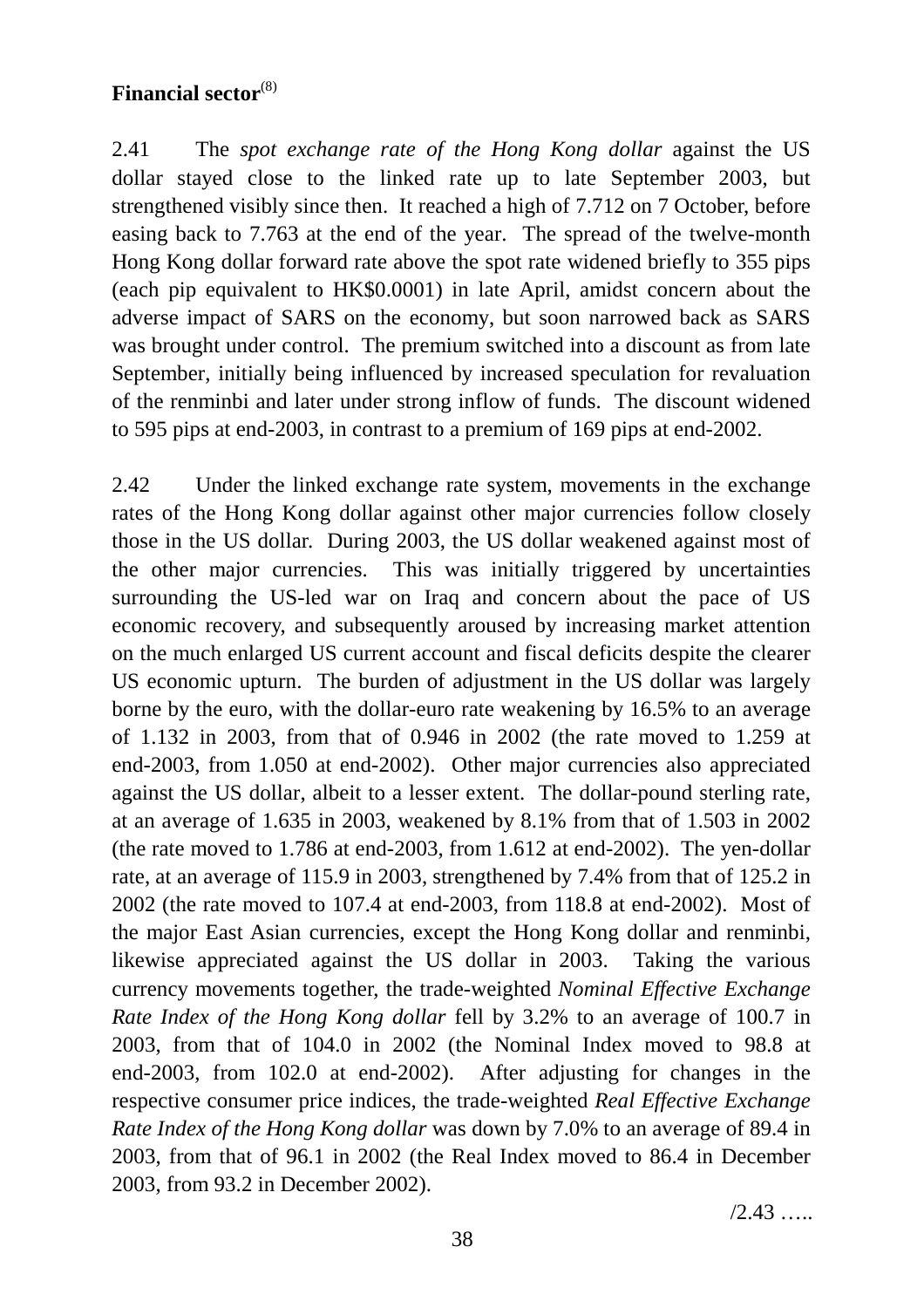2.43 Affected by changes in the spread between the Hong Kong dollar spot rate and forward rate, local inter-bank *interest rates* rose briefly in April 2003, but fell progressively during the rest of the year. At end-2003, the three-month HIBOR was at a discount of 104 basis points against the corresponding Euro-dollar deposit rate, in contrast to a premium of 9 basis points at end-2002. Following the movements in the US Fed Funds target rate, the Base Rate under the Discount Window operated by the Hong Kong Monetary Authority was reduced by 25 basis points to 2.5% in late June 2003, and stayed at that level since then. The best lending rate remained unchanged at 5.00% throughout 2003, while the savings deposit rate offered by the major commercial banks was lowered to 0.02% in October and further to 0.01% in December. The spread of the best lending rate over the three-month time deposit rate widened, from an average of 4.71 percentage points in 2002 to that of 4.93 percentage points in 2003.

2.44 *Hong Kong dollar deposits*, having shrunk by 1.6% during 2002, turned up to increase by 5.8% during 2003. Yet *Hong Kong dollar loans* had an enlarged decrease, from 1.9% to 2.6%. As Hong Kong dollar loans continued to contract while Hong Kong dollar deposits expanded during 2003, the Hong Kong dollar loan-to-deposit ratio moved down much more, to 81.5% at end-2003, from 88.5% at end-2002.

2.45 The local *stock market*, having consolidated in the early part of last year, staged a strong rally in the remainder of the year. In the early months of 2003, market sentiment was dampened by concern over the US-led war on Iraq, uncertain outlook for the US economy, and poor performance of the major stock markets overseas. The outbreak of SARS in March dealt another blow to investor confidence. In consequence, the Hang Seng Index plummeted to a 4½-year low at 8 409 on 25 April, representing a 9.8% fall from the level at end-2002. Yet as SARS was brought under control, and as the performance and near-term outlook of the major overseas economies improved after the war on Iraq fairly quickly ended, local share prices rebounded appreciably in May. Additional boost came from the signing of CEPA with the Mainland in late June. Further lifting sentiment was a series of positive developments occurring in the second half of the year, including launch of the Individual Visit Scheme for Mainland visitors to Hong Kong thereby bolstering inbound tourism, rebound in the property market, and influx of funds. The rally in the US stock market fuelled the market upturn. As a result, the Hang Seng Index surpassed the 11 000 mark in September and then the 12 000 mark in October, to reach a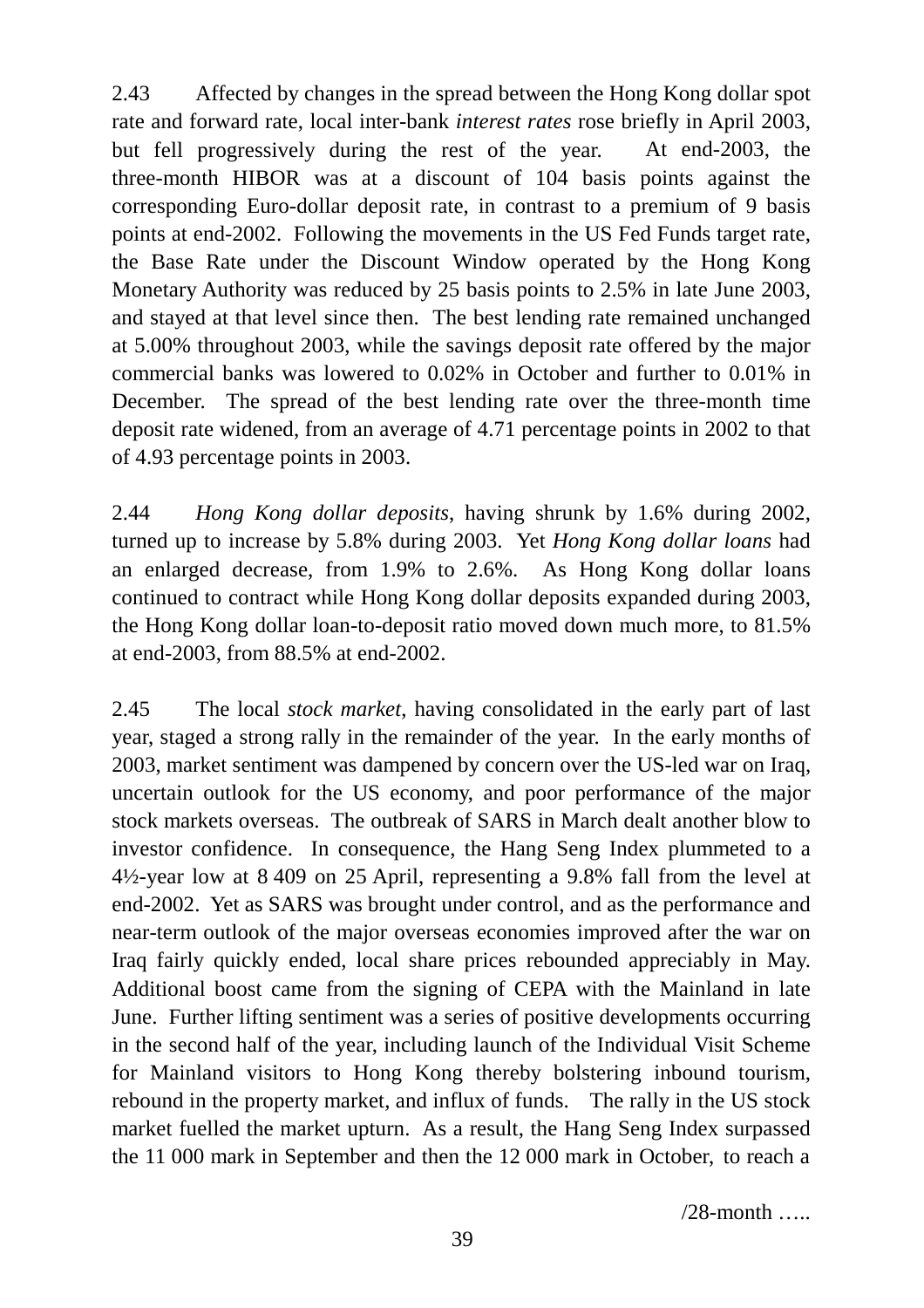28-month high at 12 594 on 12 December. It closed 2003 at 12 576, up substantially by 34.9% over the level of 9 321 at the end of 2002. (The Hang Seng Index broke the 13 000 mark in early January 2004, and reached another high at 13 928 on 18 February, amidst growing optimism about the near-term outlook for the economy generally and the property market in particular. It closed at 13 907 on 27 February.)

### **Notes :**

- (1) See Chapter 2, *2003 Economic Background* for more details.
- (2) East Asia here covers nine major markets in the region, namely the mainland of China, Japan, Taiwan, Singapore, the Republic of Korea, the Philippines, Thailand, Malaysia and Indonesia.
- (3) North America here comprises the United States and Canada.
- (4) There are currently 15 member countries in the European Union, namely the United Kingdom, Germany, the Netherlands, France, Sweden, Italy, Denmark, Spain, Finland, Belgium, Luxembourg, Ireland, Austria, Greece and Portugal.
- (5) See Chapter 3, paragraphs 3.9 to 3.22, *2003 Economic Background* for more details.
- (6) See Chapter 5, *2003 Economic Background* for more details.
- (7) See Chapter 6, *2003 Economic Background* for more details.
- (8) See Chapter 4, *2003 Economic Background* for more details.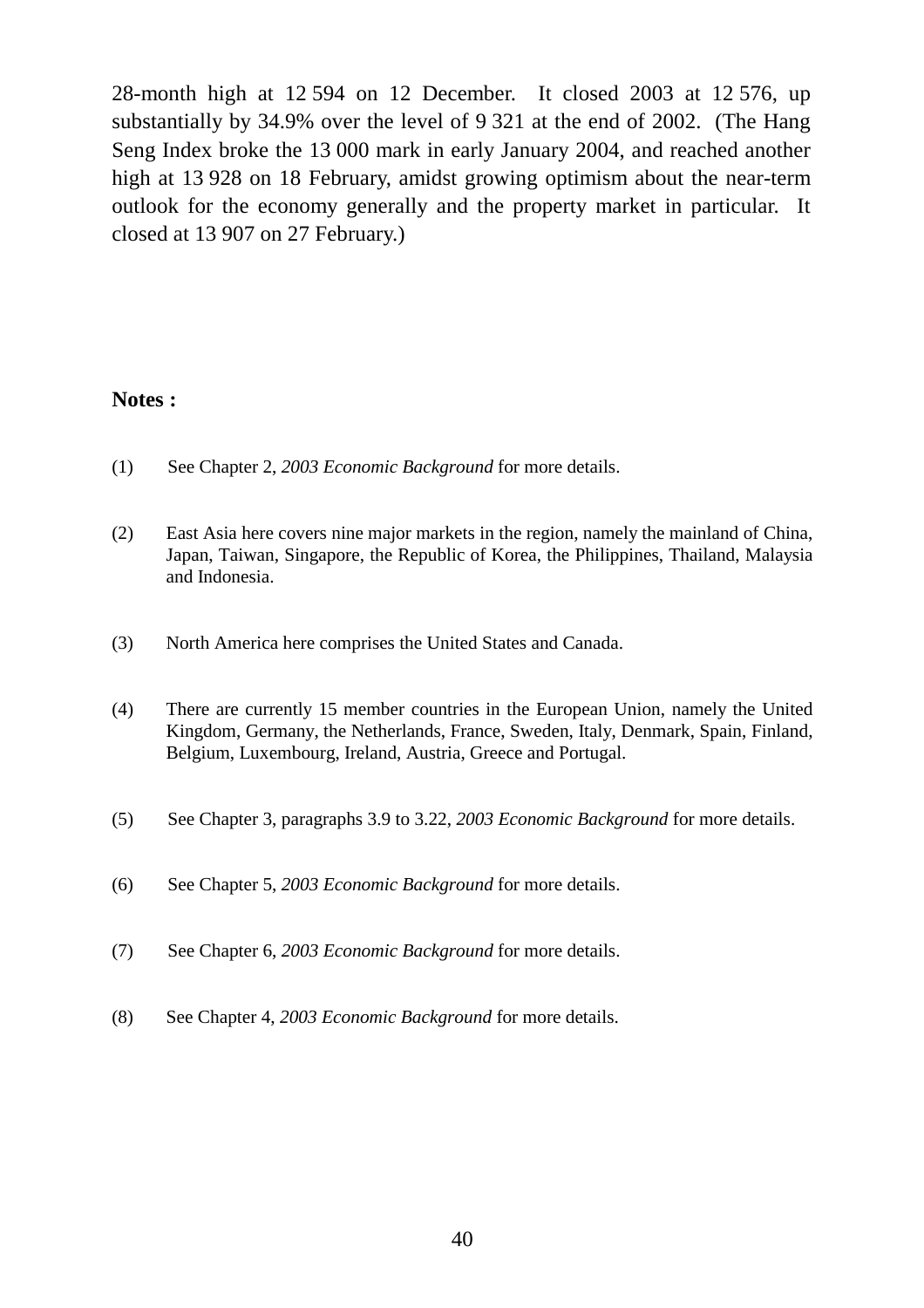### **CHAPTER 3 : FORECAST OF ECONOMIC PERFORMANCE IN 2004**

### **Major external influences**

### *(A) Global economic environment*

3.1 Following a fickle recovery over the course of 2002, the global economy remained lacklustre in the early part of 2003, amidst heightened geo-political tension and subdued business investment against an overhang of excess capacity. Yet with the war on Iraq ending fairly quickly, and with further easing in fiscal and monetary policies generally, the global economic environment turned more sanguine since. In East Asia, the impact of SARS on the affected economies earlier in the year, though severe, turned out to be only short-lived, and a broad-based upturn emerged after mid-year. For 2003 as a whole, the global economy should have attained growth at appreciably above 3%, further to that of 3.0% in 2002.

3.2 The global economy is expected to accelerate even further in 2004. The United States is currently on a strong economic upswing, amidst a very low interest rate environment, stimulus from the earlier tax cuts with more cuts to come soon, and much improved corporate profitability along with strong productivity gains. Moreover, with inflation staying mild, monetary policy seems likely to remain accommodative in the meantime. In Europe, economic activity seems to have revived slightly in the more recent period, amidst stronger global demand and better sentiment. The near-term prospect is for a continuing pick-up in activity, though perhaps still at a modest and lagging pace. In East Asia, the Mainland economy looks set for another year of strong surge, underpinned by buoyancy in both domestic demand and external trade, as well as sustained inflow of foreign direct investment. The other East Asian economies should likewise benefit from the sanguine external environment. Assuming that the recent spread of avian flu across the region would not inflict any appreciable damage in overall terms, these East Asian economies should be able to attain further solid growth this year. The Japanese economy after a long lull has staged a distinct rebound through last year, and the revival is being carried over well into the current year.

/**Table 3.1** …..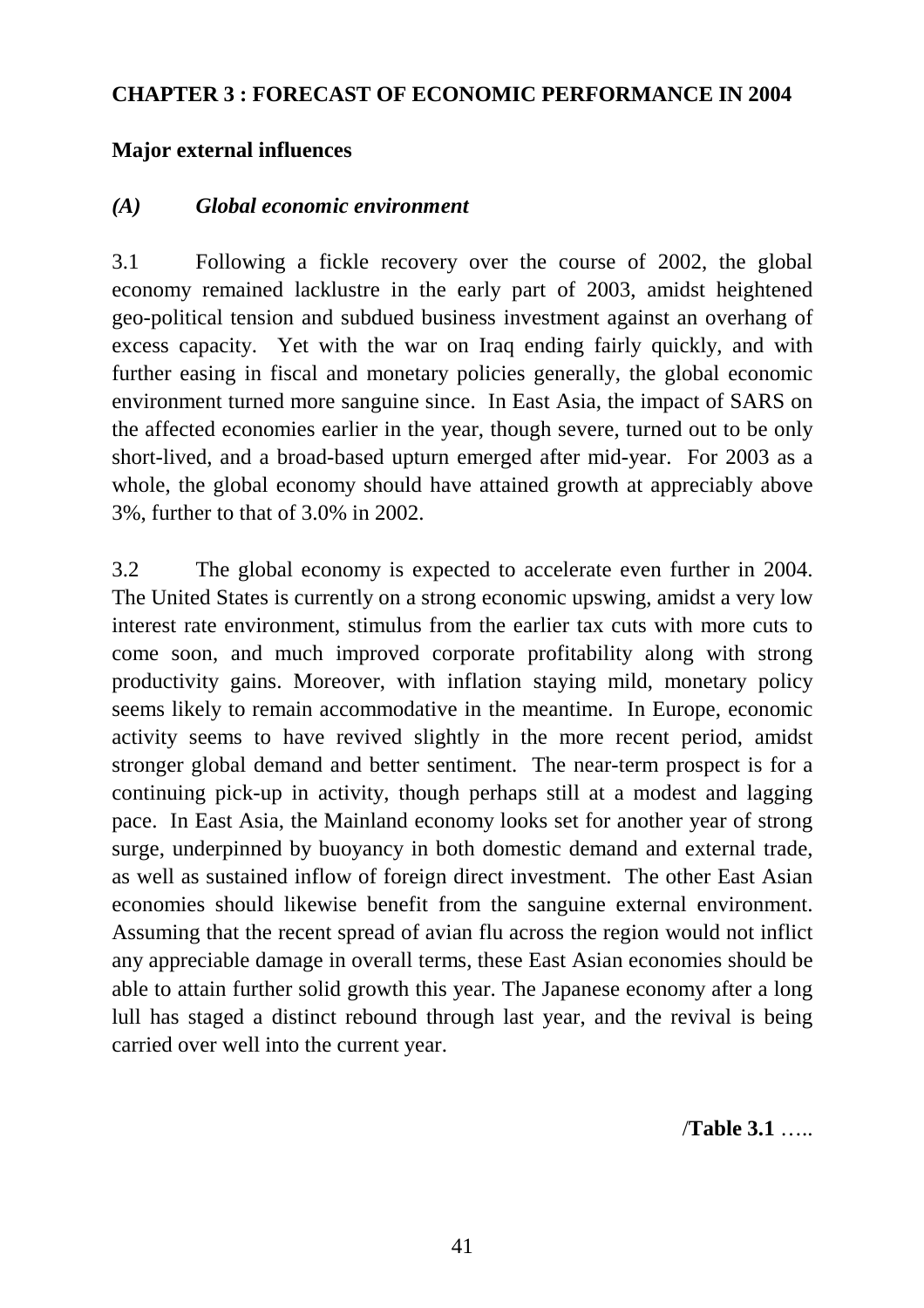### **Growth forecasts for the world economy in 2004**

|                     |            | <b>GDP</b> growth |
|---------------------|------------|-------------------|
|                     |            | $(\%)$            |
| <b>IMF</b>          | (Feb 2004) | 4.5               |
| <b>NIESR</b>        | (Jan 2004) | 4.1               |
| World Bank          | (Oct 2003) | 3.0               |
| OECD <sup>(a)</sup> | (Dec 2003) | 3.0               |

Note : (a) This forecast is in respect of the OECD region. Developing economies are all not included.

#### **Diagram 3.1**



Note :  $(*)$  IMF's latest forecast.

3.3 Amidst a clear upswing in the global economy, there are still certain caution factors to watch over. Within the region, the rapid spread of avian flu, if to worsen significantly, may begin to induce threat on broader economic activity. Also, there continues to be attention over China-US trade relations, and the emergence of further friction could induce impact on the regional trade

 $/$ flows  $\ldots$ .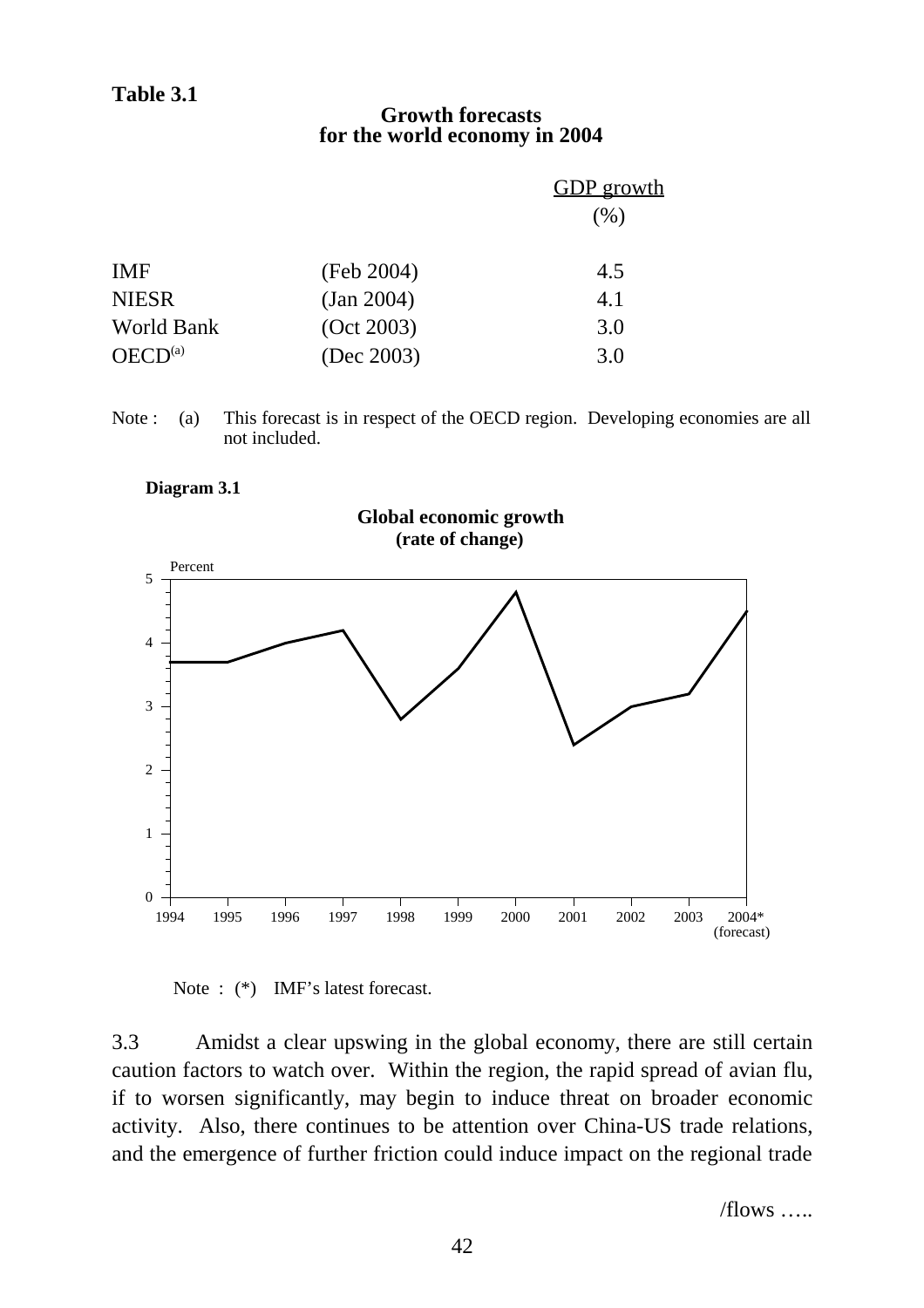flows. On a wider front, unease about geo-political volatility and terrorist activities continues to cast a shadow on the global climate. Also, the tracks in US dollar exchange rate and interest rates are of high significance in influencing the global financial and economic scene, including the asset markets and external trade.



### **US current account deficit and exchange rate movements Diagram 3.2**

Note : (\*) Upward movements in the Real/Nominal EERI denote real/nominal appreciation of the US dollar, and downward movements denote real/nominal depreciation.

### *(B) Exchange rates and price competitiveness*

3.4 The US dollar was on a general downtrend since early 2002, though with brief rebounds against the euro and the pound sterling during July and August 2003. The downslide turned more pronounced towards the end of last year, sparked by G7's urge for greater currency flexibility in the East Asian economies, and more by concern over the mounting US current account and fiscal deficits. The Hong Kong dollar depreciated along with the US dollar under the linked exchange rate system. Coupled with the continued decline in local consumer prices, the trade-weighted Real Effective Exchange Rate Index

 $\sqrt{of}$  ……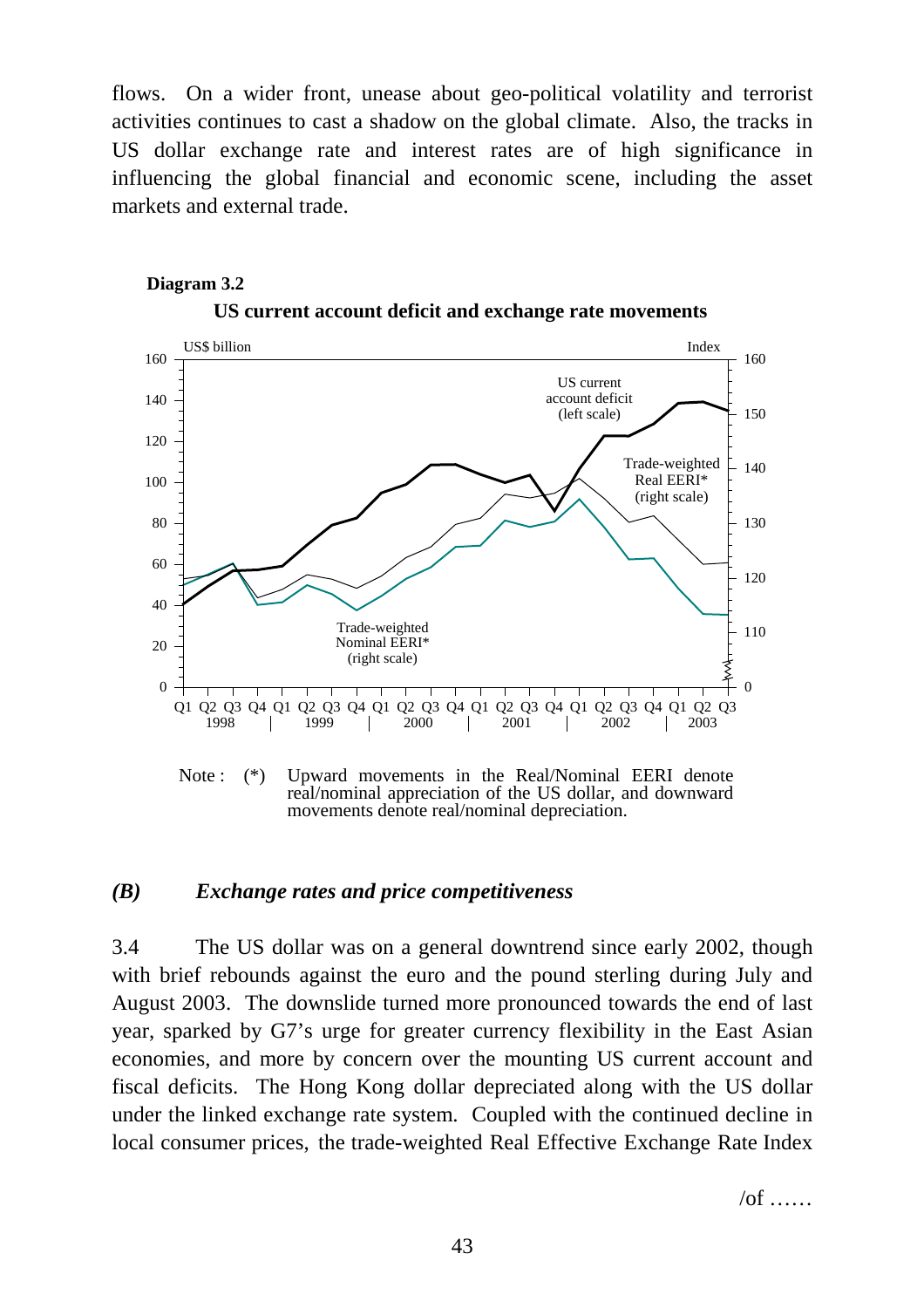of the Hong Kong dollar in 2003 was on average 7.0% lower than in 2002. This signified a distinct enhancement in Hong Kong's external price competitiveness, which, together with the ascending competitiveness of Mainland products in the overseas markets, had contributed to the robust performance of Hong Kong's exports throughout 2003.





Note : (\*) The Real Effective Exchange Rate Index of the Hong Kong dollar (Real EERI), as compiled by the Hong Kong Monetary Authority, is a weighted average of the exchange rates of the Hong Kong dollar against the currencies of 14 major trading partners after adjusting for relative movements in the respective seasonally adjusted consumer price indices, with the weights adopted being the shares of these 14 trading partners in the overall value of Hong Kong's merchandise trade.

> Positive changes in the Real/Nominal EERI denote real/nominal appreciation of the Hong Kong dollar, and negative changes denote real/nominal depreciation. For ease of comparison with the rate of change in Hong Kong's total exports of goods, the scale for the Real/Nominal EERI is presented here upside down, so that positive changes appear at the lower part and negative changes at the upper part of the diagram.

3.5 The US dollar weakened distinctly further in January and early February this year, slipping to successive record lows against the euro and 11-year lows against the pound sterling, though to a lesser extent against the Japanese yen. Despite some rebound seen lately, and even with the visible

/upturn …..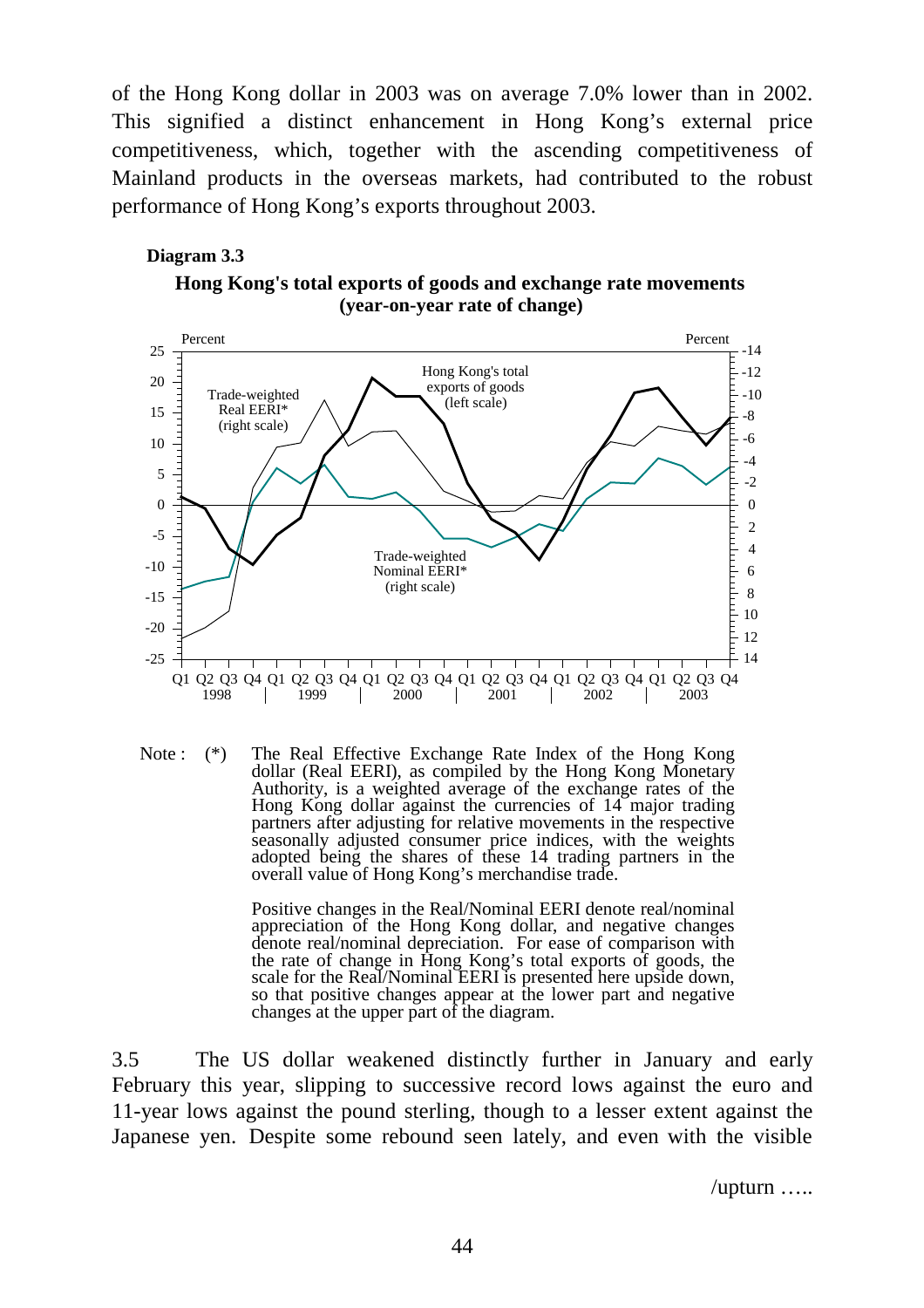upturn in the US economy, the market appears to expect the relative weakness in the US dollar to stay for some time. If this is the case, so would the Hong Kong dollar. On the cost front, while inflation in the Mainland seems to have re-surfaced lately, domestic costs in Hong Kong may stay generally soft for some time. Taking the exchange rate and cost situations together, there could be further enhancement in Hong Kong's external price competitiveness in 2004.

# *(C) Interest rate movements*

3.6 In 2003, the US Federal Reserve slashed the Fed Funds target rate once, by 25 basis points in June to a 45-year low of 1%, in a move to add strength to the economic recovery and to avert a down-drift in inflation in the country. In Hong Kong, the best lending rate was nevertheless kept unchanged at 5% throughout the year. Reflecting substantial inflow of funds as Hong Kong's economic outlook brightened, local inter-bank interest rates sank below their US counterparts after early August. Also, the yield of Exchange Fund bills turned negative, and switched into discount against that of the US Treasuries counterpart. Abundant liquidity in the local banking sector and persistently low interest rates are rendering support for a further pick-up in the Hong Kong economy.







Note : (\*) Positive value denotes a spread in favour of the Hong Kong dollar, and negative value denotes a spread in favour of the US dollar.

/*(D)* …..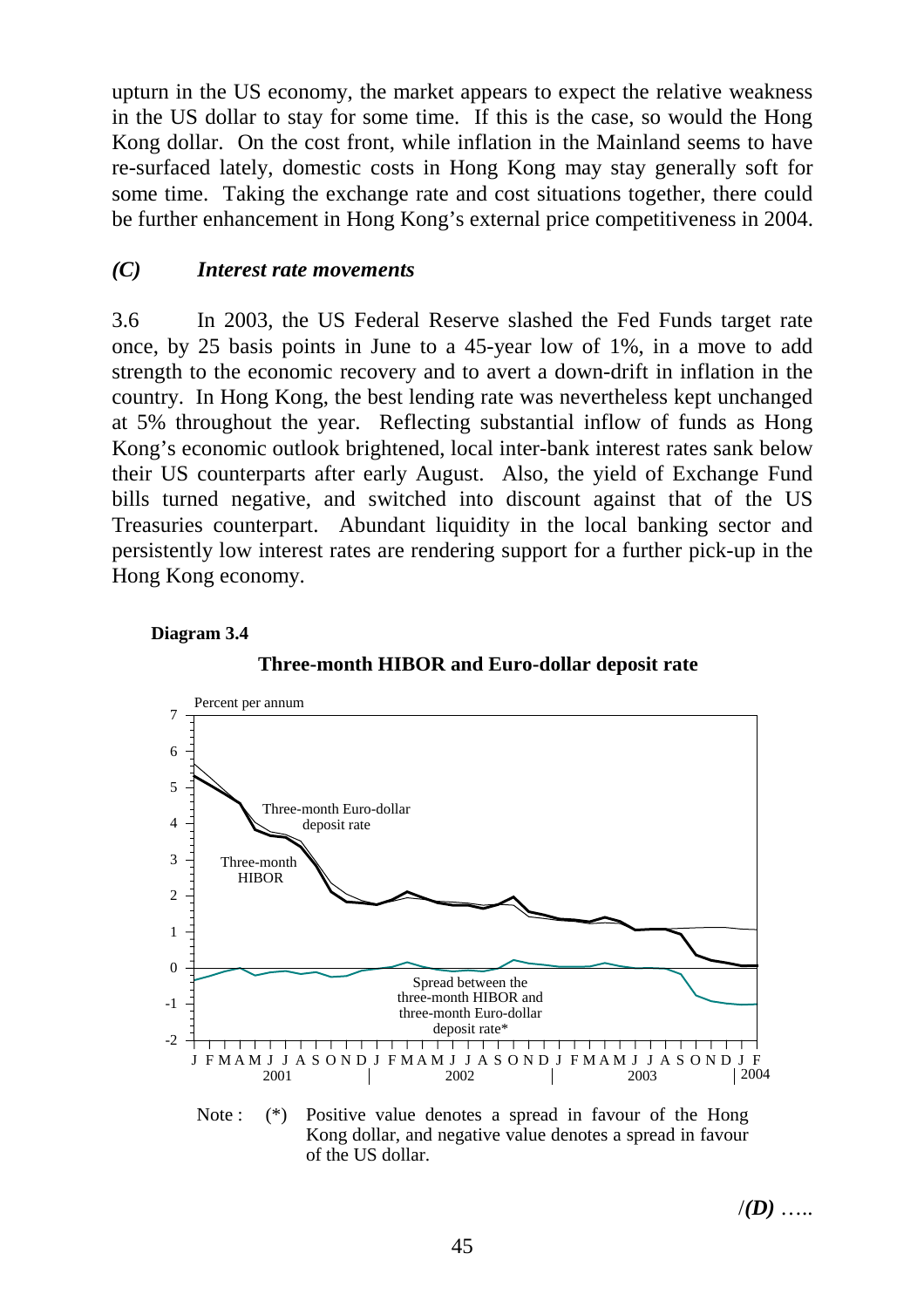# *(D) Economic integration between Hong Kong and the Mainland*

3.7 Proximity to the Mainland as a huge and dynamic economic hinterland is a key edge that Hong Kong possesses over its neighbouring economies. In order to reap more fully the enormous opportunities being accorded by rapid growth and further liberalisation in the Mainland economy, Hong Kong will do well by clinching to the growth impetus in the Mainland, whilst making effective use of its international business perspective to meet the Mainland's development needs. Thus, it is essential to foster as much as possible the multitude of inter-flows, more specifically those of people, goods, capital, information and services, between the two places.

3.8 The signing of CEPA signifies a major milestone towards advancing the economic interface between Hong Kong and the Mainland. On trade in goods, the zero tariff concession on Hong Kong's domestic exports, which has become substantially effective since 1 January 2004, is expected to lift the competitiveness of Hong Kong's products in the Mainland market, as compared to products imported from other places. On trade in services, by giving Hong Kong companies a "first mover" advantage in a large number of sectors, it should facilitate expansion of Hong Kong's services across the boundary and open up more opportunities for business in the Mainland. As to trade and investment facilitation, it will help promote and streamline trade, investment and other business flows between the two places.

3.9 The launch and progressive extension of the Individual Visit Scheme for Mainland residents coming to Hong Kong has been adding fuel to the already strong upturn in Mainland visitor inflow. Between 28 July and 31 December 2003, there were over 667 000 Mainland visitor arrivals to Hong Kong under this scheme, contributing around 17 percentage points to the growth in overall visitor arrivals from this source in that period. This renders a key re-invigorating force to Hong Kong's inbound tourism. Further extension of the scheme to cover the entire Guangdong Province, which is likely to come about by May 2004, will render a yet further boost.

3.10 The initiation of personal renminbi business by the banks in Hong Kong, covering deposit-taking, exchange, remittances and renminbi credit cards, marks the opening of a new venue towards further enhancing the role of Hong Kong as a key financial centre for the Mainland. The expectation is for the scope of renminbi business in Hong Kong to be broadened in the future.

/**Economic** …..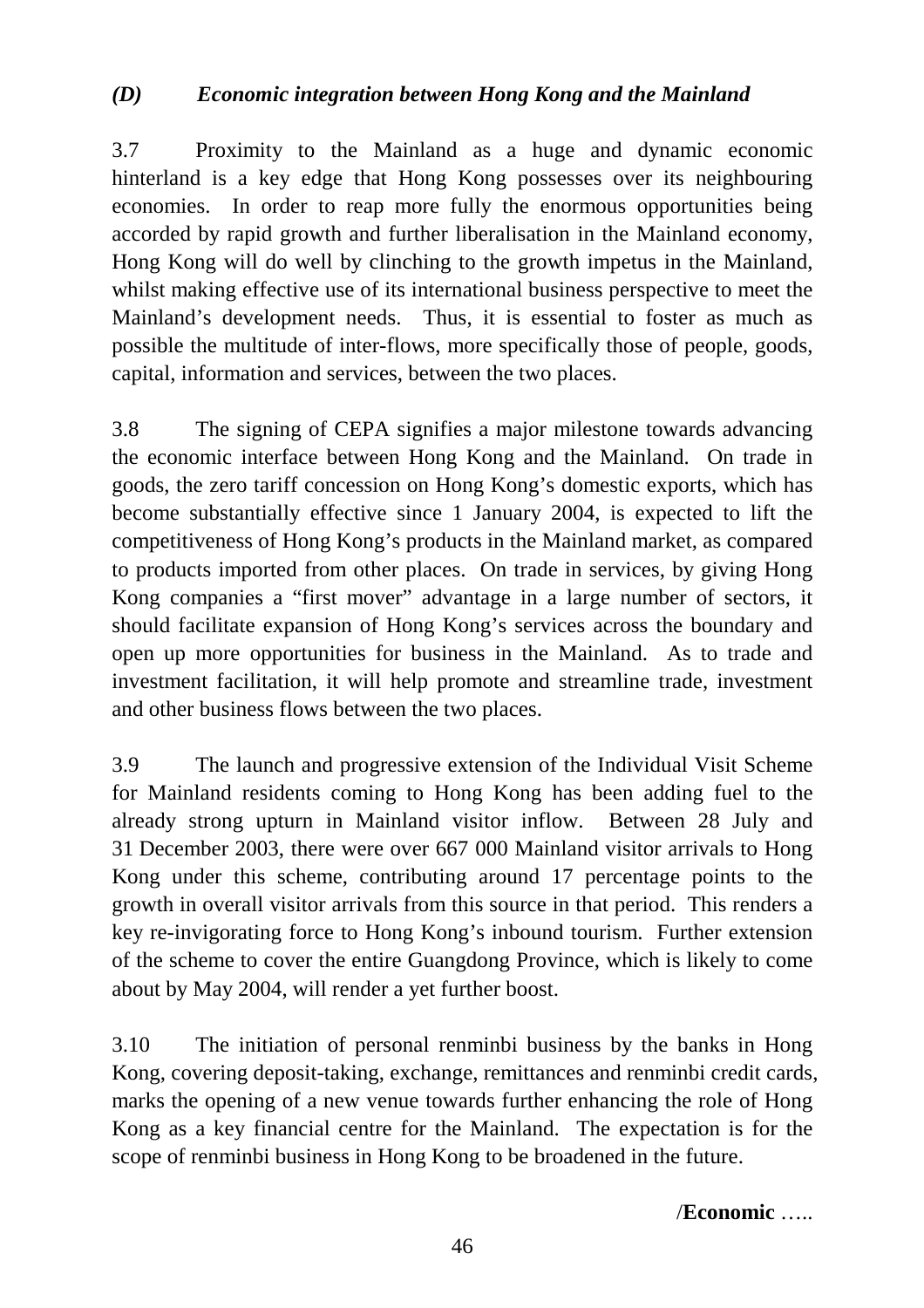# **Economic outlook for Hong Kong's major trading partners in 2004**(1)

# *(A) United States*

3.11 Amidst rising geo-political uncertainties in the run-up to the war on Iraq, the US economy was in a relatively weak state in the first quarter of 2003, with GDP posting only a modest 2.0% growth on an annualised basis. Yet its recovery process soon gathered more strength after the end of the war. GDP growth picked up to 3.1% in the second quarter, and sharply further to 8.2% in the third quarter, the latter growth being the fastest in almost two decades. GDP growth remained robust at 4.1% in the fourth quarter. For 2003 as a whole, the US economy grew by 3.1%, distinctly faster than the 2.2% growth in 2002. Consumer spending stayed robust throughout the year, partly helped by the strong rally in the US stock market since mid-March, but also by the substantial tax cuts in the year. Business investment, which had been a laggard for quite some time, picked up visibly after the first quarter, along with improved corporate profitability and business confidence. Industrial activity resumed a strong momentum towards the year-end. Labour market conditions also improved considerably, with the unemployment rate coming down to 5.6% by January 2004 from its nine-year high at 6.3% in June last year.

3.12 Almost all of the recently released US economic data are upbeat, suggesting continuing upturn for the near term. The Index of Leading Indicators has risen for ten straight months. The Purchasing Managers Indices for both the manufacturing sector and the service sectors stayed persistently above the boom-bust line more recently, signalling continuing expansion in activity in the months ahead. With a strong uptrend in productivity, and with only mild inflation thereby allowing the monetary policy stance to remain accommodative in the meantime, the US economy looks set for a full-fledged upswing in 2004. Moreover, the fiscal policy stance, as judged from the recent tax cuts and the enlarged fiscal deficit, continues to be supportive to growth.

3.13 Most forecasters, including IMF and OECD, therefore envisage a broad-based upturn in the US economy in 2004, with business investment finally taking a more significant role in the revival and with consumer spending sustaining strength. Their growth forecasts for 2004, which have been marked up successively over the past few months, are now mostly in the range of 4.5-5%, up from the actual growth of 3.1% in 2003 and also well above the trend growth of 2.8% over the past five years.

/**Table 3.2** …..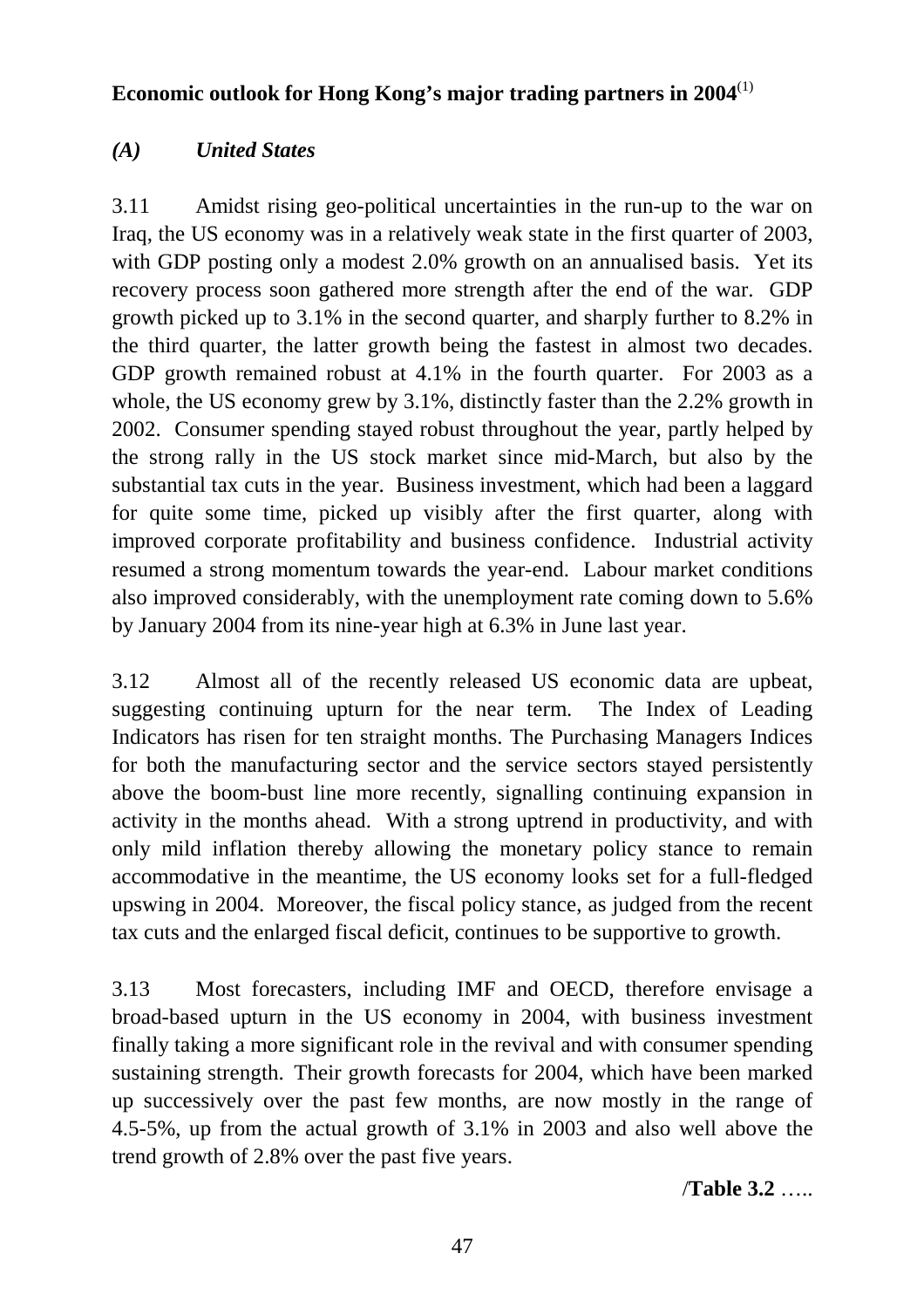### **Economic growth forecasts for the United States in 2004**

|                                       |            | <u>GDP growth</u> |
|---------------------------------------|------------|-------------------|
|                                       |            | (% )              |
| <b>US Federal Reserve</b>             | (Feb 2004) | $4.5 - 5.0*$      |
| US Administration                     | (Feb 2004) | $4.0*$            |
| <b>NIESR</b>                          | (Jan 2004) | 3.9               |
| World Bank                            | (Oct 2003) | 3.9               |
| <b>IMF</b>                            | (Feb 2004) | 4.6               |
| <b>OECD</b>                           | (Dec 2003) | 4.2               |
| The Economist                         | (Feb 2004) | 4.6               |
| Various private<br>sector forecasters | (Feb 2004) | $4.3 - 5.1$       |

Note : (\*) Forecast GDP growth rate in the fourth quarter of 2004 over a year earlier.





# /**Diagram 3.5 (cont'd)** …..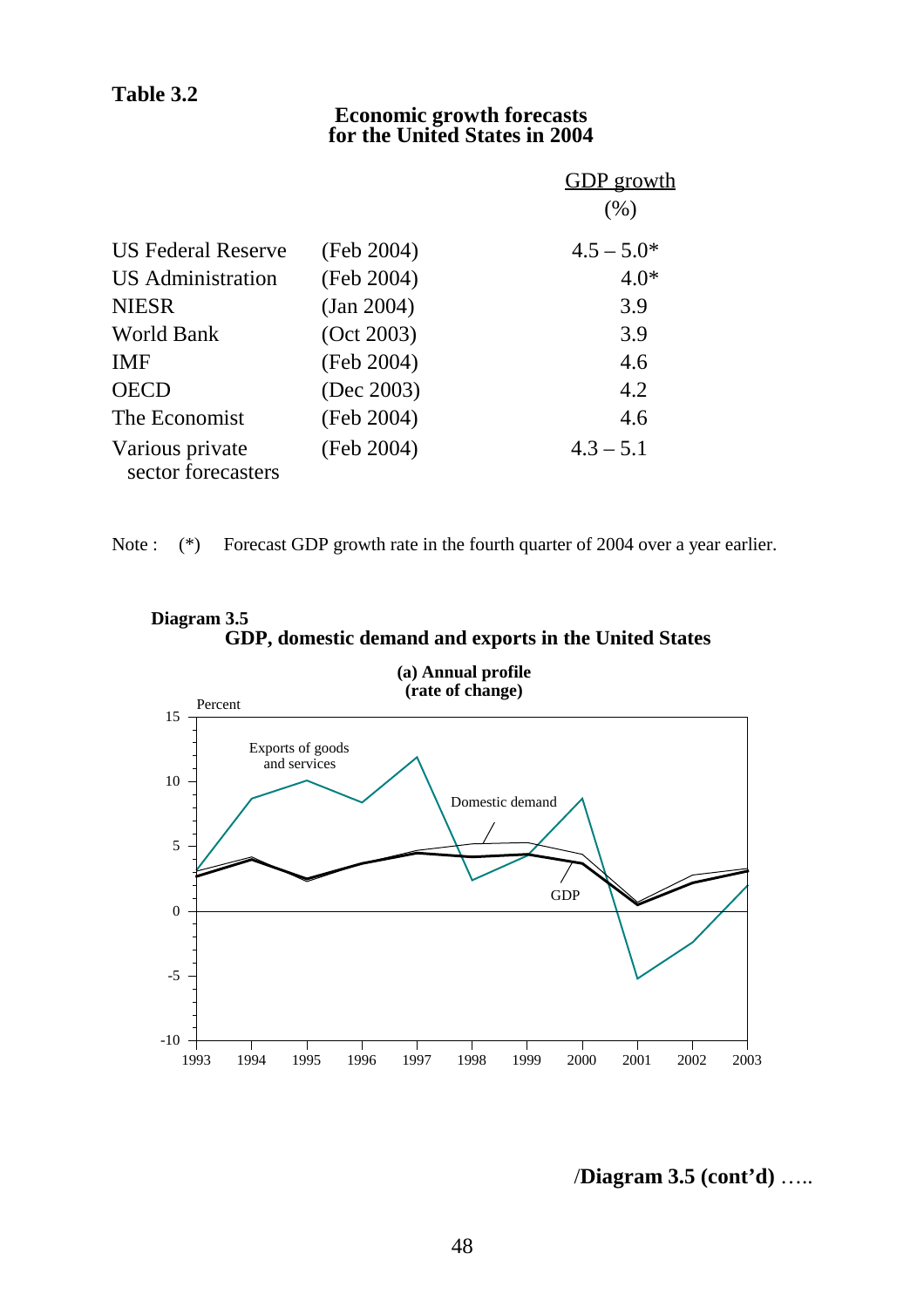







### **Mainland of China**

3.14 Despite the setback caused by SARS during the year, the Mainland economy still turned out a remarkable performance in 2003. GDP growth accelerated to 9.9% in the first quarter, but slackened markedly to 6.7% in the second quarter amidst the SARS impact. GDP growth then promptly bounced up, to 9.6% and 9.9% respectively in the third and fourth quarters. For 2003 as a whole, it attained a 9.1% growth. This represented a further pick-up from the 8.0% growth in 2002, and also exceeded the 7% official growth target set at the beginning of 2003. The growth in 2003 was broadly based, with a particularly distinct surge in fixed asset investment and with consumer spending also holding up well except for a brief relapse due to SARS. On the external front, both exports and imports of goods leaped by more than 30% last year, the former reflecting in part the ascending competitiveness of Mainland products in the world market, and the latter reflecting the substantial intake associated with strong domestic demand and continuing inward foreign direct investment.

 $/3.15$  ……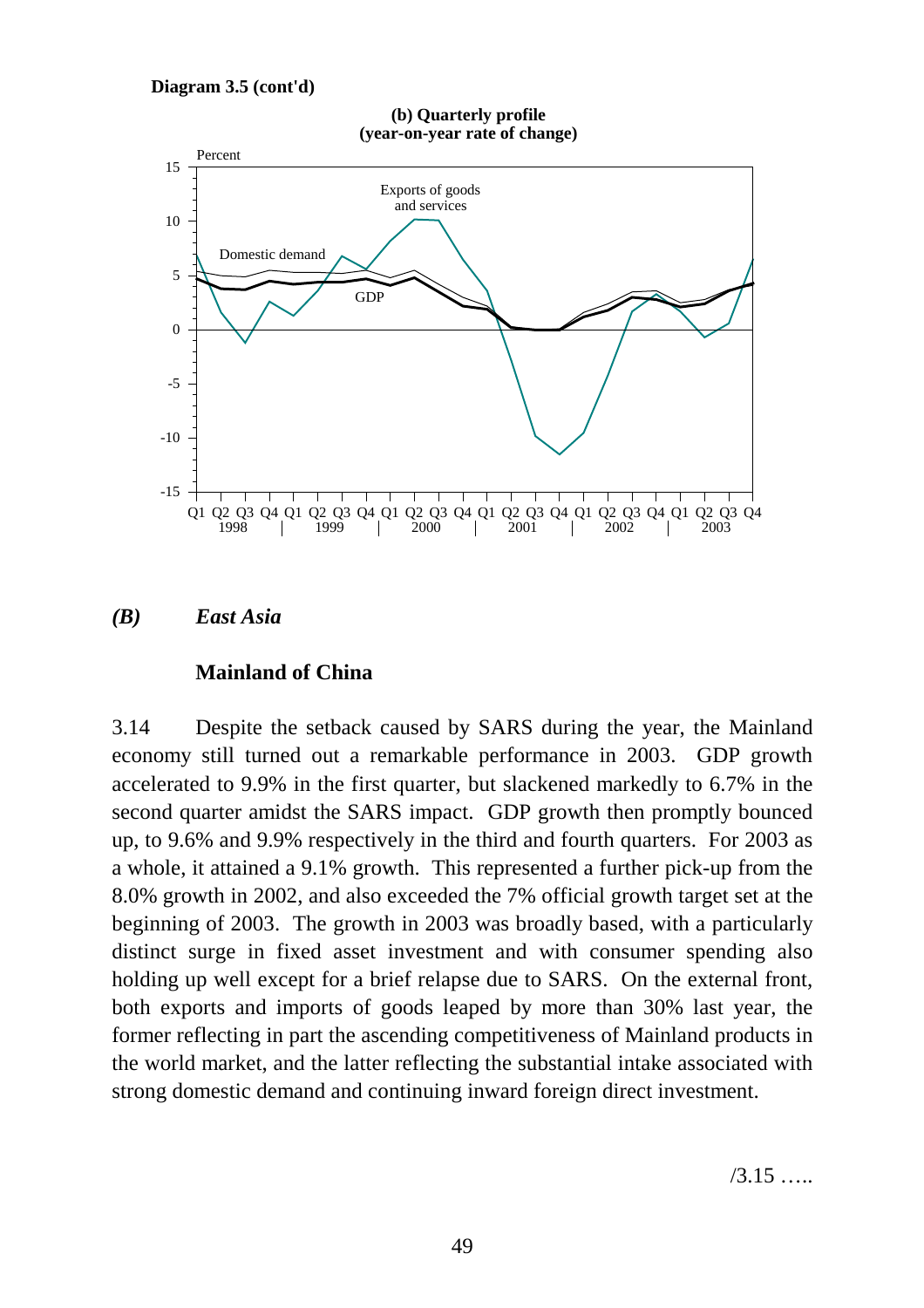3.15 The Mainland economy is poised for another year of notable growth in 2004, though perhaps not as rapid as in the latter part of 2003. Fixed asset investment by business enterprises may slow somewhat after the spree last year, in face of a relative tightening in bank liquidity to dampen money supply growth and investment intensity in the heated sectors. Yet the stepping up of large-scale infrastructure projects, including those for development of the West, should still render impetus. Consumer spending is expected to stay buoyant, on the back of rising household income, increasing availability of consumer credit, and the effect of a 30% rise in civil service pay in December 2003. Externally, exports should receive support from a weak US dollar and robust global demand, but there may be some curtailment from the reduction in VAT rebate on exports as from January this year. As to inward foreign direct investment, it should continue apace, as the Mainland economy liberalises and opens up further in accordance with China's commitments under WTO. Assuming that the economic impact of avian flu is only limited and confined, the Mainland economy should be able to attain further robust growth at around 8% in 2004.

### **Table 3.3**

### **Economic growth forecasts for the mainland of China in 2004**

|                                       |            | <b>GDP</b> growth<br>(% ) |
|---------------------------------------|------------|---------------------------|
| $CASS^{(a)}$                          | (Oct 2003) | 8.0                       |
| <b>OECD</b>                           | (Dec 2003) | 7.8                       |
| <b>ADB</b>                            | (Sep 2003) | 7.9                       |
| <b>IMF</b>                            | (Feb 2004) | 8.5                       |
| Various private<br>sector forecasters | (Feb 2004) | $7.7 - 9.5$               |

Note : (a) Chinese Academy of Social Sciences.

/**Diagram 3.6** …..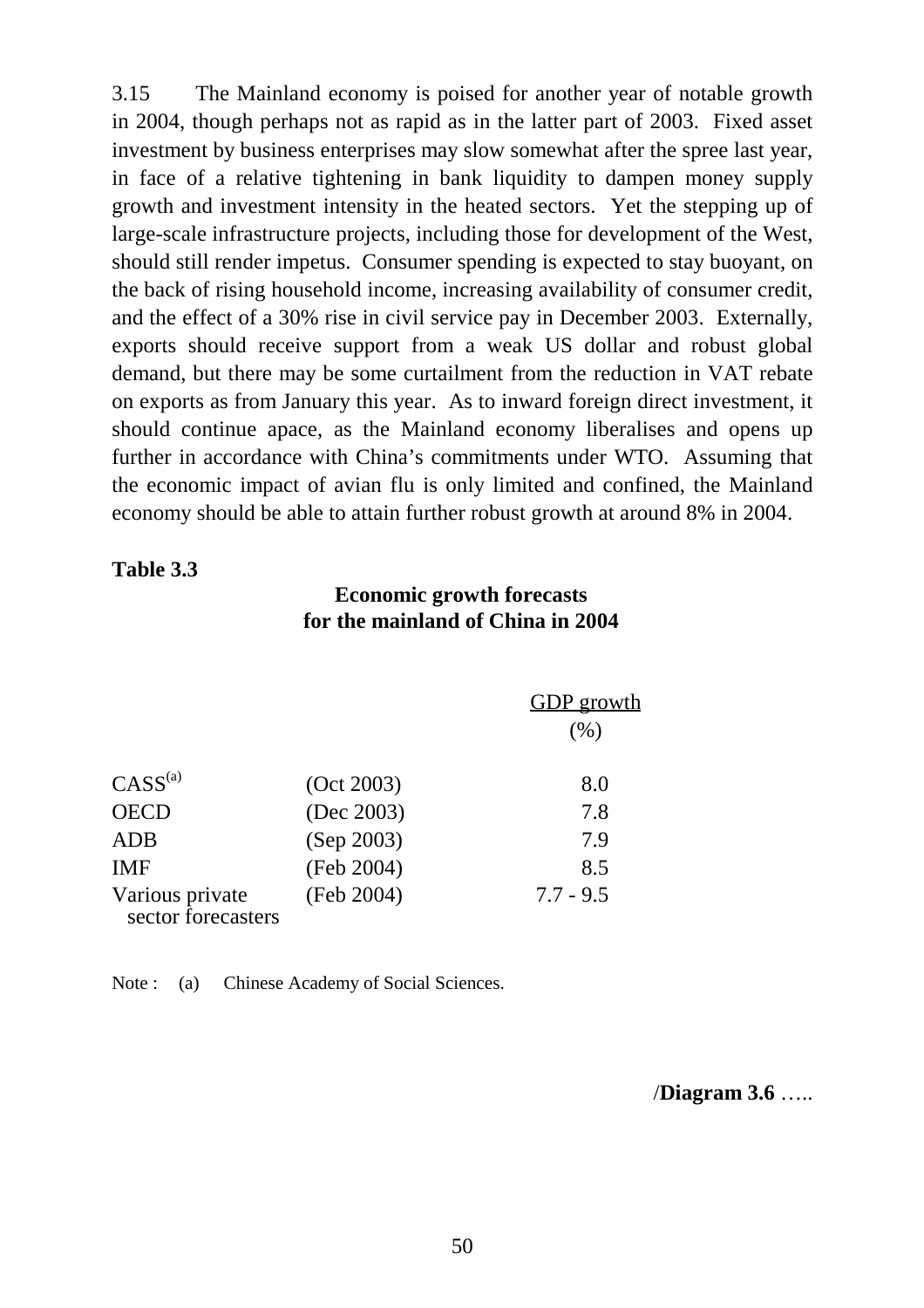#### **Diagram 3.6 Key economic indicators for the mainland of China**



Note : GDP and retail sales as depicted refer to the year-on-year rates of change in real terms, while fixed asset investment refers to the year-on-year rate of change in money terms.



**(b) Exports and imports of goods**

/**Japan** …..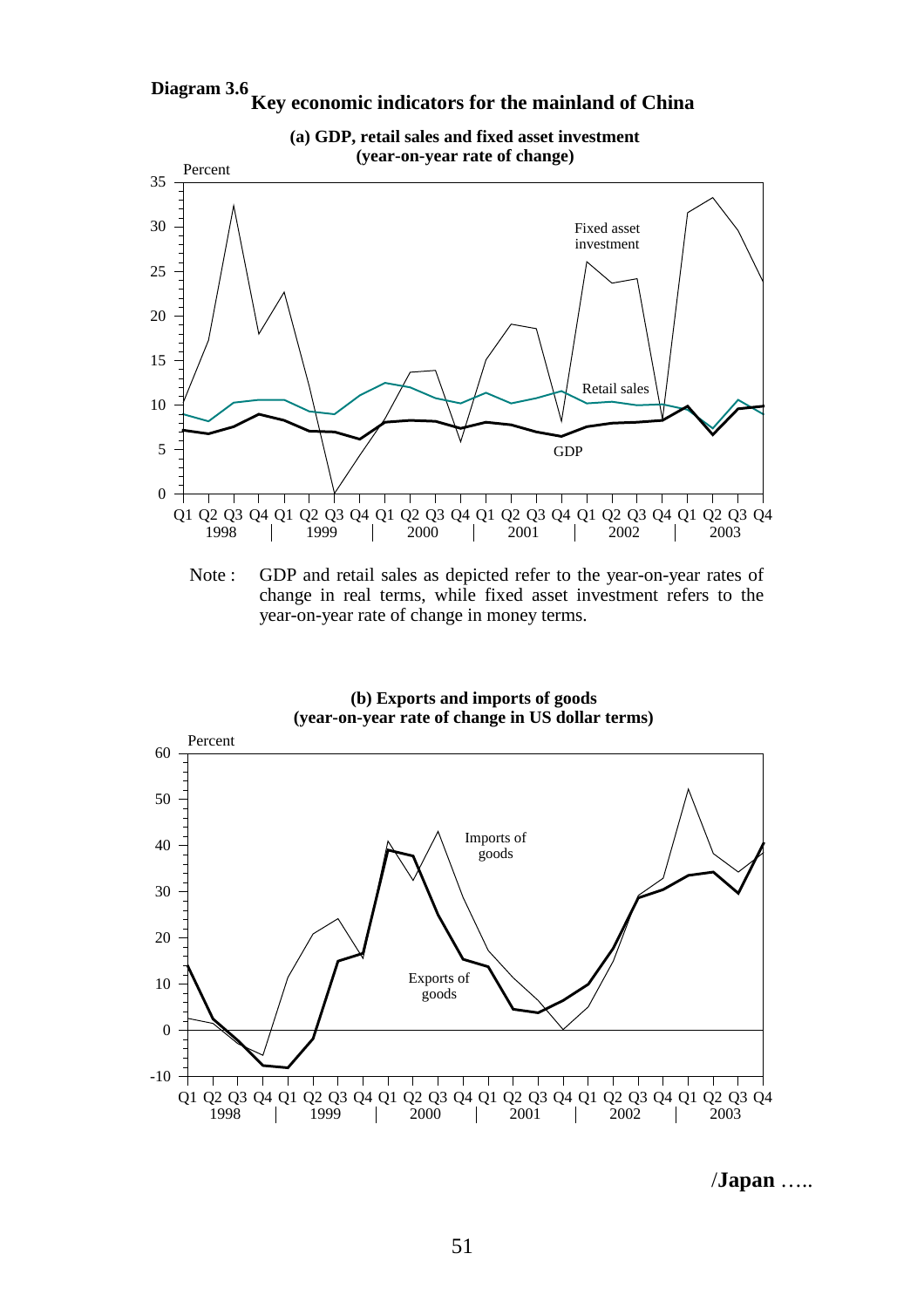# **Japan**

3.16 The Japanese economy staged a marked turnaround in 2003, led by strong exports and resurgence in business investment. On a seasonally adjusted quarter-to-quarter comparison, GDP maintained steady growth in the first three quarters of 2003, at 0.6%, 0.8%, 0.6% respectively, and then accelerated markedly to a 1.7% growth in the fourth quarter, the fastest growth in a quarter for more than 13 years. For 2003 as a whole, GDP grew by 2.7%, the fastest since 2000 and in stark contrast to the 0.4% contraction in 2002. Improved corporate profitability, as well as greater business confidence brought about by some progress in restructuring of the corporate sector, underpinned the distinct rebound in business investment. Merchandise exports stayed robust throughout the year, notwithstanding the strength of the yen, thanks to strong overseas demand particularly in the United States and the Mainland. But consumer spending was still weak, amidst continued deflation and only a modest gain in disposable income, albeit also with some relative improvement towards the year-end. The unemployment rate stayed near its historical high in the early part of last year, yet edged down successively since, as the economic revival gathered strength.

3.17 The revival process looks likely to sustain into 2004. On the external front, stronger global and regional demand should bode well for export performance this year, barring any further distinct appreciation of the yen curbing export price competitiveness. Business investment should be upheld by a brighter business outlook and generally improved corporate profitability. On the other hand, after the tax cuts last year and in face of the on-going need for fiscal consolidation, the fiscal stance is envisaged for some tightening this year. Also, consumer spending may take more time to revive. Moreover, entrenched deflation and the still fragile banking sector could continue to restrain upturn. The prevailing forecasts of Japan's economic growth in 2004 are mostly at around 1.5-2.5%.

/**Table 3.4** …..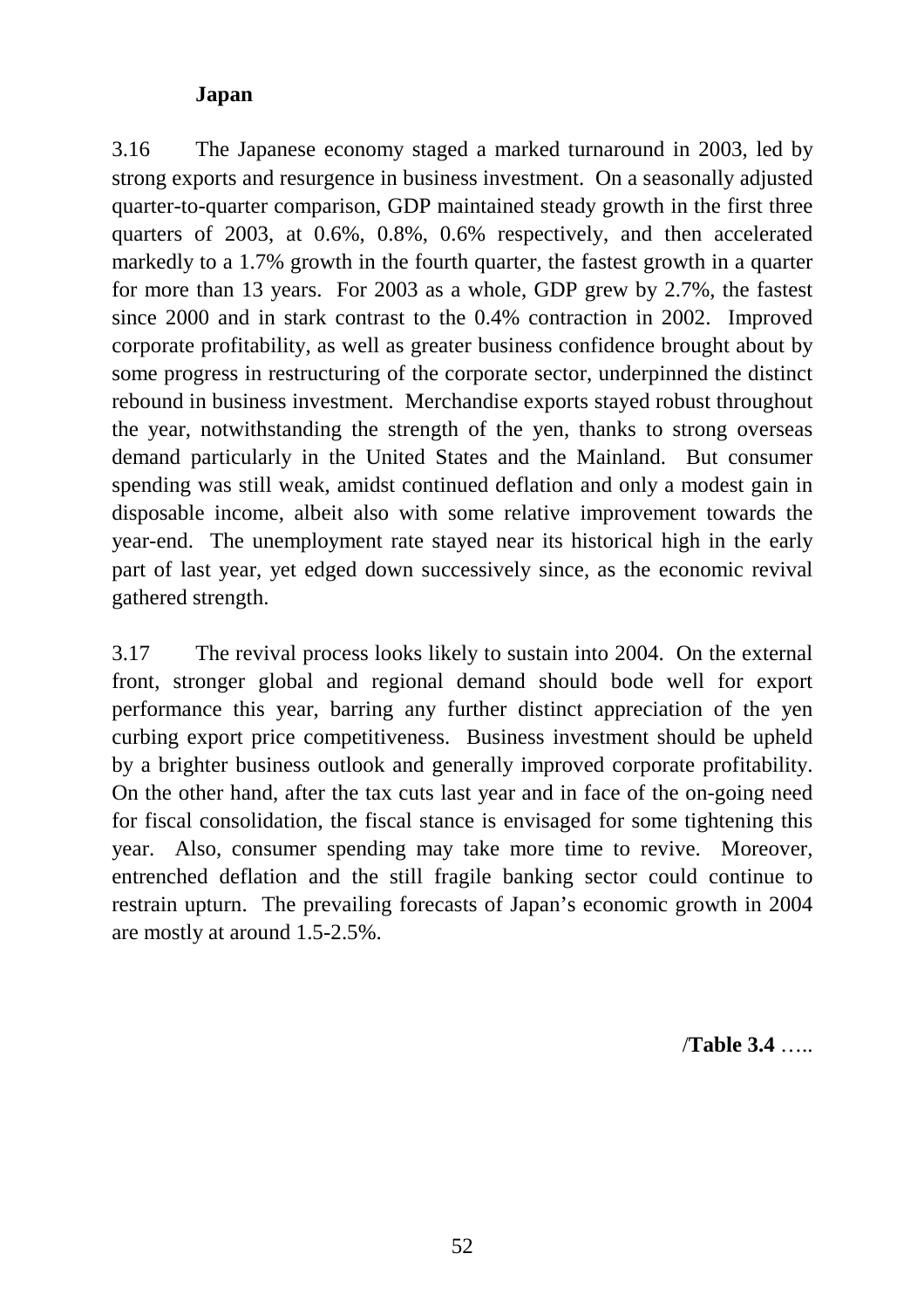# **Economic growth forecasts for Japan in 2004**

|                                       |            | <b>GDP</b> growth<br>(% ) |
|---------------------------------------|------------|---------------------------|
| Japan's Administration                | (Dec 2003) | $1.8^{#}$                 |
| Bank of Japan                         | (Oct 2003) | $2.3 - 2.6^{\#}$          |
| <b>NIESR</b>                          | (Jan 2004) | 1.9                       |
| The Economist                         | (Feb 2004) | 2.1                       |
| <b>OECD</b>                           | (Dec 2003) | 1.8                       |
| <b>IMF</b>                            | (Feb 2004) | 2.2                       |
| Various private<br>sector forecasters | (Feb 2004) | $1.5 - 3.0$               |

Note : (#) Forecast GDP growth rate in respect of the fiscal year 2004-05.



**Diagram 3.7 GDP, domestic demand and exports in Japan**

/**Diagram 3.7 (cont'd)** …..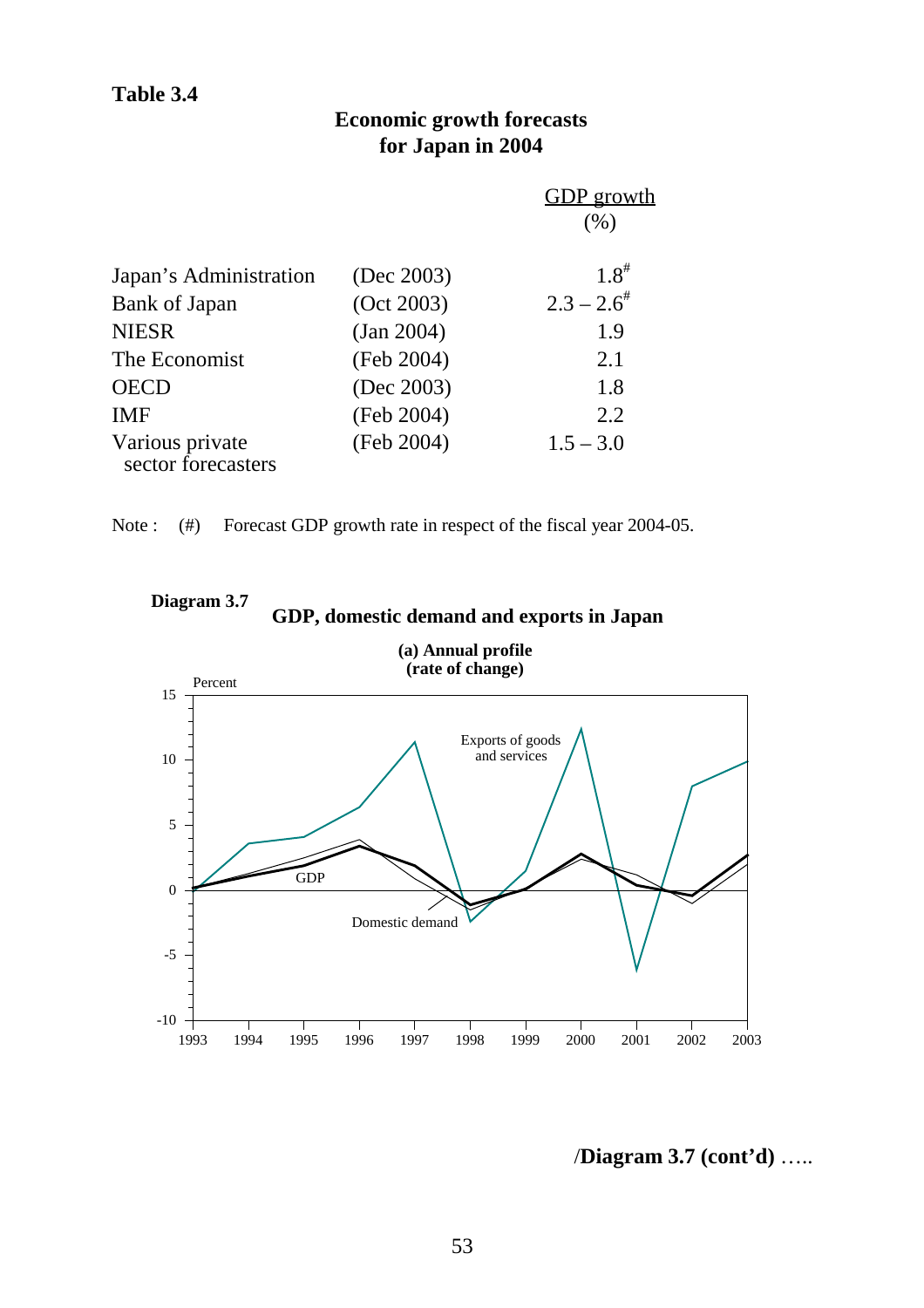

### **Other East Asian economies**

3.18 The spread of SARS in the second quarter of 2003 interrupted the recovery process in some of the East Asian economies, particularly Singapore and Taiwan. Yet these economies rebounded promptly after the epidemic was brought under control, upon a swift revival in domestic demand and supported further by vibrant merchandise exports. Fixed asset investment in these economies continued to be mixed in 2003, yet a more widespread improvement was seen in the latter part of the year. Private consumption also improved in general, except in the Republic of Korea where spending was deterred by household debt burden. Amongst the various East Asian economies excluding the Mainland, Thailand attained robust GDP growth at 6.3% for the first three quarters of 2003 taken together, further up from the 5.7% growth in 2002. Malaysia also picked up in growth, to 5.2% in 2003, from 4.1% in 2002. Indonesia maintained solid growth at 4.1% in 2003, after a 3.7% growth in 2002. On the other hand, both Singapore and Taiwan recorded slower GDP growth in 2003, at 1.1% and 3.2% respectively, as against 2.2% and 3.6% in 2002, mainly due to the more profound impact of SARS on them.

/3.19 .….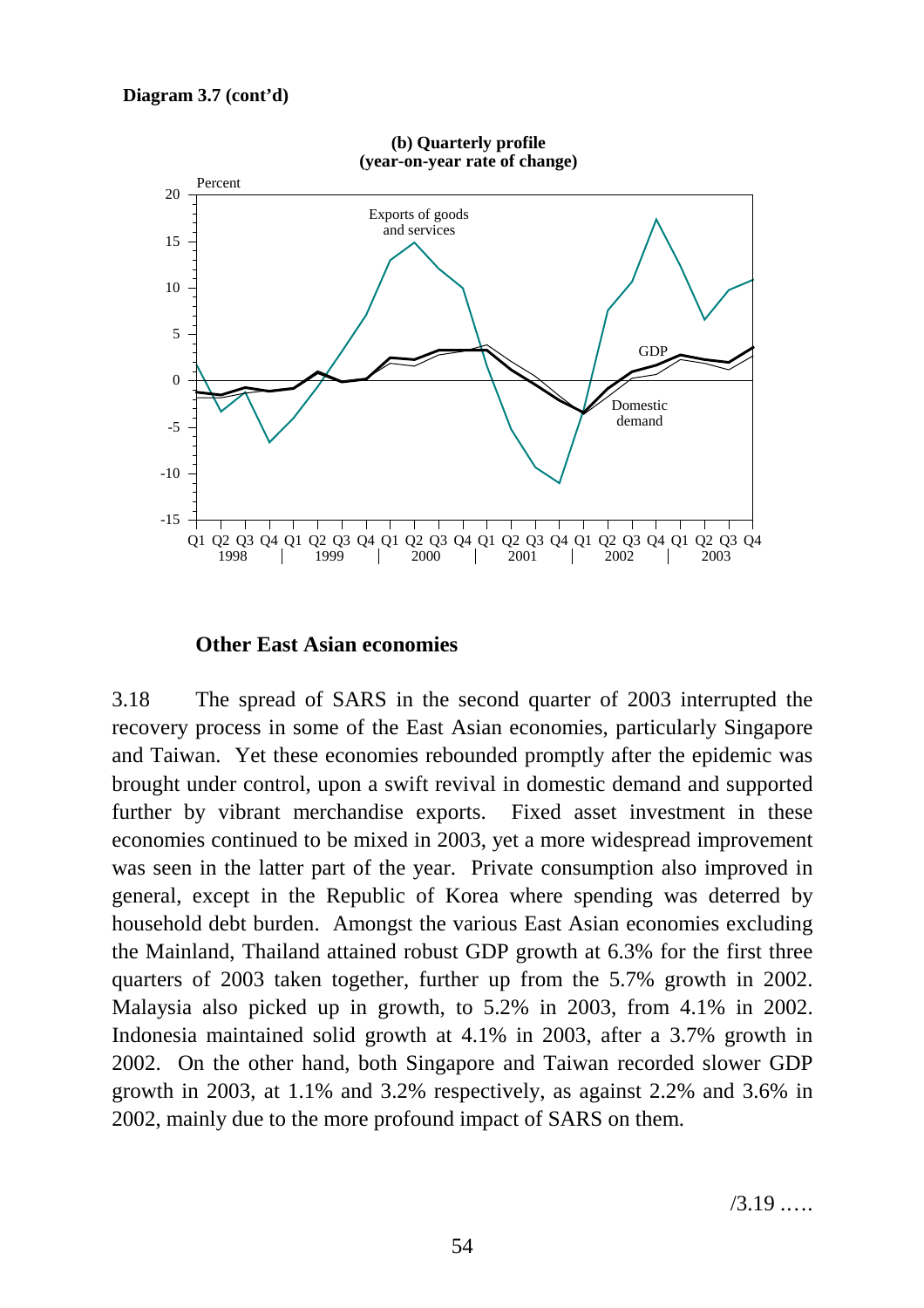3.19 These export-dependent East Asian economies can be expected to gather further momentum in 2004, as their exports stand to benefit from a brighter global economic outlook and upturn in the global electronic cycle. Further leap in intra-regional trade as spurred by continued robust growth in the Mainland economy should lend additional support. The domestic sector is also likely to improve, as the export boom works through to lift income and profits in the course of time. Assuming again that the economic impact of avian flu is only limited and confined, these East Asian economies look set for a further and more broad-based growth in 2004.



Notes :  $(*)$  Official forecasts.

(#) Figures for 2003 refer to the year-on-year growth rates for the first three quarters of 2003 taken together, as the annual growth rates are not yet available.

/**Table 3.5** …..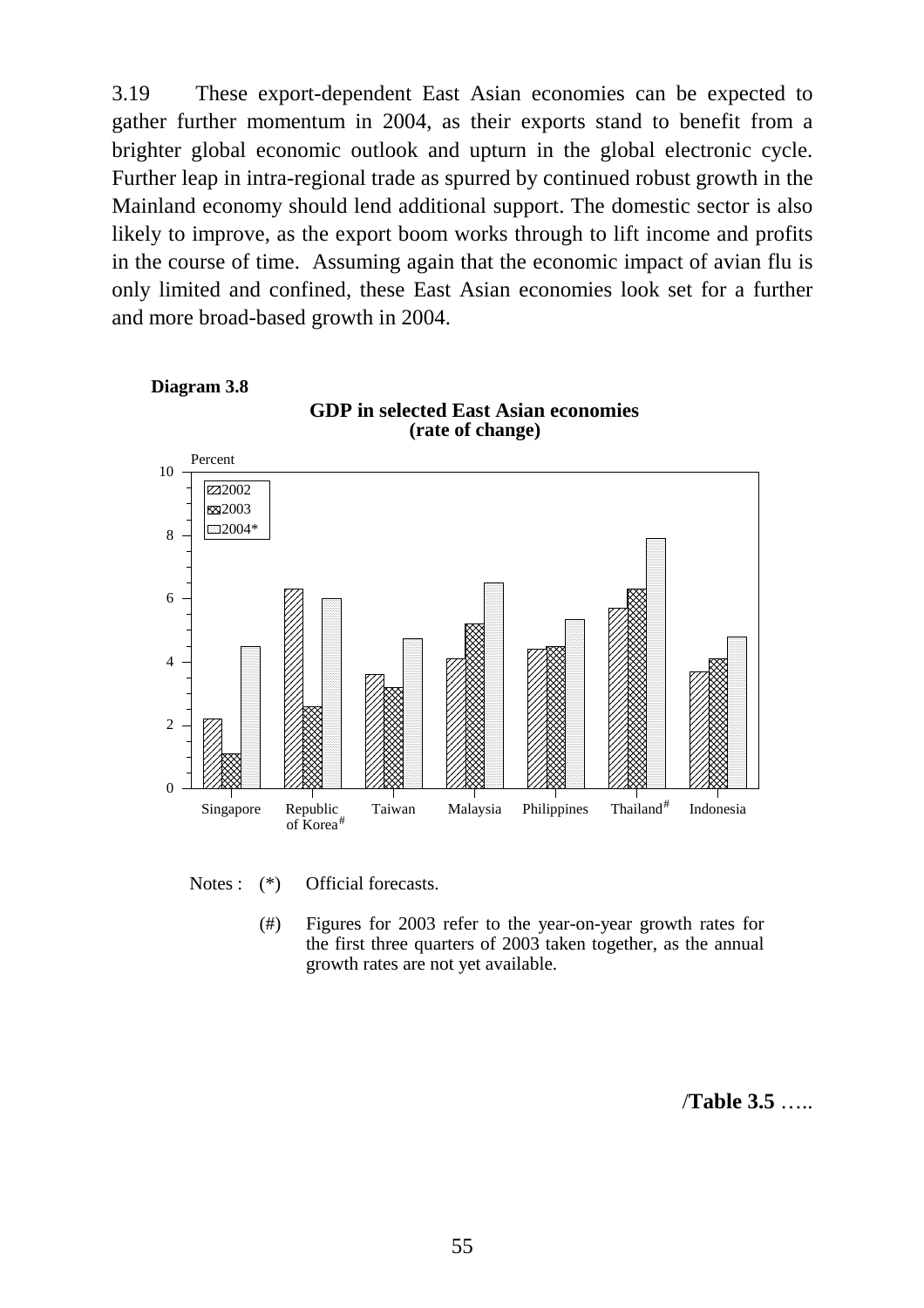# **Table 3.5**

### **Economic growth forecasts for selected East Asian economies in 2004**

|                   | GDP growth <sup>*</sup> |
|-------------------|-------------------------|
|                   | (% )                    |
| Republic of Korea | 6.0                     |
| Indonesia         | 4.8                     |
| Malaysia          | $6.0 - 7.0$             |
| Thailand          | $7.7 - 8.1$             |
| Taiwan            | 4.74                    |
| Singapore         | $3.5 - 5.5$             |
| Philippines       | $4.9 - 5.8$             |
|                   |                         |

Note : (\*) Official forecasts.

# *(C) European Union*

3.20 Having already slowed to a 1.0% growth in 2002, the EU economy moderated further in the first half of 2003, largely dragged down by continued decline in investment spending, and also by a slump in exports amidst a stronger euro. It rose back modestly in the second half of the year, as exports improved in tandem with the pick-up in global demand. But the domestic sector was still weak, with consumer spending, business investment and industrial activity remaining subdued all through the year. On a seasonally adjusted quarter-to-quarter comparison, EU's GDP was static in both the first and second quarters of 2003, before turning up to a 0.4% rise in both the third and fourth quarters. On a year-on-year comparison, EU's GDP growth in the four quarters were 0.9%, 0.4%, 0.6% and 0.9% respectively, giving a meagre growth of 0.7% for 2003 as a whole.

3.21 The recovery process in EU may take a firmer hold in 2004, with support from a sanguine global economic environment. Also, with inflationary pressure waning, the current supportive monetary policy stance will probably be maintained for a while. Moreover, with many of the companies in Europe now striving hard to uphold competitiveness, the corporate sector should be better placed than before to benefit from the global economic upturn. Yet, broadly as in the case of Japan, the domestic sector may still be stuck by

/sluggishness .….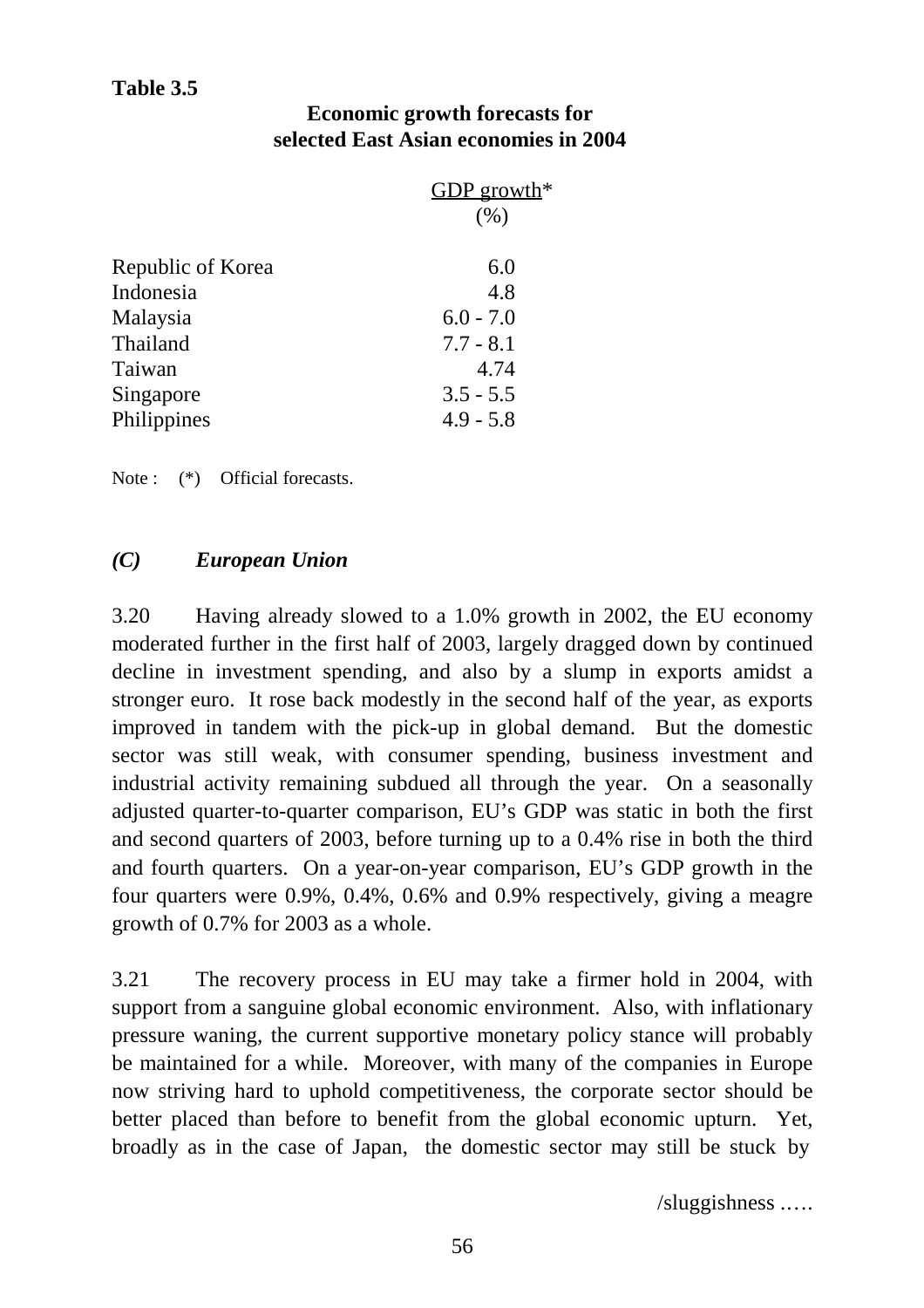sluggishness, more with consumer spending. Also, the further appreciation of the euro against the US dollar could pose a drag. The major forecasters thus envisage only a modest pick-up in the EU economy, to growth at around 1.5-2% in 2004.



**Diagram 3.9 GDP, domestic demand and exports in the European Union**

**(b) Quarterly profile (year-on-year rate of change)**



the first three quarters of 2003 taken together, as the annual growth rates are not yet available.

/**Table 3.6** …..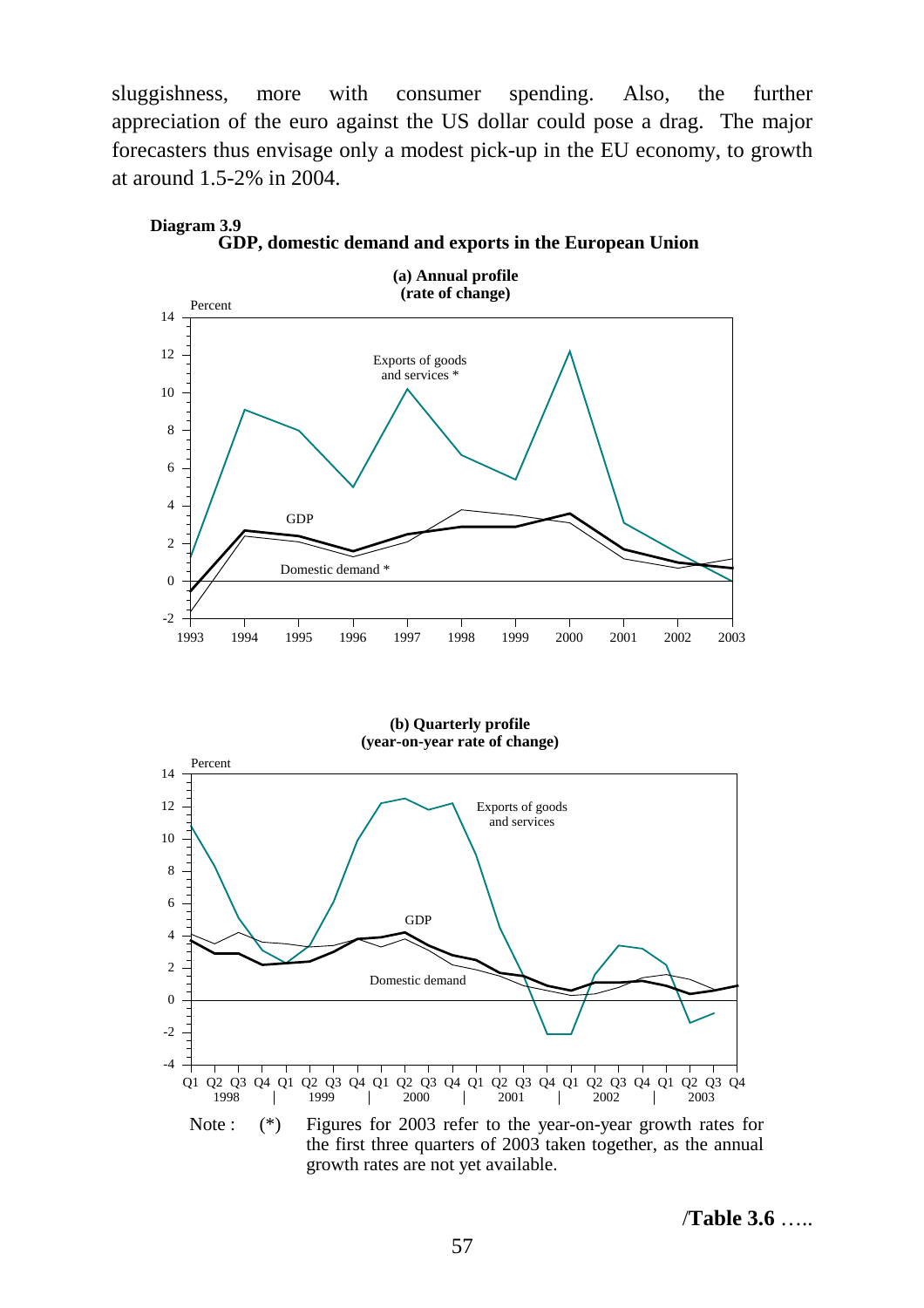# **Economic growth forecasts for the European Union in 2004**

|               |            | <b>GDP</b> growth<br>(% ) |
|---------------|------------|---------------------------|
| <b>ECB</b>    | (Dec 2003) | $1.1 - 2.1*$              |
| <b>NIESR</b>  | (Jan 2004) | 2.0                       |
| <b>OECD</b>   | (Dec 2003) | 1.9                       |
| <b>IMF</b>    | (Sep 2003) | 2.0                       |
| The Economist | (Feb 2004) | $1.9*$                    |
|               |            |                           |

Note : (\*) Forecast GDP growth rate for the euro area.

### **Outlook for the Hong Kong economy in 2004**

### *(A) External sector*

### **Exports of goods and services**

3.22 With the global economy going for a further upturn this year, with the Mainland economy sustaining robust growth, and with the weakness in the US dollar lifting the price competitiveness of Hong Kong's exports, the outlook for exports in 2004 should be rather favourable. *Total exports of goods* are thus forecast for a further distinct growth at 7.7% in 2004, having already soared by 14.2% in 2003. Within this total, *re-exports* are forecast to leap by 8.5% in 2004, following a 16.3% surge in 2003, but *domestic exports* are forecast to decline by 2% in 2004, following a 7.3% fall in 2003. Even with some possible positive effect from the implementation of CEPA, domestic exports are still reckoned for a further decline, mainly in the light of the on-going structural shift to re-exports and offshore trade.

/**Diagram 3.10** …..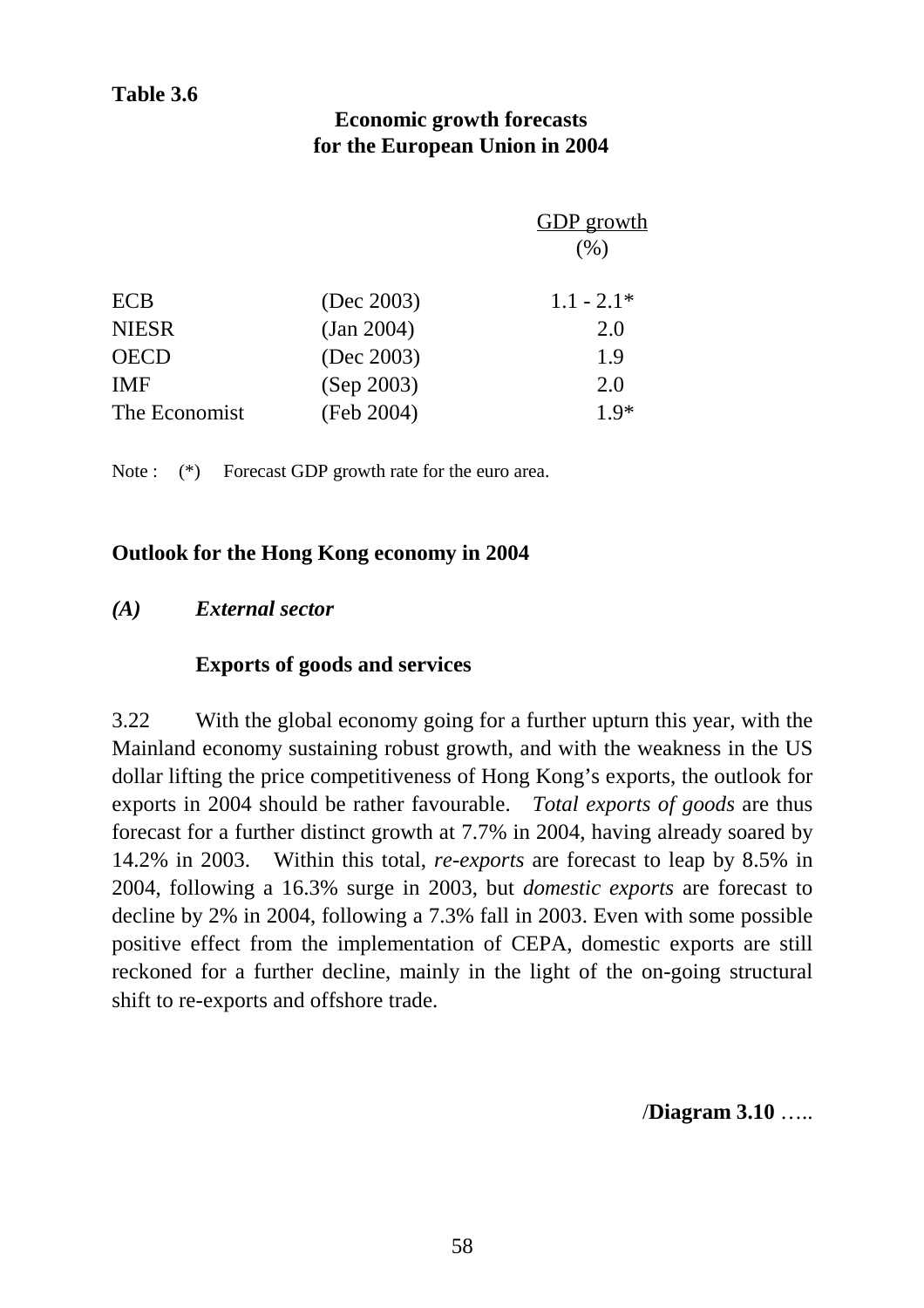```
Diagram 3.10
```


**Total exports of goods and global economic growth (rate of change)**

3.23 Analysed by major region, exports of goods to *East Asia* should remain a key driving force for Hong Kong's total exports of goods in 2004. The *Mainland* economy will continue to be the bright spot this year, with its domestic demand remaining vibrant, external trade sustaining strong growth, and inward foreign direct investment continuing apace. Hong Kong's exports to the Mainland for meeting its own demand are poised to benefit from the strong demand there. At the same time, Hong Kong's exports to the Mainland for outward processing are to be buoyed by the global economic upswing. Progressive trade liberalisation in the Mainland in accordance with China's commitments under WTO, coupled with implementation of CEPA, should render a further boost to Hong Kong's trade involving the Mainland. The major firms and organisations engaged in China trade that have been consulted are all upbeat about the outlook for Hong Kong's exports of goods to the Mainland in 2004.

3.24 Exports of goods to *Japan* look set for further notable growth in 2004. There should be support from continued growth and sustained import demand in the Japanese economy, as well as from the relative strength of the yen. Also of relevance is the ascending prominence of Mainland products in the Japanese market, which should in turn lift Hong Kong's re-exports of Mainland origin to this market. The outlook for exports of goods to the *other East Asian*

/*economies* …..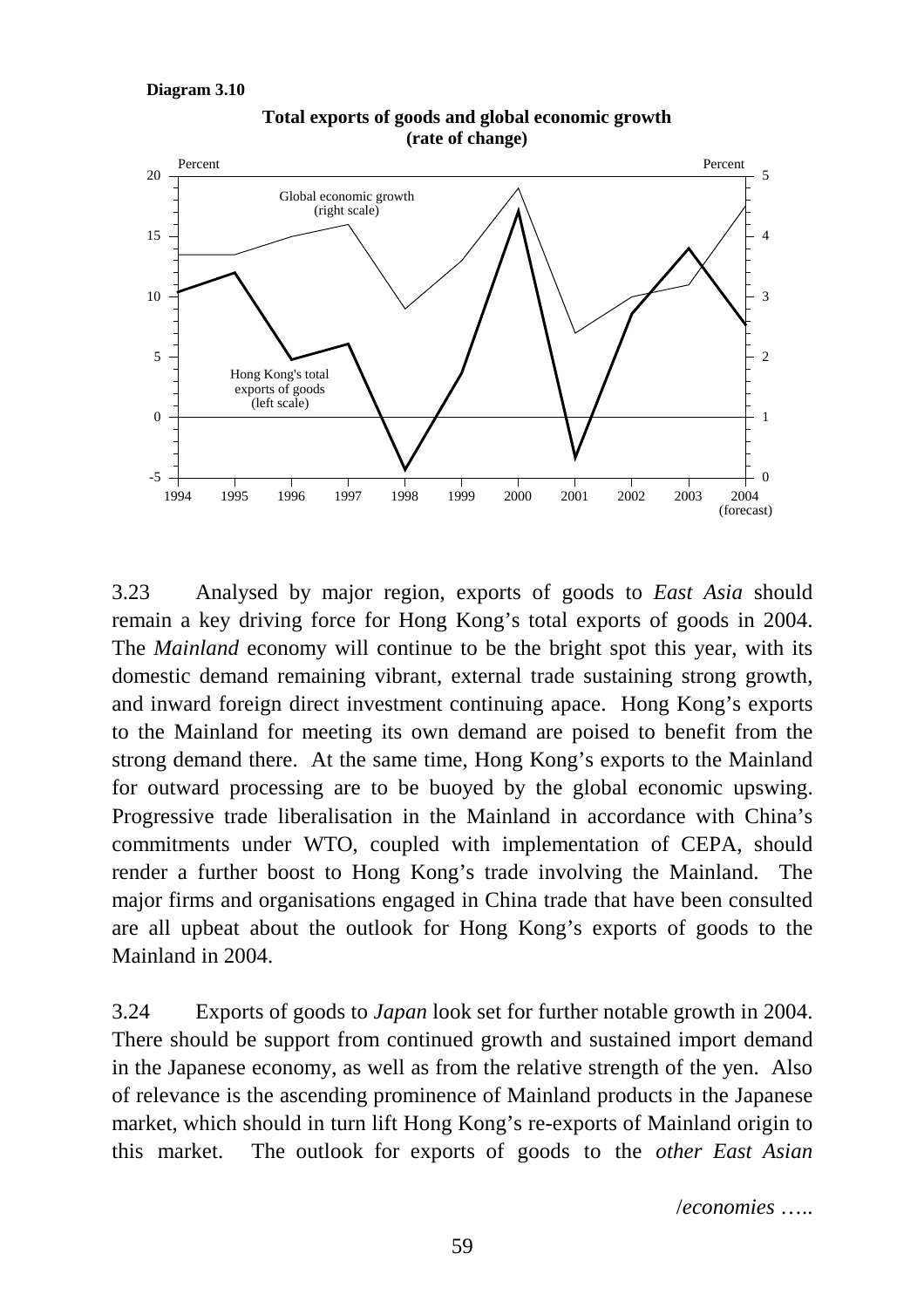*economies* is expected to be underpinned by the further pick-up in regional economic growth and continued surge in intra-regional trade, barring any noticeable impact to emerge from avian flu on broader economic activity.

3.25 As to the conventional overseas markets, exports of goods to the *United States* fell off after the first quarter of 2003. Despite its improved import intake later in the year, exports to this market remained weak to the year-end. Conceivably, this was due to a more pronounced structural shift towards offshore trade destined for the country, upon the further expansion of port capacity in South China more recently. Such structural shift continuing apace is likely to further dampen exports to this market. On the other hand, US import demand is expected to pick up more along with its economic upswing. Also, the relative strength in the East Asian currencies against the US dollar will tend to make Hong Kong's exports more attractive in price terms in the US market. On the whole, exports of goods to the United States are still expected to stage a mild rebound during 2004. On exports of goods to the *European Union*, the outlook for 2004 looks quite positive, in the light of the prevailing strength of the euro and the envisaged better economic recovery in the area.

3.26 *Exports of services*, after a much retarded growth in 2003, should again outperform exports of goods in 2004. The growth is forecast at 15% in 2004, markedly up from the 5.5% rise in 2003. In particular, inbound tourism is expected to continue with a strong momentum in 2004. Mainland visitors should remain as the key source of growth, underpinned by strong income increase in the Mainland, keen desire for outward travel amongst Mainland residents, and further extension of the Individual Visit Scheme. Visitor arrivals from other major sources should also recover further from the earlier decline due to SARS, though perhaps with a brief drag owing to the spread of avian flu across the region. Exports of transportation services are set to bounce back visibly in 2004, in tandem with continued notable growth in cargo movements and resurgence in air passenger movements from the distinct trough last year. Offshore trade should stay robust, on the back of the Mainland's vibrant trade flows and further structural shift from re-exports towards offshore trade. Exports of financial, business and other services are also expected to rise further in 2004, along with thriving regional business demand. Moreover, the implementation of CEPA in respect of trade in services should render an added boost.

/**Diagram 3.11** …..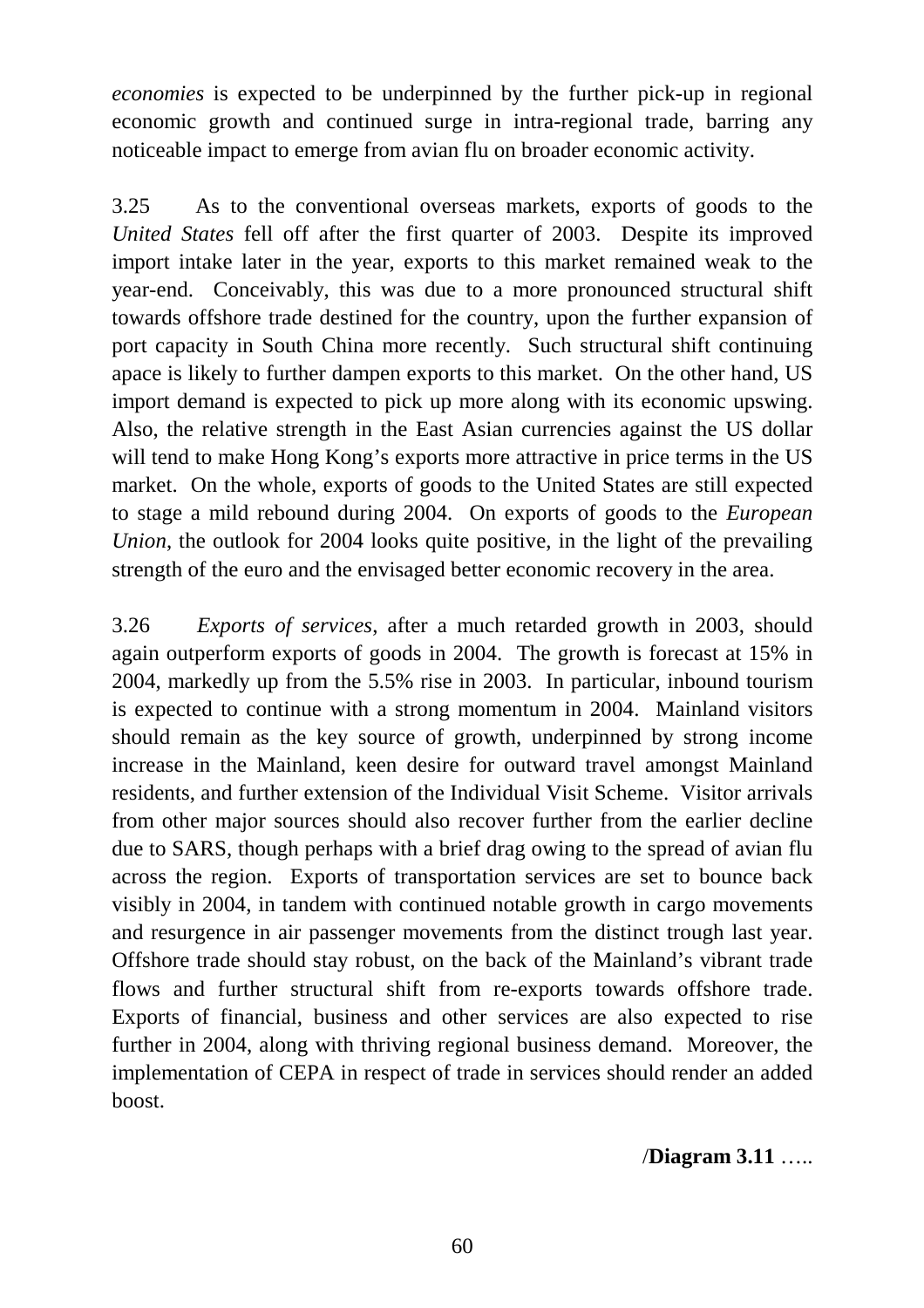

**Exports of services and number of incoming visitors (rate of change)**

Note : (\*) Latest forecast by the Hong Kong Tourism Board.

### **Imports of goods and services**

3.27 *Retained imports* are forecast to pick up distinctly further, to an increase of 10.6% in 2004, after a 6.2% rise in 2003. This is in line with the envisaged further recovery in domestic demand and further build-up in inventories. Amongst the major end-use categories, retained imports of consumer goods should increase visibly further, in tandem with greater spending from both the local consumption and inbound tourism fronts. Retained imports of capital goods should also expand, along with extended growth in machinery and equipment investment. Retained imports of material inputs may likewise fare better, in line with an envisaged lesser decline in domestic exports and further upturn in domestic economic activity. Together with the forecast increase in re-exports, *total imports of goods*<sup>(2)</sup> are forecast for a further notable growth at 9.1% in 2004, following a 13.1% increase in 2003.

/**Diagram 3.12** …..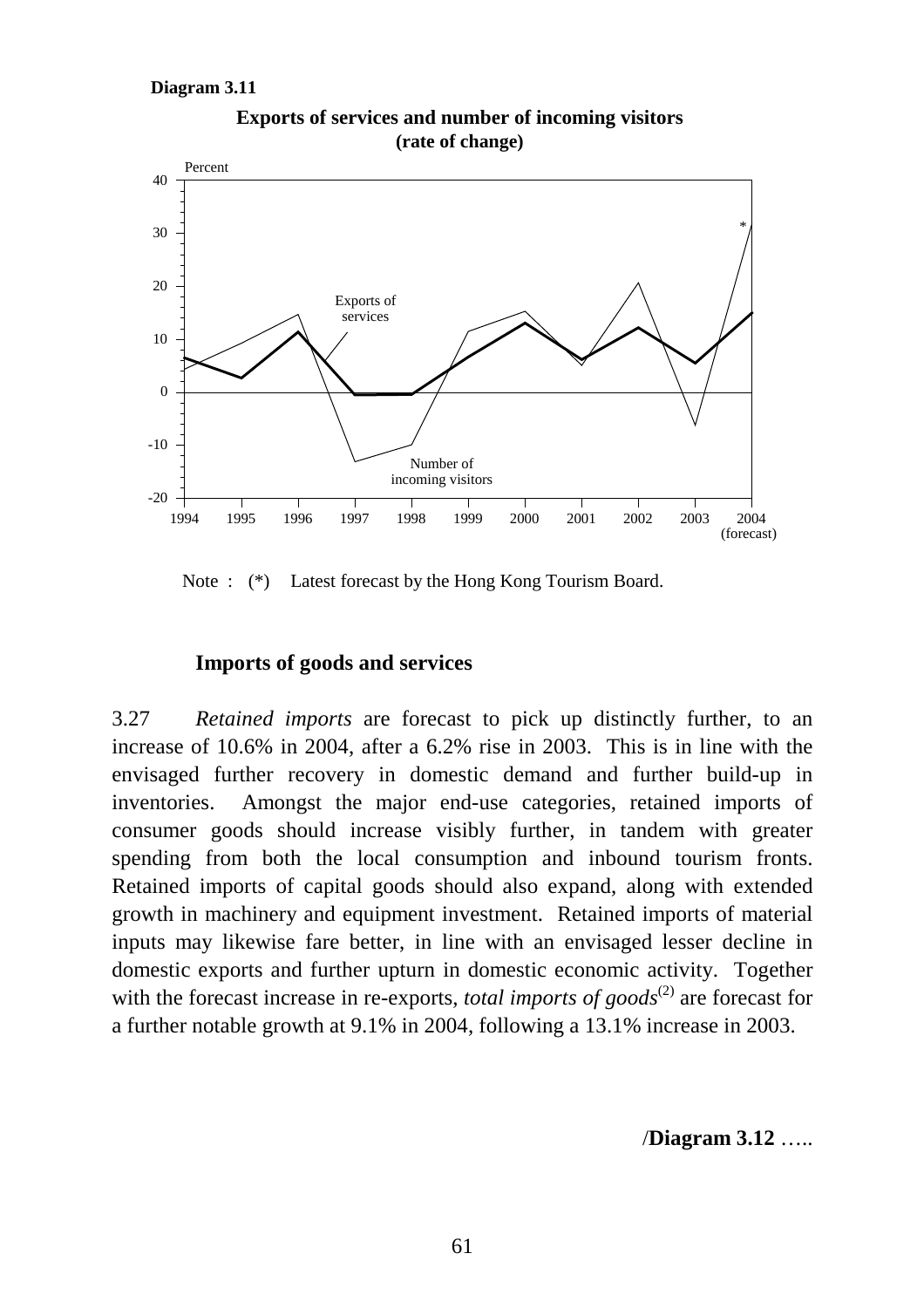



Note : (\*) Re-export margin is nevertheless retained in the total final demand.

3.28 *Imports of services* are forecast to rebound distinctly to a 9.5% rise in 2004, after a 4.4% decline in 2003. This is expected to be underpinned by a pick-up in outward travel of local residents, particularly when set against the trough last year due to SARS. There should be more support from the steadier employment and income conditions. Imports of transportation services should likewise bounce up, on the back of the envisaged upturn in outbound tourism and notable growth in merchandise trade. Imports of trade-related services should also rise further, in tandem with a further leap in offshore trade.

/**Diagram 3.13** …..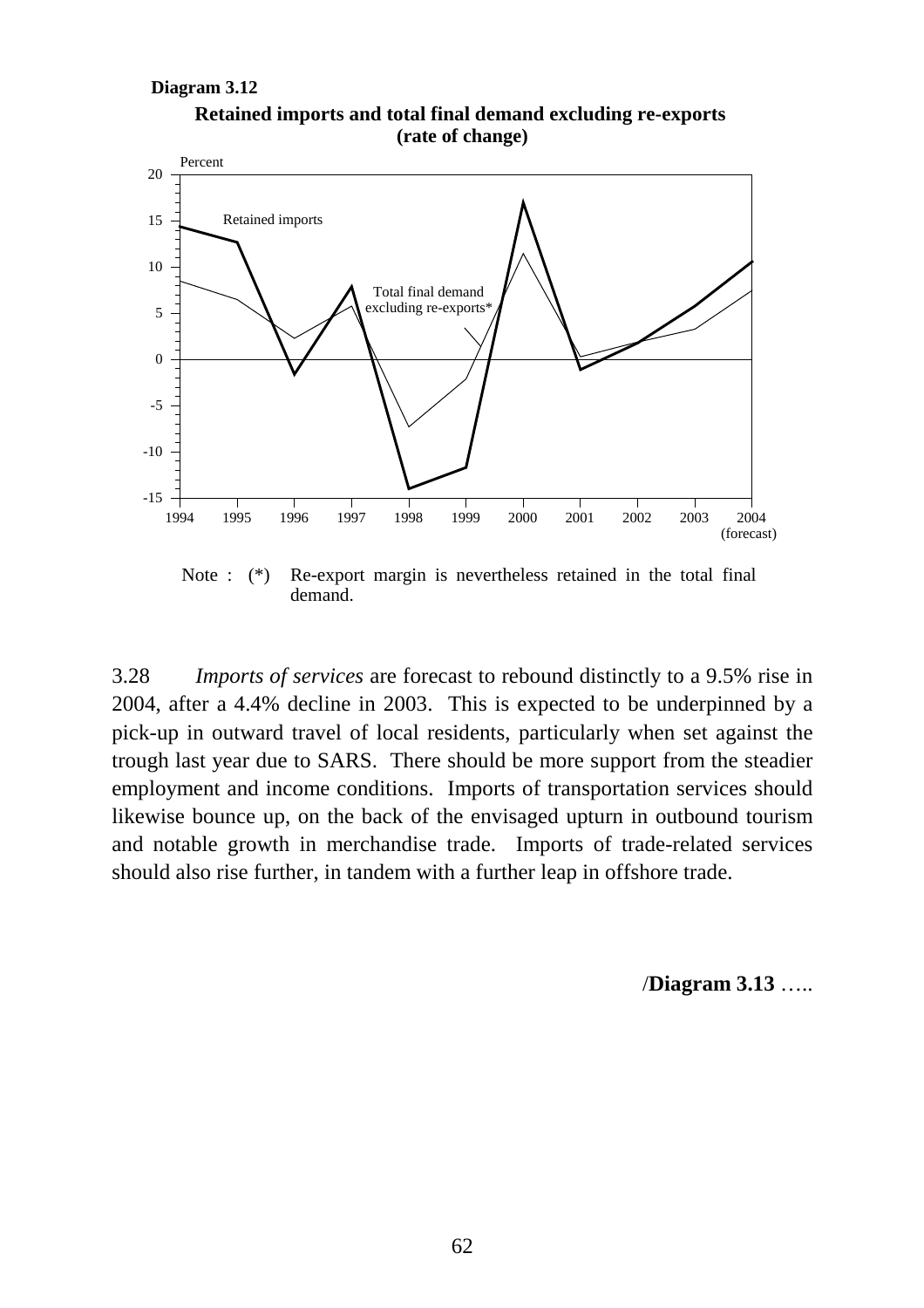



Note : (\*) Re-export margin is nevertheless retained in the total final demand.

### *(B) Domestic sector*

### **Private consumption expenditure**

3.29 Consumer demand has embarked on a steady revival after mid-2003 and looks set for a more solid growth during 2004. Amidst a much improved consumer sentiment and steadier employment conditions, there has been an across-the-board rebound in spending on consumer goods and services in the latter part of last year. The pick-up in spending on durable goods such as electrical appliances and furniture, and in spending on luxury items such as jewellery and watches, was particularly distinct. The overall economic upturn, coupled with the sentiment lift from the more active stock and property markets giving resurrected asset prices, should support a stronger rebound in consumer spending this year. Overall, *private consumption expenditure* is forecast for a notable growth at 6% in 2004, up from virtually no change in 2003.

/**Diagram 3.14** …..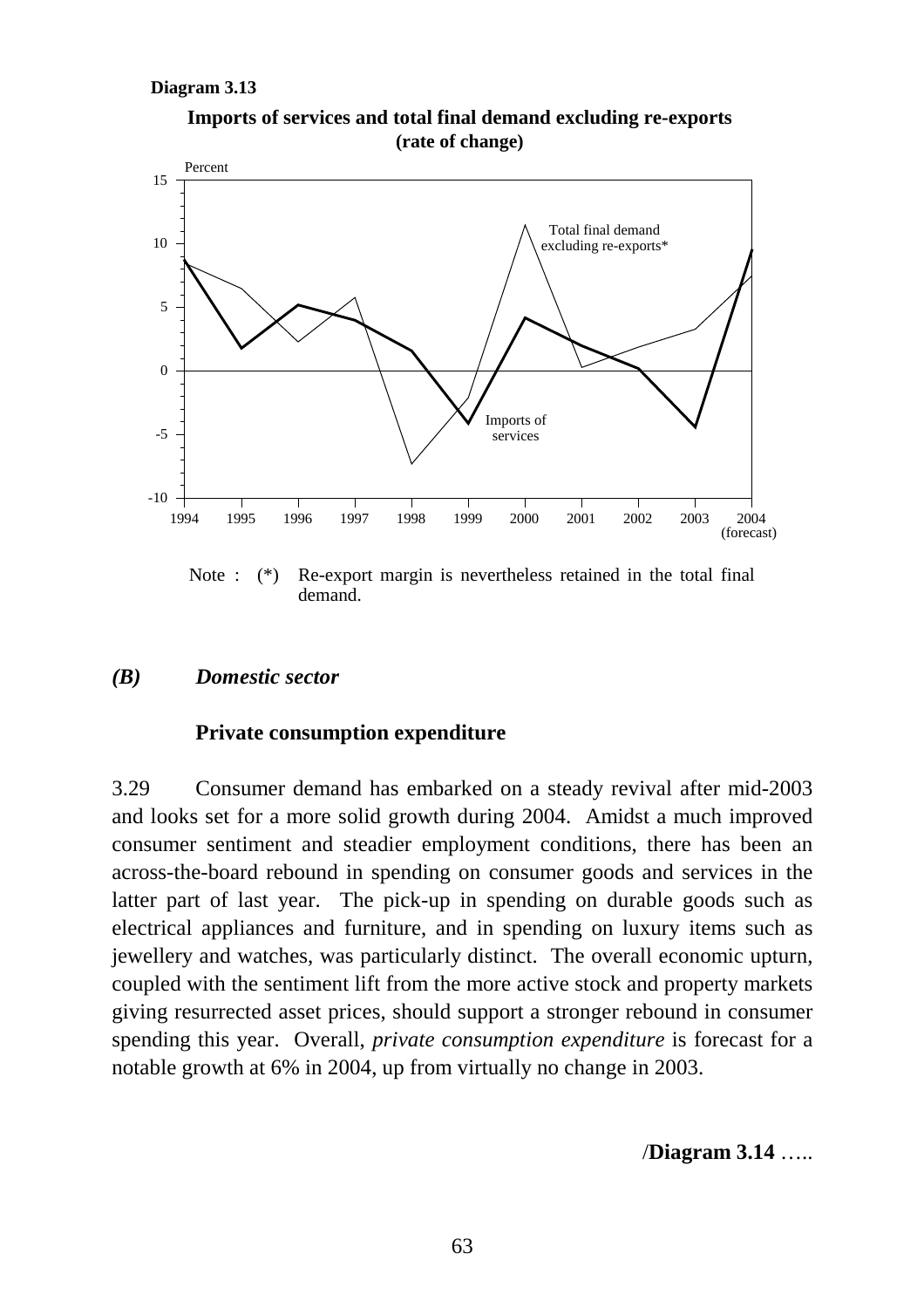



### **Government consumption expenditure**

3.30 On the basis of information contained in the Government's revised estimates of expenditure for the financial year 2003/04 and the draft estimates of expenditure for the financial year 2004/05, *government consumption expenditure* in national accounts terms is forecast to increase modestly, by 1.5% in 2004, after a 1.9% rise in 2003.

### **Gross domestic fixed capital formation**

3.31 With the business outlook turning brighter and with corporate profitability improved, investment intentions are likely to be activated more over the course of this year. Expenditure on machinery, equipment and computer software by the private sector should go for a faster increase in 2004, having already resumed growth in 2003. Expenditure on machinery, equipment and computer software by the public sector is however expected to fall further in 2004, largely due to completion of equipment intake for the KCR West Rail last year. Yet given the predominance of the private sector expenditure, *total expenditure on machinery, equipment and computer software* is still forecast for a distinct further pick-up, to an 11% increase in 2004, after turning up to a 6.1% rise in 2003.

### /**Diagram 3.15** .....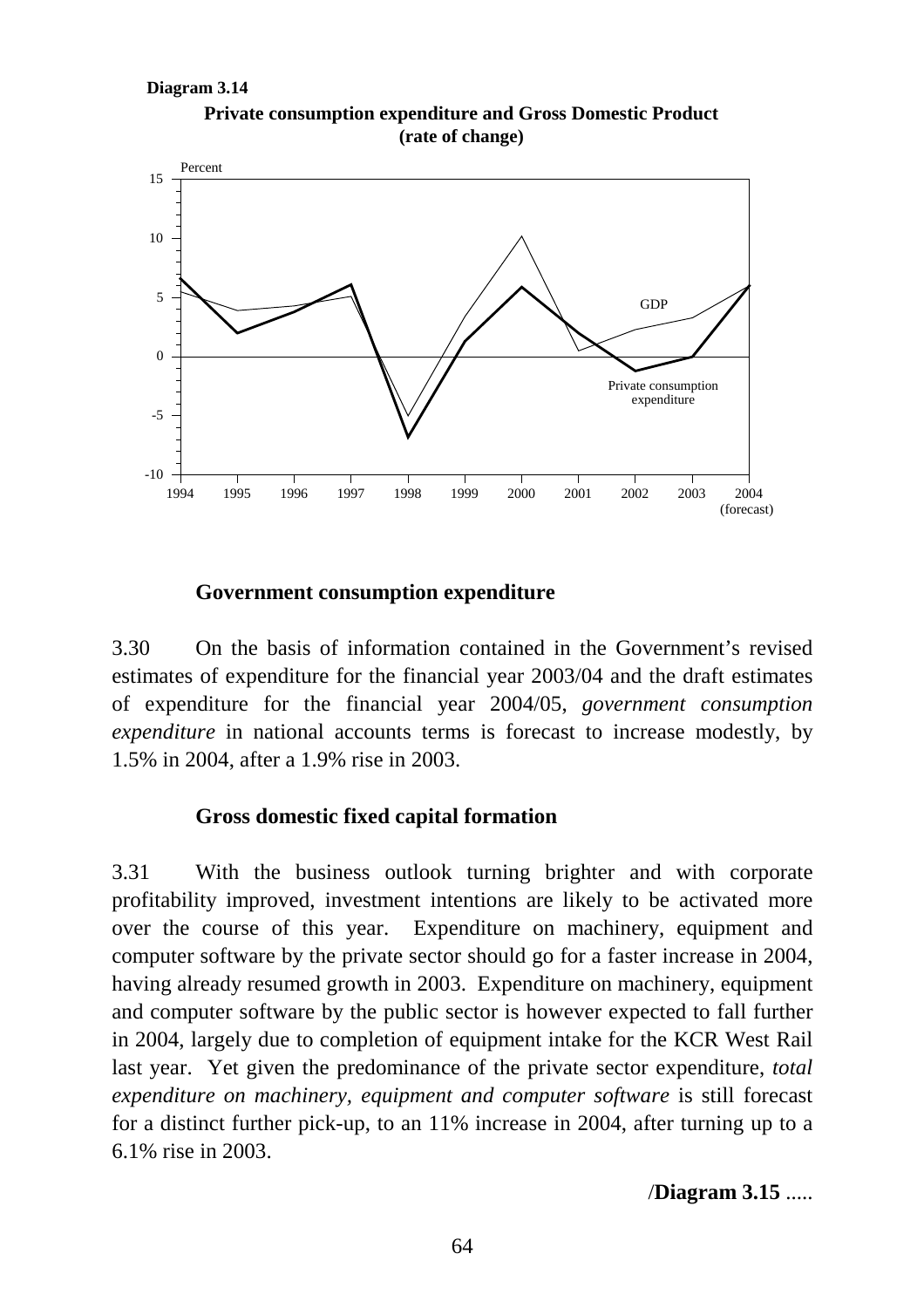

3.32 Affected by the earlier setback in the property market, private sector building output was on a distinct down-drift throughout 2003. Nevertheless, there was a distinct rebound in building consents by 23% last year, which reversed the downtrend since late 1999 and was also the first annual doubledigit increase since 1996. Major projects by private developers that are due to start or intensify in the current year include Residence Oasis, Yoho Town, The Pacifica, Parc Palais, The Cairnhill, hotel development in Hung Hom, and other residential and commercial developments in West Kowloon, Kennedy Town, Sheung Shui and Sai Kung. Induced by a more active property market, private sector expenditure on building and construction is expected to bottom out and resume growth in 2004.

/**Diagram 3.16** .....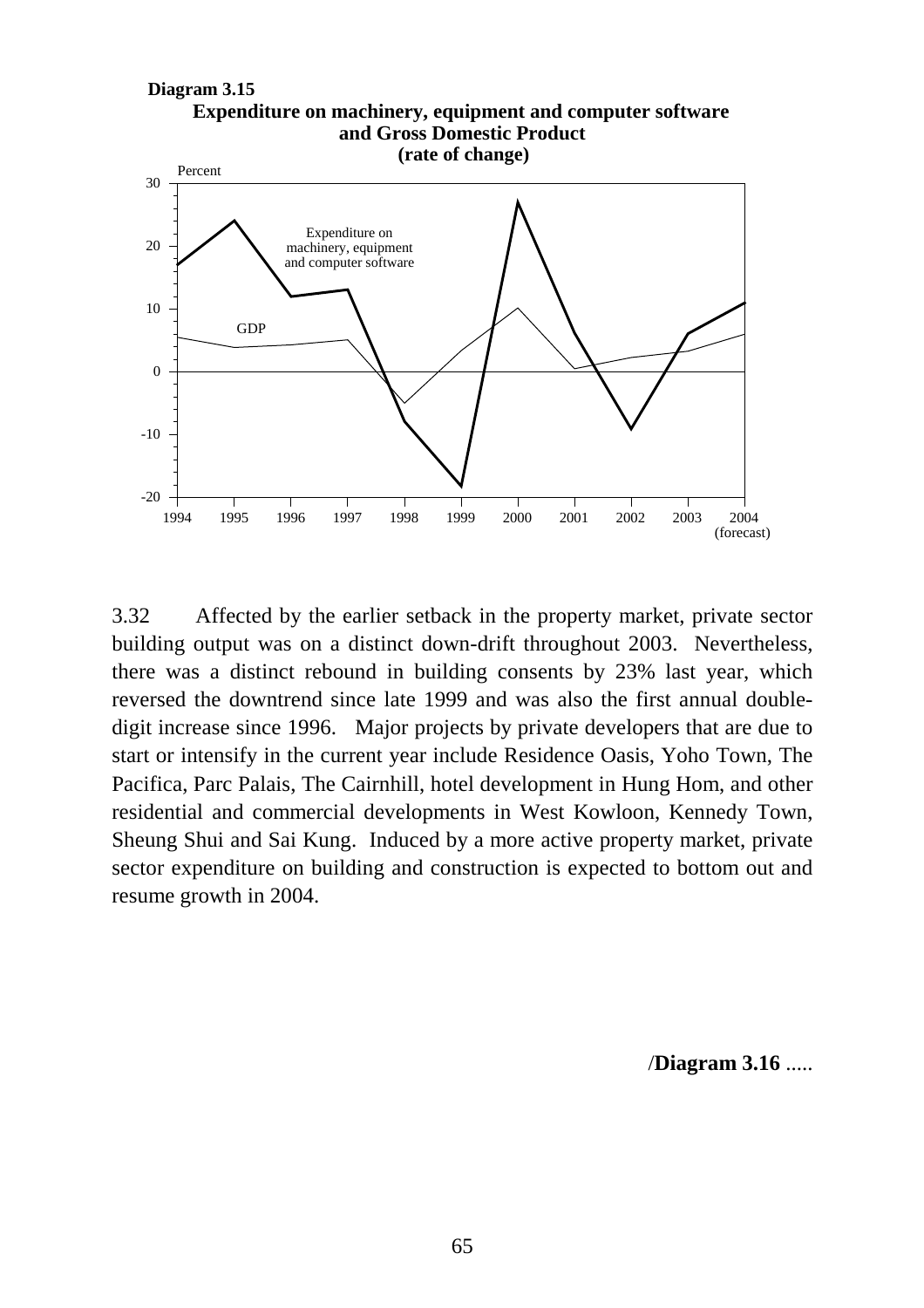### **Diagram 3.16**





Note :  $(*)$  Two-year moving average.

#### **(b) Public sector output**



/3.33 .....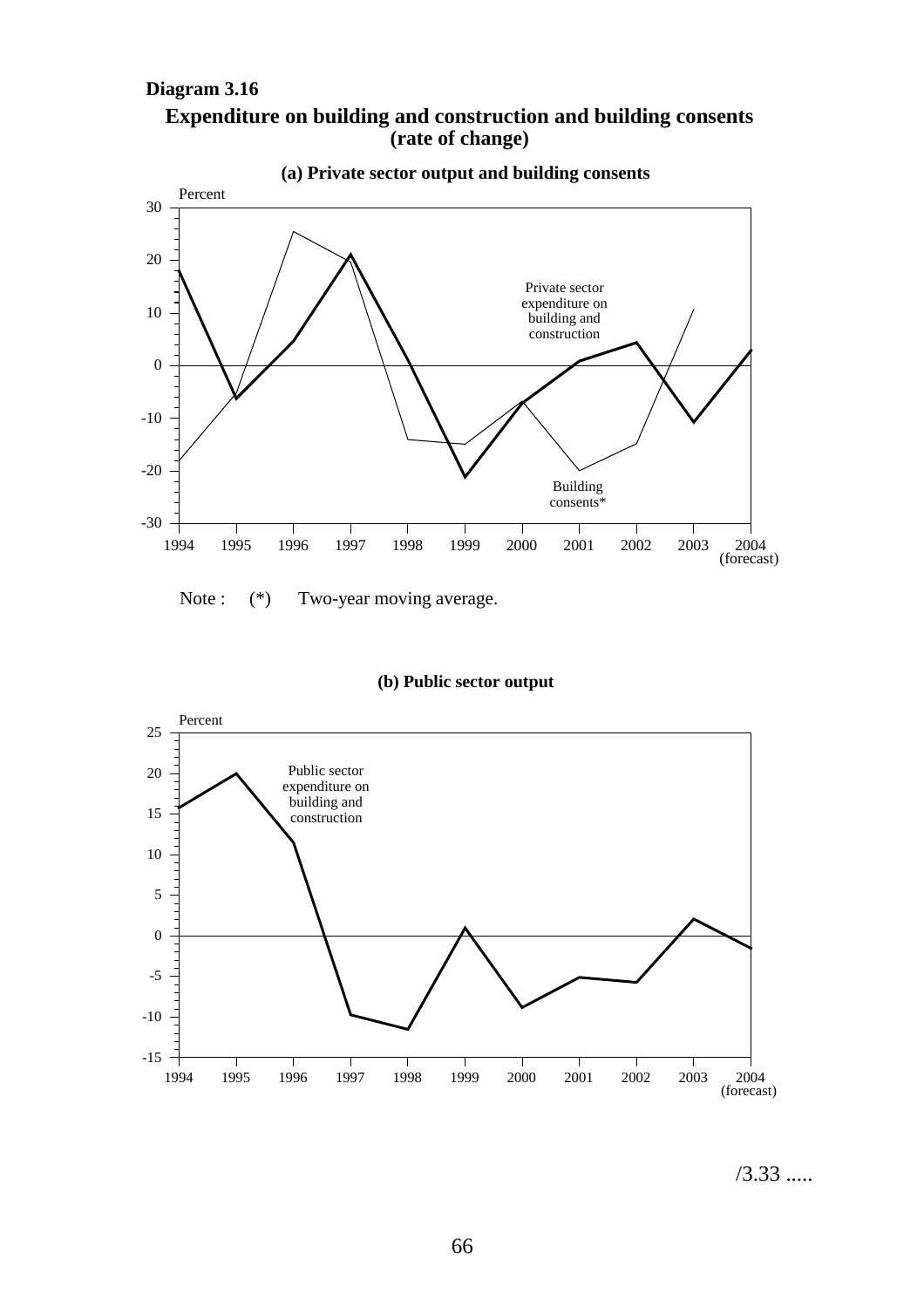3.33 As to building and construction output in the public sector, the slack is likely to continue in the near term, following the scale-back in public housing erection and with few predominant civil engineering projects under construction, though with still many architectural projects in progress. Output from newly commenced infrastructural projects like the Hong Kong Section of Hong Kong-Shenzhen Western Corridor and the Deep Bay Link could provide only a partial offset. The KCR Sha Tin to Central Link and Kowloon Southern Link are scheduled to commence work in this year, yet the output tends to be small at the early stage of work.

3.34 Taking the private and the public sectors together, *total expenditure on building and construction* is still forecast to turn up to a small increase by 1.5% in 2004, from a 6.9% decline in 2003.

3.35 Combining the forecasts for the individual components of investment expenditure, *gross domestic fixed capital formation* is forecast to pick up distinctly to an increase of 7.1% in 2004, after a marginal decline by 0.1% in 2003.

# **Change in inventories**

3.36 Along with the envisaged upturn in the economy, there should be a further build-up in inventories in 2004.

# *(C) GDP at constant prices*

3.37 Taking all the expenditure components together, the *Gross Domestic Product* is forecast to ascend to a 6% growth in 2004, from the 3.3% growth in 2003. The prevailing forecasts of Hong Kong's GDP growth for 2004 by the private sector, whilst quite diverse, are commonly upbeat, ranging mostly from 4.5% to 7%, averaging at slightly below 6%.

# *(D) Prices*

3.38 The Consumer Price Index may still be on a decline in the near term. This is chiefly because the lagged effect from the marked fall-off in private housing rentals earlier on continues to feed through into the housing cost component of the CPI. Yet the decline in housing rentals in the market has by

 $/and$  .....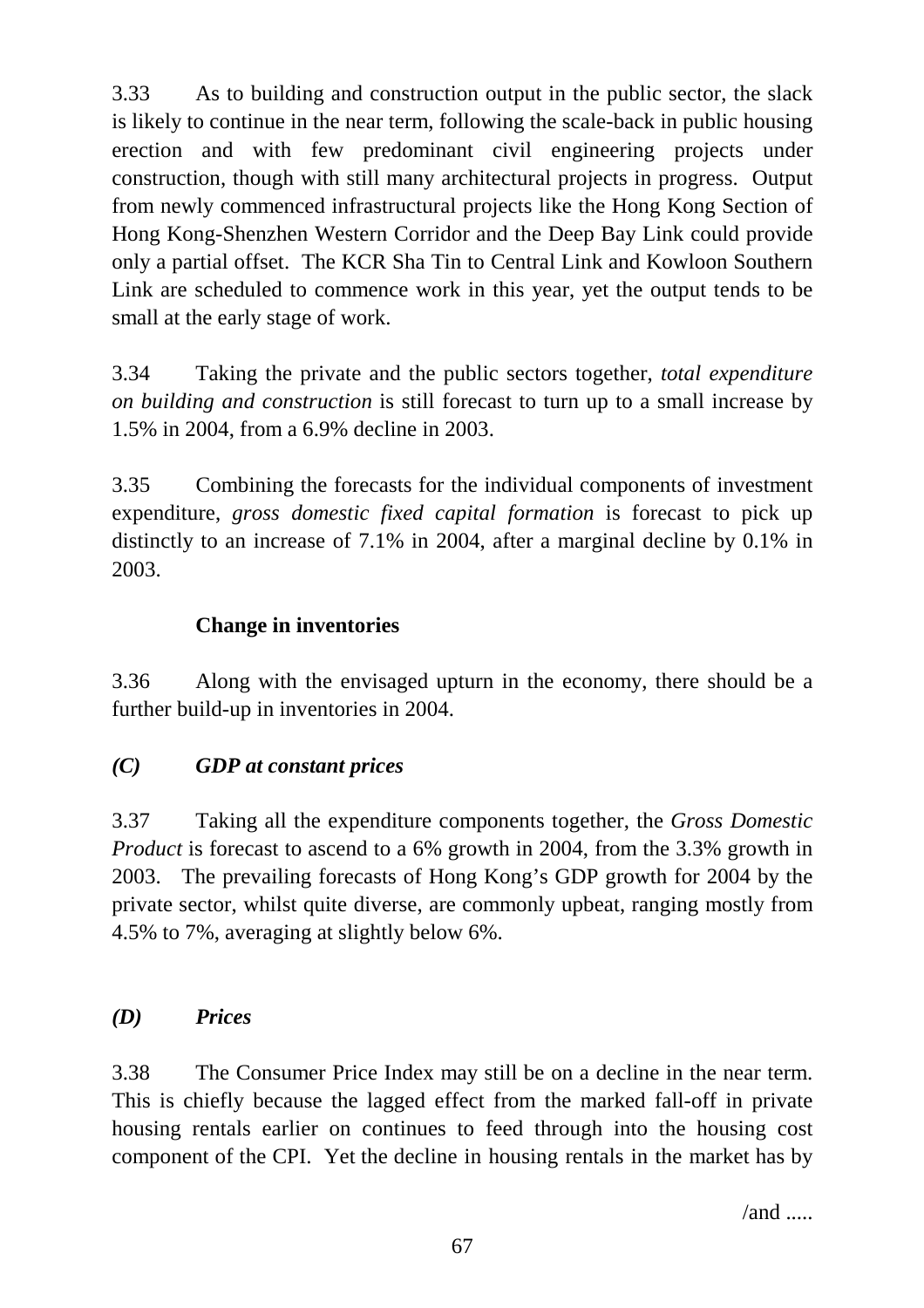and large been arrested towards the end of last year. Also, the downward pressure on labour wages may recede sooner, as the employment conditions improve further. Amidst strengthening demand, local retailers and service providers are likely to continue to reduce the price discounts and other concessions on their goods and services, and some of them may proceed to make modest upward adjustment to the prices. Moreover, there is going to be greater price pressure from the external front, stemming from the weaker US dollar and firmer world commodity prices, and this is likely to gradually feed through to the local economy in the coming months.

3.39 Taking these factors together, the year-on-year rate of decline in the *Composite CPI* seems likely to taper quite distinctly further over the course of this year. For 2004 as a whole, the Composite CPI is forecast to decline by an average of 1%, much narrowed from the 2.6% fall in 2003.



Notes : (#) The rate of change in nominal wages in 2003 refers to the year-on-year change for the first three quarters of the year combined.

(+) Two-year moving average.

/**Diagram 3.17 (cont'd)** .....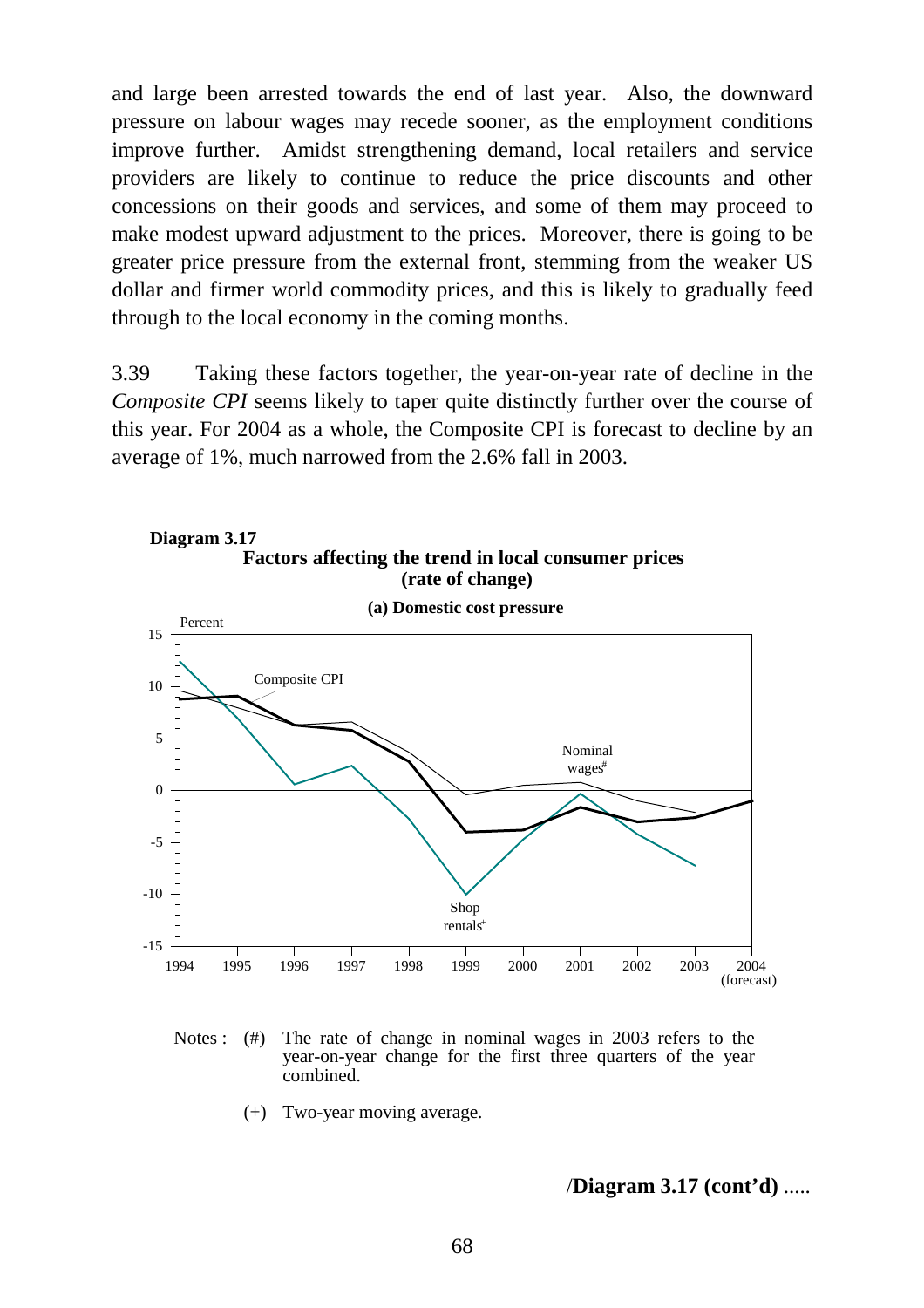#### **Diagram 3.17 (cont'd)**





3.40 The movement in the GDP deflator depends on those in the price deflators for the individual GDP components. Domestically, the private consumption expenditure deflator is forecast for a decline of around 1.5% in 2004, lesser than the 3.0% fall in 2003, as is broadly in line with the expected movements in consumer prices. The government consumption expenditure deflator is forecast for a 2.5% decline in 2004, after a 2.8% decrease in 2003, mainly in the light of the Civil Service pay cut implemented since January this year. As to the investment components, the deflator for expenditure on building and construction is forecast to be broadly unchanged in 2004, having fallen by 5.4% in 2003. The deflator for expenditure on machinery, equipment and computer software is also forecast for nil change in 2004, following a 5.9% fall in 2003, as the prices of retained imports of capital goods are expected to pick up amidst the relative strength in the yen and the euro.

3.41 Externally, the prices of exports of goods are forecast to decline modestly further by 1.5% in 2004, having narrowed to a 2.0% decrease in 2003. The prices of imports of goods are forecast to bottom out to virtually no change in 2004, after a 0.9% decline in 2003, amidst a weak US dollar and higher world commodity prices. The prices of exports of services are forecast to rise back by 1% in 2004, following three consecutive years of decline and a 1.8% decrease in 2003. The prices of imports of services are forecast to increase further by 3% in 2004, after a 2.4% rise in 2003.

 $/3.42$  .....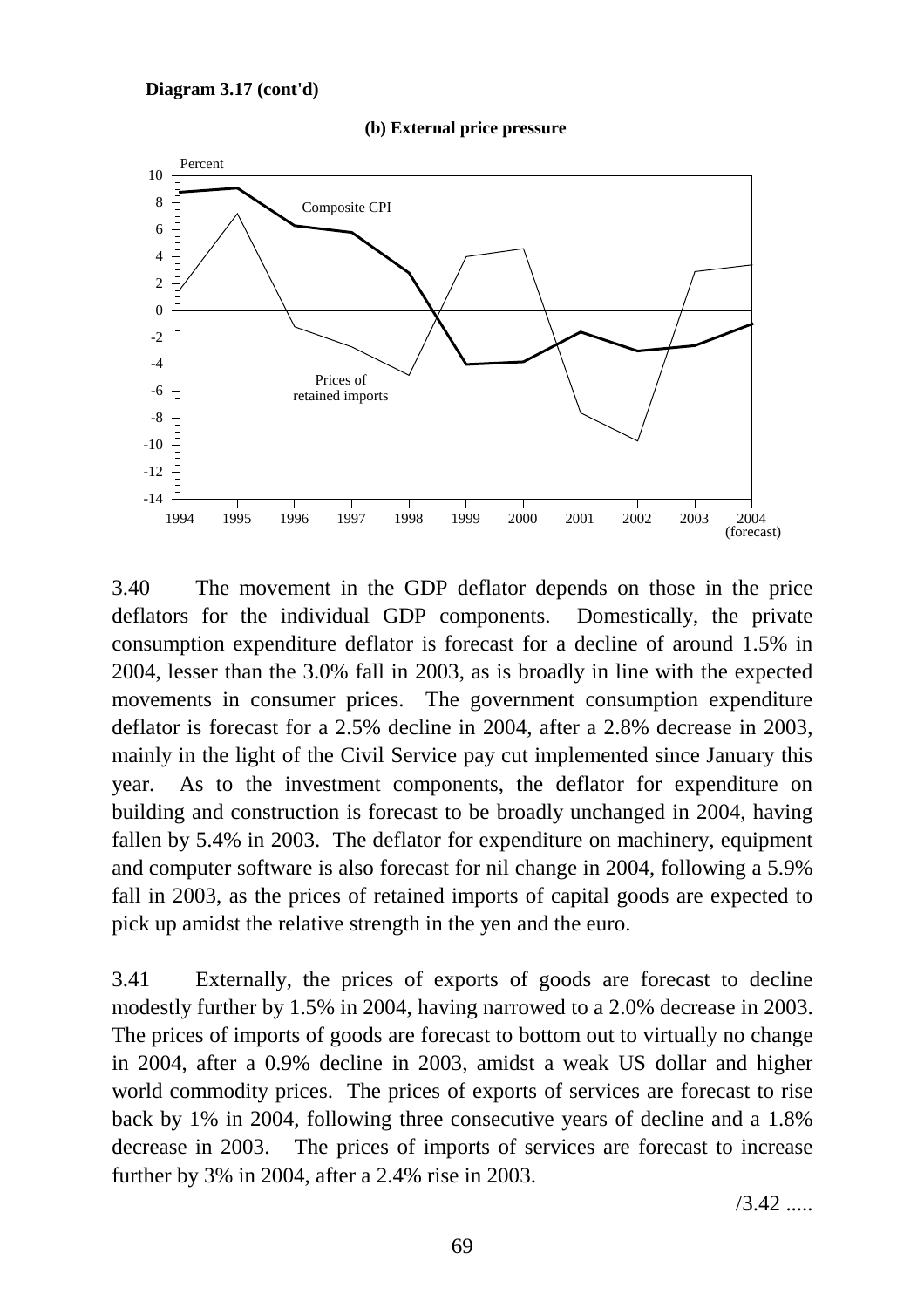3.42 Putting the forecasts for all these price deflators together, the *GDP deflator* is forecast to decline by 3% in 2004, much lessened from the 5.1% fall in 2003. The *domestic demand deflator* is forecast for a 1.1% decline in 2004, also distinctly smaller than the 3.8% decrease in 2003.



## *(E) GDP at current market prices*

3.43 With the distinctly faster growth expected for real GDP and also with the smaller decline envisaged for the GDP deflator, *nominal GDP* is forecast to resume growth, at 2.8% in 2004, having been down for three consecutive years and fallen by 2.0% in 2003. Taking into account the projected overall population growth for this year, *per capita GDP* is forecast to increase by 1.6% in money terms in 2004, after a 2.2% decline in 2003. GDP at current market prices in 2004 is forecast at HK\$1,270 billion, and the corresponding per capita GDP at HK\$184,500 or US\$23,700.

## *(F) Summary of forecast*

3.44 The forecasts are given in greater detail in Table (11) of the *Statistical Appendix* and are summarised in the table below:

/**Table 3.7** …..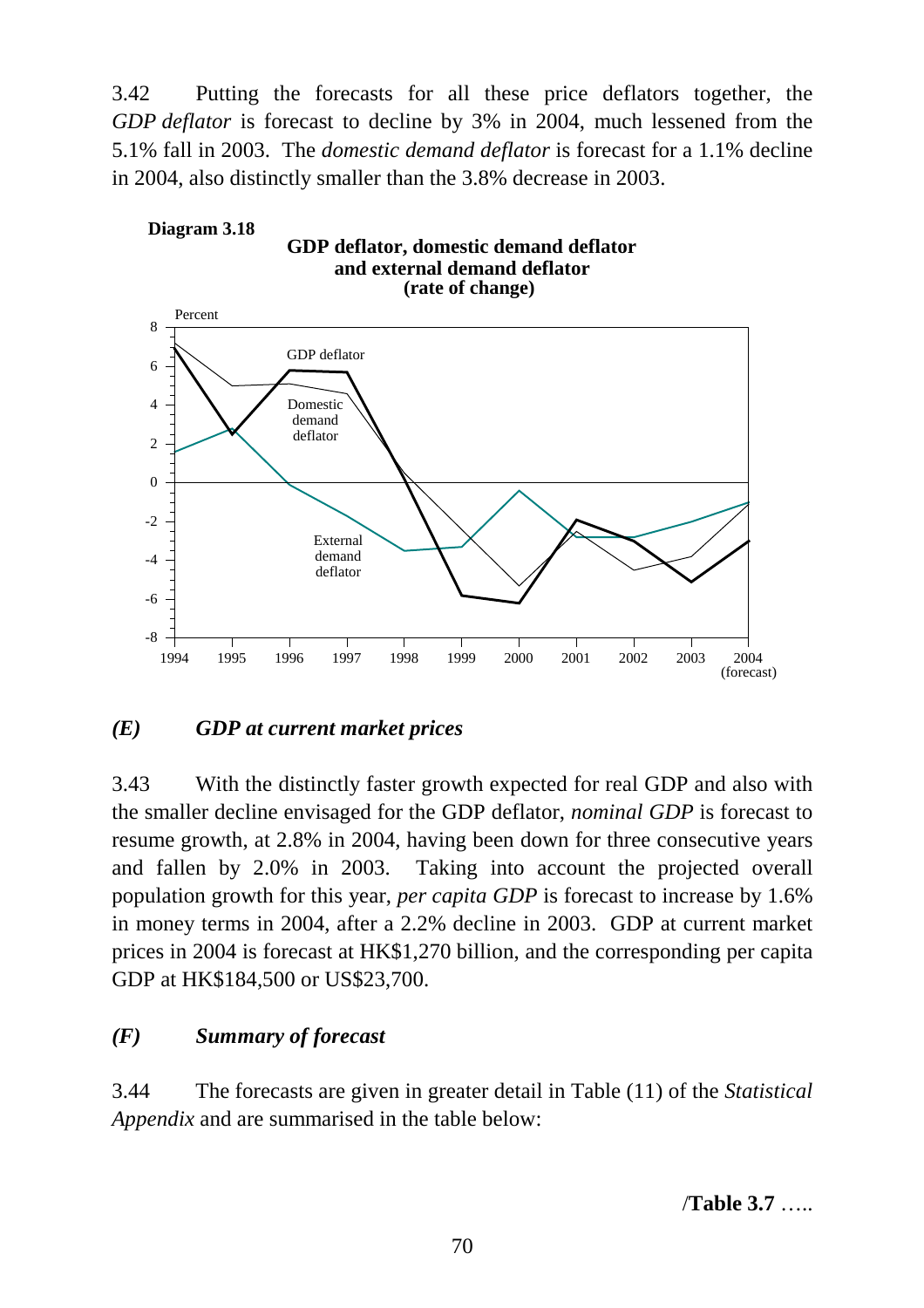## **Table 3.7**

### **Rates of change in the Gross Domestic Product and its expenditure components and in the main price indicators**

|                                               | Preliminary  |          |
|-----------------------------------------------|--------------|----------|
|                                               | figures      | Forecast |
|                                               | for 2003     | for 2004 |
|                                               | (% )         | (% )     |
| Rate of change in real terms :                |              |          |
| <b>Private Consumption Expenditure</b>        | $\ast$       | 6        |
| <b>Government Consumption Expenditure</b>     | 1.9          | 1.5      |
| <b>Gross Domestic Fixed Capital Formation</b> | $-0.1$       | 7.1      |
| of which:                                     |              |          |
| Building and construction                     | $-6.9$       | 1.5      |
| Machinery, equipment                          | 6.1          | 11       |
| and computer software                         |              |          |
| <b>Total Exports of Goods</b>                 | 14.2         | 7.7      |
| <b>Imports of Goods</b>                       | 13.1         | 9.1      |
| <b>Exports of Services</b>                    | 5.5          | 15       |
| <b>Imports of Services</b>                    | $-4.4$       | 9.5      |
| <b>Gross Domestic Product (GDP)</b>           | 3.3          | 6        |
| Per Capita GDP                                | 3.1          | 4.7      |
| Rate of change in money terms :               |              |          |
| <b>GDP</b>                                    | $-2.0$       | 2.8      |
| Per Capita GDP                                | $-2.2$       | 1.6      |
| Rate of change in :                           |              |          |
| <b>GDP</b> Deflator                           | $-5.1$       | $-3$     |
| <b>Domestic Demand Deflator</b>               | $-3.8$       | $-1.1$   |
| <b>Composite Consumer Price Index</b>         | $-2.6^{(a)}$ | $-1$     |
|                                               |              |          |

Notes : (a) Final figure.

(\*) Change of less than 0.05%.

/**Notes** …..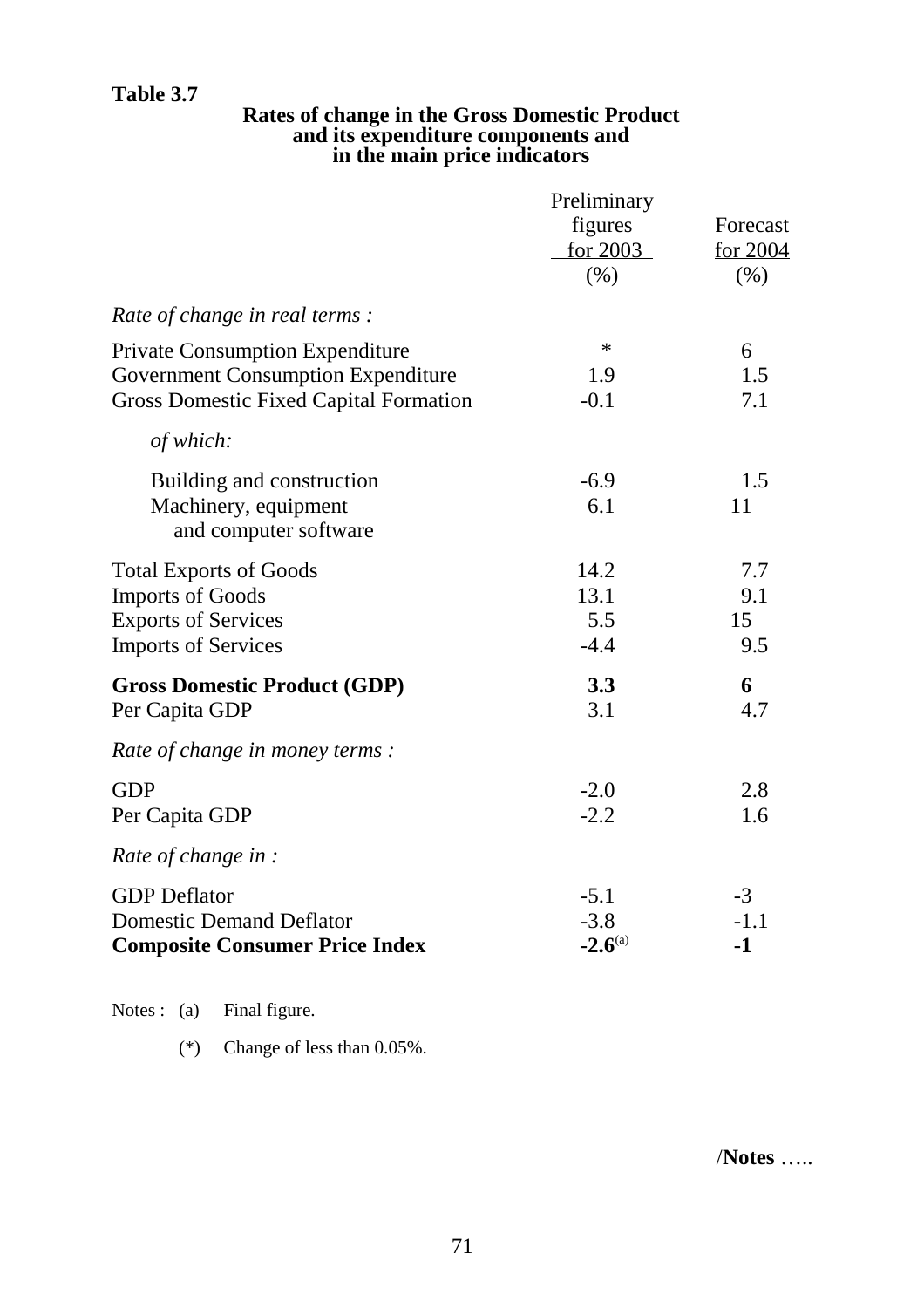## **Notes :**

- (1) The economic forecasts for Hong Kong's major markets cited in this report are mainly for the purpose of illustration and are not purported to be exhaustive. Economic forecasts from a variety of sources, including the central banks and government departments in the respective economies and certain private sector forecasting agencies, have been taken into account in deriving the forecasts for Hong Kong's exports.
- (2) Here imports of goods are valued on f.o.b. basis, instead of on c.i.f. basis as is the on-going practice for the merchandise trade statistics.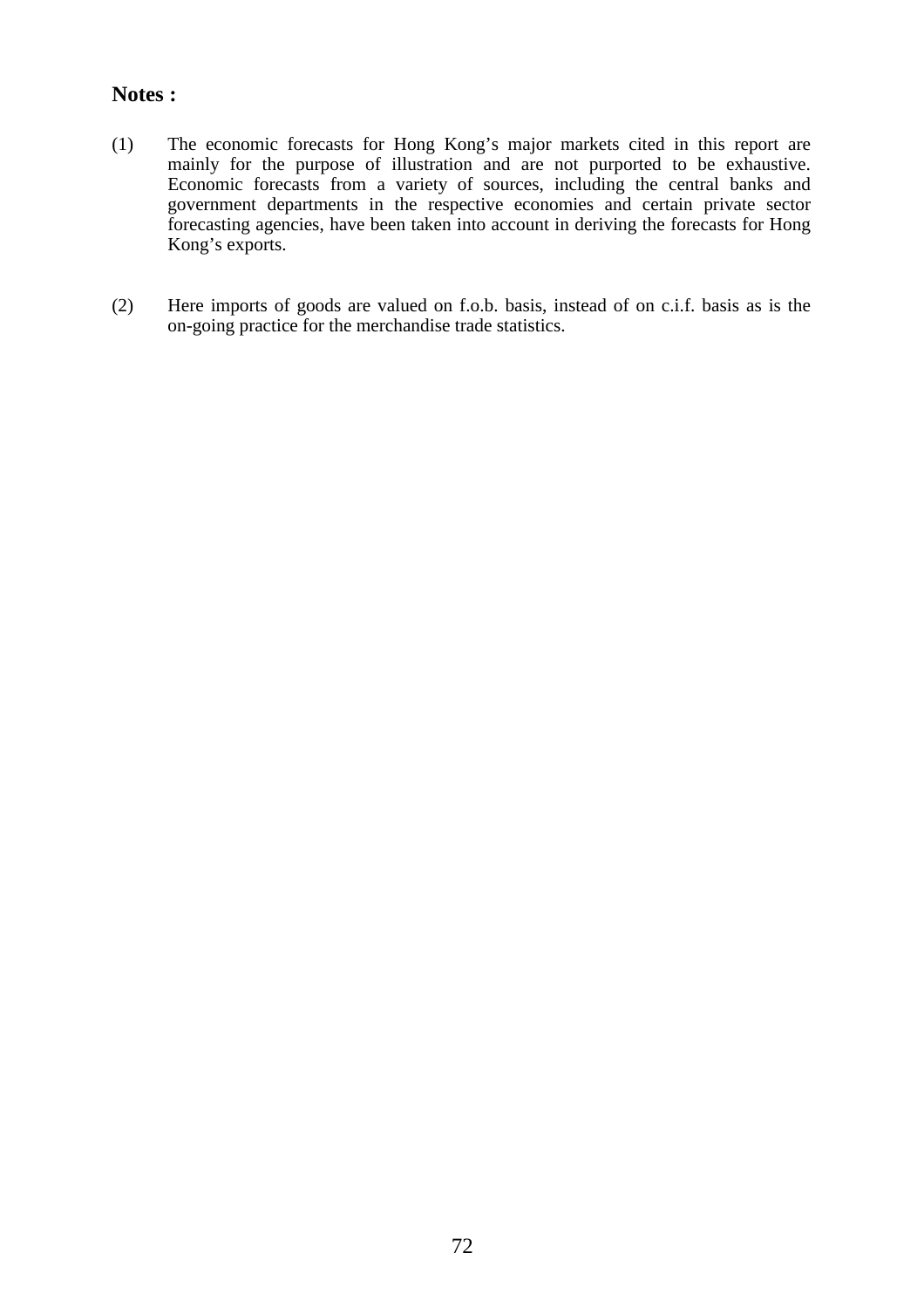## **CHAPTER 4 : IMPLICATIONS OF THE FORECAST FOR THE ECONOMY**

4.1 A number of implications can be drawn from a more detailed examination of the GDP forecast. *First*, aggregate demand in terms of total final demand<sup>(1)</sup> is forecast to have a further notable growth at 7.9% in 2004, after an 8.1% leap in 2003. After excluding re-exports but with re-exports margin retained, total final demand is forecast to go up by 7.5% in 2004, representing a significant pick-up from the 3.3% growth in 2003. The leap in aggregate demand this year is expected to be matched on the aggregate supply side by an accelerated rise in local output on the one hand, and by a pronounced growth in retained imports of goods and a strong rebound in imports of services on the other.

# **Table 4.1 Growth rates of aggregate demand and supply** 2003^ 2004  $\frac{\text{(forecast)}}{\binom{96}{}}$  $(%)$ Aggregate demand Total final demand 8.1 8.1 7.9 Total final demand excluding re-exports<sup>(a)</sup> 3.3 7.5 7.5 Aggregate supply Local output in terms of GDP 3.3 6 Imports of goods<sup>(b)</sup> 13.1 9.1 Retained imports of goods<sup>(b)</sup> 6.2 10.6 Imports of services 4.4 and 9.5

Notes : (^) Preliminary figures.

(a) Re-export margin is nevertheless retained in the total final demand.

(b) Here imports of goods are valued on f.o.b. basis, instead of on c.i.f. basis as is the on-going practice for the merchandise trade statistics.

 $/4.2$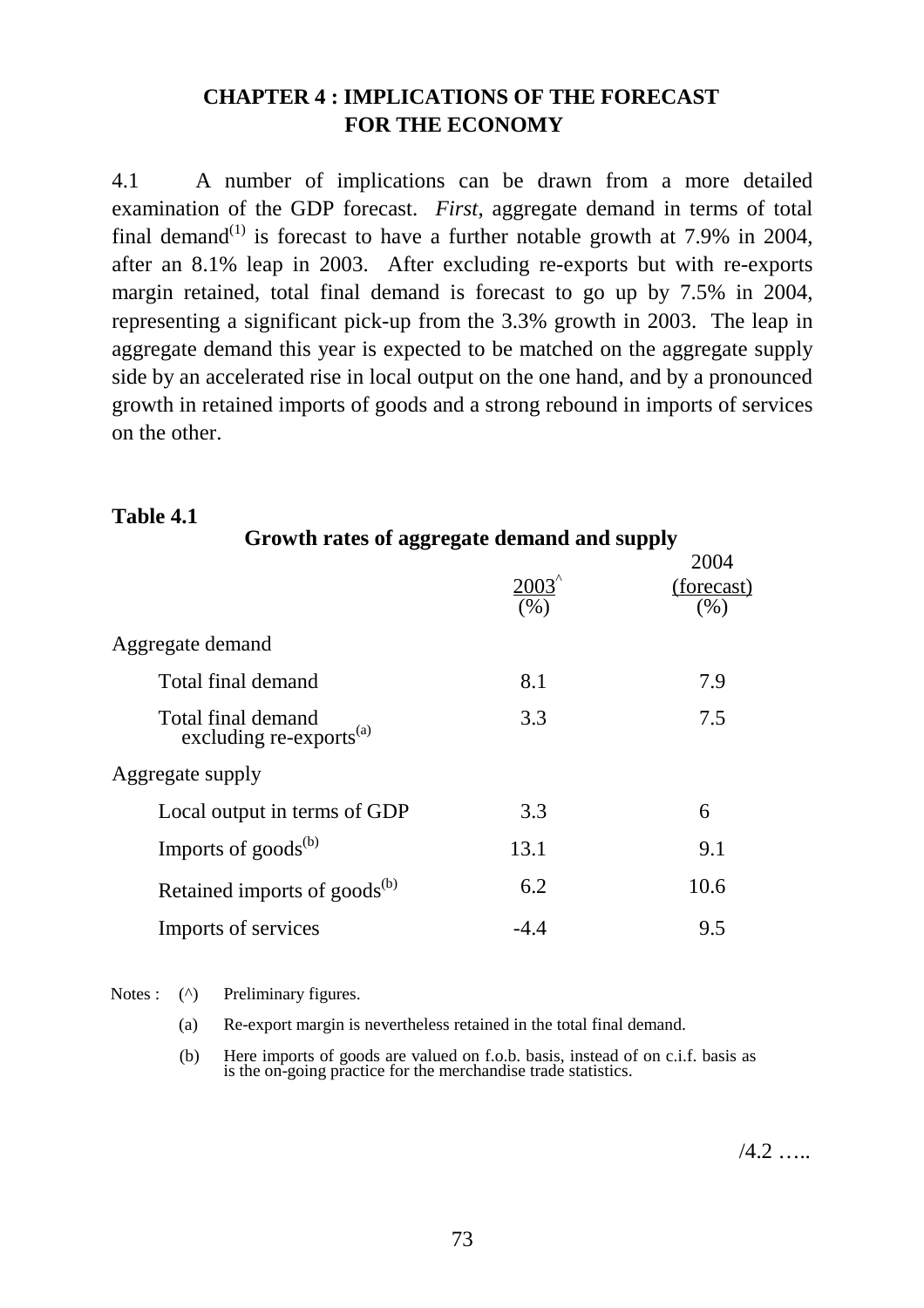4.2 *Secondly*, the growth in total final demand in 2004 is expected to be more broad-based. Sustaining the strong recovery since the second half of last year, domestic demand<sup>(2)</sup> is forecast to rise by 6.0% in 2004, visibly up from a mere 0.6% increase in 2003. Concurrently, external demand is likely to stay strong, with a further distinct growth at 8.9% in 2004, after a 12.7% surge in 2003. Thus, compared with the situation in 2003 when the main driver of growth came from external trade, domestic demand is expected to resume a more important role in driving overall growth in 2004.

## **Table 4.2**

## **Growth rates of total final demand by component**

|                                                                                | 2003'<br>(% )  | 2004<br>(forecast)<br>(%) |
|--------------------------------------------------------------------------------|----------------|---------------------------|
| Domestic demand <sup>(a)</sup>                                                 | 0.6            | 6.0                       |
| of which :                                                                     |                |                           |
| Consumption demand <sup>(a)</sup>                                              | 0.3            | 5.3                       |
| Investment demand<br>in terms of GDFCF                                         | $-0.1$         | 7.1                       |
| Domestic demand excluding<br>changes in inventories <sup>(a)</sup> <sup></sup> | 0.2            | 5.8                       |
| External demand <sup>(a)</sup>                                                 | 12.7           | 8.9                       |
| of which :                                                                     |                |                           |
| Total exports of goods                                                         | 14.2           | 7.7                       |
| Domestic exports<br>Re-exports                                                 | $-7.3$<br>16.3 | $-2$<br>8.5               |
| Exports of services <sup>(a)</sup>                                             | 5.5            | 15                        |

Notes : (^) Preliminary figures.

(a) Revised series incorporating a new set of visitor expenditure figures as released by the Hong Kong Tourism Board on 28 November 2003.

/**Diagram 4.1** …..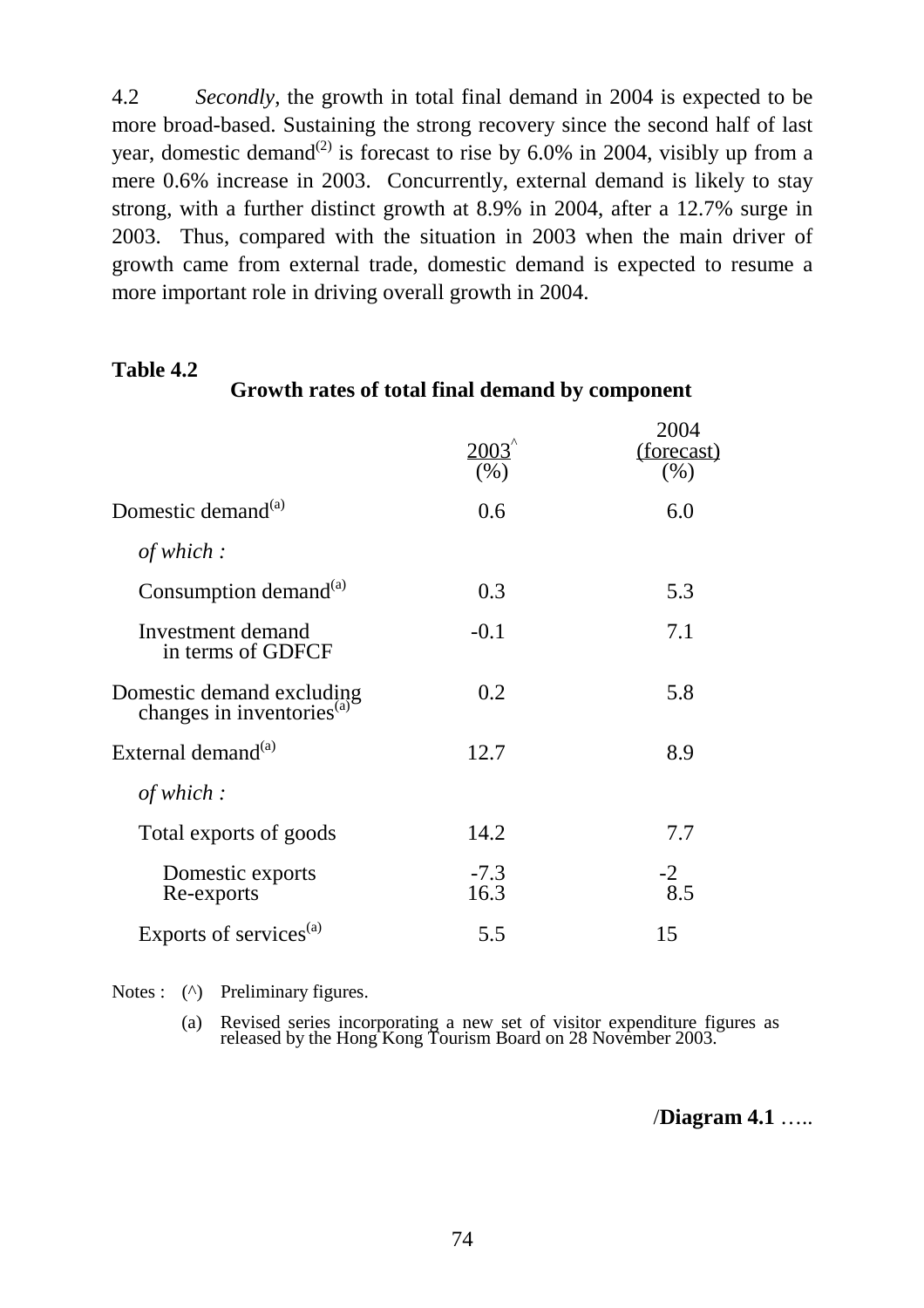**External and domestic demand within total final demand (rate of change)**



Note :  $(*)$  Comprising exports of goods and services.

4.3 *Thirdly*, within external demand, total exports of goods, after soaring by 14.2% in 2003, are forecast to leap further by 7.7% in 2004. This is supported by a more vibrant global economy, thriving intra-regional trade, as well as continued robust demand in the Mainland. The weakness of the US dollar also bodes well for Hong Kong's external price competitiveness. Exports of services are forecast for an even more significant growth, at 15% in 2004, as against a 5.5% growth in 2003. Thus for 2004, exports of services should again out-perform exports of goods, as the shift from goods to services in Hong Kong's export composition continues, and as inbound tourism is poised for a further significant surge.

4.4 *Fourthly*, the envisaged strong growth in domestic demand this year is likely to be driven mainly by private sector demand, which is forecast to increase by 7.0% in 2004, much faster than the meagre 0.5% rise in 2003. More specifically, private sector investment spending is expected to pick up markedly, as a brighter business outlook should re-activate the need for capacity expansion. Consumer spending should also turn up visibly, as employment conditions look likely to continue to improve along with further revival in the economy.

 $/4.5$  ……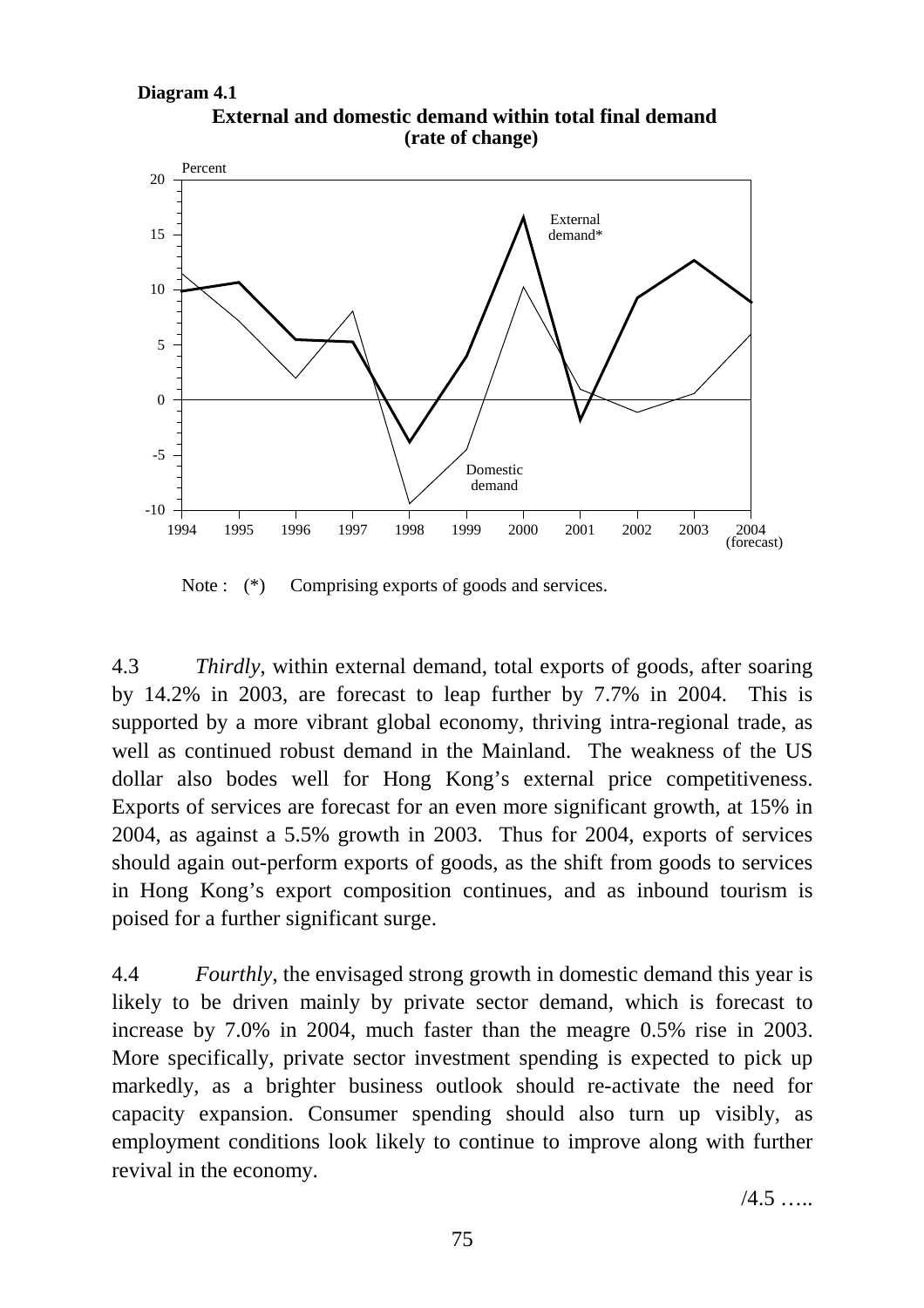4.5 Yet public sector demand<sup>(3)</sup> is forecast to go up only marginally, by 0.5% in 2004, reflecting continued stringency in government spending. This follows a modest increase by 1.6% in 2003. Within this total, government consumption expenditure is projected to rise by 1.5% in 2004, smaller than the 1.9% increase in 2003. Public sector investment spending is projected to fall by 1.8% in 2004, down from the 0.7% rise in 2003.





/**Table 4.3** …..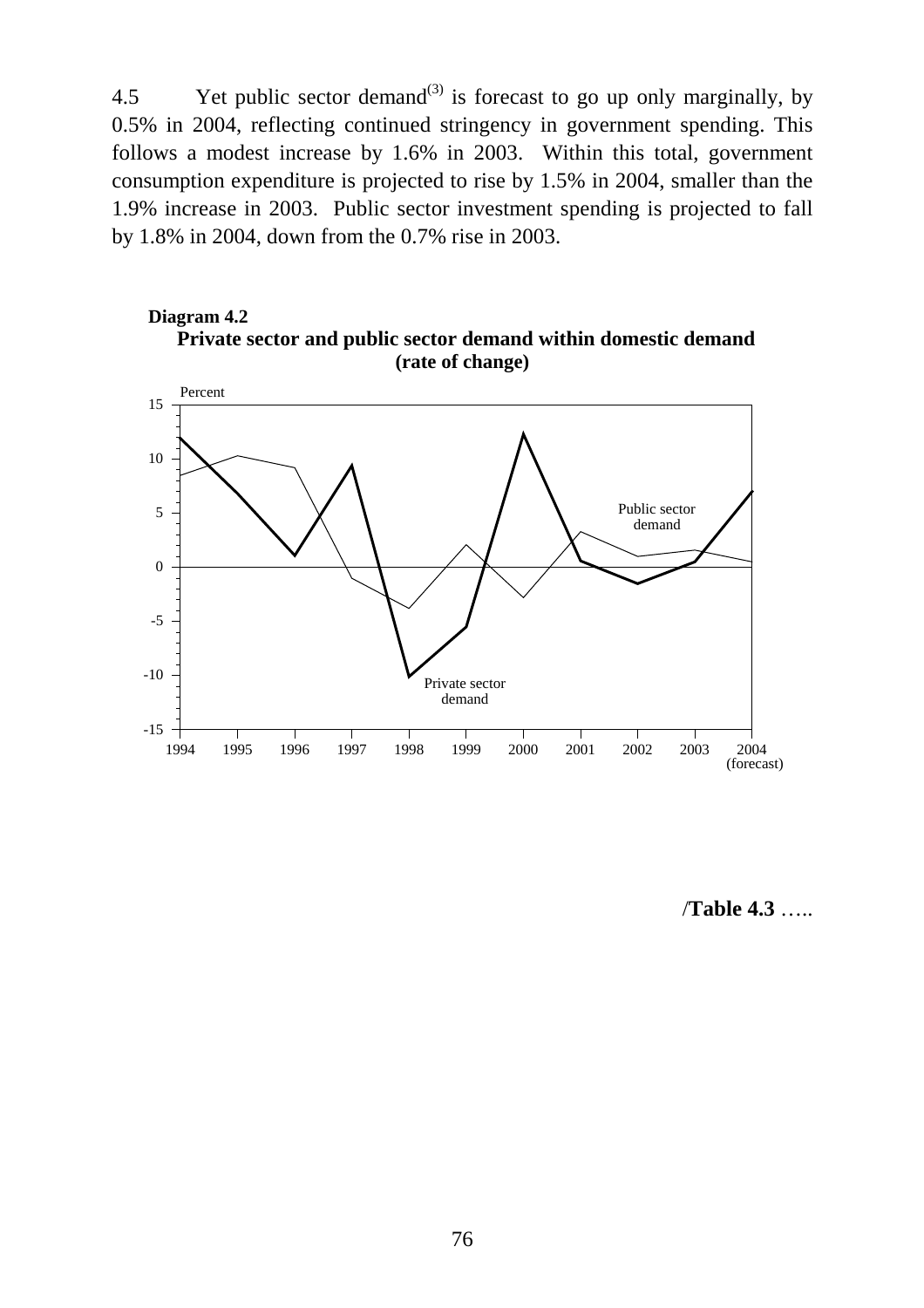## **Table 4.3**

|                                               | $(\%)$ | 2004<br>(forecast)<br>$(\%)$ |
|-----------------------------------------------|--------|------------------------------|
| Private sector domestic demand <sup>(a)</sup> | 0.5    | 7.0                          |
| of which:                                     |        |                              |
| Consumption <sup>(a)</sup>                    | $\ast$ | 6                            |
| Investment                                    | $-0.3$ | 8.9                          |
| Public sector domestic demand                 | 1.6    | 0.5                          |
| of which:                                     |        |                              |
| Consumption                                   | 1.9    | 1.5                          |
| Investment                                    | 0.7    | $-1.8$                       |
| Public sector demand<br>as a % of $GDP^{(b)}$ | 14.7   | 14.1                         |

## **Growth rates of domestic demand by institutional sector**

Notes : ( $\wedge$ ) Preliminary figures.

- (a) Revised series incorporating a new set of visitor expenditure figures as released by the Hong Kong Tourism Board on 28 November 2003.
- (b) Calculated at current market prices.
- (\*) Change of less than 0.05%.

4.6 *Fifthly*, the declines in both the Composite CPI and the GDP deflator are expected to taper noticeably further over the course of this year. Locally, wages and rentals seemed to have stabilised recently, in tandem with the economic upturn. Externally, there is likely to be more cost pressure from the import front, in face of a weak US dollar, uptrend in world commodity prices, and re-emergence of modest inflation in the Mainland.

/**Table 4.4** …..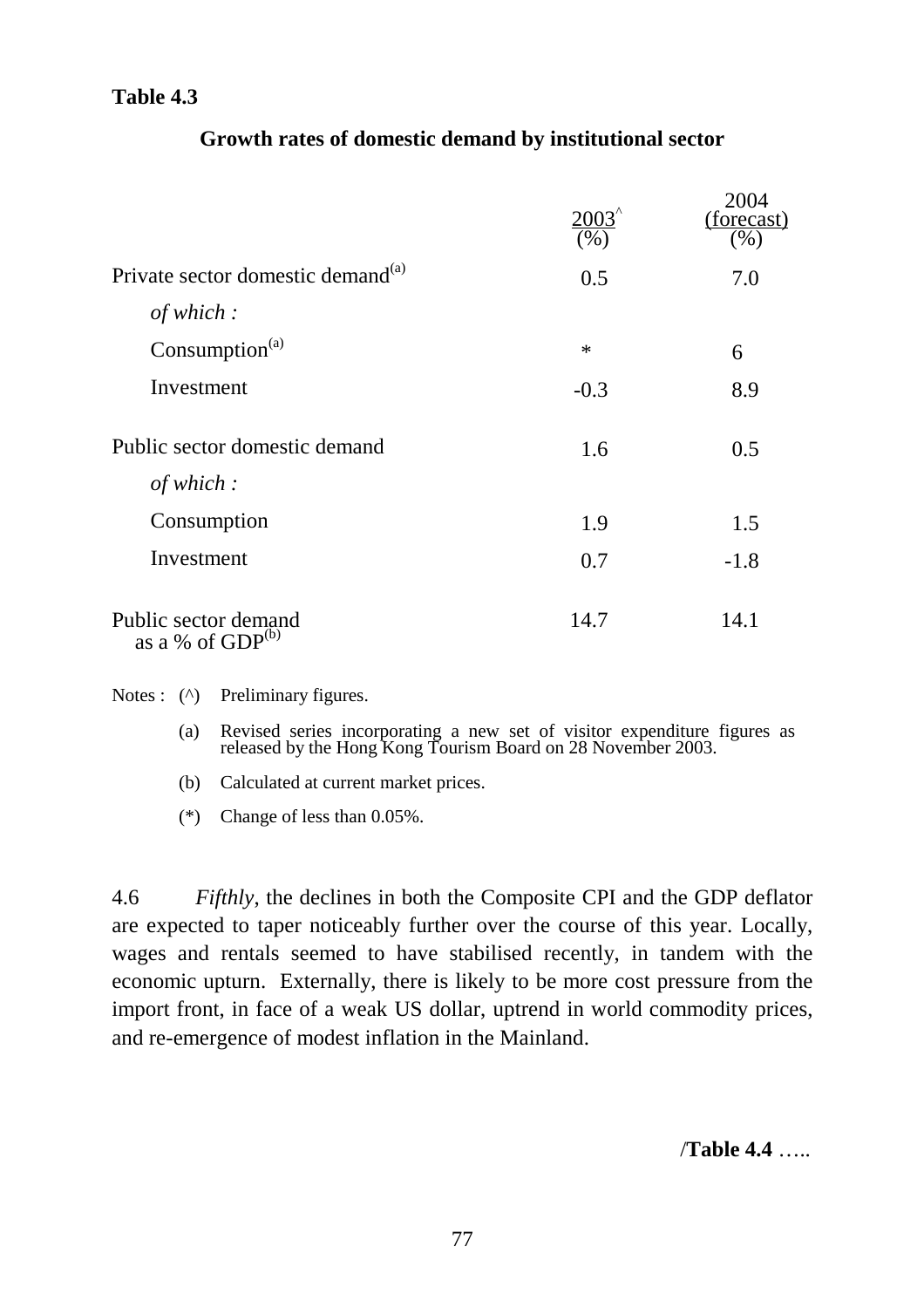|                                                                 | 2003'<br>(% )       | 2004<br><u>(forecast)</u><br>(%) |
|-----------------------------------------------------------------|---------------------|----------------------------------|
| Domestic demand deflator                                        | $-3.8$              | $-1.1$                           |
| Price deflator for exports of<br>goods and services             | $-2.0$              | $-1.0$                           |
| Price deflator for imports of goods and services <sup>(a)</sup> | $-0.8$              |                                  |
| <b>GDP</b> deflator                                             | $-5.1$              | $-3$                             |
| Composite CPI                                                   | $-2.6$ <sup>#</sup> | $-1$                             |

## **Rates of change in selected price indicators**

Notes : (^) Preliminary figures.

(a) Here imports of goods are valued on f.o.b. basis, instead of on c.i.f. basis as is the on-going practice for the merchandise trade statistics.

(#) Final figure.

4.7 *Finally,* as the pick-up in the value of imports of goods in this year is expected to be faster than that in the value of exports of goods, the visible trade deficit reckoned on a GDP basis<sup>(4)</sup> is forecast to widen to around \$96 billion or to 5% of the forecast value of imports of goods in 2004, from the corresponding deficit figures of \$45.0 billion and 2.5% in 2003. On the other hand, the invisible trade surplus is forecast to expand further to around \$193 billion in 2004, from \$161.1 billion in 2003. Taken together, the combined visible and invisible trade surplus is forecast at around \$97 billion or at 4% of the forecast total value of imports of goods and services in 2004, modestly smaller than the corresponding surplus figures of \$116.1 billion and 5.9% in 2003.

/**Notes** …..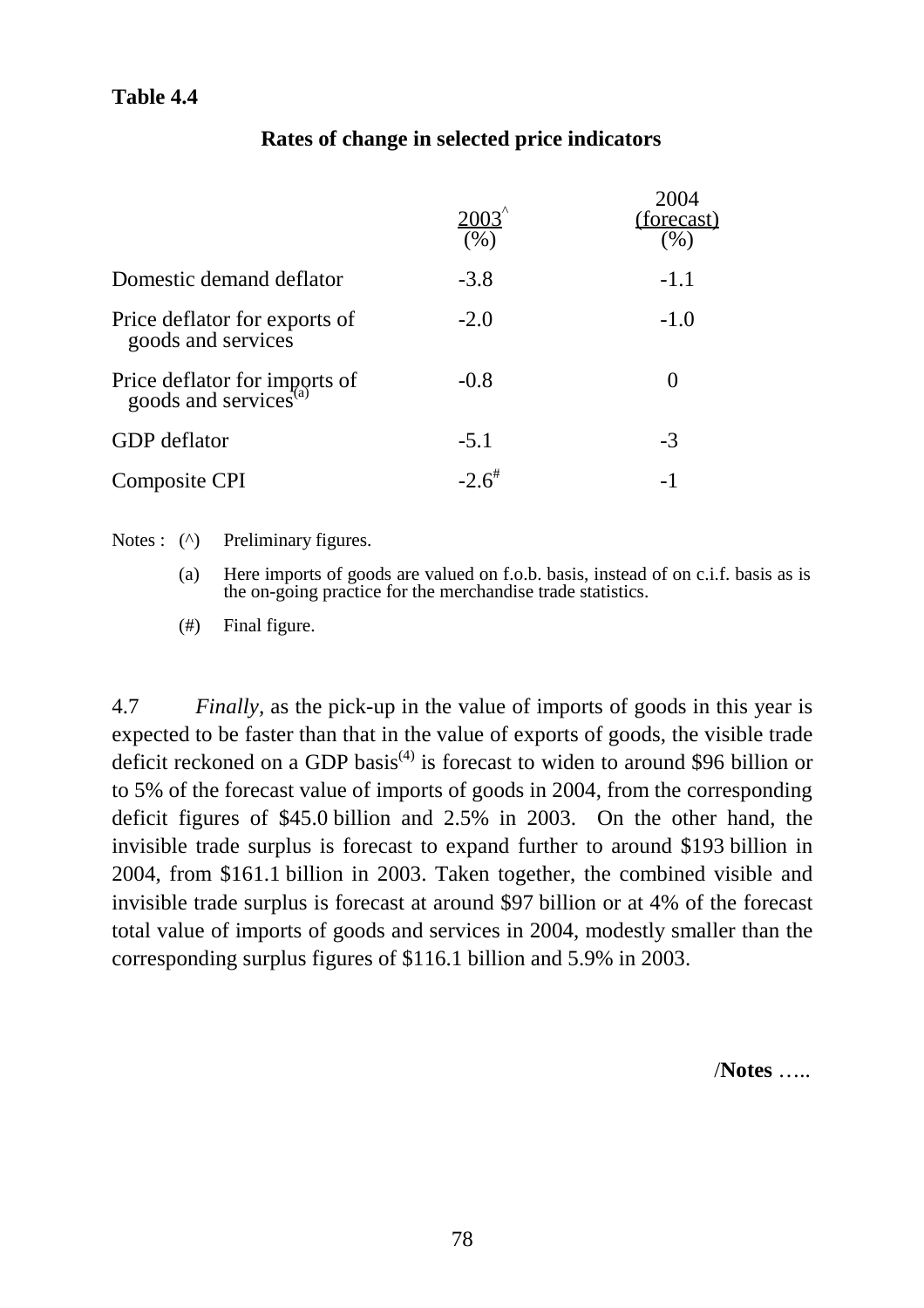## **Notes :**

- (1) Total final demand comprises domestic demand and external demand. It is equal to the sum of private consumption expenditure, government consumption expenditure, gross domestic fixed capital formation, changes in inventories, and exports of goods and services. Alternatively, it is equal to the sum of GDP, which represents overall output in the economy, and imports of goods and services, as these are the two broad sources of supply to meet the final demand.
- (2) Domestic demand covers private consumption expenditure, government consumption expenditure, gross domestic fixed capital formation and changes in inventories.
- (3) In the context of GDP estimation and forecasting, the size of the public sector is measured in national accounts terms rather than in consolidated account terms. Here the public sector is defined to include the Government, the quasi-government institutions, and the public corporations. Of the quasi-government bodies, the Hospital Authority, Consumer Council, Hong Kong Tourism Board, Hong Kong Trade Development Council, Hong Kong Productivity Council, Vocational Training Council, Employees Retraining Board and Hong Kong Monetary Authority are included in regard to their consumption as well as investment expenditures. Of the public corporations, the Mass Transit Railway Corporation Limited, Kowloon-Canton Railway Corporation and Airport Authority Hong Kong are included only to the extent of their investment expenditure. Their consumption expenditure, which in effect is the cost involved in the production of services principally for sale to the public, with such sales being substantively reckoned into private consumption expenditure, is not treated as part of government consumption expenditure.
- (4) Under the GDP account, imports of goods are valued on free-on-board (f.o.b.) basis, which is different from the practice for merchandise trade statistics where imports are valued on cost, insurance and freight (c.i.f.) basis. The insurance and freight costs related to merchandise imports are entered as imports of services.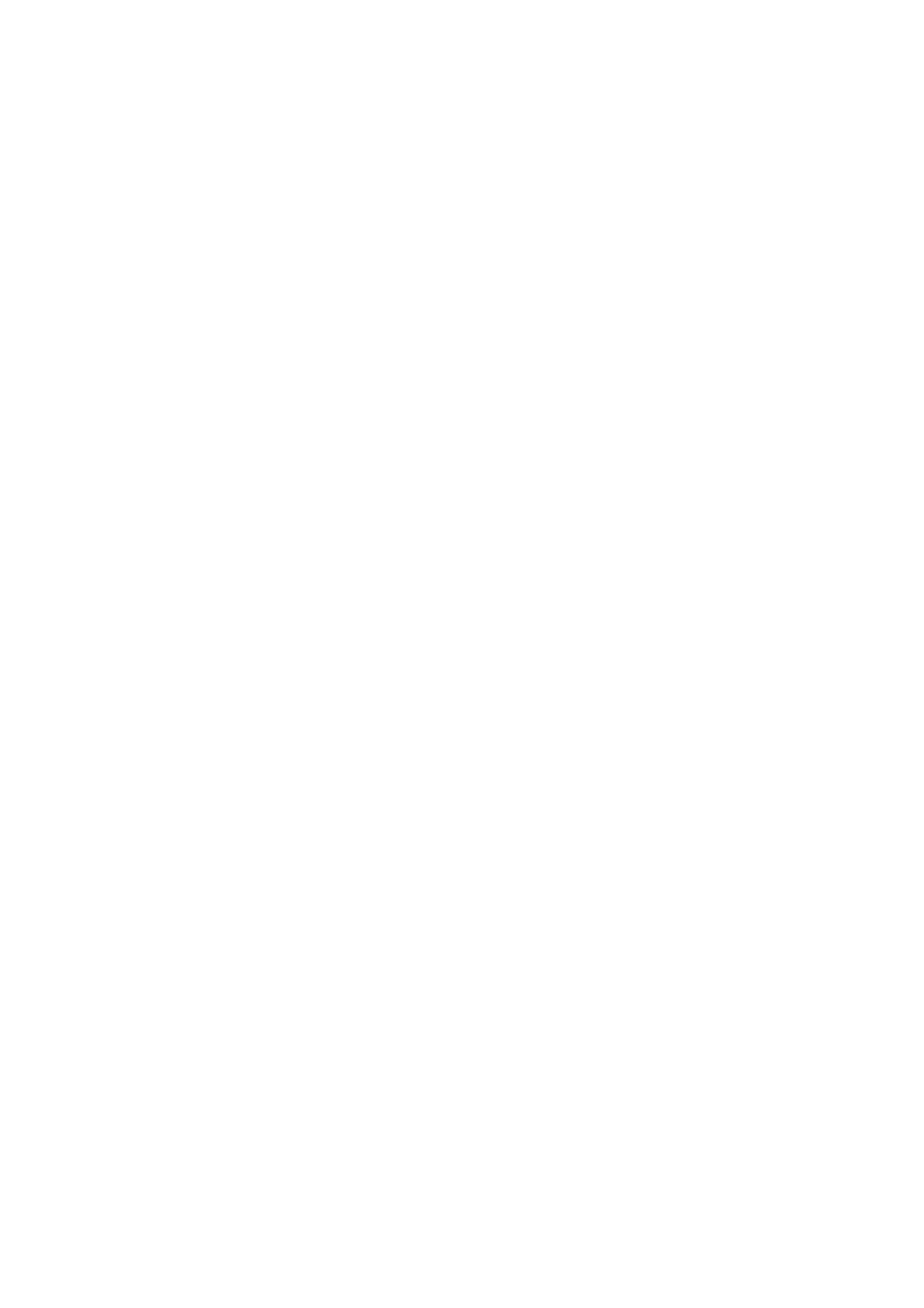## **STATISTICAL APPENDIX**

|      | <b>Tables</b>                                                                                                                                                  | <b>Pages</b> |
|------|----------------------------------------------------------------------------------------------------------------------------------------------------------------|--------------|
| (1)  | Gross Domestic Product by expenditure component<br>at current market prices 1993 to 2003                                                                       | $82 - 83$    |
| (2)  | Rates of change in real terms in the Gross Domestic Product<br>by expenditure component 1993 to 2003                                                           | $84 - 85$    |
| (3)  | Gross National Product and external factor income flows<br>by income component and by type of transactor<br>at current market prices 1997 to 2002              | 86           |
| (4)  | Rates of change in value terms in the Gross National Product<br>and external factor income flows by income component<br>and by type of transactor 1997 to 2002 | 87           |
| (5)  | Visible and invisible trade account 1998 to 2003                                                                                                               | 88           |
| (6)  | Balance of payments account by major component 1998 to 2002                                                                                                    | 89           |
| (7)  | Property market 1993 to 2003                                                                                                                                   | $90 - 91$    |
| (8)  | Monetary aggregates 1993 to 2003                                                                                                                               | $92 - 93$    |
| (9)  | Labour force, employment, wages and earnings 1997 to 2003                                                                                                      | $94 - 95$    |
| (10) | Rates of change in prices 1993 to 2003                                                                                                                         | 96-97        |
| (11) | Forecast of expenditure on the Gross Domestic Product in 2004                                                                                                  | 98           |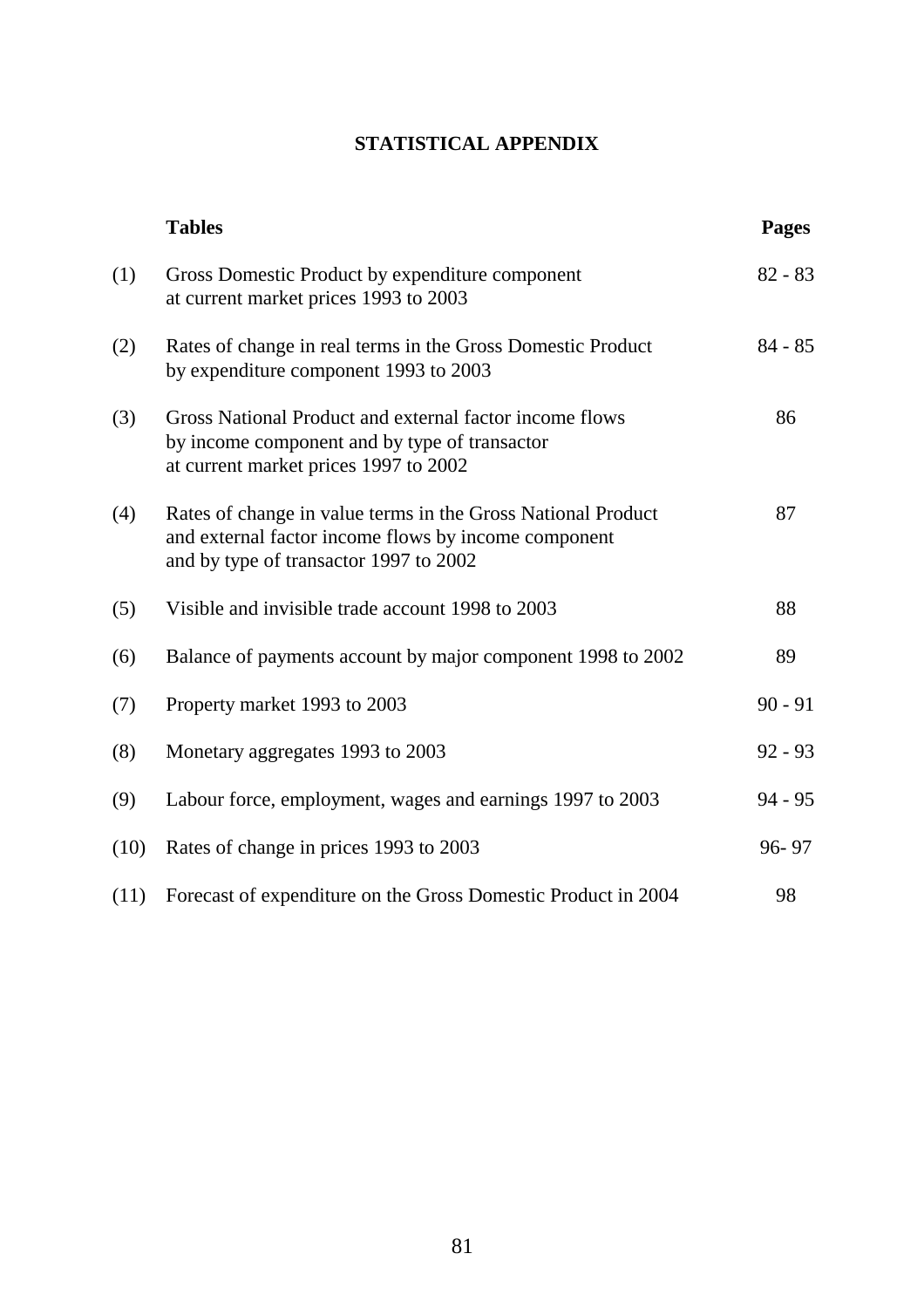### **Gross Domestic Product (GDP) by expenditure component at current market prices 1993 to 2003 (\$Mn)**

|                                                                            |     | 1993                                                                                                                                       | 1994               | 1995                       | 1996                 | 1997                 |  |  |
|----------------------------------------------------------------------------|-----|--------------------------------------------------------------------------------------------------------------------------------------------|--------------------|----------------------------|----------------------|----------------------|--|--|
| Private Consumption<br>Expenditure <sup>(a)</sup>                          |     | 534,326                                                                                                                                    | 616,975            | 683,362                    | 748,196              | 825,130              |  |  |
| <b>Government Consumption</b><br>Expenditure                               |     | 72,271                                                                                                                                     | 83,135             | 93,608                     | 103,532              | 112,741              |  |  |
| <b>Gross Domestic Fixed</b><br><b>Capital Formation</b><br>of which:       |     | 249,443                                                                                                                                    | 305,757            | 334,363                    | 378,486              | 451,891              |  |  |
| Building and construction<br>Machinery, equipment and<br>computer software |     | 130,034<br>99,536                                                                                                                          | 164,916<br>119,521 | 158,898<br>161,562         | 185,648<br>170,652   | 223,264<br>190,760   |  |  |
| Changes in Inventories                                                     |     | 2,299                                                                                                                                      | 21,263             | 45,656                     | 9,762                | 12,313               |  |  |
| <b>Total Exports of Goods</b>                                              |     | 1,046,250                                                                                                                                  | 1,170,013          | 1,344,127                  | 1,397,917            | 1,455,949            |  |  |
| Domestic exports<br>Re-exports                                             |     | 223,027<br>823,224                                                                                                                         | 222,092<br>947,921 | 231,657<br>1,112,470       | 212,160<br>1,185,758 | 211,410<br>1,244,539 |  |  |
| Imports of Goods <sup>(b)</sup>                                            |     | 1,052,962                                                                                                                                  | 1,229,041          | 1,466,759                  | 1,511,365            | 1,589,876            |  |  |
| Exports of Services <sup>(a)</sup>                                         |     | 199,683                                                                                                                                    | 222,239            | 240,584                    | 272,183              | 272,760              |  |  |
| <b>Imports of Services</b>                                                 |     | 138,501                                                                                                                                    | 160,568            | 178,678                    | 187,786              | 196,362              |  |  |
| <b>GDP</b>                                                                 |     | 912,809                                                                                                                                    | 1,029,773          | 1,096,263                  | 1,210,925            | 1,344,546            |  |  |
| Per Capita GDP $(\$)$                                                      |     | 154,687                                                                                                                                    | 170,622            | 178,078                    | 188,163              | 207,194              |  |  |
| <b>Total Final Demand</b>                                                  |     | 2,104,272                                                                                                                                  | 2,419,382          | 2,741,700                  | 2,910,076            | 3,130,784            |  |  |
| <b>Total Final Demand</b><br>Excluding Re-exports <sup>(c)</sup>           |     | 1,431,698                                                                                                                                  | 1,629,764          | 1,812,788                  | 1,929,454            | 2,107,773            |  |  |
| Domestic Demand <sup>(a)</sup>                                             |     | 858,339                                                                                                                                    | 1,027,130          | 1,156,989                  | 1,239,976            | 1,402,075            |  |  |
| Private <sup>(a)</sup><br>Public                                           |     | 752,505<br>105,834                                                                                                                         | 903,208<br>123,922 | 1,009,750<br>147,239       | 1,071,349<br>168,627 | 1,225,108<br>176,967 |  |  |
| External Demand <sup>(a)</sup>                                             |     | 1,245,933                                                                                                                                  | 1,392,252          | 1,584,711                  | 1,670,100            | 1,728,709            |  |  |
| Definitions of Terms:                                                      |     |                                                                                                                                            |                    |                            |                      |                      |  |  |
| Total final demand                                                         | $=$ | private<br>expenditure + gross domestic fixed capital formation + changes in<br>inventories + total exports of goods + exports of services | consumption        | $expenditure + government$ |                      | consumption          |  |  |
| Private sector domestic<br>demand                                          | $=$ | private consumption expenditure + gross domestic fixed capital<br>formation by the private sector $+$ changes in inventories               |                    |                            |                      |                      |  |  |
| Public sector domestic<br>demand                                           | $=$ | government consumption expenditure $+$ gross domestic fixed capital<br>formation by the public sector                                      |                    |                            |                      |                      |  |  |
| Domestic demand                                                            | $=$ | private sector domestic demand + public sector domestic demand                                                                             |                    |                            |                      |                      |  |  |
| External demand                                                            | $=$ | total exports of $goods + exports$ of services                                                                                             |                    |                            |                      |                      |  |  |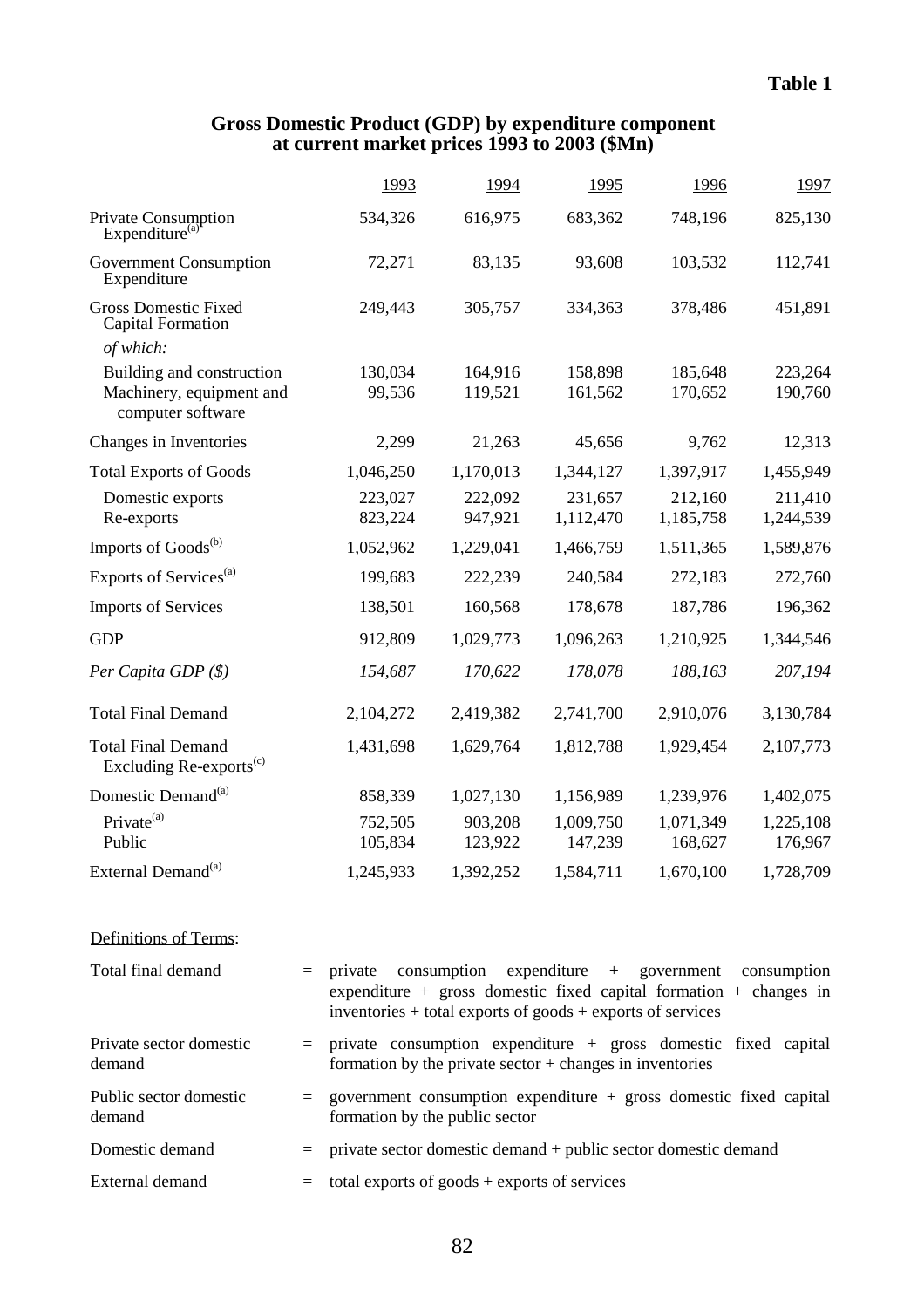#### **Gross Domestic Product (GDP) by expenditure component at current market prices 1993 to 2003 (\$Mn)**

|                                                                            | 1998                 | 1999                 | 2000                 | $2001$ <sup>#</sup>  | $2002$ <sup>#</sup>  | $2003^{+}$           |
|----------------------------------------------------------------------------|----------------------|----------------------|----------------------|----------------------|----------------------|----------------------|
| Private Consumption<br>Expenditure <sup>(a)</sup>                          | 787,043              | 754,450              | 760,168              | 765,105              | 728,429              | 705,690              |
| <b>Government Consumption</b><br>Expenditure                               | 116,539              | 119,984              | 120,148              | 128,846              | 131,199              | 130,079              |
| <b>Gross Domestic Fixed</b><br><b>Capital Formation</b><br>of which:       | 388,731              | 325,328              | 347,375              | 333,036              | 292,595              | 275,133              |
| Building and construction<br>Machinery, equipment and<br>computer software | 208,235<br>165,177   | 171,930<br>141,349   | 155,441<br>180,204   | 142,651<br>180,011   | 135,361<br>147,798   | 119,258<br>147,464   |
| Changes in Inventories                                                     | $-15,651$            | $-10,612$            | 14,399               | $-4,060$             | 2,417                | 7,914                |
| <b>Total Exports of Goods</b>                                              | 1,347,649            | 1,349,000            | 1,572,689            | 1,480,987            | 1,562,121            | 1,749,089            |
| Domestic exports<br>Re-exports                                             | 188,454<br>1,159,195 | 170,600<br>1,178,400 | 180,967<br>1,391,722 | 153,520<br>1,327,467 | 131,079<br>1,431,041 | 122,126<br>1,626,964 |
| Imports of Goods <sup>(b)</sup>                                            | 1,408,317            | 1,373,500            | 1,636,711            | 1,549,222            | 1,601,527            | 1,794,059            |
| Exports of Services <sup>(a)</sup>                                         | 257,416              | 265,536              | 301,813              | 307,657              | 337,949              | 350,315              |
| <b>Imports of Services</b>                                                 | 193,560              | 184,052              | 191,543              | 192,453              | 193,412              | 189,217              |
| <b>GDP</b>                                                                 | 1,279,850            | 1,246,134            | 1,288,338            | 1,269,896            | 1,259,771            | 1,234,944            |
| Per Capita GDP $(\$)$                                                      | 195,585              | 188,622              | 193,299              | 188,835              | 185,615              | 181,527              |
| <b>Total Final Demand</b>                                                  | 2,881,727            | 2,803,686            | 3,116,592            | 3,011,571            | 3,054,710            | 3,218,220            |
| <b>Total Final Demand</b><br>Excluding Re-exports <sup>(c)</sup>           | 1,939,301            | 1,864,501            | 2,018,523            | 1,952,252            | 1,896,998            | 1,902,006            |
| Domestic Demand <sup>(a)</sup>                                             | 1,276,662            | 1,189,150            | 1,242,090            | 1,222,927            | 1,154,640            | 1,118,816            |
| Private <sup>(a)</sup><br>Public                                           | 1,098,911<br>177,751 | 1,003,515<br>185,635 | 1,061,542<br>180,548 | 1,036,086<br>186,641 | 969,903<br>184,737   | 937,020<br>181,796   |
| External Demand <sup>(a)</sup>                                             | 1,605,065            | 1,614,536            | 1,874,502            | 1,788,644            | 1,900,070            | 2,099,404            |

Notes: (a) Revised series incorporating a new set of visitor expenditure figures as released by the Hong Kong Tourism Board on 28 November 2003.

- (b) Here imports of goods are valued on f.o.b. basis, instead of on c.i.f. basis as is the on-going practice for the merchandise trade statistics.
- (c) Re-export margin is nevertheless retained in the total final demand.
- (#) Revised figures.
- (+) Preliminary figures.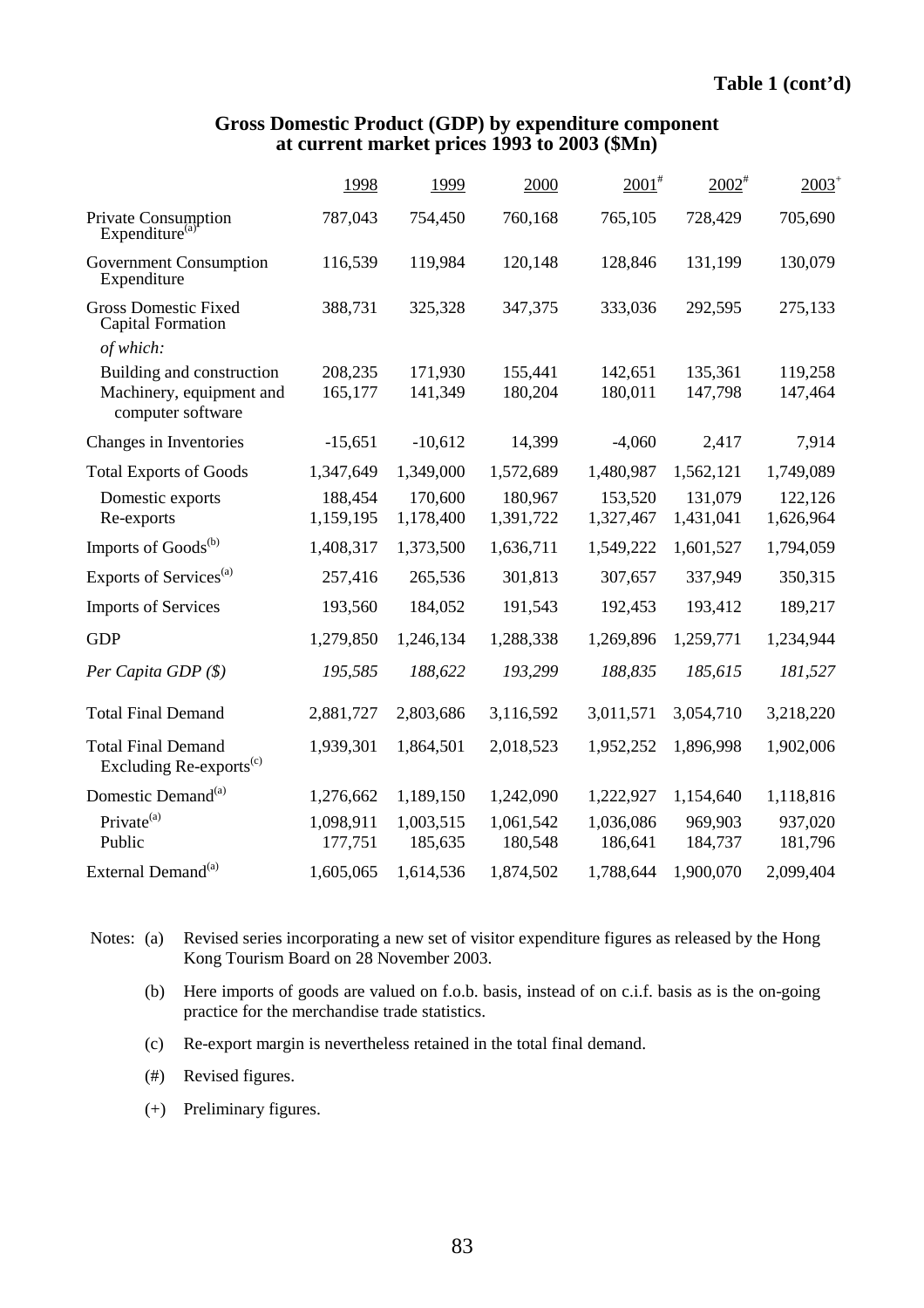### **Rates of change in real terms in the Gross Domestic Product (GDP) by expenditure component 1993 to 2003 (%)**

|                                                        | 1993   | 1994   | 1995 | 1996   | 1997   | 1998    |
|--------------------------------------------------------|--------|--------|------|--------|--------|---------|
| Private Consumption Expenditure <sup>(a)</sup>         | 8.0    | 6.6    | 2.0  | 3.8    | 6.1    | $-6.8$  |
| <b>Government Consumption</b><br>Expenditure           | 2.1    | 3.8    | 3.2  | 3.8    | 2.4    | 0.7     |
| <b>Gross Domestic Fixed Capital</b><br>Formation       | 3.6    | 15.3   | 10.4 | 10.9   | 12.6   | $-7.3$  |
| of which:                                              |        |        |      |        |        |         |
| Building and construction                              | 6.0    | 17.4   | 1.1  | 7.0    | 10.5   | $-2.4$  |
| Machinery, equipment and<br>computer software          | 2.6    | 17.1   | 24.1 | 12.0   | 13.1   | $-7.9$  |
| <b>Total Exports of Goods</b>                          | 13.5   | 10.4   | 12.0 | 4.8    | 6.1    | $-4.3$  |
| Domestic exports                                       | $-4.5$ | $-2.3$ | 2.0  | $-8.4$ | 2.1    | $-7.9$  |
| Re-exports                                             | 19.6   | 13.8   | 14.3 | 7.5    | 6.8    | $-3.7$  |
| Imports of Goods <sup>(b)</sup>                        | 12.9   | 14.2   | 13.9 | 4.3    | 7.3    | $-7.3$  |
| Exports of Services <sup>(a)</sup>                     | 7.4    | 6.5    | 2.7  | 11.4   | $-0.5$ | $-0.4$  |
| <b>Imports of Services</b>                             | 5.6    | 8.7    | 1.8  | 5.2    | 4.0    | 1.6     |
| <b>GDP</b>                                             | 6.3    | 5.5    | 3.9  | 4.3    | 5.1    | $-5.0$  |
| Per Capita GDP                                         | 4.5    | 3.1    | 1.8  | $-0.2$ | 4.2    | $-5.8$  |
| <b>Total Final Demand</b>                              | 9.8    | 10.5   | 9.5  | 4.3    | 6.2    | $-5.8$  |
| <b>Total Final Demand Excluding</b><br>$Re-exports(c)$ | 4.8    | 8.5    | 6.5  | 2.3    | 5.8    | $-7.3$  |
| Domestic Demand <sup>(a)</sup>                         | 5.2    | 11.5   | 7.2  | 2.0    | 8.1    | $-9.4$  |
| Private <sup>(a)</sup>                                 | 4.3    | 11.9   | 6.8  | 1.1    | 9.4    | $-10.1$ |
| Public                                                 | 12.4   | 8.5    | 10.3 | 9.2    | $-1.0$ | $-3.8$  |
| External Demand <sup>(a)</sup>                         | 12.6   | 9.9    | 10.7 | 5.5    | 5.3    | $-3.8$  |

Definitions of Terms:

See Table 1.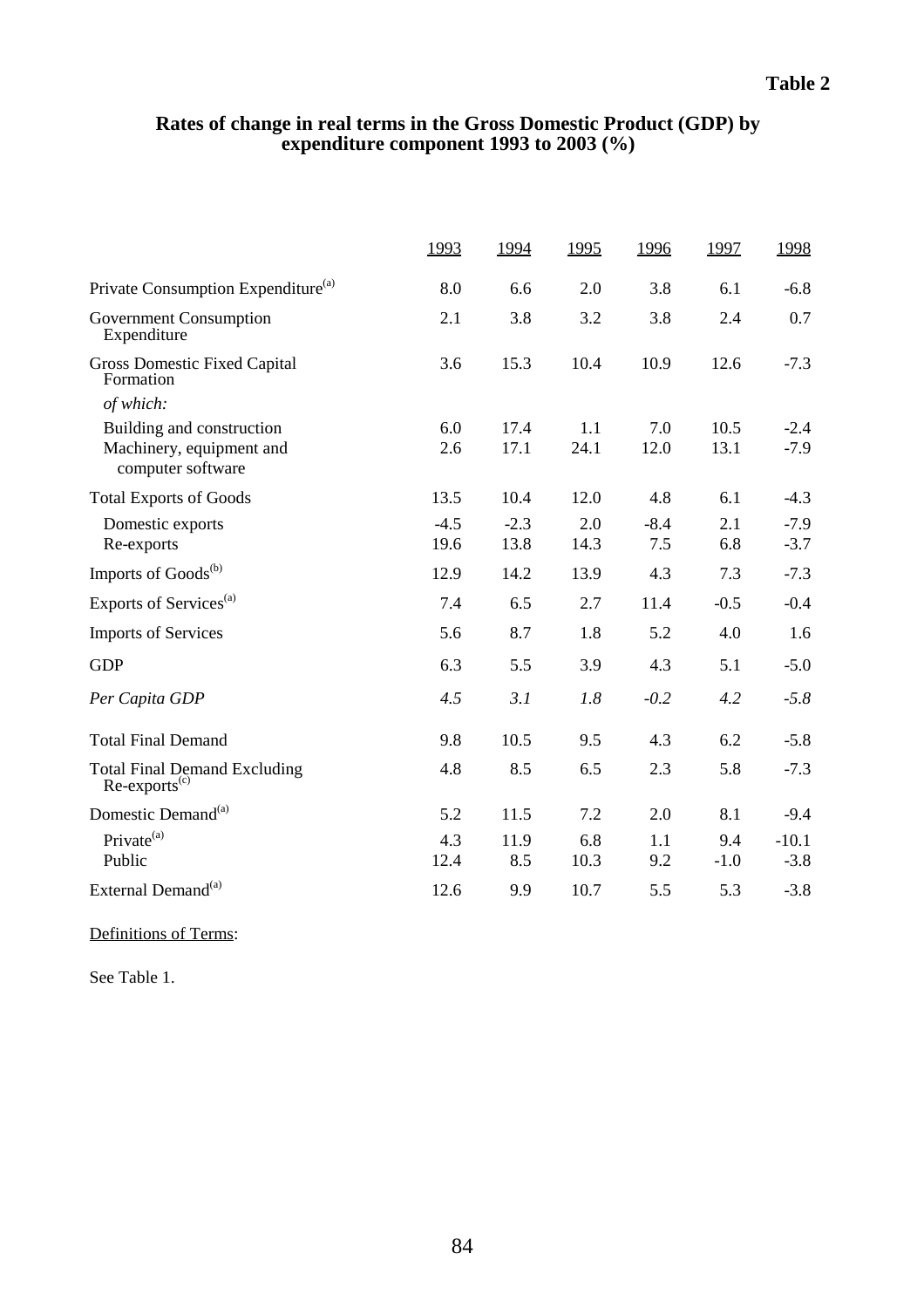|                                                           |         |        |                     |             |          | Average annual<br>rate of change : |                                |
|-----------------------------------------------------------|---------|--------|---------------------|-------------|----------|------------------------------------|--------------------------------|
|                                                           | 1999    | 2000   | $2001$ <sup>#</sup> | $2002^{\#}$ | $2003^+$ | 10 years<br>1993 to<br>$2003^+$    | 5 years<br>1998 to<br>$2003^+$ |
| Private Consumption Expenditure <sup>(a)</sup>            | 1.3     | 5.9    | 2.0                 | $-1.2$      | $\ast$   | 1.9                                | 1.6                            |
| <b>Government Consumption</b><br>Expenditure              | 3.1     | 2.0    | 6.1                 | 2.4         | 1.9      | 2.9                                | 3.1                            |
| <b>Gross Domestic Fixed Capital</b><br>Formation          | $-16.6$ | 11.0   | 2.6                 | $-4.3$      | $-0.1$   | 3.0                                | $-1.9$                         |
| of which:                                                 |         |        |                     |             |          |                                    |                                |
| Building and construction                                 | $-15.5$ | $-7.6$ | $-1.1$              | 1.2         | $-6.9$   | $\ast$                             | $-6.2$                         |
| Machinery, equipment and<br>computer software             | $-18.2$ | 27.0   | 6.2                 | $-9.1$      | 6.1      | 6.1                                | 1.2                            |
| <b>Total Exports of Goods</b>                             | 3.7     | 17.1   | $-3.3$              | 8.7         | 14.2     | 6.7                                | 7.8                            |
| Domestic exports                                          | $-7.2$  | 7.5    | $-10.2$             | $-11.2$     | $-7.3$   | $-4.5$                             | $-5.9$                         |
| Re-exports                                                | 5.4     | 18.5   | $-2.4$              | 11.0        | 16.3     | 8.5                                | 9.5                            |
| Imports of Goods <sup>(b)</sup>                           | $\ast$  | 18.2   | $-1.9$              | 7.9         | 13.1     | 6.7                                | 7.2                            |
| Exports of Services <sup>(a)</sup>                        | 6.7     | 13.1   | 6.2                 | 12.2        | 5.5      | 6.2                                | 8.7                            |
| <b>Imports of Services</b>                                | $-4.1$  | 4.2    | 2.0                 | 0.2         | $-4.4$   | 1.8                                | $-0.5$                         |
| <b>GDP</b>                                                | 3.4     | 10.2   | 0.5                 | 2.3         | 3.3      | 3.3                                | 3.9                            |
| Per Capita GDP                                            | 2.4     | 9.2    | $-0.4$              | 1.3         | 3.1      | 1.8                                | 3.1                            |
| <b>Total Final Demand</b>                                 | 1.1     | 14.5   | $-0.7$              | 5.1         | 8.1      | 5.1                                | 5.5                            |
| Total Final Demand Excluding<br>Re-exports <sup>(c)</sup> | $-2.1$  | 11.5   | 0.3                 | 1.9         | 3.3      | 2.9                                | 2.9                            |
| Domestic Demand <sup>(a)</sup>                            | $-4.5$  | 10.3   | 1.0                 | $-1.1$      | 0.6      | 2.4                                | 1.1                            |
| Private <sup>(a)</sup>                                    | $-5.5$  | 12.3   | 0.6                 | $-1.5$      | 0.5      | 2.3                                | 1.1                            |
| Public                                                    | 2.1     | $-2.8$ | 3.3                 | 1.0         | 1.6      | 2.7                                | 1.0                            |
| External Demand <sup>(a)</sup>                            | 4.0     | 16.6   | $-1.8$              | 9.3         | 12.7     | 6.7                                | 8.0                            |

### **Rates of change in real terms in the Gross Domestic Product (GDP) by expenditure component 1993 to 2003 (%)**

|  | Notes: (a) See Note (a) to Table 1. |
|--|-------------------------------------|
|  | (b) See Note (b) to Table 1.        |
|  | (c) See Note $(c)$ to Table 1.      |
|  | $(\#)$ Revised figures.             |

- (+) Preliminary figures.
- (\*) Change of less than 0.05%.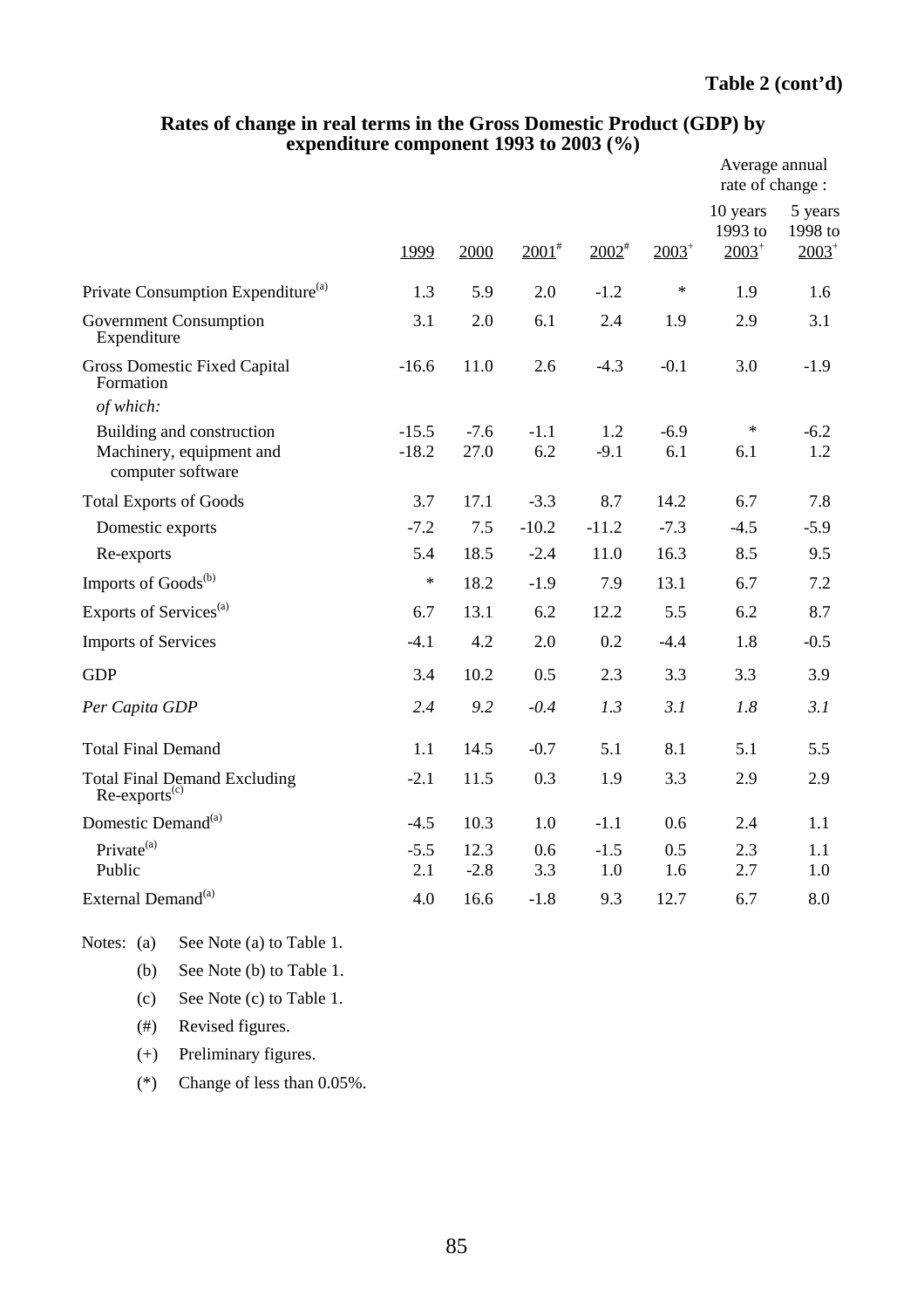### **Gross National Product (GNP) and external factor income flows (EFIF) by income component and by type of transactor at current market prices 1997 to 2002 (\$Mn)**

| <b>Type of Income Component</b>  | 1997      | 1998      | 1999      | 2000      | $2001$ <sup>#</sup> | $2002^{40}$ |
|----------------------------------|-----------|-----------|-----------|-----------|---------------------|-------------|
| Direct Investment Income         |           |           |           |           |                     |             |
| Inflow                           | 193,093   | 124,999   | 136,454   | 153,848   | 168,497             | 179,008     |
| Banking                          | 9,556     | 13,352    | 6,983     | 8,381     | 8,152               | 8,697       |
| Others                           | 183,537   | 111,647   | 129,471   | 145,466   | 160,345             | 170,311     |
| Outflow                          | 244,884   | 136,350   | 197,094   | 266,324   | 244,838             | 254,730     |
| Banking                          | 52,689    | 51,934    | 64,881    | 73,111    | 63,156              | 57,657      |
| Others                           | 192,195   | 84,416    | 132,213   | 193,214   | 181,681             | 197,073     |
| Portfolio Investment Income      |           |           |           |           |                     |             |
| Inflow                           | 96,494    | 74,444    | 86,291    | 95,086    | 96,338              | 92,208      |
| Banking                          | 26,567    | 17,926    | 16,652    | 23,910    | 27,077              | 25,726      |
| Others                           | 69,927    | 56,518    | 69,639    | 71,176    | 69,261              | 66,482      |
| Outflow                          | 40,646    | 24,696    | 25,410    | 26,900    | 26,835              | 26,981      |
| <b>Banking</b>                   | 10,643    | 4,988     | 4,082     | 3,800     | 4,569               | 4,087       |
| Others                           | 30,003    | 19,708    | 21,328    | 23,100    | 22,266              | 22,894      |
| Other Investment Income          |           |           |           |           |                     |             |
| Inflow                           | 178,790   | 162,913   | 142,008   | 167,787   | 119,730             | 65,868      |
| <b>Banking</b>                   | 164,467   | 153,528   | 129,509   | 147,781   | 102,384             | 55,860      |
| Others                           | 14,323    | 9,385     | 12,499    | 20,006    | 17,347              | 10,009      |
| Outflow                          | 172,373   | 172,548   | 107,472   | 101,729   | 71,718              | 38,675      |
| <b>Banking</b>                   | 160,055   | 158,525   | 100,039   | 94,458    | 63,934              | 32,818      |
| Others                           | 12,318    | 14,023    | 7,433     | 7,271     | 7,784               | 5,857       |
| <b>Compensation of Employees</b> |           |           |           |           |                     |             |
| Inflow                           | 657       | 363       | 110       | 53        | 30                  | 13          |
| Outflow                          | 657       | 363       | 110       | 53        | 30                  | 13          |
| <b>Total EFIF</b>                |           |           |           |           |                     |             |
| Inflow                           | 469,034   | 362,719   | 364,863   | 416,774   | 384,595             | 337,097     |
| Outflow                          | 458,560   | 333,957   | 330,086   | 395,006   | 343,420             | 320,399     |
| Net flow                         | 10,475    | 28,762    | 34,777    | 21,768    | 41,174              | 16,698      |
| <b>GDP</b>                       | 1,344,546 | 1,279,850 | 1,246,134 | 1,288,338 | 1,269,896           | 1,259,771   |
| Per Capita GDP (\$)              | 207,194   | 195,585   | 188,622   | 193,299   | 188,835             | 185,615     |
| <b>GNP</b>                       | 1,355,021 | 1,308,612 | 1,280,911 | 1,310,106 | 1,311,070           | 1,276,469   |
| Per Capita GNP (\$)              | 208,809   | 199,980   | 193,886   | 196,565   | 194,958             | 188,076     |
|                                  |           |           |           |           |                     |             |

Notes: Figures may not add up exactly to the total due to rounding.

- (#) Revised figures.
- (@) A number of data items for 2002 have been adjusted to incorporate the necessary changes as revealed from a data quality review conducted in January 2004.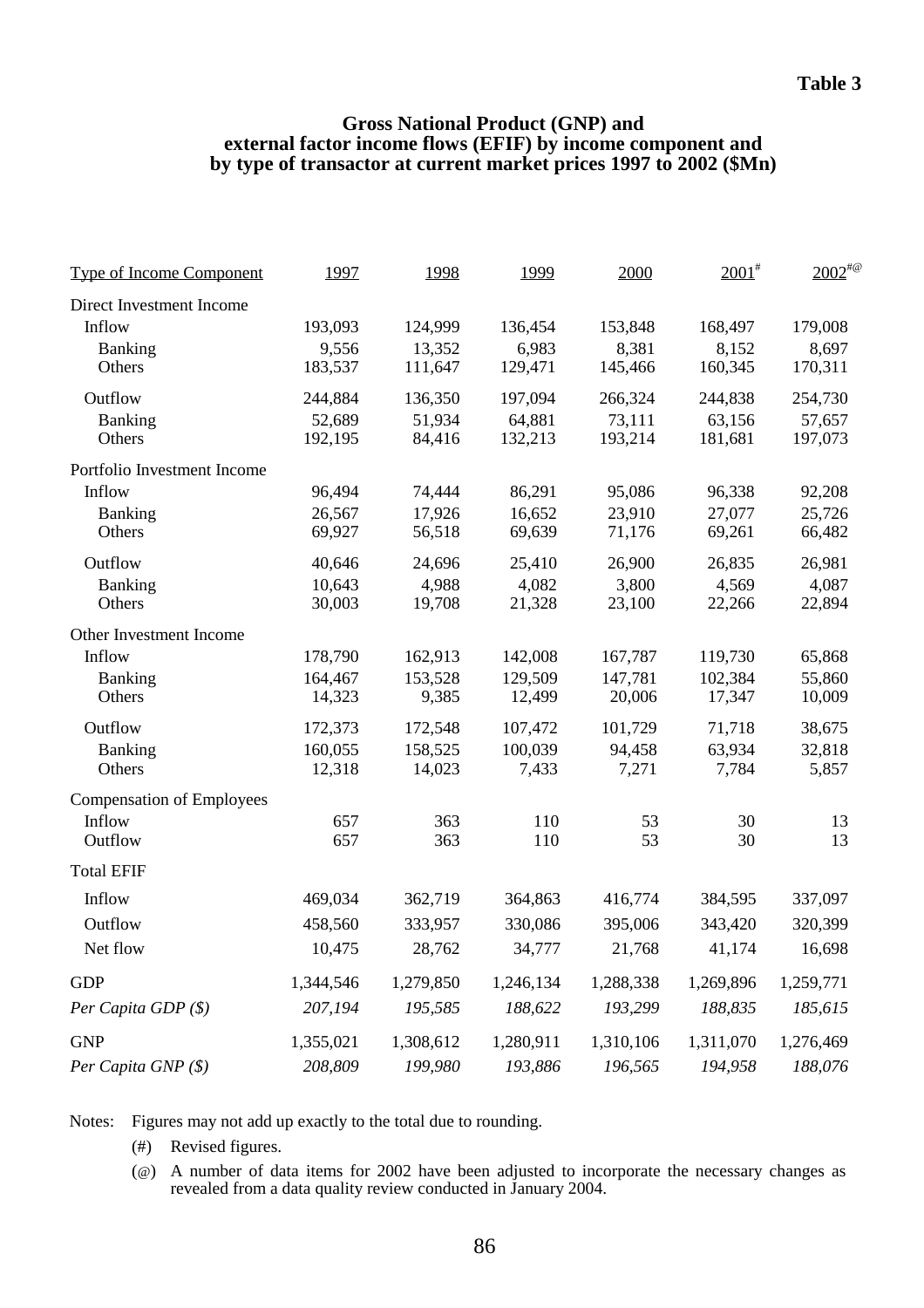|                                  |                 |                   |                 |              |                   |               | Average<br>annual rate<br>of change: |
|----------------------------------|-----------------|-------------------|-----------------|--------------|-------------------|---------------|--------------------------------------|
| <b>Type of Income Component</b>  | 1997            | 1998              | 1999            | 2000         | $2001^*$          | $2002^{40}$   | 5 years<br>1997 to 2002              |
| Direct Investment Income         |                 |                   |                 |              |                   |               |                                      |
| Inflow                           | 53.8            | $-35.3$           | 9.2             | 12.7         | 9.5               | 6.2           | $-1.5$                               |
| Banking<br>Others                | 5.2<br>57.6     | 39.7<br>$-39.2$   | $-47.7$<br>16.0 | 20.0<br>12.4 | $-2.7$<br>10.2    | 6.7<br>6.2    | $-1.9$<br>$-1.5$                     |
| Outflow                          | 21.7            | $-44.3$           | 44.5            | 35.1         | $-8.1$            | 4.0           | 0.8                                  |
| <b>Banking</b><br>Others         | $-11.5$<br>35.6 | $-1.4$<br>$-56.1$ | 24.9<br>56.6    | 12.7<br>46.1 | $-13.6$<br>$-6.0$ | $-8.7$<br>8.5 | 1.8<br>0.5                           |
| Portfolio Investment Income      |                 |                   |                 |              |                   |               |                                      |
| Inflow                           | 14.1            | $-22.9$           | 15.9            | 10.2         | 1.3               | $-4.3$        | $-0.9$                               |
| Banking                          | 11.5            | $-32.5$           | $-7.1$          | 43.6         | 13.2              | $-5.0$        | $-0.6$                               |
| Others                           | 15.1            | $-19.2$           | 23.2            | 2.2          | $-2.7$            | $-4.0$        | $-1.0$                               |
| Outflow                          | 43.5            | $-39.2$           | 2.9             | 5.9          | $-0.2$            | 0.5           | $-7.9$                               |
| Banking                          | 78.5            | $-53.1$           | $-18.2$         | $-6.9$       | 20.2              | $-10.5$       | $-17.4$                              |
| Others                           | 34.1            | $-34.3$           | 8.2             | 8.3          | $-3.6$            | 2.8           | $-5.3$                               |
| Other Investment Income          |                 |                   |                 |              |                   |               |                                      |
| Inflow                           | $-1.8$          | $-8.9$            | $-12.8$         | 18.2         | $-28.6$           | $-45.0$       | $-18.1$                              |
| Banking                          | $-4.4$          | $-6.7$            | $-15.6$         | 14.1         | $-30.7$           | $-45.4$       | $-19.4$                              |
| Others                           | 44.3            | $-34.5$           | 33.2            | 60.1         | $-13.3$           | $-42.3$       | $-6.9$                               |
| Outflow                          | 6.2             | 0.1               | $-37.7$         | $-5.3$       | $-29.5$           | $-46.1$       | $-25.8$                              |
| <b>Banking</b>                   | 6.1             | $-1.0$            | $-36.9$         | $-5.6$       | $-32.3$           | $-48.7$       | $-27.2$                              |
| Others                           | 7.1             | 13.8              | $-47.0$         | $-2.2$       | 7.1               | $-24.8$       | $-13.8$                              |
| <b>Compensation of Employees</b> |                 |                   |                 |              |                   |               |                                      |
| Inflow                           | 19.7            | $-44.7$           | $-69.7$         | $-51.8$      | $-43.4$           | $-56.7$       | $-54.4$                              |
| Outflow                          | 19.7            | $-44.7$           | $-69.7$         | $-51.8$      | $-43.4$           | $-56.7$       | $-54.4$                              |
| <b>Total EFIF</b>                |                 |                   |                 |              |                   |               |                                      |
| Inflow                           | 19.4            | $-22.7$           | 0.6             | 14.2         | $-7.7$            | $-12.4$       | $-6.4$                               |
| Outflow                          | 16.8            | $-27.2$           | $-1.2$          | 19.7         | $-13.1$           | $-6.7$        | $-6.9$                               |
| <b>GDP</b>                       | 11.0            | $-4.8$            | $-2.6$          | 3.4          | $-1.4$            | $-0.8$        | $-1.3$                               |
| Per Capita GDP                   | 10.1            | $-5.6$            | $-3.6$          | 2.5          | $-2.3$            | $-1.7$        | $-2.2$                               |
| <b>GNP</b>                       | 11.9            | $-3.4$            | $-2.1$          | 2.3          | 0.1               | $-2.6$        | $-1.2$                               |
| Per Capita GNP                   | 11.0            | $-4.2$            | $-3.0$          | 1.4          | $-0.8$            | $-3.5$        | $-2.1$                               |

### **Rates of change in value terms in the Gross National Product (GNP) and external factor income flows (EFIF) by income component and by type of transactor 1997 to 2002 (%)**

Notes: (#) Revised figures.

(@) A number of data items for 2002 have been adjusted to incorporate the necessary changes as revealed from a data quality review conducted in January 2004.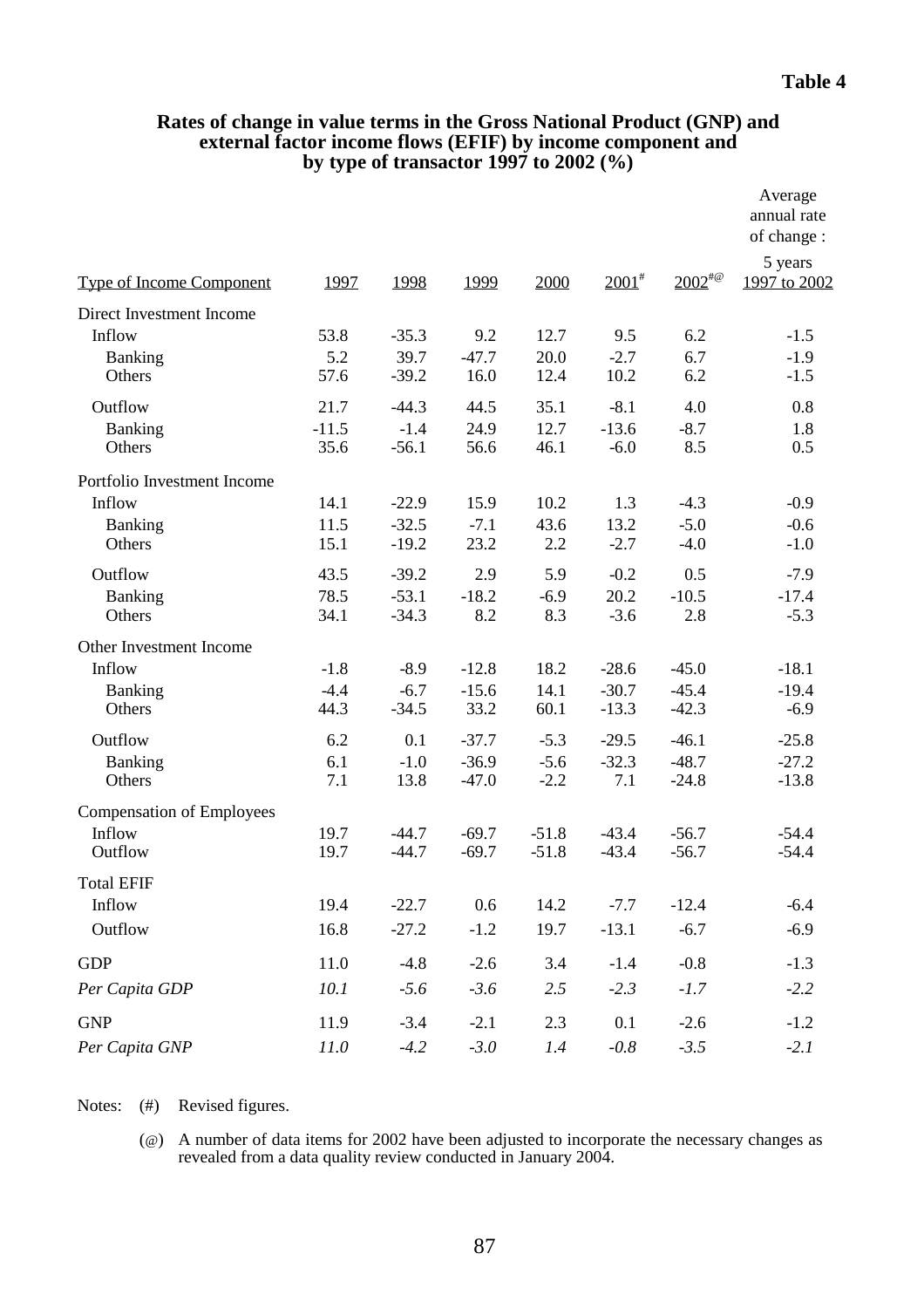## **Visible and invisible trade account 1998 to 2003 (\$Mn)**

|                                              | 1998      | 1999      | 2000      | $2001$ <sup>#</sup> | $2002^*$  | $2003^+$  |
|----------------------------------------------|-----------|-----------|-----------|---------------------|-----------|-----------|
| <b>Visible Trade</b>                         |           |           |           |                     |           |           |
| <b>Total Exports of Goods</b>                | 1,347,649 | 1,349,000 | 1,572,689 | 1,480,987           | 1,562,121 | 1,749,089 |
| Imports of Goods <sup>(a)</sup>              | 1,408,317 | 1,373,500 | 1,636,711 | 1,549,222           | 1,601,527 | 1,794,059 |
| Visible Trade Balance:                       |           |           |           |                     |           |           |
| Amount                                       | $-60,668$ | $-24,500$ | $-64,022$ | $-68,235$           | $-39,406$ | $-44,970$ |
| % against imports of goods                   | $-4.3$    | $-1.8$    | $-3.9$    | $-4.4$              | $-2.5$    | $-2.5$    |
| <b>Invisible Trade</b>                       |           |           |           |                     |           |           |
| Exports of Services <sup>(b)</sup>           | 257,416   | 265,536   | 301,813   | 307,657             | 337,949   | 350,315   |
| <b>Imports of Services</b>                   | 193,560   | 184,052   | 191,543   | 192,453             | 193,412   | 189,217   |
| Invisible Trade Balance <sup>(b)</sup>       | 63,856    | 81,484    | 110,270   | 115,204             | 144,537   | 161,098   |
| <b>Visible and Invisible Trade</b>           |           |           |           |                     |           |           |
| Exports of Goods and Services <sup>(b)</sup> | 1,605,065 | 1,614,536 | 1,874,502 | 1,788,644           | 1,900,070 | 2,099,404 |
| <b>Imports of Goods and Services</b>         | 1,601,877 | 1,557,552 | 1,828,254 | 1,741,675           | 1,794,939 | 1,983,276 |
| Visible and Invisible                        |           |           |           |                     |           |           |
| Trade Balance <sup>(b)</sup> :               |           |           |           |                     |           |           |
| Amount                                       | 3,188     | 56,984    | 46,248    | 46,969              | 105,131   | 116,128   |
| % against imports of<br>goods and services   | 0.2       | 3.7       | 2.5       | 2.7                 | 5.9       | 5.9       |

Notes: Figures in this table are reckoned on a GDP basis.

- (a) Imports of goods are valued on f.o.b. basis, instead of on c.i.f. basis as is the on-going practice for the merchandise trade statistics.
- (b) Revised series incorporating a new set of visitor expenditure figures as released by the Hong Kong Tourism Board on 28 November 2003.
- (#) Revised figures.
- (+) Preliminary figures.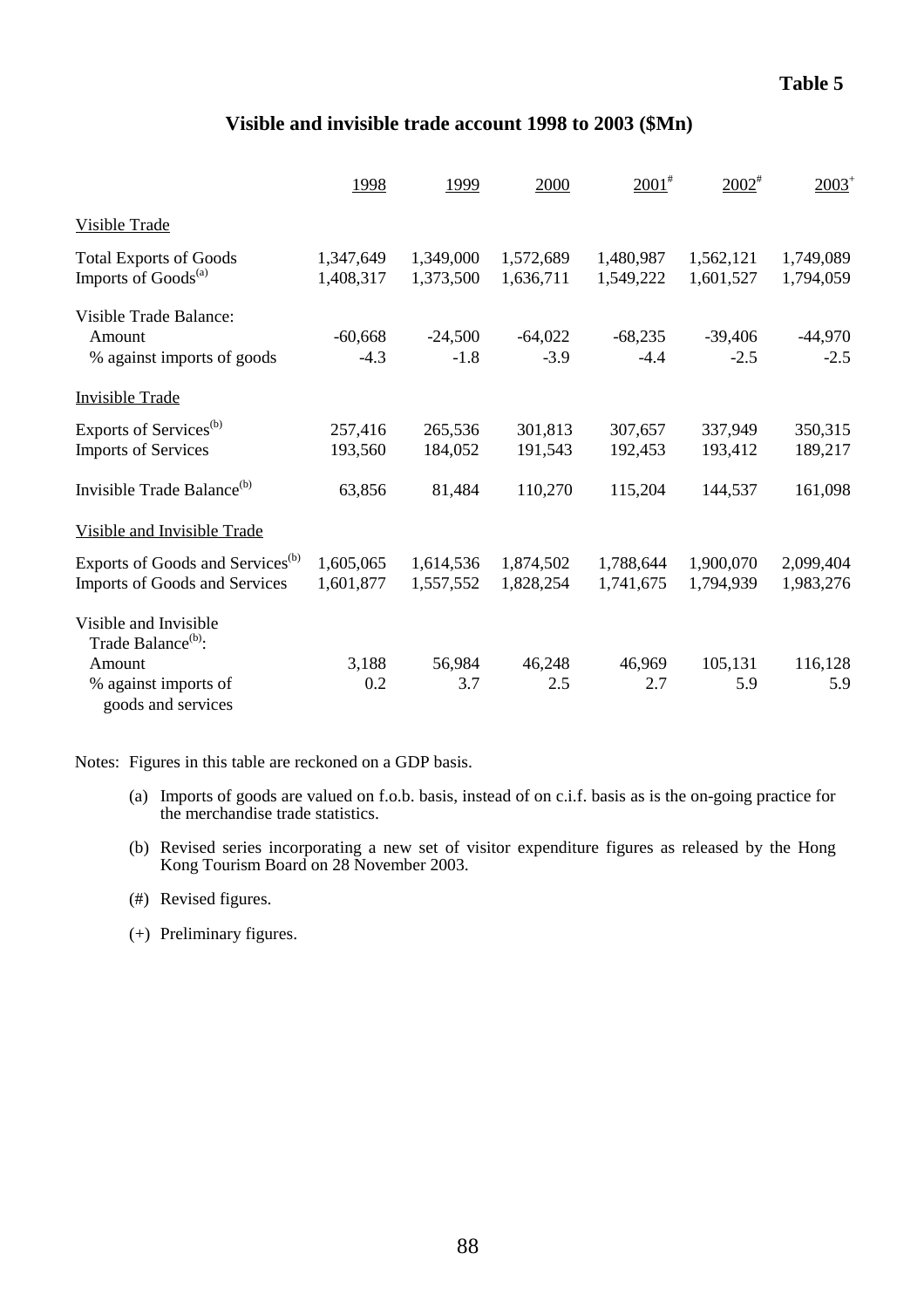### **Table 6**

### **Balance of payments account by major component 1998 to 2002 (\$Mn)**

|                                                             | 1998       | 1999       | 2000       | $2001^*$   | $2002^{40}$ |
|-------------------------------------------------------------|------------|------------|------------|------------|-------------|
| Current Account <sup>(a) (c)</sup>                          | 19,587     | 79,816     | 55,193     | 77,531     | 107,042     |
| Goods                                                       | $-60,667$  | $-24,501$  | $-63,832$  | $-64,970$  | $-39,406$   |
| Services <sup>(c)</sup>                                     | 63,856     | 81,484     | 110,270    | 115,204    | 144,537     |
| Income                                                      | 28,762     | 34,777     | 21,768     | 41,174     | 16,698      |
| Current transfers                                           | $-12,364$  | $-11,943$  | $-13,013$  | $-13,878$  | $-14,787$   |
| Capital and Financial<br>Account <sup>(a)</sup>             | $-31,514$  | $-83,374$  | $-57,863$  | $-97,359$  | $-151,179$  |
| Capital and financial<br>non-reserve assets<br>(net change) | $-84,094$  | $-5,507$   | 20,459     | $-60,829$  | $-169,720$  |
| Capital transfers                                           | $-18,445$  | $-13,812$  | $-12,044$  | $-9,155$   | $-15,686$   |
| Financial non-reserve<br>assets (net change)                | $-65,649$  | 8,305      | 32,503     | $-51,674$  | $-154,033$  |
| Direct investment                                           | $-17,192$  | 40,511     | 19,976     | 96,948     | $-60,685$   |
| Portfolio investment                                        | 171,052    | 256,812    | 190,782    | $-322,045$ | $-302,484$  |
| <b>Financial derivatives</b>                                | 25,550     | 79,225     | 1,661      | 39,640     | 51,563      |
| Other investment                                            | $-245,059$ | $-368,243$ | $-179,917$ | 133,783    | 157,573     |
| Reserve assets<br>$(net change)^{(b)}$                      | 52,581     | $-77,867$  | $-78,321$  | $-36,530$  | 18,541      |
| Net Errors and<br>Omissions <sup><math>(c)</math></sup>     | 11,926     | 3,557      | 2,670      | 19,829     | 44,137      |
| Overall Balance of<br>Payments                              | $-52,581$  | 77,867     | 78,321     | 36,530     | $-18,541$   |

Notes: Figures may not add up exactly to the total due to rounding.

- (a) In accordance with the balance of payments accounting rules, a positive value for the balance figure in the current account represents a surplus whereas a negative value represents a deficit. In the capital and financial account, a positive value for the balance figure indicates a net inflow and a negative value indicates a net outflow. As increases in external assets are debit entries and decreases are credit entries, a negative value for net change in reserve assets represents a net increase and a positive value represents a net decrease.
- (b) The estimates on net change in reserve assets under the balance of payments framework are transaction figures. Effects from valuation changes (including price changes and exchange rate changes) and reclassifications are excluded.
- (c) Revised figures incorporating a new set of visitor expenditure figures as released by the Hong Kong Tourism Board on 28 November 2003.
- (#) Revised figures.
- (@) A number of data items for 2002 have been adjusted to incorporate the necessary changes as revealed from a data quality review conducted in January 2004.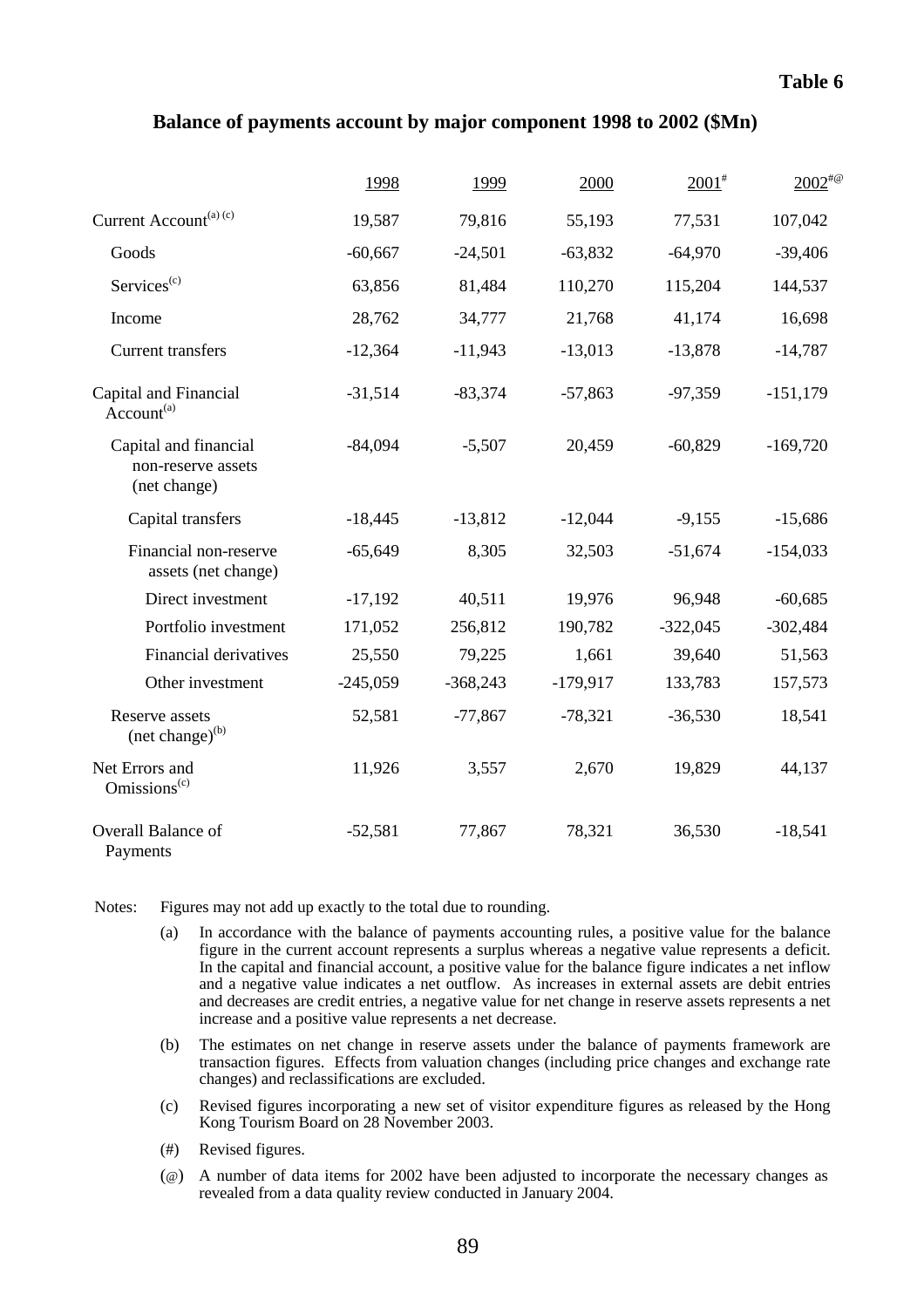### **Property market 1993 to 2003**

|                                                                                                                     | 1993             | 1994         | 1995   | 1996           | 1997             |
|---------------------------------------------------------------------------------------------------------------------|------------------|--------------|--------|----------------|------------------|
| Completions of new property by the private sector                                                                   |                  |              |        |                |                  |
| ('000 m <sup>2</sup> of internal floor area)                                                                        |                  |              |        |                |                  |
| Residential property $^{(a)}$ (in units)                                                                            | 27 673           | 34 173       | 22 621 | 19875          | 18 20 2          |
| Commercial property                                                                                                 | 686              | 742          | 562    | 390            | 705              |
| of which:                                                                                                           |                  |              |        |                |                  |
| Office space                                                                                                        | 413              | 502          | 355    | 269            | 456              |
| Other commercial premises <sup>(b)</sup>                                                                            | 273              | 240          | 207    | 121            | 249              |
| Industrial property <sup>(c)</sup>                                                                                  | 414              | 493          | 375    | 440            | 343              |
| of which:                                                                                                           |                  |              |        |                |                  |
| Industrial-cum-office premises                                                                                      | $\boldsymbol{0}$ | 24           | 77     | 115            | 72               |
| Conventional flatted factory space                                                                                  | 311              | 266          | 249    | 242            | 181              |
| Storage premises <sup>(d)</sup>                                                                                     | 103              | 203          | 49     | 83             | 90               |
| Completion of public housing<br>(in units)                                                                          |                  |              |        |                |                  |
| Public rental                                                                                                       | 31 533           | 17098        | 17 349 | 18 358         | 16 04 6          |
| HOS/PSPS                                                                                                            | 33 109           | 4 4 4 0      | 14 472 | 10 3 25        | 18 257           |
| <b>Sandwich Class Housing</b>                                                                                       | $\boldsymbol{0}$ | $\mathbf{0}$ | 1 0 24 | $\overline{0}$ | $\boldsymbol{0}$ |
| Building plans with consent to<br>commence work in the private sector<br>('000 m <sup>2</sup> of usable floor area) |                  |              |        |                |                  |
| Residential property <sup>(e)</sup>                                                                                 | 804.7            | 599.3        | 688.2  | 1 0 58.2       | 1 631.4          |
| Commercial property                                                                                                 | 712.3            | 415.6        | 674.0  | 1 005.7        | 599.0            |
| Industrial property <sup>(f)</sup>                                                                                  | 425.0            | 751.5        | 457.4  | 530.5          | 461.6            |
| Other property                                                                                                      | 318.9            | 258.6        | 159.0  | 375.8          | 259.2            |
| Total                                                                                                               | 2 2 6 0.9        | 2 0 2 5 .0   | 1978.6 | 2970.2         | 2951.2           |
| Agreements for sale and purchase of property<br>Number:                                                             |                  |              |        |                |                  |
| Residential property <sup>(g)</sup>                                                                                 | 98 951           | 93 360       | 76 633 | 129 484        | 172 711          |
| Non-residential property                                                                                            | 34 109           | 21 532       | 21 016 | 17939          | 32 750           |
| Total                                                                                                               | 133 060          | 114 892      | 97 649 | 147 423        | 205 461          |
| Total value (\$Bn):                                                                                                 |                  |              |        |                |                  |
| Residential property <sup>(g)</sup>                                                                                 | N.A.             | N.A.         | 200.3  | 381.7          | 690.3            |
| Non-residential property                                                                                            | N.A.             | N.A.         | 65.5   | 92.9           | 177.7            |
| Total                                                                                                               | 349.0            | 423.9        | 265.8  | 474.7          | 868.0            |

Notes: (a) These include all newly completed residential premises to which either temporary or full Occupation Permits have been granted, as well as village-type houses issued with Letters of Compliance. Property developments subject to a Consent Scheme will need a Certificate of Compliance, Consent to Assign or Consent to Lease, in addition to an Occupation Permit, before the premises can be individually assigned.

> The figures shown here are in respect of private residential units, excluding units completed by the Hong Kong Housing Authority and Hong Kong Housing Society.

Including village-type housing units.

- (b) These include shopping arcades in residential and commercial developments, as well as premises designed or adapted for commercial use other than offices, in the nature of non-domestic space on the podium floors of tenement apartment/commercial buildings. Car-parking space is excluded.
- (c) Including industrial-cum-office premises, but excluding specialised factory buildings which are developed mainly for own use.
- (d) Including storage premises at the container terminals and the airport.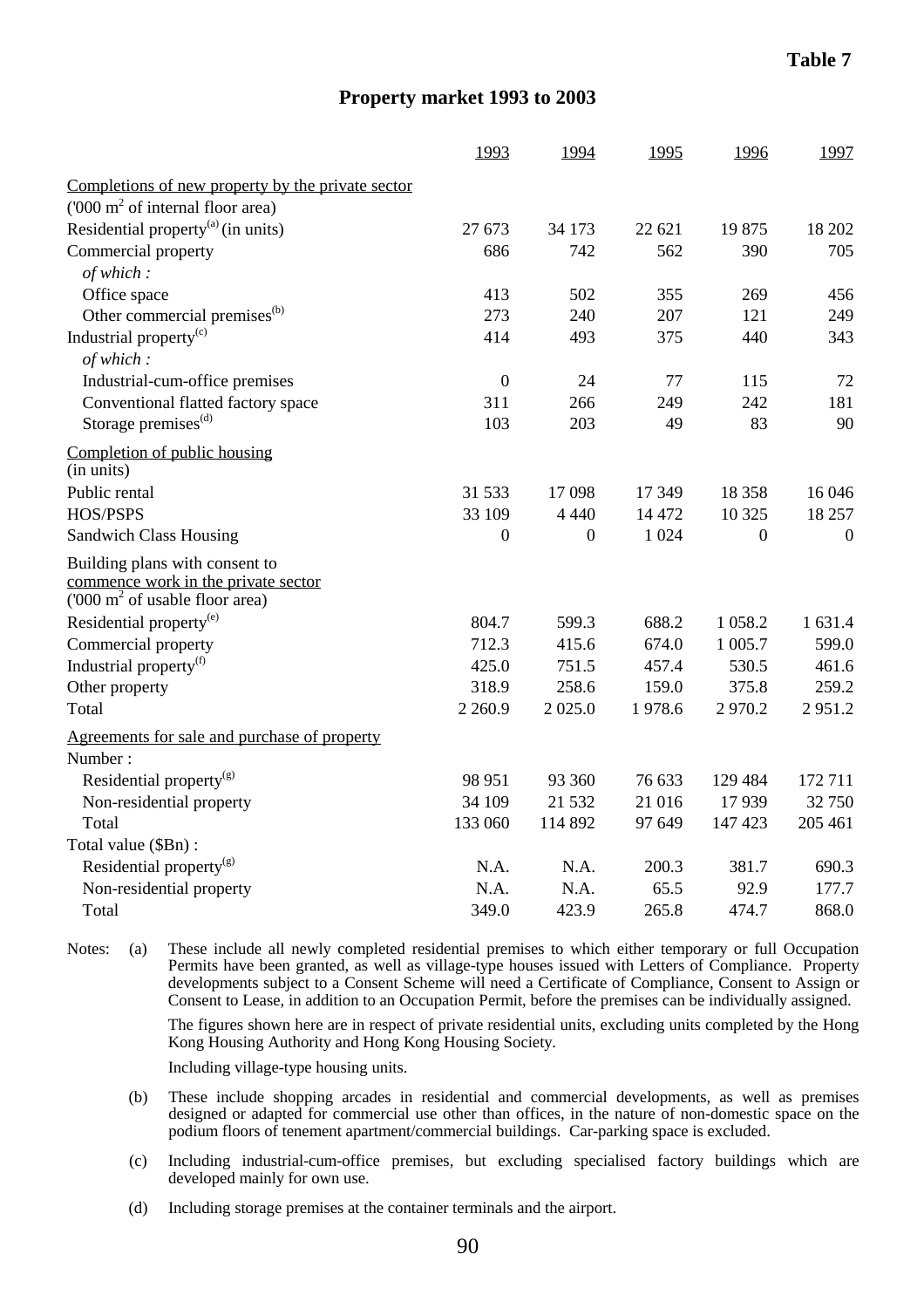### **Property market 1993 to 2003**

|                                                                                                                           | 1998       | 1999     | 2000             | 2001             | 2002             | 2003             |
|---------------------------------------------------------------------------------------------------------------------------|------------|----------|------------------|------------------|------------------|------------------|
| Completions of new property by the private sector                                                                         |            |          |                  |                  |                  |                  |
| $(000 \text{ m}^2 \text{ of internal floor area})$                                                                        |            |          |                  |                  |                  |                  |
| Residential property <sup>(a)</sup> (in units)                                                                            | 22 278     | 35 322   | 25 790           | 26 26 2          | 34 0 35          | 29 115           |
| Commercial property                                                                                                       | 945        | 634      | 160              | 208              | 304              | 417              |
| of which:                                                                                                                 |            |          |                  |                  |                  |                  |
| Office space                                                                                                              | 737        | 428      | 96               | 76               | 166              | 299              |
| Other commercial premises <sup>(b)</sup>                                                                                  | 208        | 206      | 64               | 132              | 138              | 118              |
| Industrial property <sup>(c)</sup>                                                                                        | 300        | 191      | 62               | 45               | 29               | 15               |
| of which:                                                                                                                 |            |          |                  |                  |                  |                  |
| Industrial-cum-office premises                                                                                            | 145        | 40       | 37               | 14               | $\boldsymbol{0}$ | 15               |
| Conventional flatted factory space                                                                                        | 31         | 4        | 19               | 30               | 3                | $\boldsymbol{0}$ |
| Storage premises <sup>(d)</sup>                                                                                           | 124        | 147      | 6                | $\overline{0}$   | 27               | $\boldsymbol{0}$ |
| Completion of public housing<br>(in units)                                                                                |            |          |                  |                  |                  |                  |
| Public rental                                                                                                             | 14 123     | 29 3 8 2 | 35 820           | 49 3 8 6         | 20 154           | 11 605           |
| HOS/PSPS                                                                                                                  | 18015      | 16 891   | 21 172           | 22 390           | 11 658           | 4 2 7 0          |
| <b>Sandwich Class Housing</b>                                                                                             | 2 2 9 4    | 5 602    | $\boldsymbol{0}$ | $\boldsymbol{0}$ | $\boldsymbol{0}$ | $\overline{0}$   |
| Building plans with consent to<br>commence work in the private sector<br>$(000 \text{ m}^2 \text{ of usable floor area})$ |            |          |                  |                  |                  |                  |
| Residential property <sup>(e)</sup>                                                                                       | 1 472.0    | 1 692.8  | 1 1 4 2.7        | 1 002.5          | 790.0            | 1 0 38.4         |
| Commercial property                                                                                                       | 395.7      | 287.5    | 337.5            | 265.0            | 365.3            | 200.0            |
| Industrial property <sup>(f)</sup>                                                                                        | 69.5       | 84.9     | 129.2            | 45.7             | 107.1            | 0.8              |
| Other property                                                                                                            | 201.5      | 125.8    | 240.2            | 75.0             | 109.3            | 444.2            |
| Total                                                                                                                     | 2 1 3 8 .7 | 2 190.9  | 1 849.5          | 1 3 8 8.1        | 1 371.8          | 1 683.3          |
| Agreements for sale and purchase of property<br>Number:                                                                   |            |          |                  |                  |                  |                  |
| Residential property <sup>(g)</sup>                                                                                       | 85 616     | 77 087   | 65 340           | 69 667           | 72 974           | 71 576           |
| Non-residential property                                                                                                  | 25 873     | 21 379   | 20 404           | 18 5 23          | 12 947           | 15 733           |
| Total                                                                                                                     | 111 489    | 98 4 66  | 85 744           | 88 190           | 85 921           | 87 309           |
| Total value (\$Bn):                                                                                                       |            |          |                  |                  |                  |                  |
| Residential property <sup>(g)</sup>                                                                                       | 278.5      | 212.0    | 168.4            | 150.9            | 154.3            | 153.6            |
| Non-residential property                                                                                                  | 62.4       | 44.6     | 54.1             | 41.9             | 31.1             | 35.8             |
| Total                                                                                                                     | 340.9      | 256.6    | 222.5            | 192.8            | 185.4            | 189.4            |

Notes (cont'd):

- (e) As from 1995, the classification of residential property has been revised to include developments under the Urban Improvement Scheme of the Hong Kong Housing Society, but to exclude developments under the Home Ownership Scheme and the Private Sector Participation Scheme of the Hong Kong Housing Authority.
- (f) Including multi-purpose industrial premises designed also for office use.
- (g) It should be noted that primary sales of units under the Home Ownership Scheme (HOS) and the Tenants Purchase Scheme (TPS) are not covered in this table, as sale and purchase agreements are commonly not required for these transactions. Also sale and purchase agreements for primary sales of units under the Private Sector Participation Scheme (PSPS) are not included in the row on residential property, yet they are included in the row on non-residential property, and thus also in the row for the total.

N.A. Not available.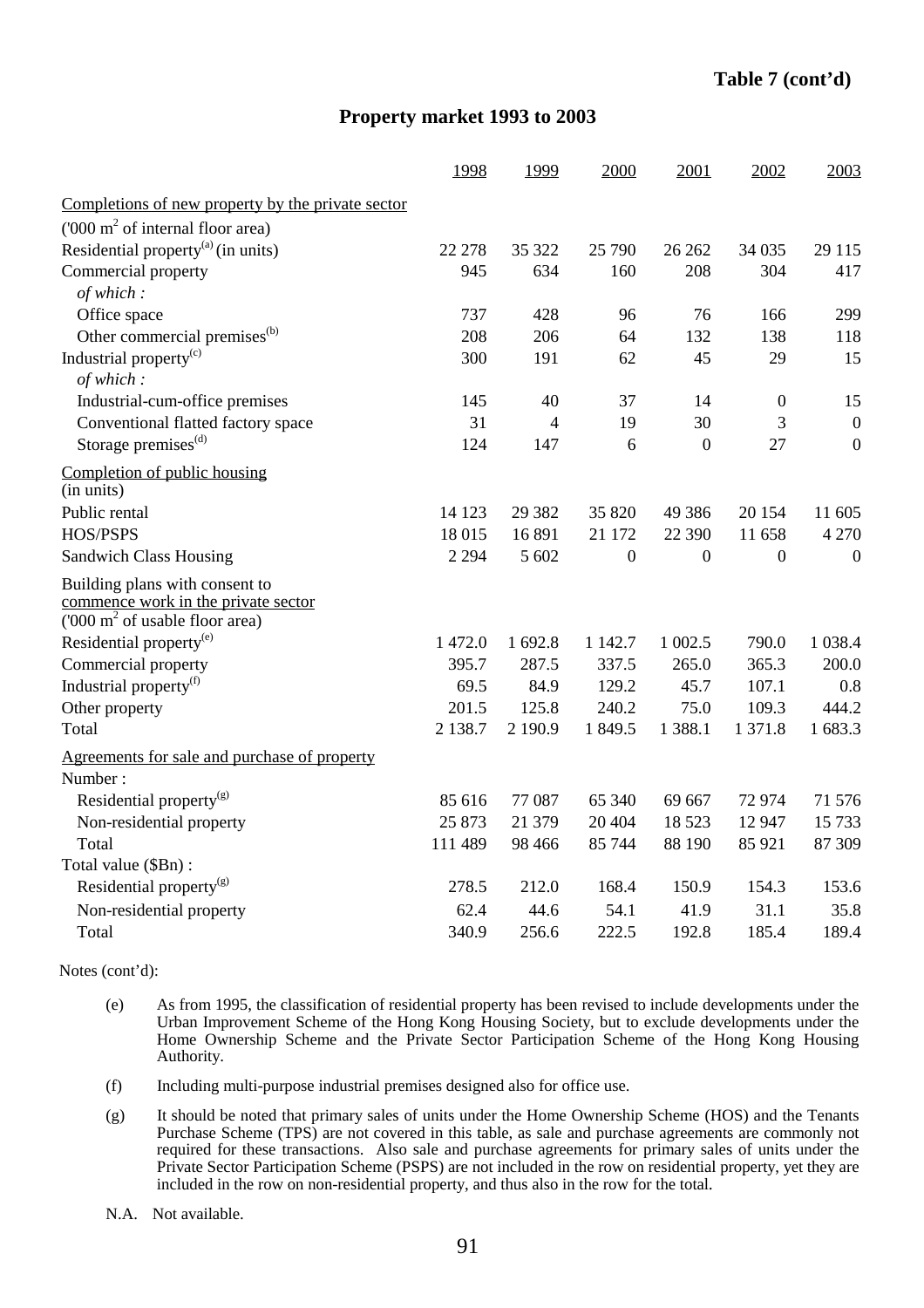### **Monetary aggregates 1993 to 2003**

| As at End of Year                                                                                                                          | 1993                              | 1994                              | 1995                              | 1996                              | 1997                              |
|--------------------------------------------------------------------------------------------------------------------------------------------|-----------------------------------|-----------------------------------|-----------------------------------|-----------------------------------|-----------------------------------|
| Hong Kong Dollar Money Supply (\$Mn):<br>M1<br>$M2^{(a)}$<br>$M3^{(a)}$                                                                    | 168,440<br>922,417<br>939,491     | 167,922<br>1,094,715<br>1,112,146 | 171,642<br>1,260,427<br>1,278,288 | 198,311<br>1,503,603<br>1,520,461 | 188,135<br>1,666,419<br>1,684,325 |
| Total Money Supply (\$Mn):<br>M1<br>M <sub>2</sub><br>M <sub>3</sub>                                                                       | 187,608<br>1,764,416<br>1,823,108 | 185,334<br>1,992,351<br>2,070,831 | 190,471<br>2,282,849<br>2,363,963 | 217,460<br>2,532,236<br>2,611,636 | 208,093<br>2,788,808<br>2,871,425 |
| Loans and Advances for<br>use in Hong Kong (\$Mn)                                                                                          | 1,190,239                         | 1,403,931                         | 1,571,808                         | 1,822,194                         | 2,230,228                         |
| Nominal Effective Exchange Rate Indices<br>(Jan 2000 = $100$ ) <sup>(b)(c)</sup> :<br>Trade-weighted<br>Import-weighted<br>Export-weighted | 85.2<br>85.0<br>85.3              | 95.4<br>93.6<br>97.2              | 91.6<br>89.6<br>93.7              | 94.0<br>93.0<br>95.1              | 98.0<br>97.9<br>98.1              |
| Rate of Change (%)                                                                                                                         |                                   |                                   |                                   |                                   |                                   |
| Hong Kong Dollar Money Supply:<br>M1<br>$M2^{(a)}$<br>$M3^{(a)}$                                                                           | 20.8<br>26.9<br>25.2              | $-0.3$<br>18.7<br>18.4            | 2.2<br>15.1<br>14.9               | 15.5<br>19.3<br>18.9              | $-5.1$<br>N.A.<br>N.A.            |
| <b>Total Money Supply:</b><br>M1<br>M <sub>2</sub><br>M <sub>3</sub>                                                                       | 20.6<br>16.2<br>15.8              | $-1.2$<br>12.9<br>13.6            | 2.8<br>14.6<br>14.2               | 14.2<br>10.9<br>10.5              | $-4.3$<br>N.A.<br>N.A.            |
| Loans and Advances for<br>use in Hong Kong                                                                                                 | 17.7                              | 18.0                              | 12.0                              | 15.9                              | 22.4                              |
| Nominal Effective Exchange Rate Indices <sup>(b) (c)</sup> :<br>Trade-weighted<br>Import-weighted<br>Export-weighted                       | 2.0<br>1.0<br>3.0                 | 12.0<br>10.1<br>14.0              | $-4.0$<br>$-4.3$<br>$-3.6$        | 2.6<br>3.8<br>1.5                 | 4.3<br>5.3<br>3.2                 |

#### Definitions of Terms:

The Hong Kong Dollar Money Supply is the Hong Kong dollar component of the respective monetary aggregate. Starting from April 1997, money supply definition has been revised to include short-term Exchange Fund placement of less than one month in the monetary aggregates. As such, figures after 1997 cannot be compared with those in the previous period.

Total Money Supply:

- M1: Legal tender notes and coins with the public, plus customers' demand deposits with licensed banks.
- M2: M1 plus customers' savings and time deposits with licensed banks, plus negotiable certificates of deposit issued by licensed banks and held outside the monetary sector.
- M3: M2 plus customers' deposits with restricted licence banks and deposit-taking companies, plus negotiable certificates of deposit issued by such institutions and held outside the monetary sector.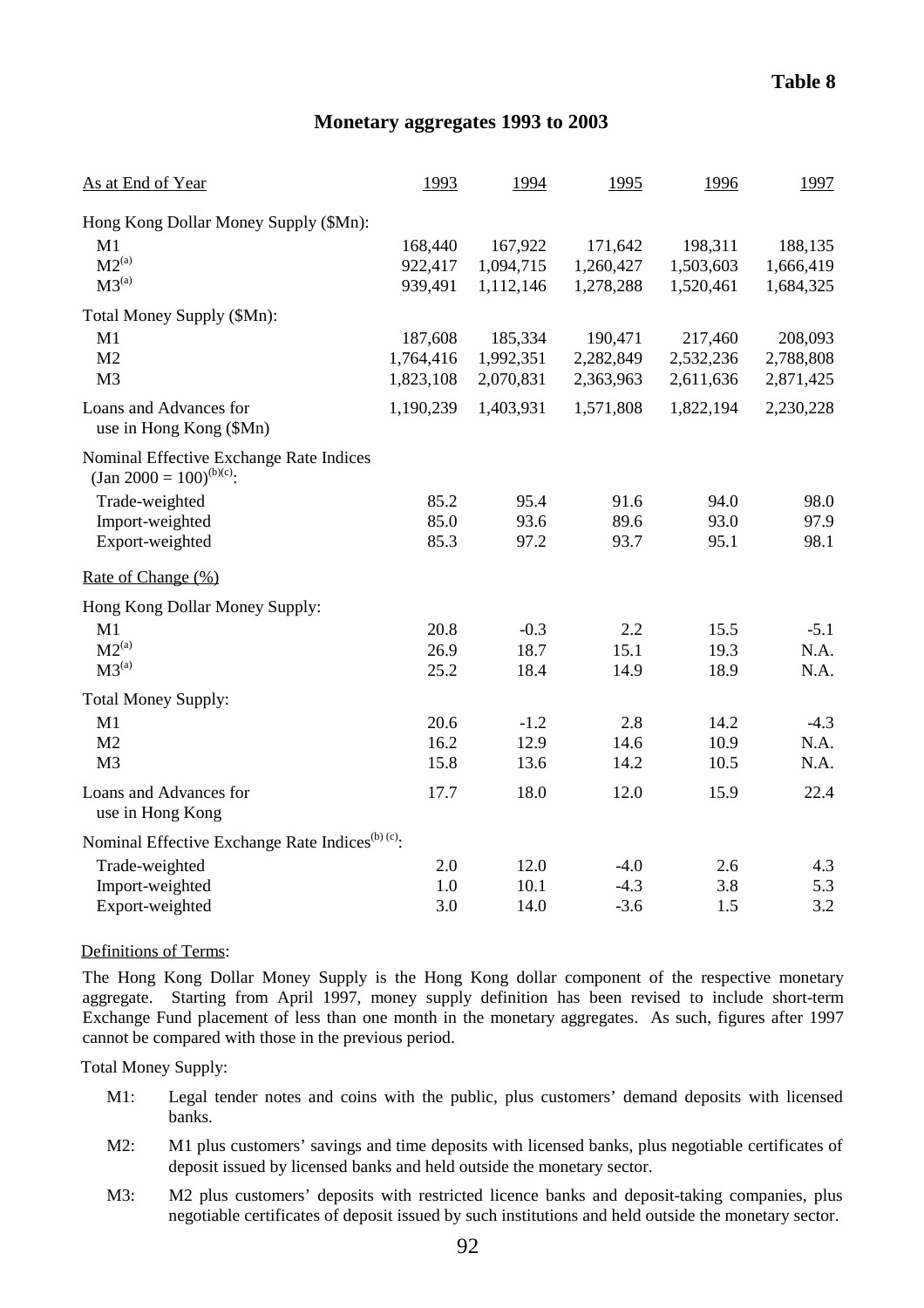## **Monetary aggregates 1993 to 2003**

| As at End of Year                                                                  | 1998      | 1999      | 2000      | 2001      | 2002      | 2003      |
|------------------------------------------------------------------------------------|-----------|-----------|-----------|-----------|-----------|-----------|
| Hong Kong Dollar Money Supply (\$Mn):                                              |           |           |           |           |           |           |
| M1                                                                                 | 178,260   | 205,339   | 203,966   | 229,841   | 259,411   | 354,738   |
| $M2^{(a)}$                                                                         | 1,828,691 | 1,923,481 | 1,987,963 | 1,998,774 | 1,984,049 | 2,107,255 |
| M3 <sup>(a)</sup>                                                                  | 1,840,824 | 1,935,471 | 2,002,358 | 2,016,635 | 2,004,225 | 2,122,847 |
| Total Money Supply (\$Mn):                                                         |           |           |           |           |           |           |
| M1                                                                                 | 197,666   | 225,156   | 243,847   | 258,056   | 295,650   | 413,404   |
| M2                                                                                 | 3,111,942 | 3,386,196 | 3,649,492 | 3,550,060 | 3,518,326 | 3,812,848 |
| M <sub>3</sub>                                                                     | 3,168,199 | 3,434,467 | 3,692,753 | 3,594,130 | 3,561,852 | 3,857,450 |
| Loans and Advances for<br>use in Hong Kong (\$Mn)                                  | 2,109,589 | 1,933,391 | 1,965,289 | 1,878,679 | 1,833,744 | 1,808,718 |
| Nominal Effective Exchange Rate Indices<br>(Jan 2000 = $100$ ) <sup>(b)(c)</sup> : |           |           |           |           |           |           |
| Trade-weighted                                                                     | 103.4     | 100.9     | 101.7     | 104.7     | 104.0     | 100.7     |
| Import-weighted                                                                    | 105.5     | 101.4     | 101.5     | 105.1     | 104.7     | 101.6     |
| Export-weighted                                                                    | 101.3     | 100.4     | 101.9     | 104.3     | 103.3     | 99.8      |
| Rate of Change $(\%)$                                                              |           |           |           |           |           |           |
| Hong Kong Dollar Money Supply:                                                     |           |           |           |           |           |           |
| M1                                                                                 | $-5.2$    | 15.2      | $-0.7$    | 12.7      | 12.9      | 36.7      |
| $M2^{(a)}$                                                                         | 9.7       | 5.2       | 3.4       | 0.5       | $-0.7$    | 6.2       |
| M3 <sup>(a)</sup>                                                                  | 9.3       | 5.1       | 3.5       | 0.7       | $-0.6$    | 5.9       |
| <b>Total Money Supply:</b>                                                         |           |           |           |           |           |           |
| M1                                                                                 | $-5.0$    | 13.9      | 8.3       | 5.8       | 14.6      | 39.8      |
| M2                                                                                 | 11.6      | 8.8       | 7.8       | $-2.7$    | $-0.9$    | 8.4       |
| M <sub>3</sub>                                                                     | 10.3      | 8.4       | 7.5       | $-2.7$    | $-0.9$    | 8.3       |
| Loans and Advances for<br>use in Hong Kong                                         | $-5.4$    | $-8.4$    | 1.6       | $-4.4$    | $-2.4$    | $-1.4$    |
| Nominal Effective Exchange Rate Indices <sup>(b) (c)</sup> :                       |           |           |           |           |           |           |
| Trade-weighted                                                                     | 5.5       | $-2.4$    | 0.8       | 2.9       | $-0.7$    | $-3.2$    |
| Import-weighted                                                                    | 7.8       | $-3.9$    | 0.1       | 3.5       | $-0.4$    | $-3.0$    |
| Export-weighted                                                                    | 3.3       | $-0.9$    | 1.5       | 2.4       | $-1.0$    | $-3.4$    |

Notes: (a) Adjusted to include foreign currency swap deposits.

- (b) Average of the year.
- (c) The Effective Exchange Rate Indices (EERIs) from January 2000 onwards are compiled on the basis of the average merchandise trade pattern from 1999 to 2000. The EERIs for the earlier periods are compiled on the basis of the average merchandise trade pattern in a much earlier period from 1991 to 1993, and have been re-scaled to the new base period for linking up with the new index series.

N.A. Not available.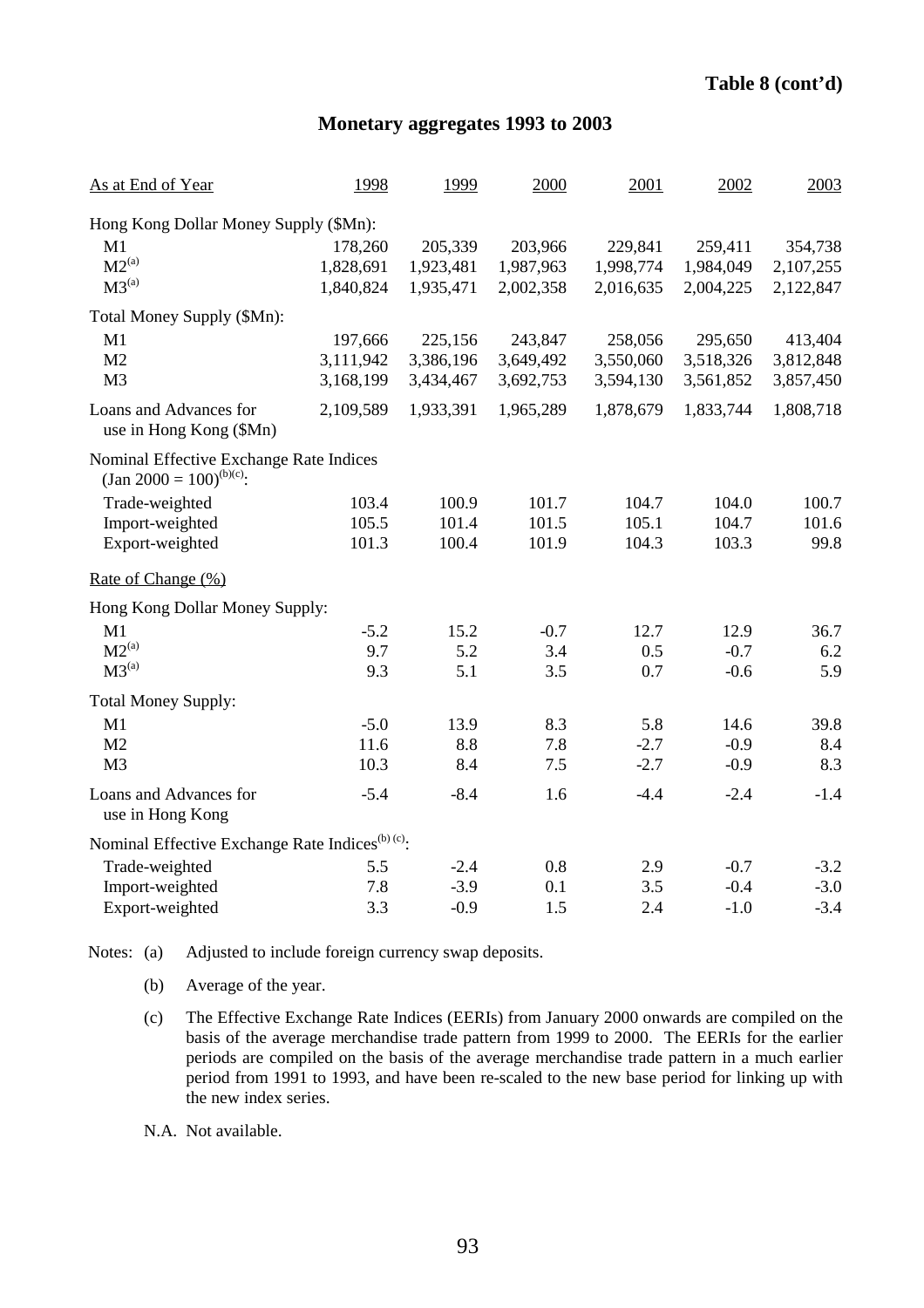#### **Labour force, employment, wages and earnings 1997 to 2003**

|                                                                        | Mar<br>1997   | Sep<br>1997   | Mar<br>1998    | Sep<br>1998    | Mar<br>1999    | Sep<br>1999    | Mar<br>2000    |
|------------------------------------------------------------------------|---------------|---------------|----------------|----------------|----------------|----------------|----------------|
| Labour Force <sup>(a)</sup> ('000)                                     | 3 2 1 6       | 3 2 1 3       | 3 2 4 7        | 3 2 9 0        | 3 2 9 7        | 3 3 1 6        | 3 3 3 7        |
| Employed <sup>(a)</sup> ('000)<br>Unemployed $^{(a)}$ ('000)           | 3 1 4 5<br>71 | 3 1 4 4<br>70 | 3 1 4 1<br>106 | 3 1 1 4<br>176 | 3 0 9 3<br>204 | 3 1 0 1<br>214 | 3 1 5 4<br>183 |
| Unemployment Rate,<br>Seasonally Adjusted <sup>(a)(b)</sup> (%)        | 2.3           | 2.1           | 3.3            | 5.2            | 6.3            | 6.3            | 5.6            |
| Underemployment Rate $^{(a)}$ (%)                                      | 1.1           | 1.0           | 1.9            | 2.6            | 3.0            | 3.1            | 2.8            |
| Labour Force Participation<br>Rate $^{(a)}$ (%)                        | 61.3          | 60.9          | 61.1           | 61.4           | 61.2           | 61.2           | 61.1           |
| Employment ('000) in:                                                  |               |               |                |                |                |                |                |
| Wholesale and import/export trades                                     | 608           | 592           | 570            | 551            | 568            | 579            | 602            |
| Retail trade                                                           | 209           | 214           | 200            | 190            | 193            | 206            | 207            |
| <b>Restaurants and hotels</b>                                          | 229           | 221           | 212            | 206            | 215            | 213            | 219            |
| Water transport, air transport and<br>services allied to transport     | 104           | 100           | 94             | 93             | 95             | 95             | 96             |
| Storage and communications                                             | 44            | 42            | 42             | 39             | 41             | 42             | 41             |
| Financing, insurance, real estates<br>and business services            | 408           | 416           | 395            | 398            | 398            | 407            | 415            |
| Community, social and personal<br>services                             | 324           | 314           | 317            | 324            | 336            | 340            | 345            |
| Manufacturing                                                          | 313           | 309           | 281            | 257            | 249            | 245            | 234            |
| Building and construction sites                                        | 84            | 78            | 87             | 76             | 72             | 69             | 75             |
| Index of Payroll per Person<br>Engaged <sup>(c)</sup> (Q1 1999 = 100): |               |               |                |                |                |                |                |
| Nominal                                                                | 93            | 85            | 98             | 88             | 100            | 87             | 100            |
| Real <sup>(d)</sup>                                                    | 96            | 85            | 97             | 85             | 100            | 89             | 105            |
| Wage Index (Sep $1992 = 100$ ):                                        |               |               |                |                |                |                |                |
| Nominal                                                                | 142           | 147           | 150            | 151            | 150            | 149            | 149            |
| Real <sup>(e)</sup>                                                    | 104           | 104           | 104            | 104            | 107            | 109            | 111            |
| <b>Index of Construction Wage Rates</b><br>$\text{(Jan 1970)} = 100$   | 2921          | 3 0 8 9       | 3 3 7 8        | 3 4 3 8        | 3488           | 3 5 0 5        | 3517           |

#### Definitions of Terms:

The labour force, or the economically active population, is defined to include all persons aged 15 or above who either were engaged in productive work during the seven days before enumeration, or would otherwise have been engaged in productive work but were unemployed.

The labour force participation rate is defined as the proportion of labour force (i.e. those working or unemployed) in the population aged 15 or above.

For a person aged 15 or above to be classified as unemployed, he or she should : (i) not have a job and not be performing any work for pay or profit during the reference period (i.e. seven days before enumeration); and (ii) be available for work during the reference period; and (iii) be seeking work during the 30 days before enumeration.

Notwithstanding the above, the following types of persons are also considered as unemployed : (i) persons without a job, have sought work but are not available for work because of temporary sickness; (ii) persons without a job but have not sought work because they will take up a new job or start business at a subsequent date, or expect to return to their original jobs; and (iii) discouraged workers who have not sought work because they believe work is not available to them.

The main criteria for an employed person aged 15 or above to be classified as underemployed are: involuntarily working for less than 35 hours during the reference period (i.e. seven days before enumeration), and either available for additional work during the reference period or seeking additional work during the 30 days before enumeration.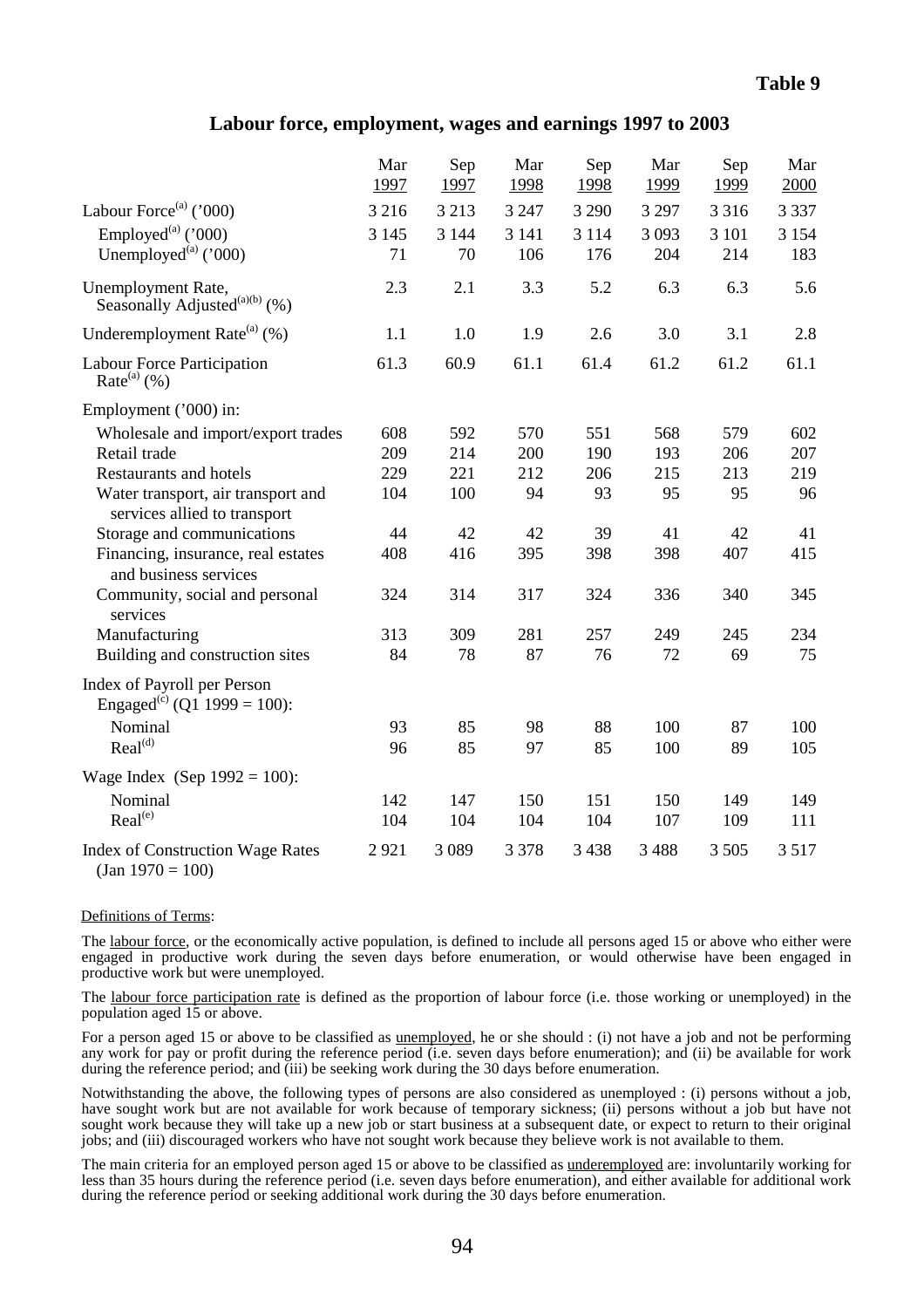#### **Labour force, employment, wages and earnings 1997 to 2003**

|                                                                        | Sep<br>2000    | Mar<br>2001    | Sep<br>2001    | Mar<br>2002    | Sep<br>2002    | Mar<br>2003    | Sep<br>2003    |
|------------------------------------------------------------------------|----------------|----------------|----------------|----------------|----------------|----------------|----------------|
| Labour Force <sup>(a)</sup> ('000)                                     | 3 3 9 2        | 3 4 0 3        | 3 4 4 3        | 3 4 5 8        | 3517           | 3 5 0 3        | 3 4 9 2        |
| Employed <sup>(a)</sup> ('000)<br>Unemployed $^{(a)}$ ('000)           | 3 2 2 4<br>167 | 3 2 5 4<br>150 | 3 2 5 7<br>186 | 3 2 1 9<br>239 | 3 2 4 9<br>268 | 3 2 4 4<br>260 | 3 1 9 5<br>297 |
| Unemployment Rate,<br>Seasonally Adjusted <sup>(a)(b)</sup> (%)        | 4.8            | 4.5            | 5.2            | 7.0            | 7.4            | 7.5            | 8.3            |
| Underemployment Rate $^{(a)}$ (%)                                      | 2.6            | 2.3            | 2.5            | 3.2            | 2.9            | 2.9            | 3.6            |
| Labour Force Participation<br>Rate $^{(a)}$ (%)                        | 61.6           | 61.3           | 61.6           | 61.5           | 62.3           | 61.5           | 61.2           |
| Employment ('000) in:                                                  |                |                |                |                |                |                |                |
| Wholesale and import/export trades                                     | 610            | 581            | 579            | 566            | 580            | 564            | 556            |
| Retail trade                                                           | 223            | 215            | 225            | 216            | 221            | 210            | 207            |
| Restaurants and hotels                                                 | 221            | 221            | 223            | 214            | 212            | 198            | 194            |
| Water transport, air transport and<br>services allied to transport     | 100            | 98             | 102            | 101            | 101            | 100            | 97             |
| Storage and communications                                             | 45             | 45             | 44             | 41             | 40             | 33             | 35             |
| Financing, insurance, real estates<br>and business services            | 437            | 429            | 437            | 423            | 424            | 423            | 422            |
| Community, social and personal<br>services                             | 349            | 360            | 377            | 392            | 398            | 398            | 414            |
| Manufacturing                                                          | 229            | 217            | 209            | 197            | 190            | 179            | 173            |
| Building and construction sites                                        | 81             | 88             | 77             | 77             | 70             | 67             | 64             |
| Index of Payroll per Person<br>Engaged <sup>(c)</sup> (Q1 1999 = 100): |                |                |                |                |                |                |                |
| Nominal                                                                | 88             | 103            | 90             | 102            | 88             | 100            | 87             |
| Real <sup>(d)</sup>                                                    | 94             | 110            | 97             | 113            | 99             | 113            | 100            |
| Wage Index (Sep $1992 = 100$ ):                                        |                |                |                |                |                |                |                |
| Nominal                                                                | 151            | 151            | 152            | 150            | 150            | 148            | 147            |
| Real <sup>(e)</sup>                                                    | 113            | 115            | 115            | 116            | 118            | 117            | 119            |
| <b>Index of Construction Wage Rates</b><br>$(Jan 1970 = 100)$          | 3 6 12         | 3 5 4 7        | 3 613          | 3551           | 3 5 6 7        | 3 5 4 8        | 3 5 0 1        |

#### Definitions of Terms (cont'd)

Unemployment and underemployment rates: the proportions of unemployed and underemployed persons in the labour force.

Notes: Figures may not add up exactly to the total due to rounding.

- (a) Quarterly average.
- (b) The seasonal adjustment is done on the basis of the X-11 ARIMA method, which adjusts for the influences of all seasonal factors.
- (c) In addition to wages, which include all regular payments like basic pay and stipulated bonuses and allowances, payroll also covers overtime pay and other non-guaranteed or irregular bonuses and allowances. Because of this difference, as well as the difference in sectoral and occupational coverage, the movements in payroll per person engaged do not necessarily match closely with those in wage rates.
- (d) The real index is obtained by deflating the nominal index with the Composite Consumer Price Index.
- (e) The real index is obtained by deflating the nominal index with the Consumer Price Index (A).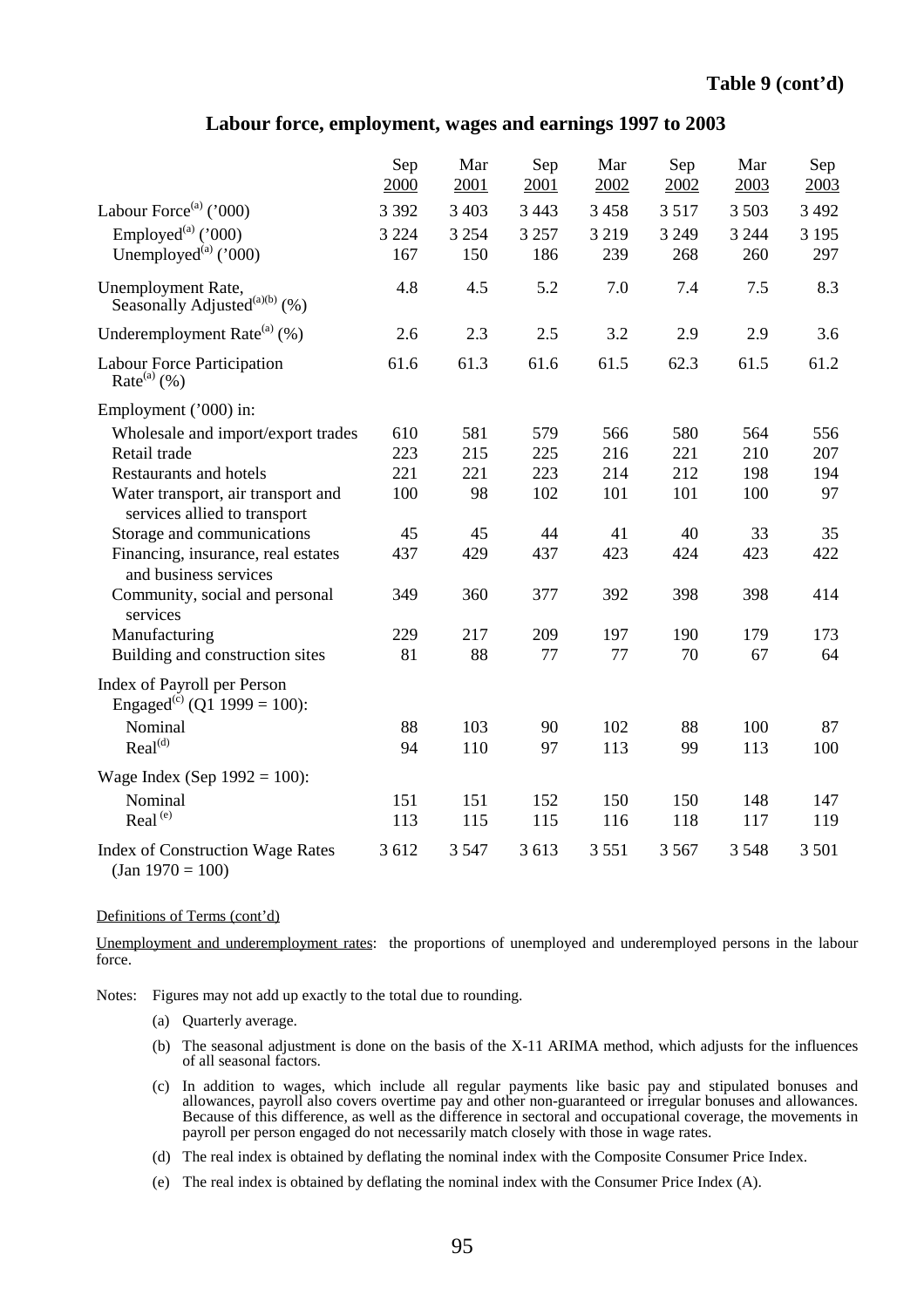#### **Rates of change in prices 1993 to 2003 (%)**

|                                                              | 1993   | 1994   | 1995    | 1996    | 1997   |
|--------------------------------------------------------------|--------|--------|---------|---------|--------|
| <b>GDP</b> Deflator                                          | 8.5    | 6.9    | 2.5     | 5.8     | 5.7    |
| Domestic Demand Deflator <sup>(a)</sup>                      | 7.8    | 7.2    | 5.0     | 5.1     | 4.6    |
| Consumer Price Indices <sup>(b)</sup> :                      |        |        |         |         |        |
| Composite CPI                                                | 8.8    | 8.8    | 9.1     | 6.3     | 5.8    |
| CPI(A)                                                       | 8.5    | 8.1    | 8.7     | 6.0     | 5.7    |
| CPI(B)                                                       | 8.7    | 8.6    | 9.2     | 6.4     | 5.8    |
| CPI(C)                                                       | 9.5    | 10.0   | 9.6     | 6.6     | 6.1    |
| Unit Value Indices:                                          |        |        |         |         |        |
| Domestic exports                                             | 0.3    | 1.5    | 2.4     | 0.3     | $-2.4$ |
| Re-exports                                                   | $-0.6$ | 1.5    | 3.5     | $-0.5$  | $-1.5$ |
| Total exports of goods                                       | $-0.3$ | 1.5    | 3.3     | $-0.3$  | $-1.6$ |
| Imports of goods                                             | $-0.5$ | 2.7    | 5.0     | $-1.3$  | $-2.3$ |
| Terms of Trade Index                                         | 0.2    | $-1.2$ | $-1.6$  | 1.0     | 0.7    |
| Producer Price Index<br>for all manufacturing industries     | 0.7    | 2.1    | 2.8     | $-0.1$  | $-0.3$ |
| <b>Construction Labour and</b><br><b>Material Cost Index</b> | 12.3   | 6.5    | 5.2     | 6.8     | 9.3    |
| <b>Tender Price Indices:</b>                                 |        |        |         |         |        |
| Public sector<br>building projects                           | 2.0    | 14.0   | 17.8    | 14.4    | 17.6   |
| Public housing projects                                      | 2.6    | 7.3    | 18.3    | 11.4    | 18.9   |
| Property Price Indices:                                      |        |        |         |         |        |
| Residential flats <sup>(c)</sup>                             | 9.2    | 23.5   | $-6.6$  | 8.9     | 39.5   |
| Office space                                                 | 20.1   | 39.9   | $-15.5$ | $-3.2$  | 13.1   |
| Shopping space                                               | 21.4   | 17.8   | $-2.8$  | 3.3     | 32.3   |
| Flatted factory space                                        | 19.3   | 6.6    | $-11.2$ | $-13.7$ | $-1.5$ |
| Property Rental Indices <sup>(d)</sup> :                     |        |        |         |         |        |
| <b>Residential flats</b>                                     | 7.7    | 21.3   | 2.2     | $-1.4$  | 13.0   |
| Office space                                                 | 9.6    | 21.3   | $-1.8$  | $-14.7$ | 3.0    |
| Shopping space                                               | 10.9   | 13.8   | 1.1     | $\star$ | 4.8    |
| Flatted factory space                                        | 10.2   | 3.3    | $-1.7$  | $-9.9$  | 0.1    |

Notes: (a) Revised series incorporating a new set of visitor expenditure figures as released by the Hong Kong Tourism Board on 28 November 2003.

- (b) As from October 2000 onwards, the year-on-year rates of change in the Consumer Price Indices are computed from the new 1999/2000-based CPI series. For the earlier periods, they are computed from the CPIs with old base period.
- (c) Figures refer to changes in the prices of existing flats traded in the secondary market, but not new flats sold in the primary market.
- (d) For residential property, their changes in rentals cover only new tenancies for which rentals are freshly determined. For non-residential property, their changes in rentals cover also lease renewals upon which rentals may be revised.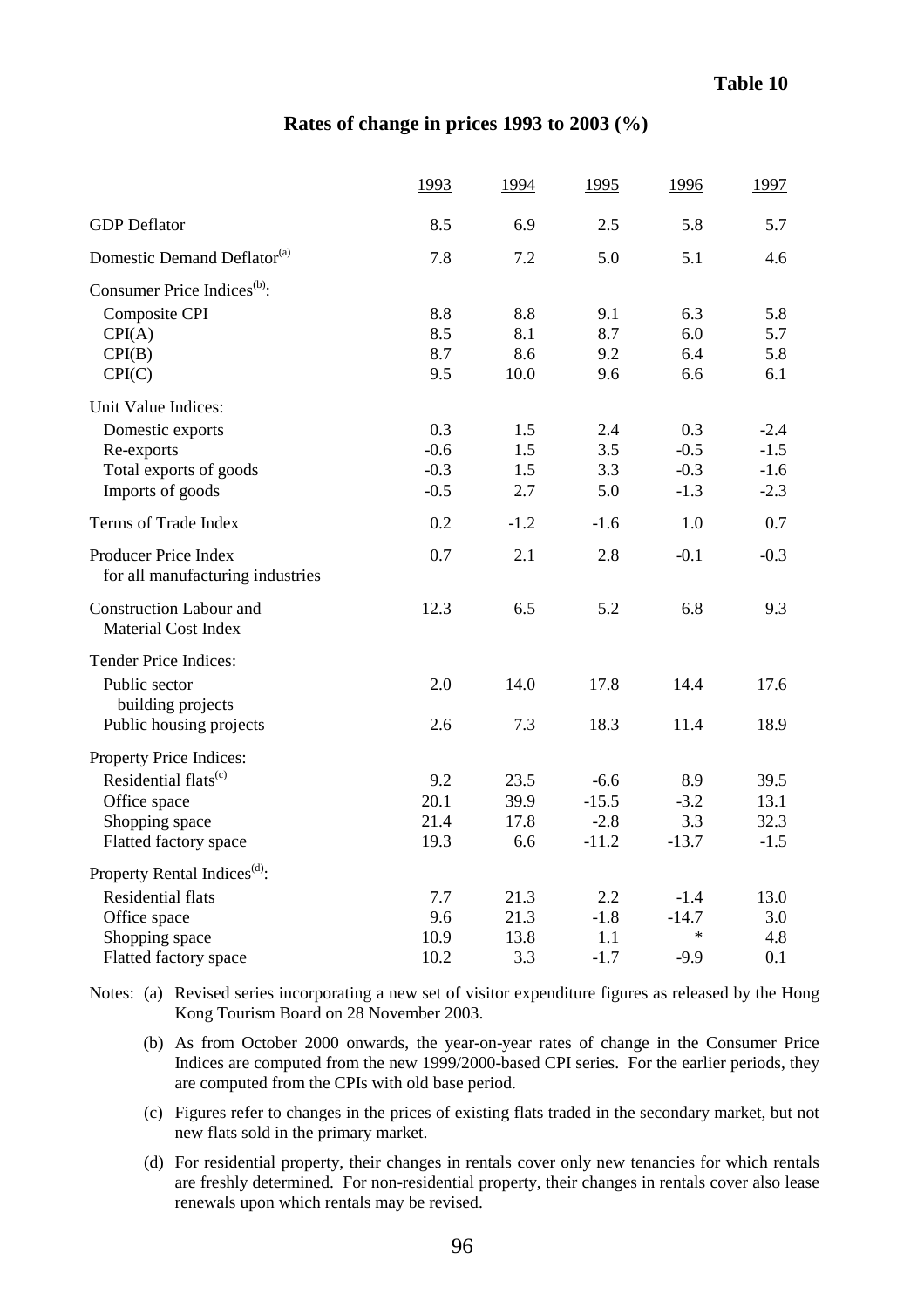# **Rates of change in prices 1993 to 2003 (%)**

|                                                              | 1998    | 1999    | 2000    | 2001       | 2002              | 2003                |
|--------------------------------------------------------------|---------|---------|---------|------------|-------------------|---------------------|
| <b>GDP</b> Deflator                                          | 0.2     | $-5.8$  | $-6.2$  | $-1.9^{#}$ | $-3.0^{\text{*}}$ | $-5.1$ <sup>+</sup> |
| Domestic Demand Deflator <sup>(a)</sup>                      | 0.5     | $-2.4$  | $-5.3$  | $-2.5^*$   | $-4.5^{\#}$       | $-3.8^{+}$          |
| Consumer Price Indices <sup>(b)</sup> :                      |         |         |         |            |                   |                     |
| Composite CPI                                                | 2.8     | $-4.0$  | $-3.8$  | $-1.6$     | $-3.0$            | $-2.6$              |
| CPI(A)                                                       | 2.6     | $-3.3$  | $-3.0$  | $-1.7$     | $-3.2$            | $-2.1$              |
| CPI(B)                                                       | 2.8     | $-4.7$  | $-3.9$  | $-1.6$     | $-3.1$            | $-2.7$              |
| CPI(C)                                                       | 3.2     | $-3.7$  | $-4.5$  | $-1.5$     | $-2.8$            | $-2.9$              |
| Unit Value Indices:                                          |         |         |         |            |                   |                     |
| Domestic exports                                             | $-2.8$  | $-2.4$  | $-1.0$  | $-4.7$     | $-3.3$            | 0.2                 |
| Re-exports                                                   | $-3.9$  | $-2.8$  | $-0.1$  | $-2.0$     | $-2.7$            | $-1.5$              |
| Total exports of goods                                       | $-3.8$  | $-2.7$  | $-0.2$  | $-2.3$     | $-2.7$            | $-1.4$              |
| Imports of goods                                             | $-4.9$  | $-2.0$  | 0.8     | $-3.1$     | $-3.9$            | $-0.4$              |
| Terms of Trade Index                                         | 1.2     | $-0.7$  | $-1.0$  | 0.9        | 1.2               | $-1.0$              |
| Producer Price Index<br>for all manufacturing industries     | $-1.8$  | $-1.7$  | 0.2     | $-1.6$     | $-2.7$            | $-0.7^{\circ}$      |
| <b>Construction Labour and</b><br><b>Material Cost Index</b> | 7.5     | 1.4     | 1.8     | 0.3        | $-0.3$            | $-0.7^{\circ}$      |
| Tender Price Indices:                                        |         |         |         |            |                   |                     |
| Public sector<br>building projects                           | 9.1     | $-4.4$  | $-13.1$ | $-8.5$     | $-11.7$           | 1.0 <sup>°</sup>    |
| Public housing projects                                      | 9.0     | $-3.3$  | $-11.9$ | $-15.1$    | $-9.6$            | $-12.8$             |
| Property Price Indices:                                      |         |         |         |            |                   |                     |
| Residential flats <sup>(c)</sup>                             | $-28.2$ | $-14.6$ | $-10.4$ | $-12.2$    | $-11.2$           | $-12.0^+$           |
| Office space                                                 | $-36.9$ | $-25.7$ | $-10.1$ | $-12.5$    | $-13.1$           | $-9.6^{+}$          |
| Shopping space                                               | $-27.6$ | $-22.1$ | $-6.4$  | $-7.3$     | $-2.1$            | $-1.5^{+}$          |
| Flatted factory space                                        | $-22.0$ | $-24.1$ | $-8.8$  | $-10.1$    | $-8.8$            | $-4.9^{+}$          |
| Property Rental Indices <sup>(d)</sup> :                     |         |         |         |            |                   |                     |
| <b>Residential flats</b>                                     | $-16.3$ | $-11.2$ | $-1.9$  | $-2.8$     | $-12.6$           | $-11.9^{+}$         |
| Office space                                                 | $-13.3$ | $-26.4$ | $-1.5$  | 2.5        | $-15.4$           | $-13.7^{+}$         |
| Shopping space                                               | $-10.0$ | $-10.1$ | 1.3     | $-1.9$     | $-6.5$            | $-7.9^{+}$          |
| Flatted factory space                                        | $-10.9$ | $-15.3$ | $-4.6$  | $-5.3$     | $-8.4$            | $-10.3^{+}$         |
|                                                              |         |         |         |            |                   |                     |

|  | Notes $(cont'd)$ : $(#)$ |  | Revised figures. |  |
|--|--------------------------|--|------------------|--|
|--|--------------------------|--|------------------|--|

- (+) Preliminary figures.
- $\left(\sim\right)$  Q1-Q2 2003.
- (^) January to September 2003.
- (\*) Change of less than 0.05%.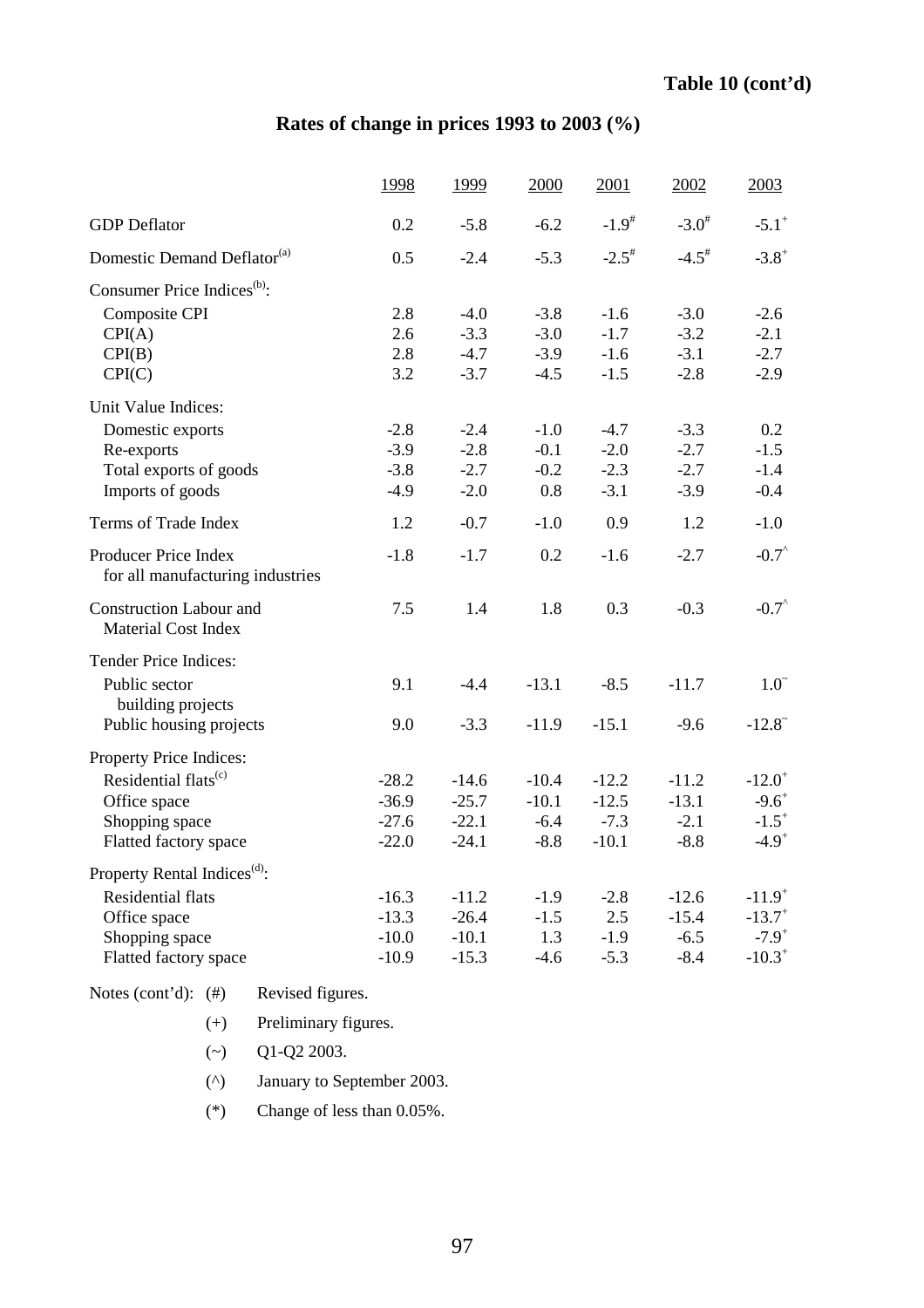| <b>Forecast of expenditure on the Gross Domestic Product (GDP) in 2004</b> |  |
|----------------------------------------------------------------------------|--|
|----------------------------------------------------------------------------|--|

#### At Current Market Prices

|                                                                            | Preliminary<br>figures for 2003 | Forecast<br>for 2004 | Forecast<br>rates of change<br>in real terms<br>for 2004 |
|----------------------------------------------------------------------------|---------------------------------|----------------------|----------------------------------------------------------|
|                                                                            | (SBn)                           | (SBn)                | (% )                                                     |
| Private Consumption Expenditure                                            | 705.7                           | 737.5                | 6                                                        |
| <b>Government Consumption Expenditure</b>                                  | 130.1                           | 128.7                | 1.5                                                      |
| <b>Gross Domestic Fixed Capital</b><br>Formation                           | 275.1                           | 294.8                | 7.1                                                      |
| of which:                                                                  |                                 |                      |                                                          |
| Building and construction<br>Machinery, equipment and<br>computer software | 119.3<br>147.5                  | 120.7<br>163.7       | 1.5<br>11                                                |
| Changes in Inventories                                                     | 7.9                             | 11.2                 | --                                                       |
| <b>Total Exports of Goods</b>                                              | 1,749.1                         | 1,856.6              | 7.7                                                      |
| Domestic exports<br>Re-exports                                             | 122.1<br>1,627.0                | 118.5<br>1,738.1     | $-2$<br>8.5                                              |
| Imports of Goods <sup>(a)</sup>                                            | 1,794.1                         | 1,952.6              | 9.1                                                      |
| <b>Exports of Services</b>                                                 | 350.3                           | 406.7                | 15                                                       |
| <b>Imports of Services</b>                                                 | 189.2                           | 213.3                | 9.5                                                      |
| <b>GDP</b>                                                                 | 1,234.9                         | 1,269.7              | 6                                                        |
| Per Capita GDP (\$)                                                        | 181,527                         | 184,500              | 4.7                                                      |
| <b>Total Final Demand</b>                                                  | 3,218.2                         | 3,435.6              | 7.9                                                      |
| <b>Total Final Demand</b><br>Excluding Re-exports <sup>(b)</sup>           | 1,902.0                         | 2,029.5              | 7.5                                                      |
| <b>Domestic Demand</b>                                                     | 1,118.8                         | 1,172.3              | 6                                                        |
| Private<br>Public                                                          | 937.0<br>181.8                  | 993.9<br>178.5       | 7<br>0.5                                                 |
| <b>External Demand</b>                                                     | 2,099.4                         | 2,263.3              | 8.9                                                      |
| Rates of Change (%)                                                        |                                 |                      |                                                          |
| <b>GDP</b> Deflator                                                        | $-5.1$                          | $-3$                 |                                                          |
| <b>Domestic Demand Deflator</b>                                            | $-3.8$                          | $-1.1$               |                                                          |
| <b>Composite CPI</b>                                                       | $-2.6$                          | $-1$                 |                                                          |
| Growth rate in nominal GDP $(\%)$                                          | $-2.0$                          | 2.8                  |                                                          |

Notes: Figures may not add up exactly to the total due to rounding.

- (a) Here imports of goods are valued on f.o.b. basis, instead of on c.i.f. basis as is the on-going practice for the merchandise trade statistics.
- (b) Re-export margin is nevertheless retained in the total final demand.
- (--) Not applicable.